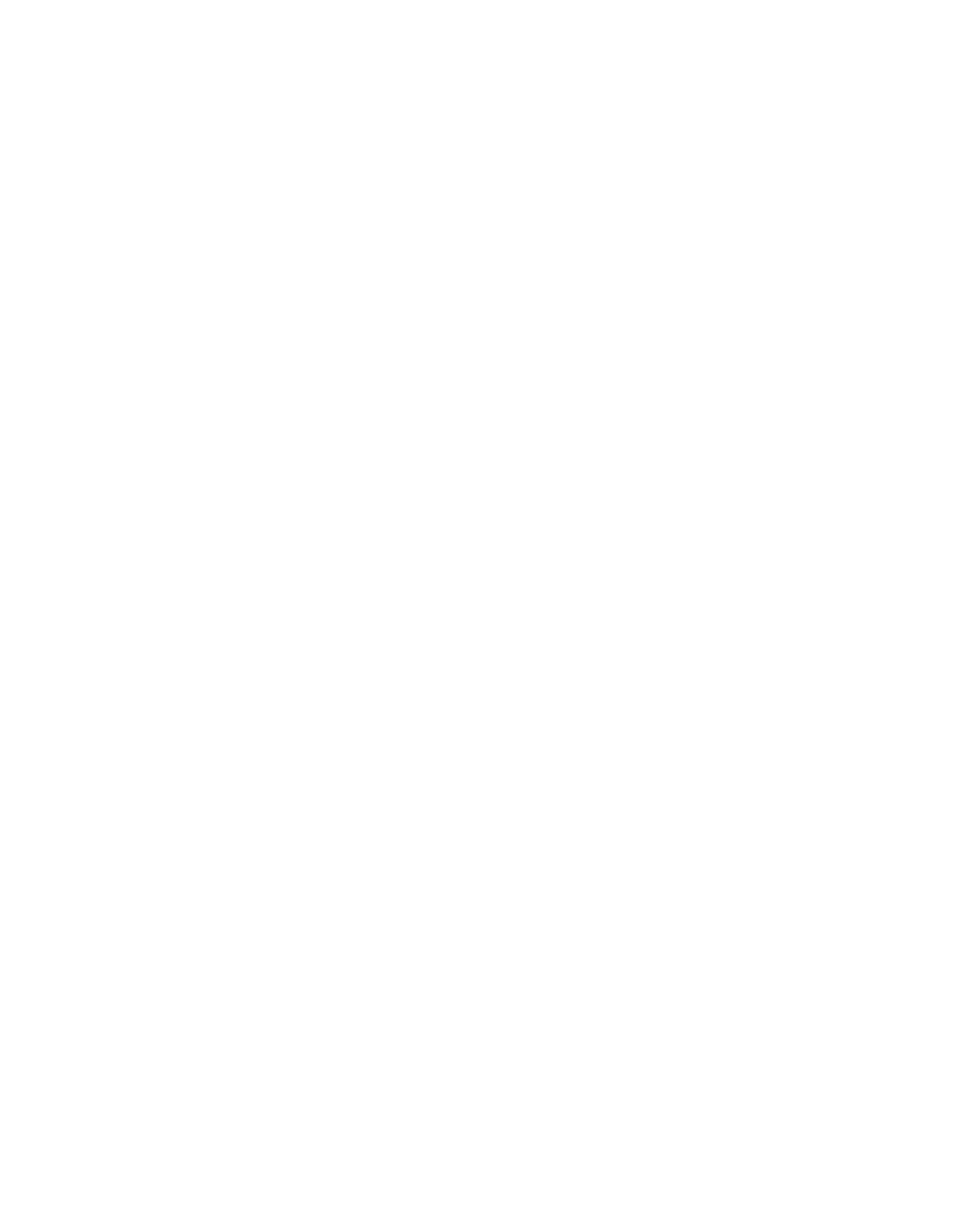# CLARK COUNTY DEPARTMENT OF COMMUNITY SERVICES

#### COMMUNITY DEVELOPMENT BLOCK GRANT PROGRAM

#### BOARD OF COUNTY COUNCILORS

Mark Boldt, Chair Jeanne Stewart, District 1 Julie Olson, District 2

David Madore, District 3 Tom Mielke, District 4

#### URBAN COUNTY POLICY BOARD

Julie Olson, Clark County Councilor Philip Johnson, City of Battle Ground Mayor Scott Higgins, City of Camas Mayor Greg Thornton, City of La Center Mayor

Ron Onslow, City of Ridgefield Mayor Sean Guard, City of Washougal Mayor Will Finn, City of Woodland Mayor Jeff Carothers, Town of Yacolt Mayor

#### **STAFF**

Michael Torres, Program Manager **E-mail: Michael.Torres@clark.wa.gov** Samantha Whitley, Program Coordinator **E-mail: Samantha.Whitley@clark.wa.gov** Rebecca Royce, Program Coordinator **E-mail: [Rebecca.Royce@clark.wa.gov](mailto:Rebecca.Royce@clark.wa.gov)** 

MAILING ADDRESS LOCATION ADDRESS Vancouver, WA 98666-5000 Suite A419

PO Box 5000 1601 E Fourth Plain Blvd, Building 17 Vancouver, WA 98661

> Voice: (360) 397-2130 FAX: (360) 397-6128 TDD: (306) 397-2445

Web Page:<http://www.clark.wa.gov/cdbg/>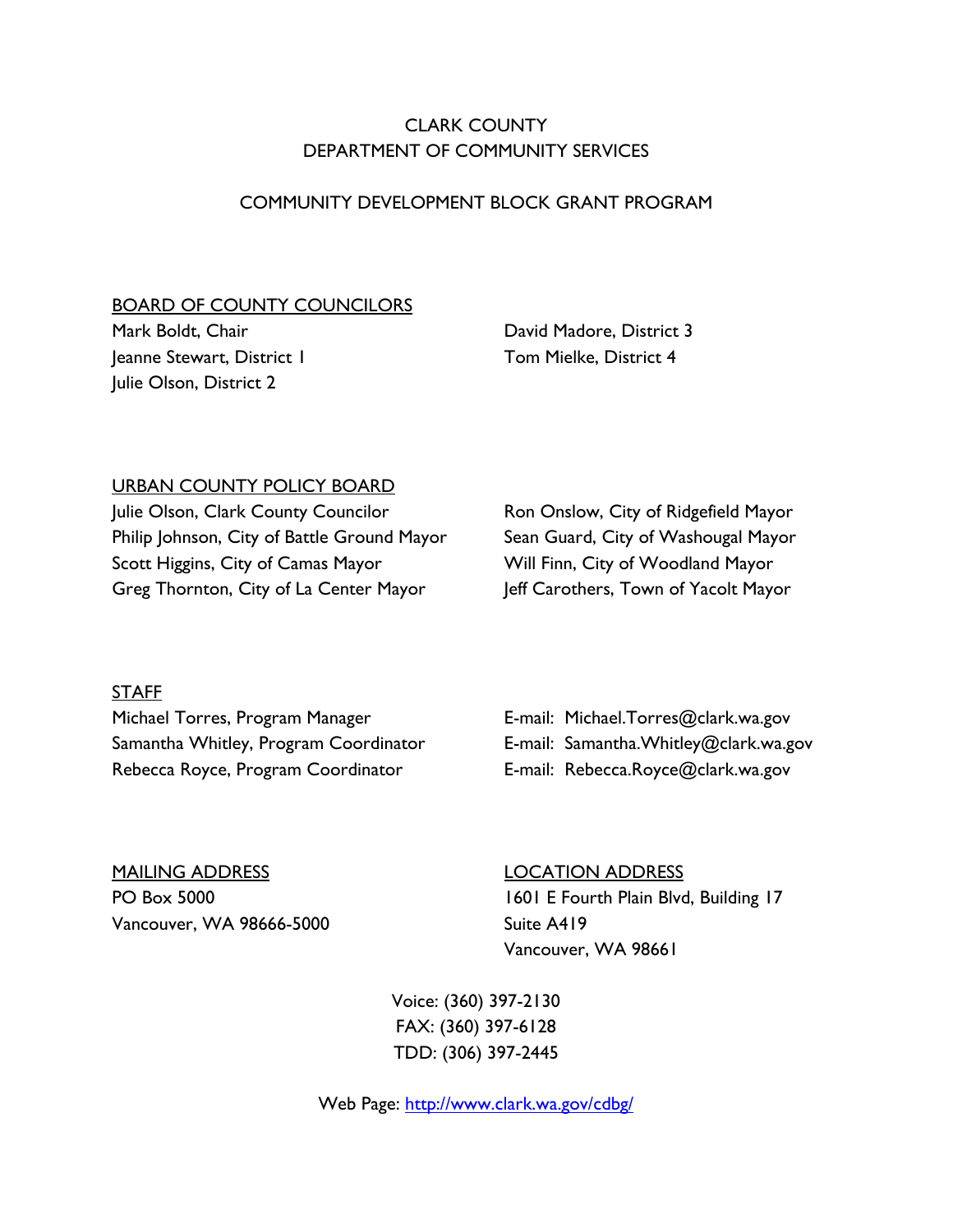# **TABLE OF CONTENTS**

# **CHAPTER 1 ORGANIZATION AND PROGRAM FUNCTIONS**

| I. Community Development Program                   |    |
|----------------------------------------------------|----|
| II. Citizen Participation                          | ר: |
| III. Procedures Manual                             | २  |
| IV. Additional Information                         | -2 |
| <b>EXHIBIT 1-1 CDBG Project Process Flow Chart</b> | 4  |

# **CHAPTER 2 ENVIRONMENTAL REVIEW**

| I. Introduction                |  |
|--------------------------------|--|
| II. General Responsibilities   |  |
| III. Subrecipient Requirements |  |
| IV. CDBG Program Requirements  |  |

# **CHAPTER 3 PROCUREMENT**

| Introduction                                             | 9               |  |
|----------------------------------------------------------|-----------------|--|
| II. General Responsibility                               | 9               |  |
| III. Subrecipient Requirements                           | 9               |  |
| IV. Methods of Procurement                               | 10              |  |
| Small Purchases (under \$150,000)<br>Ι.                  | 10              |  |
| Competitive Sealed Bids (over \$150,000)<br>2.           | 10              |  |
| 3.<br>Competitive Proposal (over \$150,000)              | $\overline{13}$ |  |
| <b>Noncompetitive Proposals</b><br>4.                    | $\overline{13}$ |  |
| V. Price and Cost Analysis                               | $\overline{13}$ |  |
| I. Price Analysis                                        | $\overline{13}$ |  |
| 2. Cost Analysis                                         | $\overline{13}$ |  |
| 4<br>VI. Technical Requirements                          |                 |  |
| 15<br><b>VII. Contract Compliance</b>                    |                 |  |
| 1. Professional Service Contracts                        | 15              |  |
| <b>Construction Contracts</b><br>2.                      | 15              |  |
| 3. Project Plaque                                        | 16              |  |
| 16<br><b>VIII. Subrecipient Documentation</b>            |                 |  |
| <b>EXHIBIT 3-1 Required Federal Contract Clauses for</b> |                 |  |
| <b>Non-Construction Contracts</b>                        | 17              |  |
| 23<br><b>EXHIBIT 3-2 Federal Contract Requirements</b>   |                 |  |
| 49<br><b>EXHIBIT 3-3 Invitation to Bid Language</b>      |                 |  |
| <b>EXHIBIT 3-4 Project Sign Requirements</b><br>50       |                 |  |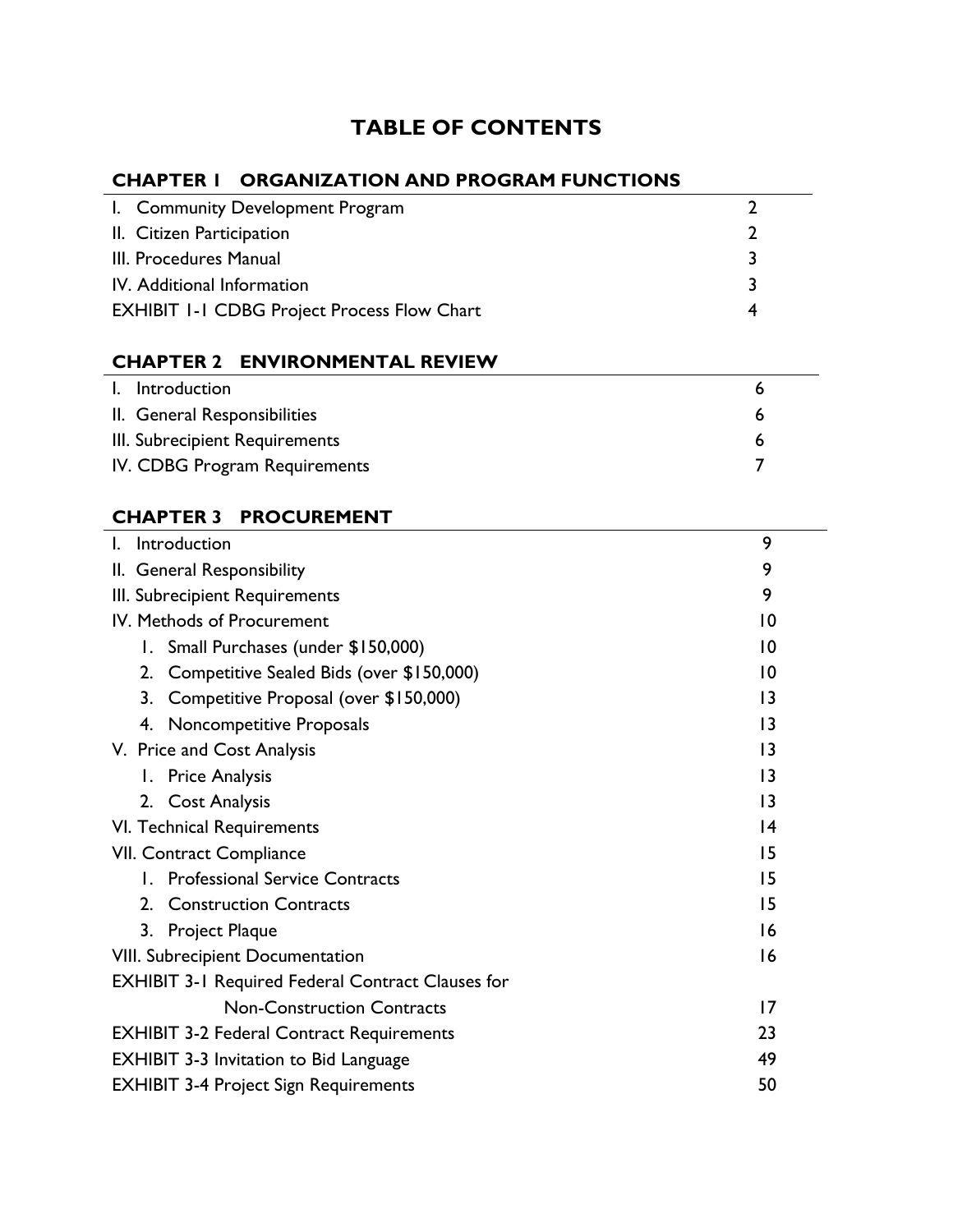# **CHAPTER 4 REAL PROPERTY ACQUISITION/DISPLACEMENT/RELOCATION**

| I.                                                                          | Introduction                                                                 | 52 |
|-----------------------------------------------------------------------------|------------------------------------------------------------------------------|----|
|                                                                             | II. General Responsibilities                                                 | 52 |
|                                                                             | 1. Uniform Relocation Assistance and Real Property Acquisition               | 52 |
|                                                                             | Requirements                                                                 |    |
|                                                                             | 2. One-for-One Housing Replacement Requirements                              | 52 |
|                                                                             | III. Responsibilities and Procedures                                         | 53 |
|                                                                             | 1. Considerations Before Acquisition                                         | 53 |
|                                                                             | 2. Real Property Acquisition Procedures                                      | 53 |
|                                                                             | IV. Promissory Note and Deed of Trust                                        | 56 |
|                                                                             | V. Subrecipient Documentation                                                | 56 |
| <b>EXHIBIT 4-1 Acquisition Decision Matrix</b>                              |                                                                              | 57 |
| <b>EXHIBIT 4-2 Sample Voluntary Letter for Entity with Eminent Domain</b>   |                                                                              | 58 |
| <b>EXHIBIT 4-3 Sample Involuntary Letter for Acquisition of a Permanent</b> |                                                                              |    |
|                                                                             | Easement or Real Property Initial Notice to Owner                            | 59 |
|                                                                             | <b>EXHIBIT 4-4 Donation Under Basic Acquisition where Eminent Domain may</b> |    |
|                                                                             | be Used                                                                      | 61 |
|                                                                             | <b>EXHIBIT 4-5 Invitation for Property Owner to Accompany an Appraiser</b>   | 62 |
| <b>EXHIBIT 4-6 Written Offer to Purchase</b>                                |                                                                              | 63 |
|                                                                             | <b>EXHIBIT 4-7 Sample Voluntary Letter for Entity without Eminent Domain</b> |    |
|                                                                             | Authority Acquisition of a Permanent Easement or Real                        |    |
|                                                                             | Property Initial Notice to Owner                                             | 64 |

#### **CHAPTER 5 LABOR STANDARDS**

| $\mathbf{L}$                                                 |  | Introduction                                            | 66 |
|--------------------------------------------------------------|--|---------------------------------------------------------|----|
|                                                              |  | II. General Responsibilities                            | 66 |
| III. Enforcement of Federal Labor Standards Provisions<br>67 |  |                                                         |    |
|                                                              |  | 1. Before Advertising Bids                              | 67 |
|                                                              |  | 2. Ten Days Before Bid Opening                          | 67 |
|                                                              |  | 3. Before Awarding Construction Contract                | 67 |
|                                                              |  | 4. Before Construction Begins                           | 68 |
|                                                              |  | 5. During Construction                                  | 68 |
|                                                              |  | 6. Before Releasing Retainage on Construction Contracts | 68 |
|                                                              |  | IV. Use of Volunteers                                   | 69 |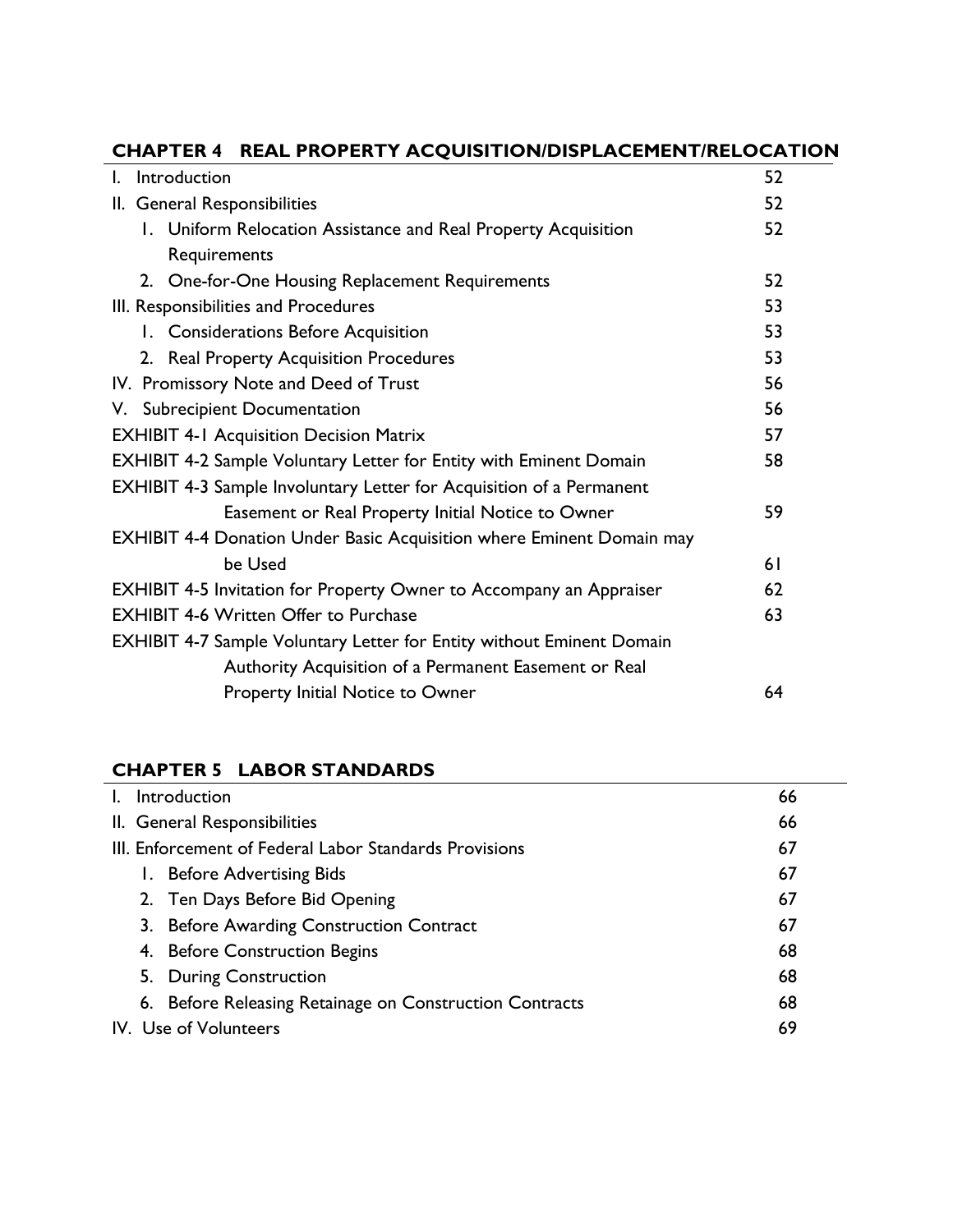# **CHAPTER 6 FINANCE/ACCOUNTING**

| I.                           | Introduction                                     | 71 |
|------------------------------|--------------------------------------------------|----|
| II. General Responsibilities |                                                  | 71 |
|                              | <b>Project Budget</b><br>Ι.                      | 71 |
|                              | <b>Grant Contract Amendments</b><br>2.           | 71 |
|                              | 3. Internal Controls                             | 71 |
|                              | <b>Financial Reporting</b><br>4.                 | 72 |
|                              | <b>Other Financial System Requirements</b><br>5. | 72 |
| III. Financial Procedures    |                                                  | 72 |
|                              | <b>Budget Summary</b><br>Ι.                      | 72 |
|                              | <b>Budget Revisions</b><br>2.                    | 73 |
|                              | 3. Reimbursement for Block Grant Projects        | 73 |
|                              | IV. Program Income                               |    |
|                              | 74<br>V. Subrecipient Audits                     |    |
|                              | 74<br>VI. Subrecipient Documentation             |    |

# **CHAPTER 7 OTHER FEDERAL REQUIREMENTS**

| I. Introduction              | 76 |
|------------------------------|----|
| II. General Responsibilities | 76 |
| 1. Fair Housing Activities   | 76 |
| 2. Accessibility             | 76 |
| 3. Lead-Based Paint          | 77 |

# **CHAPTER 8 DOCUMENTATION, RECORDS AND MONITORING**

|                                                             | Introduction                                               | 80 |
|-------------------------------------------------------------|------------------------------------------------------------|----|
|                                                             | II. Filing System                                          | 80 |
|                                                             | <b>Project Files</b><br>Ι.                                 | 80 |
|                                                             | 2. Records Retention                                       | 81 |
| 81<br>III. Records/Documentation                            |                                                            |    |
|                                                             | 1. Documentation of Program Benefits                       | 81 |
|                                                             | 2. Project Activity Summary                                | 82 |
|                                                             | 3. Project Monitoring                                      | 82 |
| 83<br><b>EXHIBIT 8-1 Clark County CDBG Quarterly Report</b> |                                                            |    |
|                                                             | <b>EXHIBIT 8-2 Clark County CDBG Direct Benefit Report</b> | 84 |

#### **APPENDICES**

APPENDIX A Regulatory References APPENDIX B Commonly Used Abbreviations

APPENDIX C Monitoring Checklist

APPENDIX D Cost and Price Analysis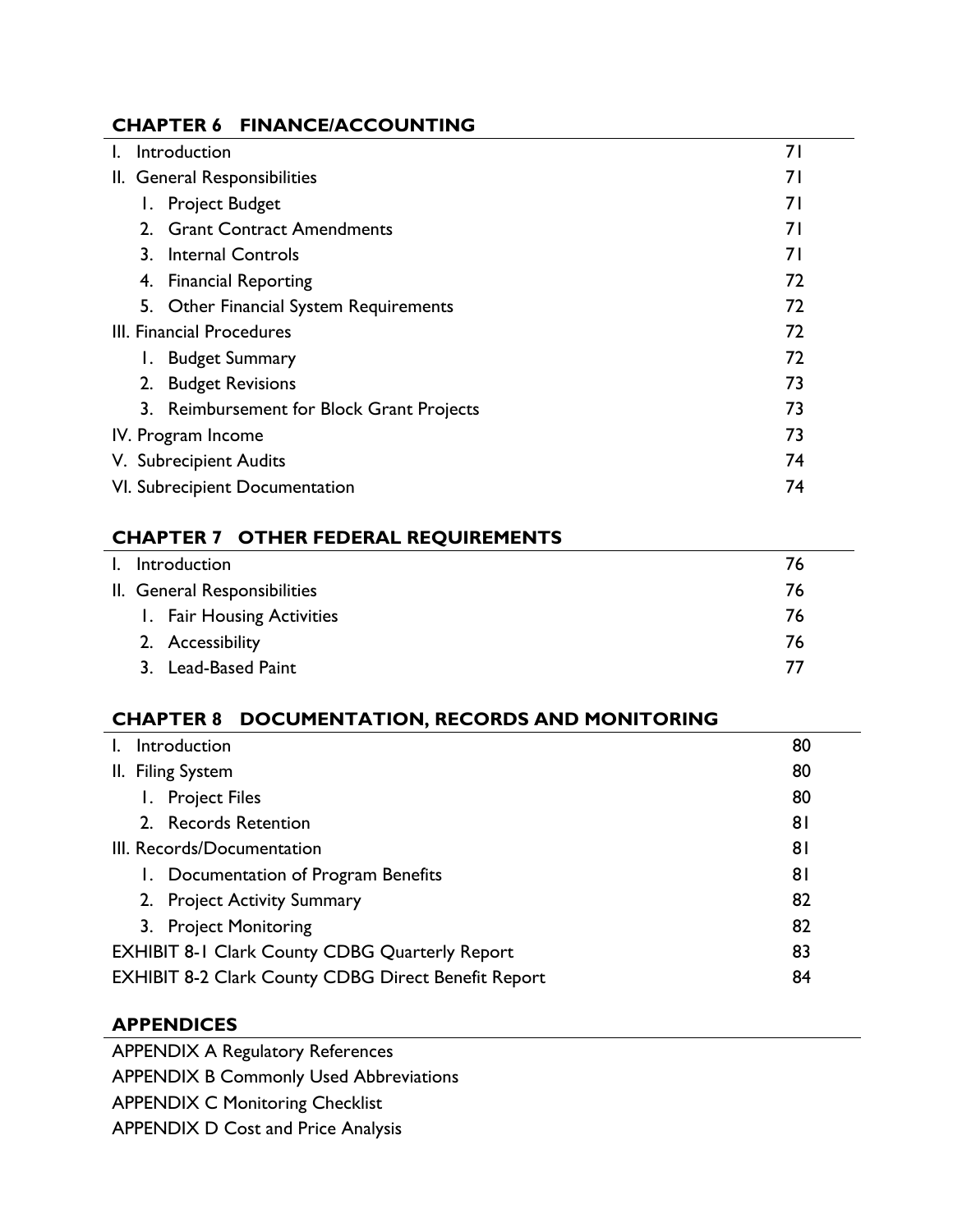# **CHAPTER 1**

# **ORGANIZATION AND PROGRAM FUNCTIONS**

- **I. COMMUNITY DEVELOPMENT PROGRAM**
- **II. [CITIZEN PARTICIPATION](#page-7-0)**
- **III. [PROCEDURES MANUAL](#page-8-0)**
- **IV. [ADDITIONAL INFORMATION](#page-8-1)**
- **EXHIBIT 1-1 [CLARK COUNTY CDBG PROCESS FLOW CHART](#page-9-0)**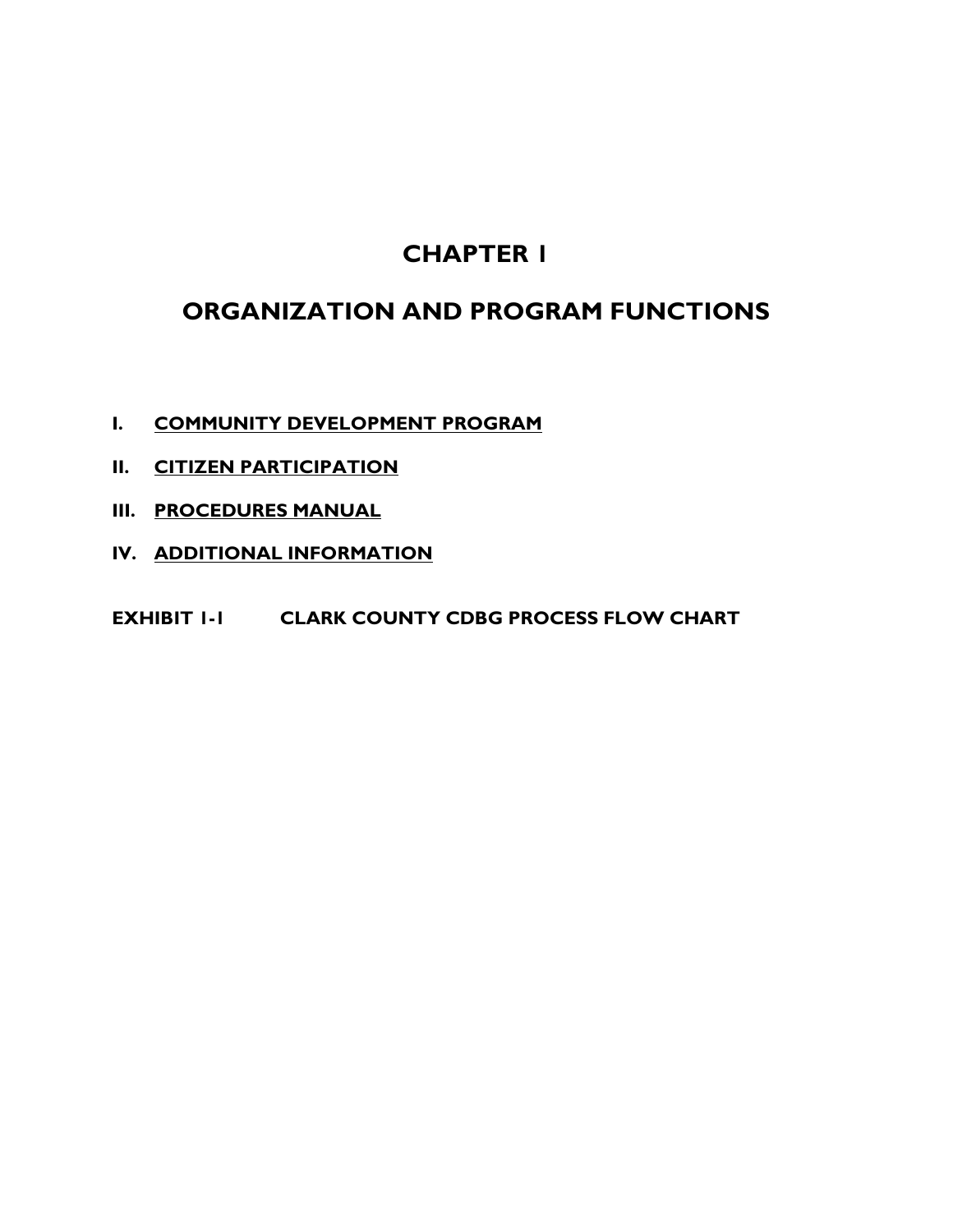# **I. COMMUNITY DEVELOPMENT PROGRAM**

Clark County's Urban County Community Development Program was established to address local housing and community development needs. Funds are provided through the federal Community Development Block Grant (CDBG) program. First created by Congress in 1974, block grant funds are provided by the U.S. Department of Housing and Urban Development (HUD) and may be used to support a wide range of housing and community development projects. The purpose of the CDBG program is:

*To develop viable urban communities by providing decent housing and a suitable living environment, and expanding economic opportunities, principally for persons of low and moderate income.*

The program has been operating locally since 1985 when Clark County's population reached 200,000, qualifying the county to receive CDBG funds.

The CDBG program replaced a number of previous HUD grant programs, including Urban Renewal, Model Cities, Open Space, and Water and Sewer, allowing a more flexible approach to community development. The program is planned and controlled locally, although compliance with federal regulations is required; and, participating communities decide how to meet identified needs based on a local assessment.

To ensure cooperative local involvement in the program, a consortium of the county and participating cities is formalized by a three-year intergovernmental cooperation agreement. In this agreement, the county and the participating cities agree to work together to secure and administer the CDBG program. Each jurisdiction appoints a representative to the Urban County Policy Board (UCPB) which serves as the advisory body to the County Board of Councilors.

The Clark County Board of Councilors is responsible for administering the CDBG program. All policies relevant to program implementation, as well as final approval of the application for funds, must be approved by the Board of Councilors.

# <span id="page-7-0"></span>**II. CITIZEN PARTICIPATION**

A joint effort by the Department of Community Services and project subrecipients assures citizen participation in the County's CDBG program by providing opportunities as follows:

- **I** Involvement in defining housing and community development needs during the periodic identification and evaluation of needs undertaken in each participating community;
- Review, via public hearings, Consolidated Annual Performance Evaluation Report, (CAPER), CDBG project proposals, proposed amendments to the Action Plan, and any substantive amendments to previously submitted lists of project activities; and,
- Comment and consideration of views at Urban County Policy Board (UCPB) and Board of Councilors meetings where CDBG program-related matters are under discussion.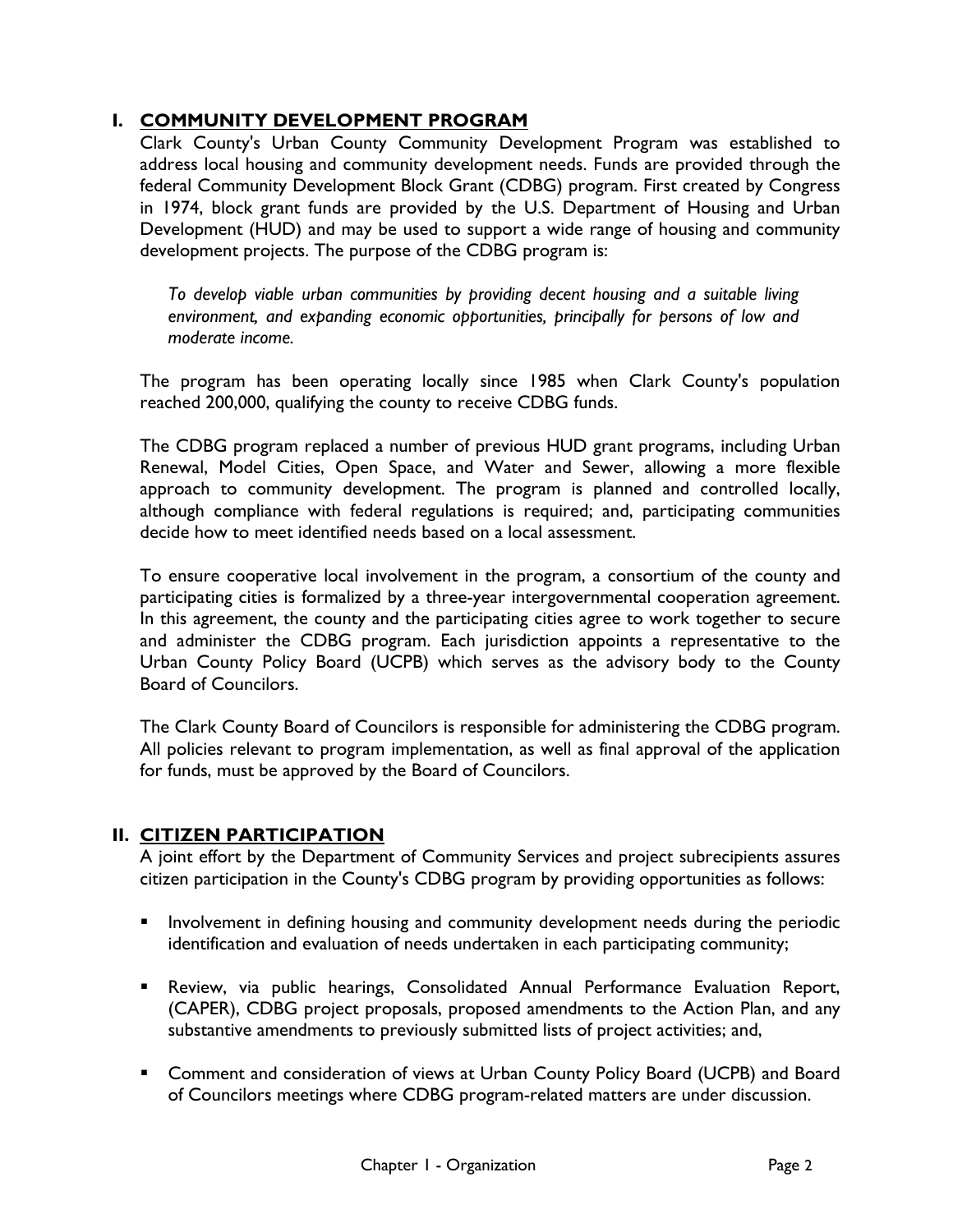- Jurisdictions who are members of the Clark County Community Development Consortium shall hold public meetings in their communities to solicit views about community development needs.
- **Subrecipients should provide for adequate citizen information and involvement including,** if appropriate, the formation of advisory committees composed of affected citizens to oversee the planning and implementation of projects.
- Non-profit organizations should also be invited to attend jurisdiction meetings to identify their community development needs.

#### <span id="page-8-0"></span>**III. PROCEDURES MANUAL**

This manual is intended to provide information for use by subrecipients in the management of their CDBG projects. This edition of the manual has been simplified and updated to reflect the latest changes in Federal regulations and Clark County policies. If a subrecipient is unsure how to proceed after reading the manual, they are encouraged to call the Clark County Community Development Block Grant Program for direction.

Periodically, subrecipients will be sent updated manuals when there have been regulatory or programmatic changes.

#### <span id="page-8-1"></span>**IV. ADDITIONAL INFORMATION**

Additional sources of information about the Clark County CDBG program include:

- A list of Federal regulations which the Community Development Block Grant program must comply with is provided in Appendix A; and
- Various Federal circulars and regulations which are available through the Department of Community Services CDBG Program; and
- Exhibit 1-1 is a flow chart denoting the process each selected project must go through before actually receiving funds for implementation.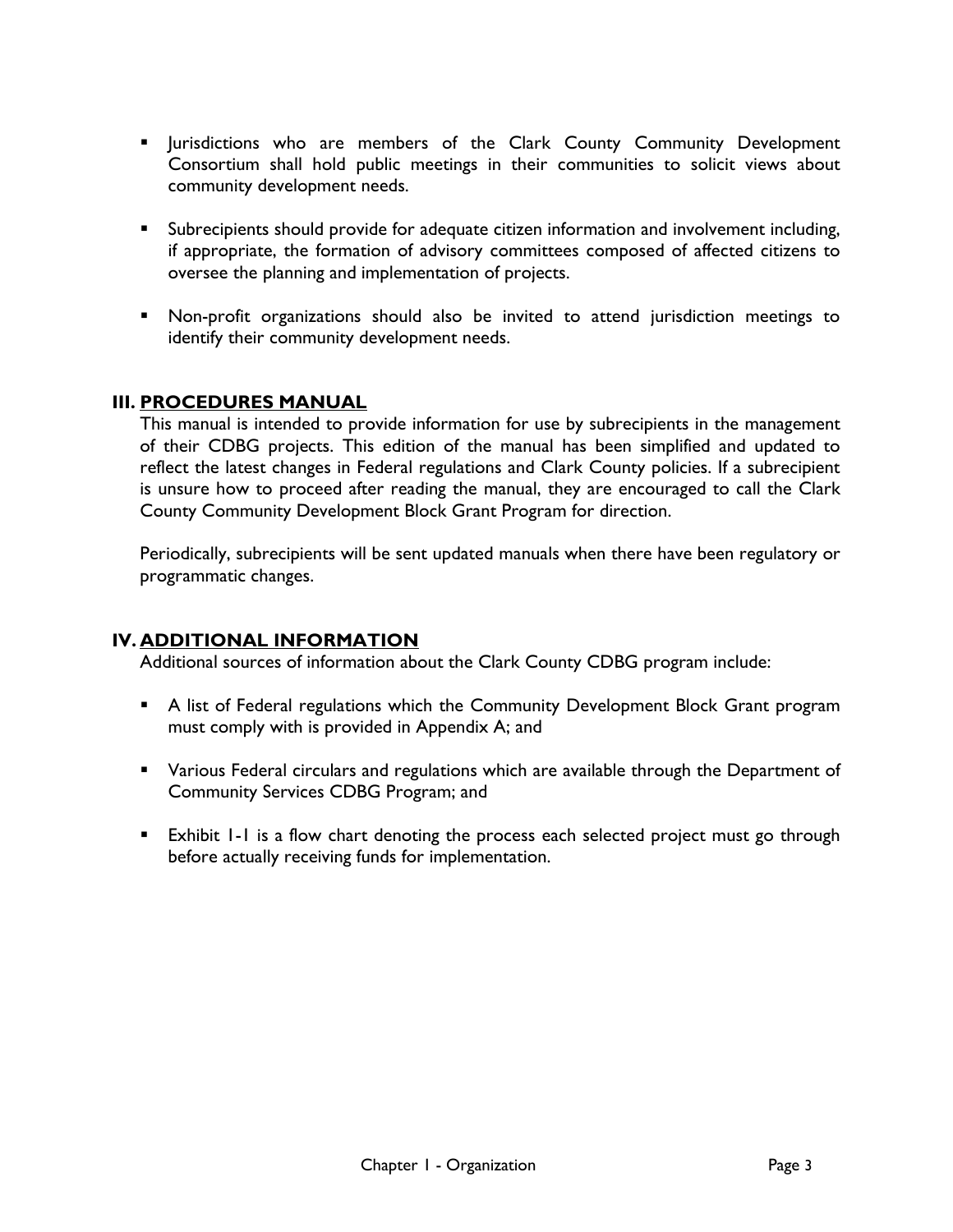**EXHIBIT 1-1 CLARK COUNTY CDBG PROCESS FLOW CHART**

<span id="page-9-0"></span>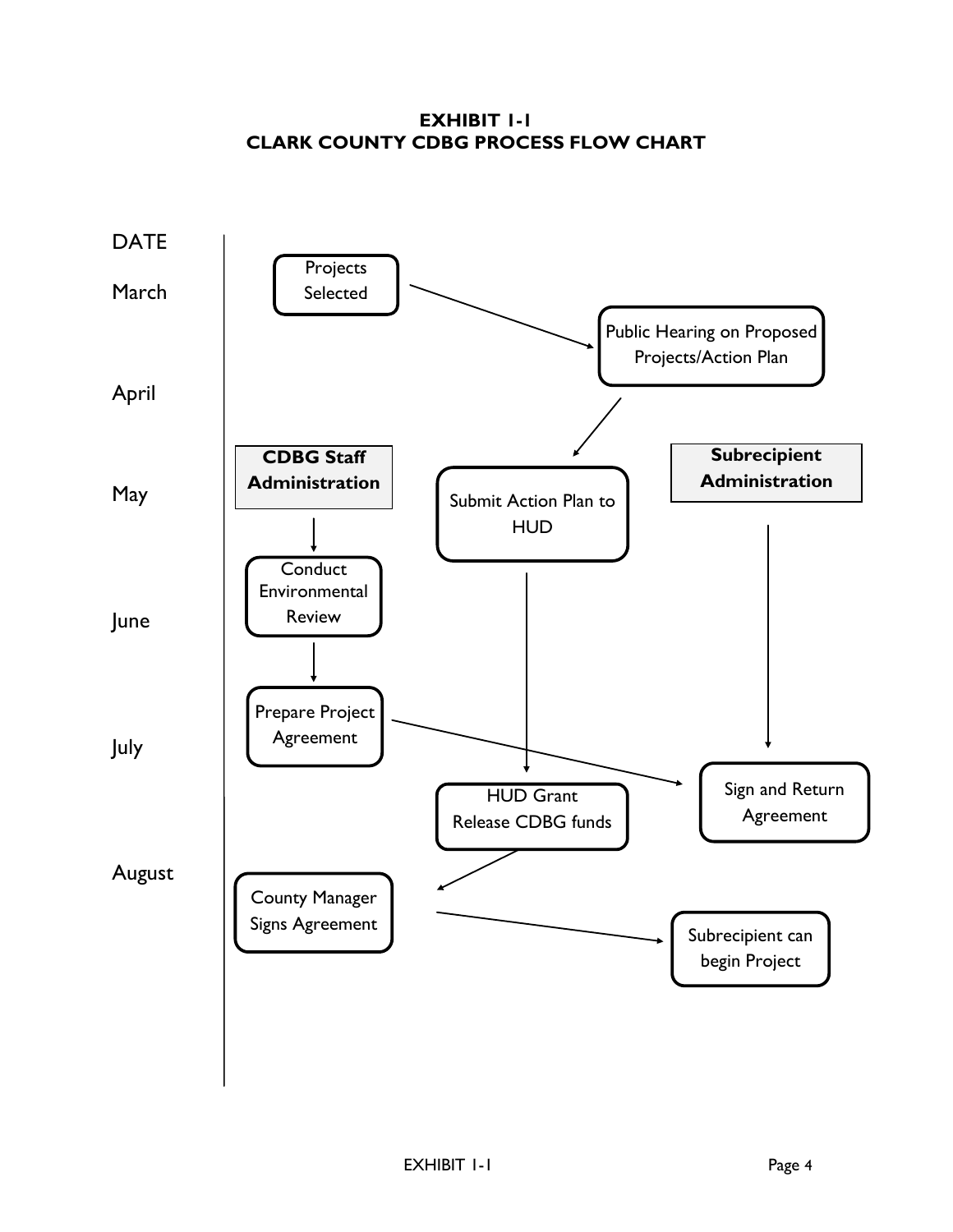# **CHAPTER 2**

# **ENVIRONMENTAL REVIEW**

- **I. INTRODUCTION**
- **II. [GENERAL RESPONSIBILITIES](#page-11-0)**
- **III. [SUBRECIPIENT REQUIREMENTS](#page-11-1)**
- **IV. [CDBG PROGRAM REQUIREMENTS](#page-12-0)**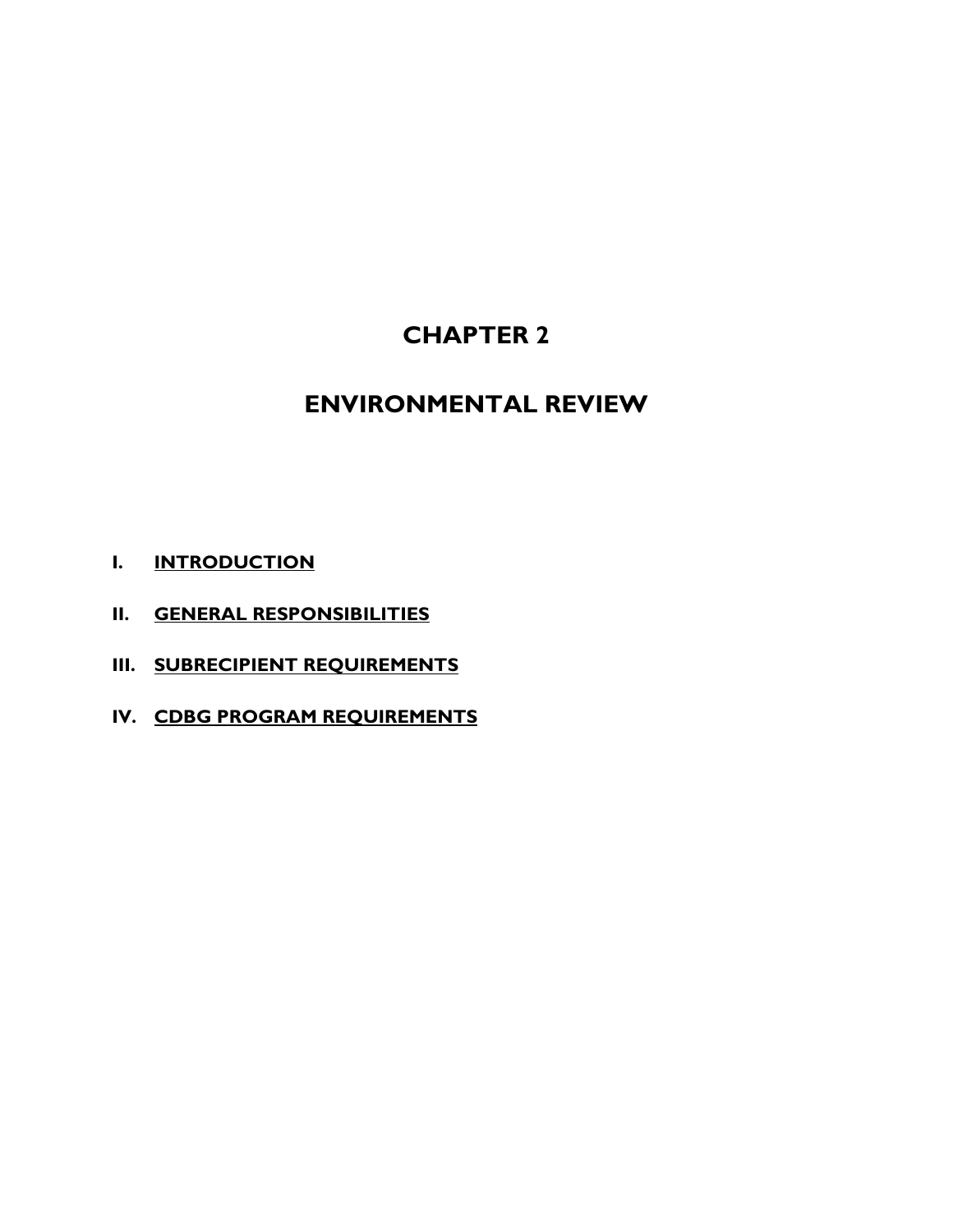#### **I. INTRODUCTION**

Community Development Block Grant (CDBG) regulations require the preparation of an Environmental Review Record (ERR) and environmental clearance before funds are expended or costs incurred on any project. The overall governing legislation is the National Environmental Policy Act (NEPA). Clark County CDBG staff must also determine whether the project meets other applicable statutory and regulatory requirements such as those of the Advisory Council on Historic Preservation and the Environmental Protection Agency.

## <span id="page-11-0"></span>**II. GENERAL RESPONSIBILITIES**

Federal regulations require Clark County to determine if project activities will cause adverse impacts to the human environment. The human environment is defined as the natural and physical environment and the relationship of people with that environment. In essence, the environmental review process must consider the ultimate effect of a proposed project, including the potential effects of both the CDBG portion and any related project activities. For example, if CDBG funds will be used to extend a water line to a site for a new affordable housing project, then the ultimate effect of the project is not only that of the new water line, but also the new housing. Therefore, the environmental review must address the impacts of both the CDBG-funded water line and the privately financed development of the housing. The scope of an environmental review encompasses this definition of a project.

The environmental review must identify and address the physical, social, and economic impacts of each proposed activity prior to the subrecipient taking *any choice-limiting action* on the activity. Any contractual obligation involving the proposed activity must leave "a way out" (i.e., an option agreement) prior to completion of the environmental review. Practically, this means no contract may be executed or work done on the site, whether publicly or privately funded, until the environmental review has been completed by Clark County.

Grant funds for choice-limiting activity costs may not be committed or drawn down, and cannot be incurred until the environmental review process has been completed. Environmental requirements vary according to the nature of the grantee's project. Selecting activities that do not adversely affect the environment simplifies the environmental review process.

# <span id="page-11-1"></span>**III. SUBRECIPIENT REQUIREMENTS**

Project subrecipients may be asked to assist in the development of the ERR by providing additional information, maps, and site data. In some cases, subrecipients may be asked to complete a biological assessment or gain project clearance from the state historic preservation office.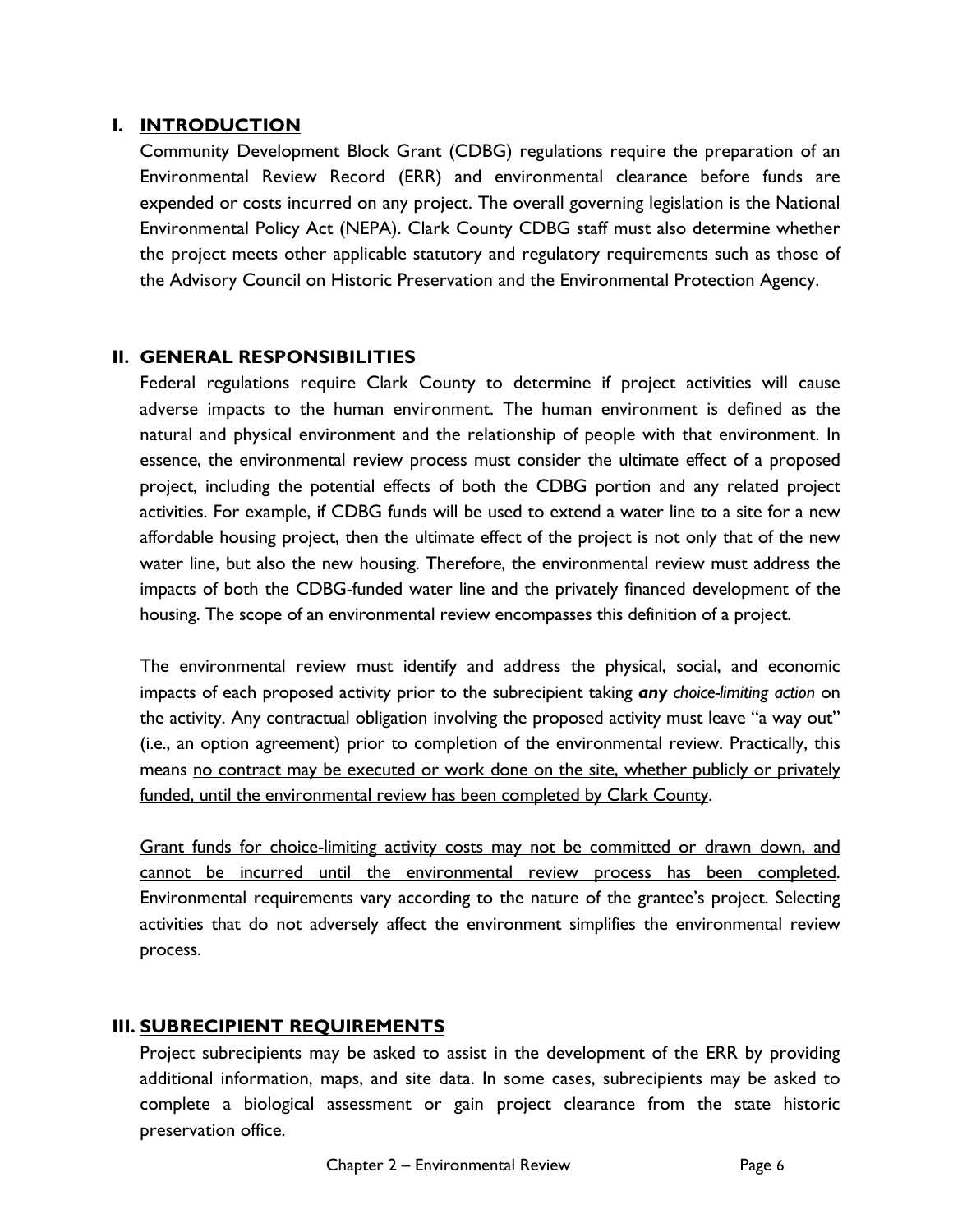Subrecipients shall comply with all terms and conditions of the ERR and shall implement all required mitigation measures identified in the ERR for the project. The subrecipient shall ensure that all activities related to their project (including those that are paid for entirely with local or other funds) including property acquisition, construction, and use of the property/facilities are conducted in accordance with the project scope, as defined in the ERR and with the conditions set out in the ERR. The subrecipient shall also retain a copy of any required environmental data and the CDBG executed project agreement on file.

#### <span id="page-12-0"></span>**IV. CDBG PROGRAM REQUIREMENTS**

Clark County CDBG staff will complete the Environmental Review Record. The time required for completion of the ERR can vary from three weeks to three months. If the initial Environmental Assessment determines that an Environmental Impact Statement (EIS) or a Biological Assessment is necessary, the subrecipient will be required to make appropriate budget modifications to assure the costs of the EIS or BA are paid with project funds.

After completing the Environmental Review Record, CDBG staff will publish a notice of a Finding of No Significant Environmental Impact (FONSI) in a local newspaper declaring the intent to request release of project funds from HUD. After the release of the funds by HUD, CDBG will execute a written agreement to begin the project. *Subrecipients shall not implement any project activities nor incur any project costs until receipt of the executed agreement.*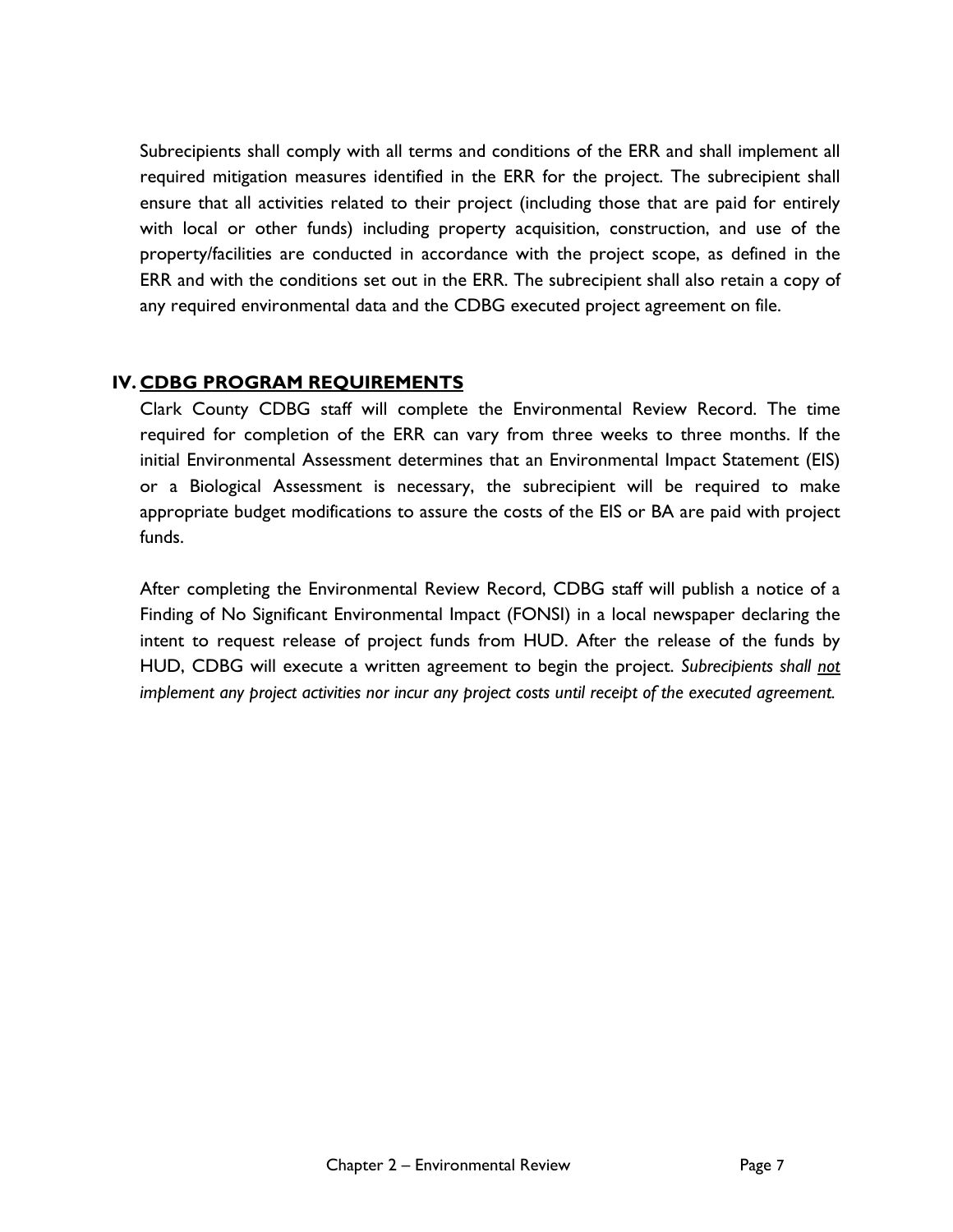# **CHAPTER 3**

# **PROCUREMENT**

#### **I. [INTRODUCTION](#page-14-0)**

#### **II. [GENERAL RESPONSIBILITY](#page-14-1)**

#### **III. [SUBRECIPIENT REQUIREMENTS](#page-14-2)**

#### **IV. [METHODS OF PROCUREMENT](#page-15-0)**

- **1) Small Purchases (under \$150,000)**
- **2) Competitive Sealed bids (over \$150,000)**
- **3) Competitive Proposals (over \$150,000)**
- **4) Noncompetitive Proposals**

#### **V. [PRICE AND COST ANALYSIS](#page-18-0)**

- **1) Price Analysis**
- **2) Cost Analysis**

#### **VI. [TECHNICAL REQUIREMENTS](#page-19-0)**

#### **VII. [CONTRACT COMPLIANCE](#page-20-0)**

- **1) Professional Service Contracts**
- **2) Construction Contracts**
- **3) Project Plaque**

#### **VIII. [SUBRECIPIENT DOCUMENTATION](#page-21-0)**

- **EXHIBIT 3-1 [REQUIRED FEDERAL CONTRACT CLAUSES FOR NON-](#page-22-0)[CONSTRUCTION CONTRACTS](#page-22-0)**
- **EXHIBIT 3-2 [FEDERAL CONTRACT REQUIREMENTS](#page-28-0)**
- **EXHIBIT 3-3 [INVITATION TO BID LANGUAGE](#page-29-0)**
- **EXHIBIT 3-4 [PROJECT SIGN REQUIREMENTS](#page-55-0)**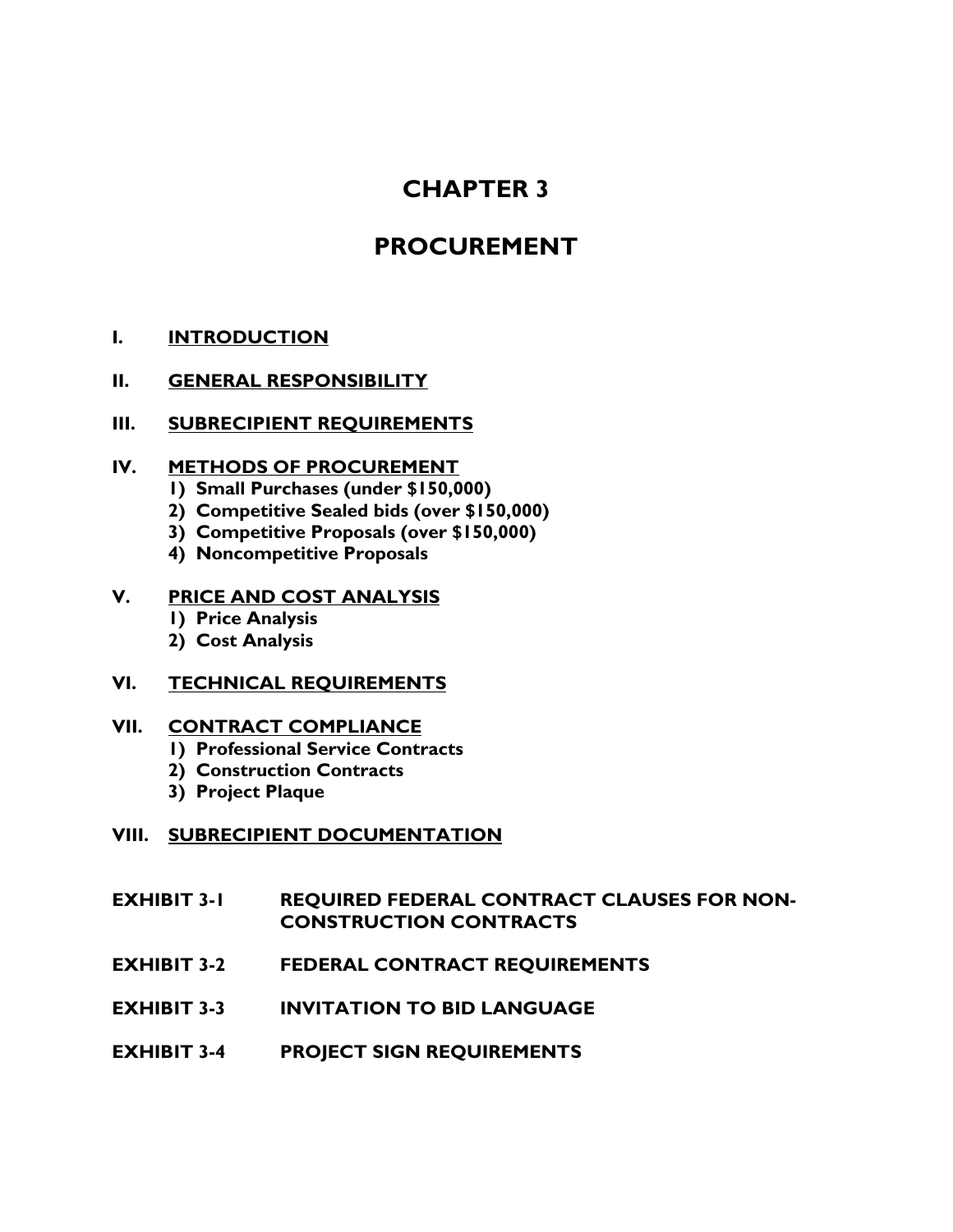### <span id="page-14-0"></span>**I. INTRODUCTION**

The procurement of goods and services by government entities must follow the standards and procedures outlined in 2 CFR Part 200, including:

- Section 200.318 General procurement standards.
- Section 200.319 Competition.
- Section 200.320 Methods of procurement to be followed.

These standards are to ensure that purchases of materials and services are obtained efficiently, economically, and in compliance with the provisions of applicable federal law. In addition, all local procurement procedures must be followed.

#### <span id="page-14-1"></span>**II. GENERAL RESPONSIBILITY**

Regulations governing the purchase and procurement of goods and services with CDBG funds must be followed to assure that:

- 1) Procurement transactions are conducted in a manner that provides maximum free and open competition;
- 2) National goals (Equal Employment Opportunity, participation of Minority Business Enterprises (MBE's), and Fair Labor Standards) are adhered to throughout the procurement process;
- 3) Small, minority-owned businesses, women's business enterprises, and project area firms have an opportunity to bid on CDBG funded projects; and
- 4) Unnecessary or duplicate purchases are not made.

#### <span id="page-14-2"></span>**III. SUBRECIPIENT REQUIREMENTS**

To achieve the objectives of the federal regulations, the following is required:

- 1) Incorporate a clear and accurate description of the technical requirements for the material, product, or service to be procured;
- 2) Clearly set forth all requirements which offerors must fulfill and all other factors to be used in evaluating bids or proposals including federally-required contract language such as Equal Employment Opportunity, Davis-Bacon wage rates, and Section 3;
- 3) Awards shall be made only to responsible contractors that possess the potential ability to perform successfully under the terms and conditions of a proposed procurement. Consideration shall be given to contractor integrity, compliance with public policy, record of past performance, and financial and technical resources;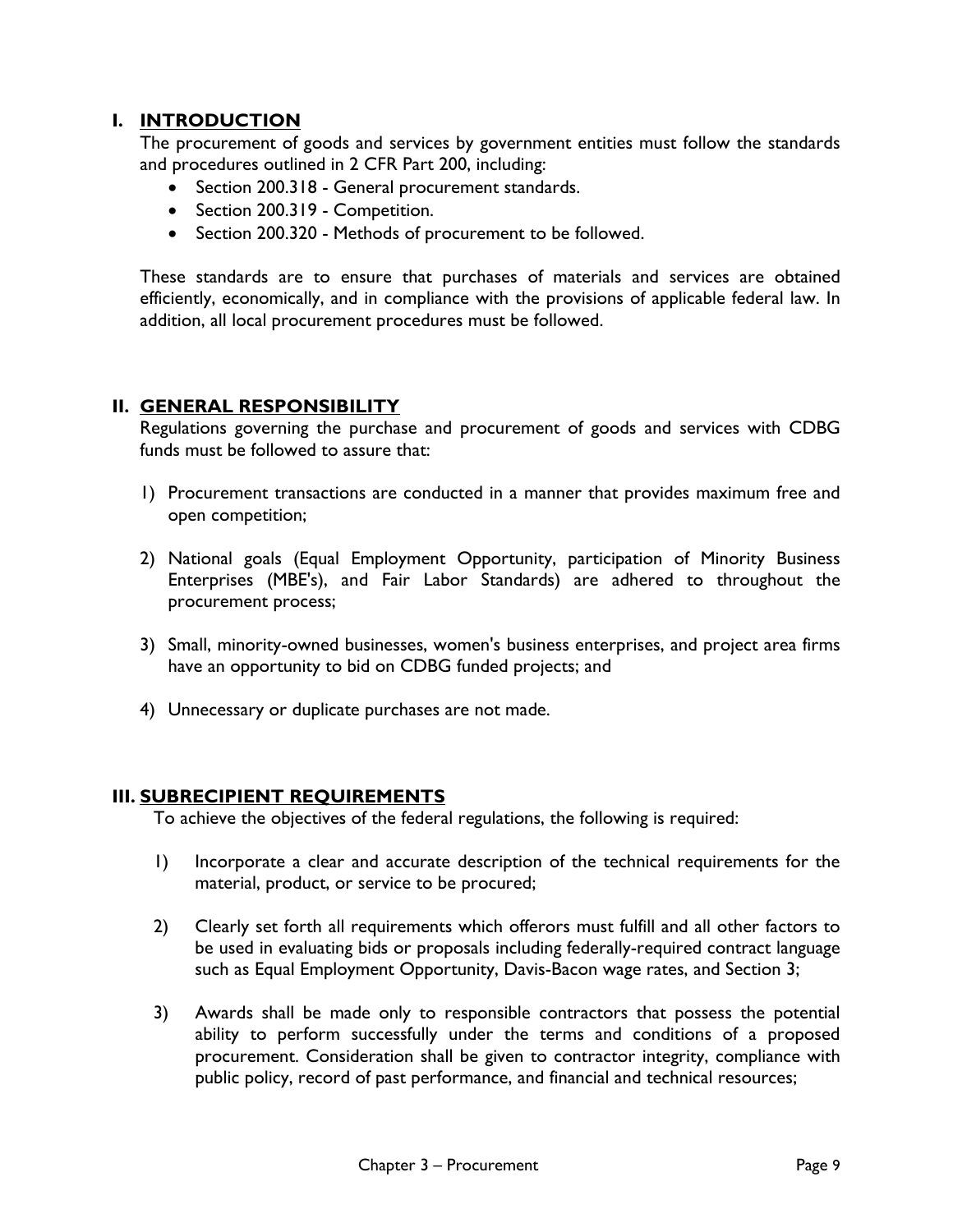- 4) Any and all bids may be rejected when there are sound documented business reasons for doing so; and,
- 5) All subrecipients must have written procurement procedures for the purchase of goods and services.

## <span id="page-15-0"></span>**IV. METHODS OF PROCUREMENT**

Four methods of procurement are allowed; however only Small Purchases and Competitive Sealed Bids are commonly used. Rarely, Competitive Service Proposals and Noncompetitive Proposals may be allowable upon staff approval.

#### **1) Small Purchases (under \$150,000)**

- A) Small purchasing procedures are applicable for the procurement of services, supplies, or other property costing a total of not more than \$150,000. These purchases are relatively simple, informal and do not always involve competitive bidding. In obtaining goods or services by the small purchase method, second, third, and fourth class cities and towns should also follow where applicable the requirements of Title 35 23.352 of the RCW.
- B) Subrecipients must observe the following procedures in utilizing the small purchase procurement method:
	- i) A minimum of three competitive price quotes must be obtained.
	- ii) Competitive sealed bids or competitive negotiation procedures may be followed.
	- iii) Some form of cost or price analysis shall be made and documented in connection with every procurement action (cost and price analysis are discussed in greater detail in Section V. of this chapter).
	- iv) Professional Services Contracts must include federal contract clauses found in Exhibit 3-1.
	- v) Construction Contracts must include Clark County's "Supplementary General Conditions" found in Exhibit 3-2. Construction Contracts must also include a copy of the current Davis-Bacon Wage Decision in the contract.
	- vi) Contract Review: Subrecipient must provide a copy of the draft contract and evidence of at least three written quotes to CDBG staff at least 10 days prior to executing any contract with a vendor.

#### **2) Competitive Sealed Bids (over \$150,000)**

A) This method of procurement is appropriate for all construction and material contracts exceeding \$150,000 and is strongly encouraged for contracts under \$150,000. Competitive sealed bids means sealed bids are publicly solicited through formal advertising and a formal bid opening is conducted. A firm fixed-price contract is awarded to the lowest responsive and responsible bidder (meaning the bidder whose bid conforms to all the material terms and conditions of the bid invitation and is the lowest in price). The contract awarded may be a lump sum or a unit price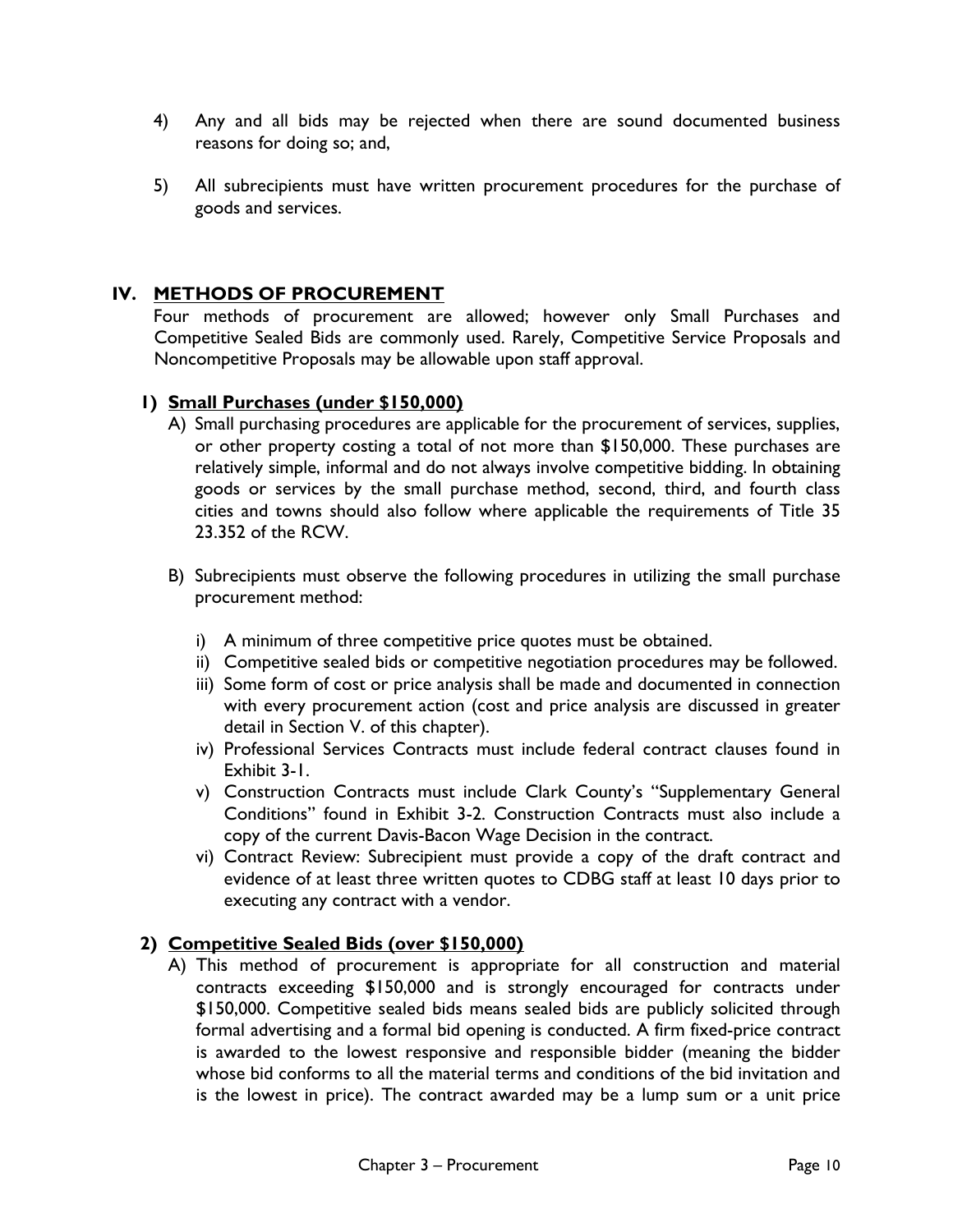contract. Construction contracts shall pay the current Davis-Bacon wage rates and include a copy in the contract. Some form of cost or price analysis shall be made and documented in connection with every procurement action (cost and price analysis are discussed in greater detail in Section V of this chapter).

- B) To contract for sealed bids, following receipt of the project Notice to Proceed from CDBG, subrecipients must follow, at a minimum, the steps outlined below:
	- i) *All* bid documents should include the following:
		- (a) Instructions to Bidders (see Exhibit 3-3 for required advertisement language);
		- (b) Agreement, including time limit and liquidated damages;
		- (c) General Conditions (**IMPORTANT:** a copy of the Clark County CDBG Program's "Supplementary General Conditions," Exhibit 3-2 of this chapter, must be incorporated within the contract.); and,
		- (d) Davis-Bacon Wage Rates in effect at the time of the bid (*Davis-Bacon Wage Rates applicable to the project are those wage rates that are in effect 10 days before the date of bid opening*).
		- (e) Specifications and drawings. Brand names can only be used if "or approved equal" is included in their reference.
		- (f) All new construction or rehabilitation construction contracts must include specifications and drawings to make the structure handicapped accessible.
	- ii) Bid documents with an estimated construction cost exceeding \$150,000 shall also include the following:
		- (a) A bid guarantee equal to five percent (5%) of the proposed contract. The bid guarantee may be secured through a bid bond or a certified check.
		- (b) A separate Performance Bond and Labor and Material Payment Bond, each for one hundred percent (100%) of the contract price.
		- (c) The grant recipient will require the contractor to carry and provide evidence of general casualty (commercial liability) insurance to protect against legal liability arising out of contracts to be paid for in whole or in part with CDBG funds. Such insurance shall provide a minimum of \$1,000,000 per occurrence and \$2,000,000 per general aggregate limit with a maximum deductible of \$5,000.00. If the Contractor uses motor vehicles in conducting activities under this Agreement, liability insurance covering bodily injury and property damage shall be provided either through a self-insurance program or through a commercial insurance policy. Such insurance shall have minimum limits of \$500,000 per occurrence, combined single limit for bodily injury liability and property damage with no aggregate limit.
	- iii) Subrecipient shall provide a copy of the draft bid/contract document for CDBG program review at least 10 days prior to its release. CDBG Staff will review the bid documents and provide current Davis-Bacon wage rates for inclusion in the bid document.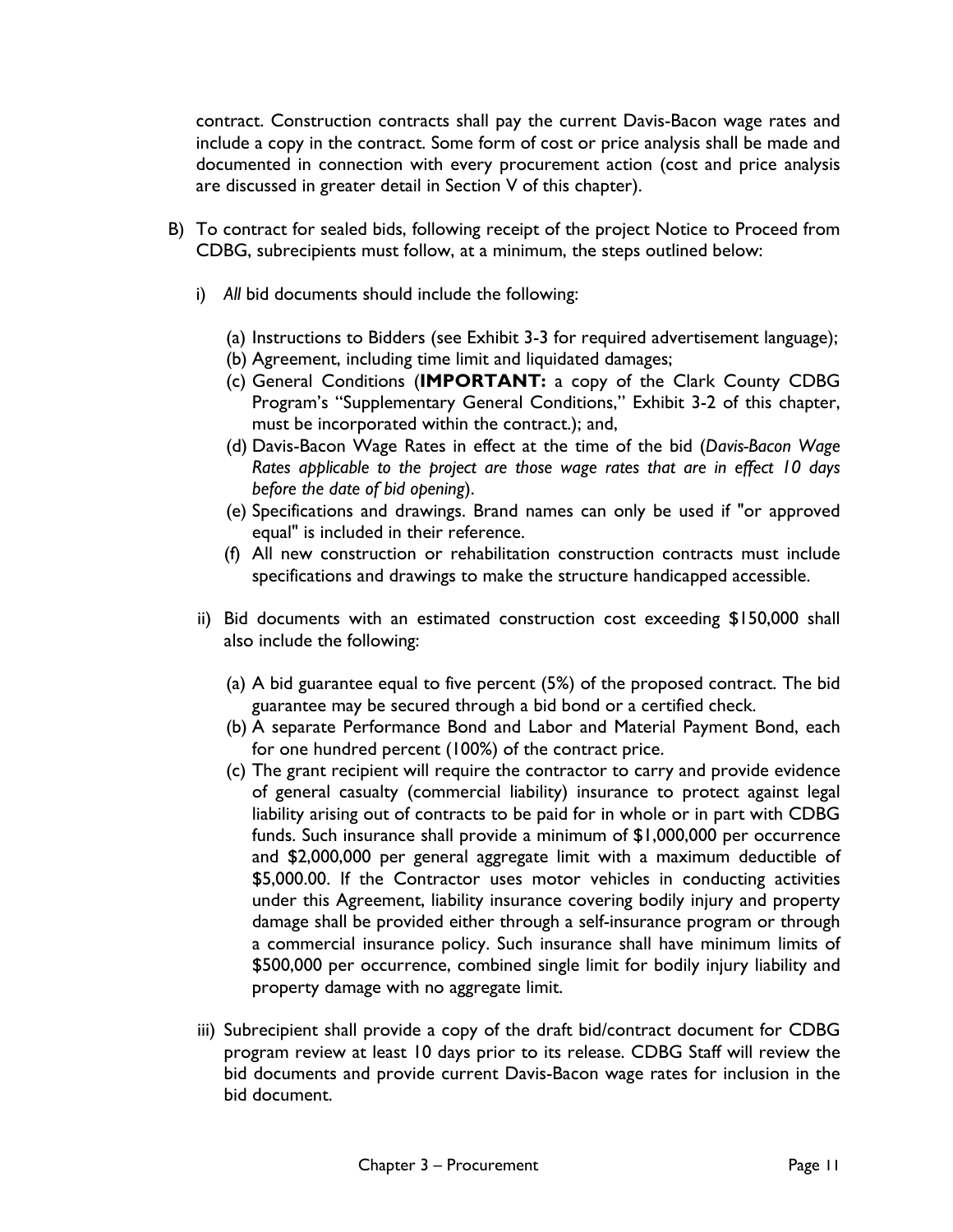- iv) The subrecipient may advertise for bids following the review of the bid documents by CDBG. The subrecipient must:
	- (a) Advertise for bids in at least one general business newspaper and one minority newspaper. Advertisement shall include the language provided in Exhibit 3-3. Normal bid time is two to four weeks depending on the complexity of the project;

Local Minority-Owned Newspapers:

| The Skanner                    |
|--------------------------------|
| 415 N. Killingsworth           |
| Portland, OR 97217             |
| Phone: (503) 285-5555          |
| FAX: (503) 285-2900            |
| The Asian Reporter             |
| 922 N. Killingsworth, Suite 2D |
| Portland OR 97217              |
| Phone: (503) 283-4440          |
| FAX: (503) 283-4445            |
|                                |

- (b) Request the Affidavit of Publication. Subrecipient shall not pay for any advertising until the Affidavit of Publication is received.
- (c) Distribute copies of the bid documents to local plan centers.
- (v) Ten days before the bids are to be opened, check with the CDBG staff to determine if the Davis Bacon wage rates have changed. If the wage rates changed ten or more days before the bid opening, the new wage rates must be provided to prospective bidders through a formal addendum to the bid/contract document.
- (vi) Following a minimum two-week bidding period, the subrecipient shall publicly open the bids received. CDBG staff may attend the bid opening. The subrecipient shall:
	- (a) Check with CDBG staff that the apparent low bidder is not on HUD's list of debarred or suspended contractors.
	- (b) Review the bids with the architect or engineer.
	- (c) Execute the Contract.
	- (d) Conduct a Preconstruction Conference. The General Contractor and all subcontractors must attend. CDBG staff attendance is required to provide forms and explain HUD requirements.
	- (e) Send Notice to Proceed to the General Contractor.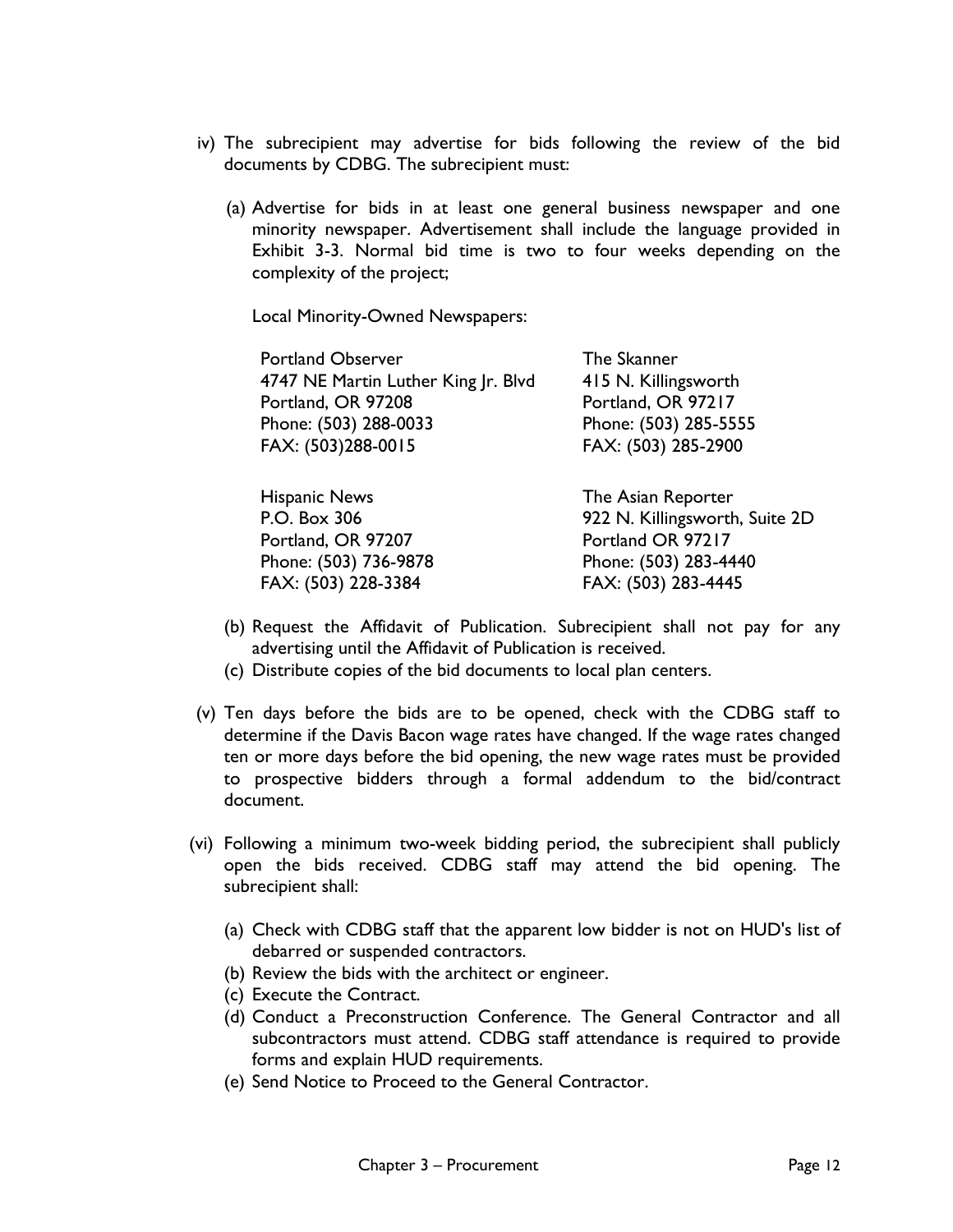**The following two procurement methods are for unique circumstances and rarely used by the Clark County CDBG program. Please contact staff for further guidance and approval.** 

#### **3) Competitive Service Proposals**

This method is appropriate for service contracts when cost is not the most important factor (i.e. professional services such as architectural or engineering). For contracts exceeding \$150,000, proposals are evaluated based on experience, price, personnel, and other pertinent factors. Some form of cost or price analysis shall be made and documented in connection with every procurement action (cost and price analysis are discussed in greater detail in Section V of this chapter).

## **4) Noncompetitive Proposals**

Noncompetitive proposal is procurement through solicitation of a proposal from only one source, or after solicitation of a number of sources, including competitive bidding, competition is determined inadequate.

## <span id="page-18-0"></span>**V. PRICE AND COST ANALYSIS**

Some form of cost or price analysis shall be made and documented in connection with every procurement action.

#### **1) Price Analysis**

Definition: A review and evaluation of a proposed price without evaluating separate cost elements. It must be used in all cases where a cost analysis is not performed. One or more of the following techniques may be used to perform a price analysis:

- A) Compare proposed prices received in response to the solicitation.
- B) Compare prior proposed prices and contract prices with current proposed prices for the same or similar items/services.
- C) Apply rough yardsticks (such as dollars per pound, per square foot, or other units) to highlight significant inconsistencies that warrant additional pricing inquiry.
- D) Compare competitive price lists (such as the Consolidated Supply Contract Catalog), published market prices of commodities, similar indices and discount or rebate arrangements.
- E) Compare proposed prices with your independent cost estimates.

#### **2) Cost Analysis**

Definition: A review and evaluation of the separate elements of cost which make up the contractor's cost proposal. A costs analysis is required when:

- A) The competitive proposal method of contracting is used for consulting and architecture/engineering (A/E) services.
- B) After soliciting sealed bids, you receive only one bid in response which differs substantially from your independent estimate.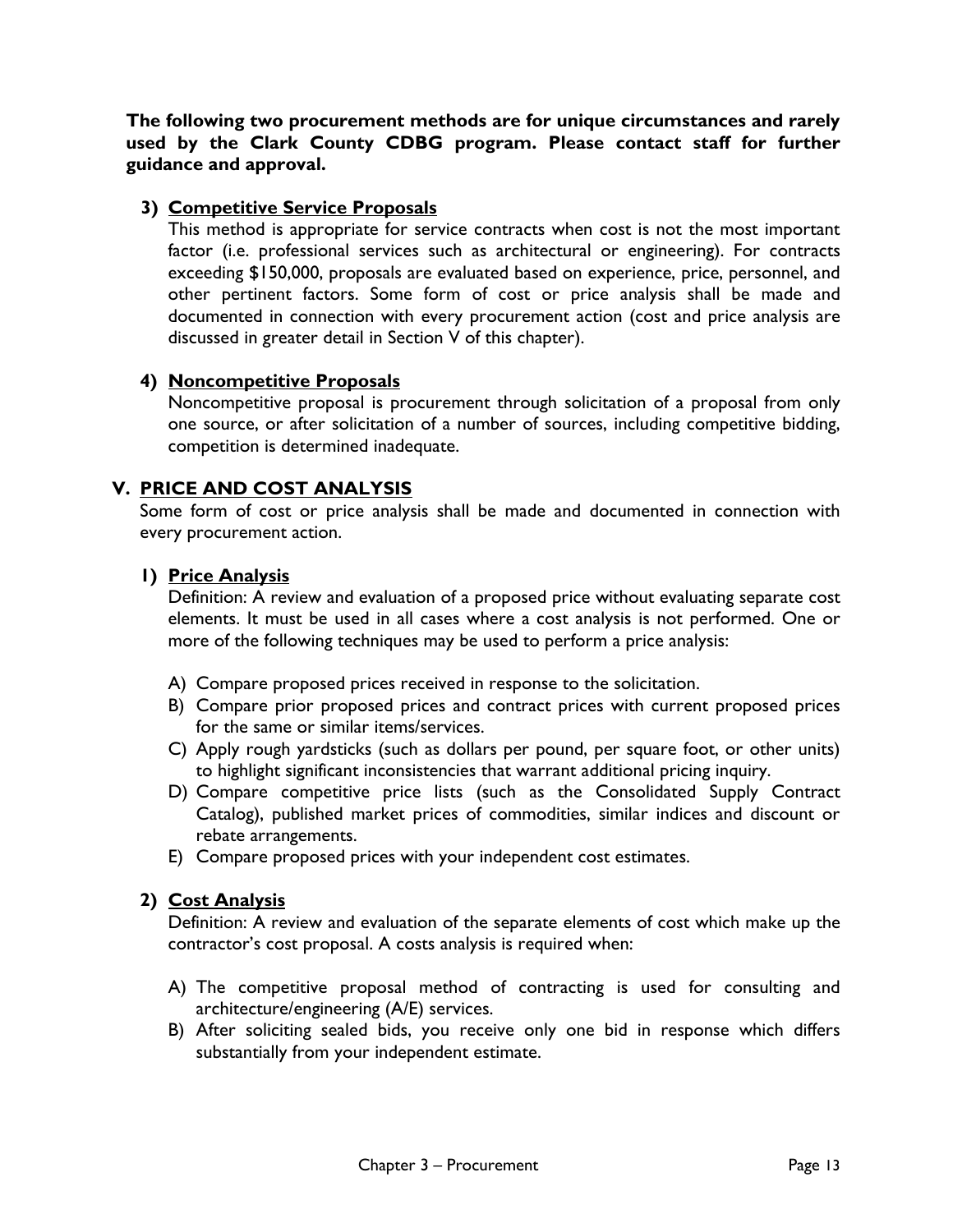C) Negotiating a modification (including change orders) to any contract that changes the work previously authorized and impacts the price or estimated cost, upwards or downwards. Request a cost breakdown of the contractor's proposed cost.

*If the price can be established on the basis of a catalog or market price of a commercial product sold in substantial quantities to the general public or the price is set by law or regulation, a cost analysis is not required.* 

- D) Cost Analysis Techniques:
	- i) Verify cost and pricing data and evaluate cost estimates, including:
		- a) Necessity for and reasonableness of proposed costs, including allowances for contingencies;
		- b) Projection of offeror's cost trends; and,
		- c) Technical appraisal  $(\underline{e.g.}]$  by an engineer) of proposed direct cost elements.
	- ii) Evaluate the effect of the offeror's current practices on future costs.
	- iii) Compare costs proposed by the offeror with:
		- a) Actual costs previously incurred by the same offeror;
		- b) Previous cost estimates from the offeror or other offeror's for the same or similar items;
		- c) The methodology to be used by the offeror with the requirements of the solicitation (i.e., do the costs reflect the technical approach proposed?); and,
		- d) An independent cost estimate (or that of an independent architect, engineer, appraiser, etc.).
- E) Cost analysis also requires negotiating profit as a separate element of the price. In negotiating profit, consider the following:
	- i) The complexity of the work to be performed;
	- i) The risk borne by the contractor;
	- ii) The contractor's investment;
	- iii) The amount of subcontracting;
	- iv) The quality of the contractor's record of past performance; and,
	- v) Industry profit rates in the surrounding geographical areas for similar work.

#### <span id="page-19-0"></span>**VI. TECHNICAL REQUIREMENTS**

Any subrecipient using CDBG funds to purchase goods or services shall have formalized procurement procedures in place prior to contracting for any goods or services. At a minimum the project subrecipient's procurement procedures should: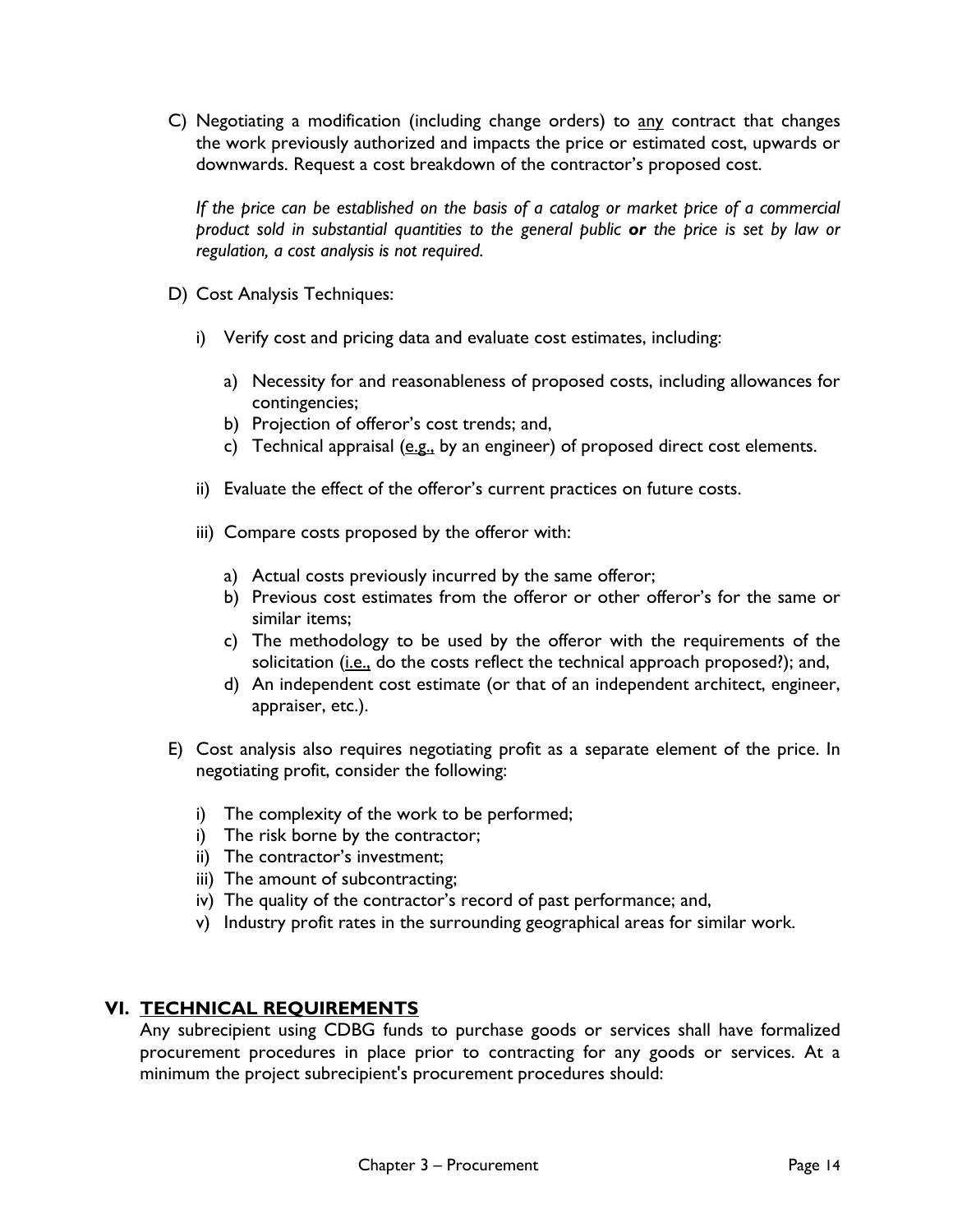- A) Address the avoidance of real or apparent conflicts of interest and specify standards of behavior;
- B) Follow competitive bidding/selection whenever possible;
- C) Make positive efforts and document, actions to attract small businesses, minority-owned businesses, and female-owned businesses to bid on CDBG contracts;
- D) Establish procedures to prohibit "cost plus a percentage of cost" and "percentage of construction cost" methods of contracting;
- E) Establish procedures to review contracts or requests for financial, contractual, and programmatic requirements prior to payment;
- F) Award the contract to the lowest bidder to provide required supplies, equipment, construction, and services unless there is a clear indication that the contract should not be awarded to the lowest bidder based on an assessment of the integrity, resources, capacity and past performance of the firm or person making the bid; and,
- G) Comply with the procurement procedures of Attachment B and Attachment O of 24 CFR Part 85.
- H) Some form of cost or price analysis shall be made and documented in connection with every procurement action.

#### <span id="page-20-0"></span>**VII. CONTRACT COMPLIANCE**

Contract compliance is the administration of a written contract to insure compliance with the terms of the agreement, particularly quantity, quality, and timeliness. This section covers the responsibilities of the project subrecipients after the contract has been awarded.

#### **1) Professional Service Contracts**

The subrecipient must monitor consultants for a Certificate of Insurance and invoices for completion of stated work and current charges.

#### **2) Construction Contracts**

The subrecipient must monitor the General Contractor and provide to CDBG staff copies of the following:

- A) Bonds (Bid Bond, Performance Bond, Labor and Material Payment Bond);
- B) Certificate of Insurance (construction of new structures requires "Builder's All Risk" insurance, certificate shall name Clark County as an additional insured);
- C) Project Sign (see Exhibit 3-4);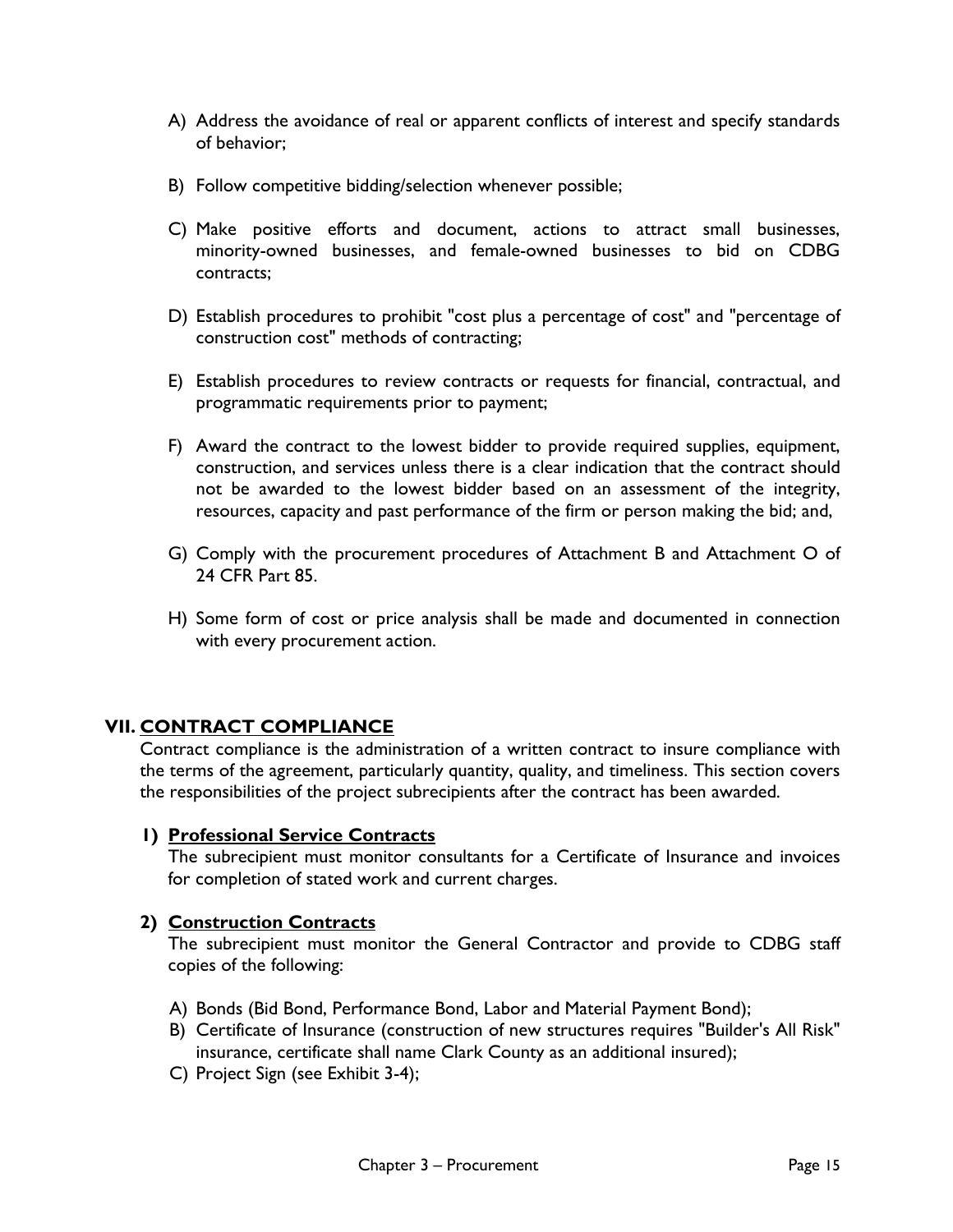- D) Submission by the contractor, of the Schedule of Values if the contract does not require unit prices;
- E) Written change orders;
- F) Retainage from each payment to the contractor;
- G) Check with CDBG staff to make sure Federal Labor Standards have been satisfied prior to releasing retainage.

All labor documentation will be monitored by CDBG staff including, but not limited to, the Contract Work Hours and Safety Standard Act, Davis-Bacon Act (wage rates), Section 3, and MBE requirements.

The Davis-Bacon Act requires contractors and subcontractors to pay laborers and mechanics minimum wages based on each particular classification and to pay time and one half for any work in excess of 40 hours per week. **The CDBG Program cannot reimburse costs unless all the laborers and mechanics have been paid the correct wage rates.** Workers who have been underpaid must be paid restitution to meet the minimum wage rates before all CDBG funds can be disbursed.

The U.S. Department of Housing and Urban Development Economic Opportunities for Low and Very Low-Income Person, Section 3, requires that subrecipients maintain records of the income, racial/ethnic, and jurisdiction of their residence for any new hires and of business/contractors/subcontractors hired for certain projects funded with CDBG funds. The CDBG staff will provide forms on which the data must be collected.

#### **3) Project Plaque**

All construction projects are required to include a plaque at the project site upon completion, unless a waiver is approved in writing by Clark County staff. The plaque must be located in a high traffic area and include the following information:

- **Project name/description;**
- **Paradic Year of completion;**
- **F** Funded by the Clark County Community Development Block Grant Program through the US Department of Housing and Urban Development

#### <span id="page-21-0"></span>**VIII. SUBRECIPIENT DOCUMENTATION**

Each project subrecipient must maintain and fully document the procurement process for each project. Chapter 6 describes in detail a suggested filing system and records which must be maintained.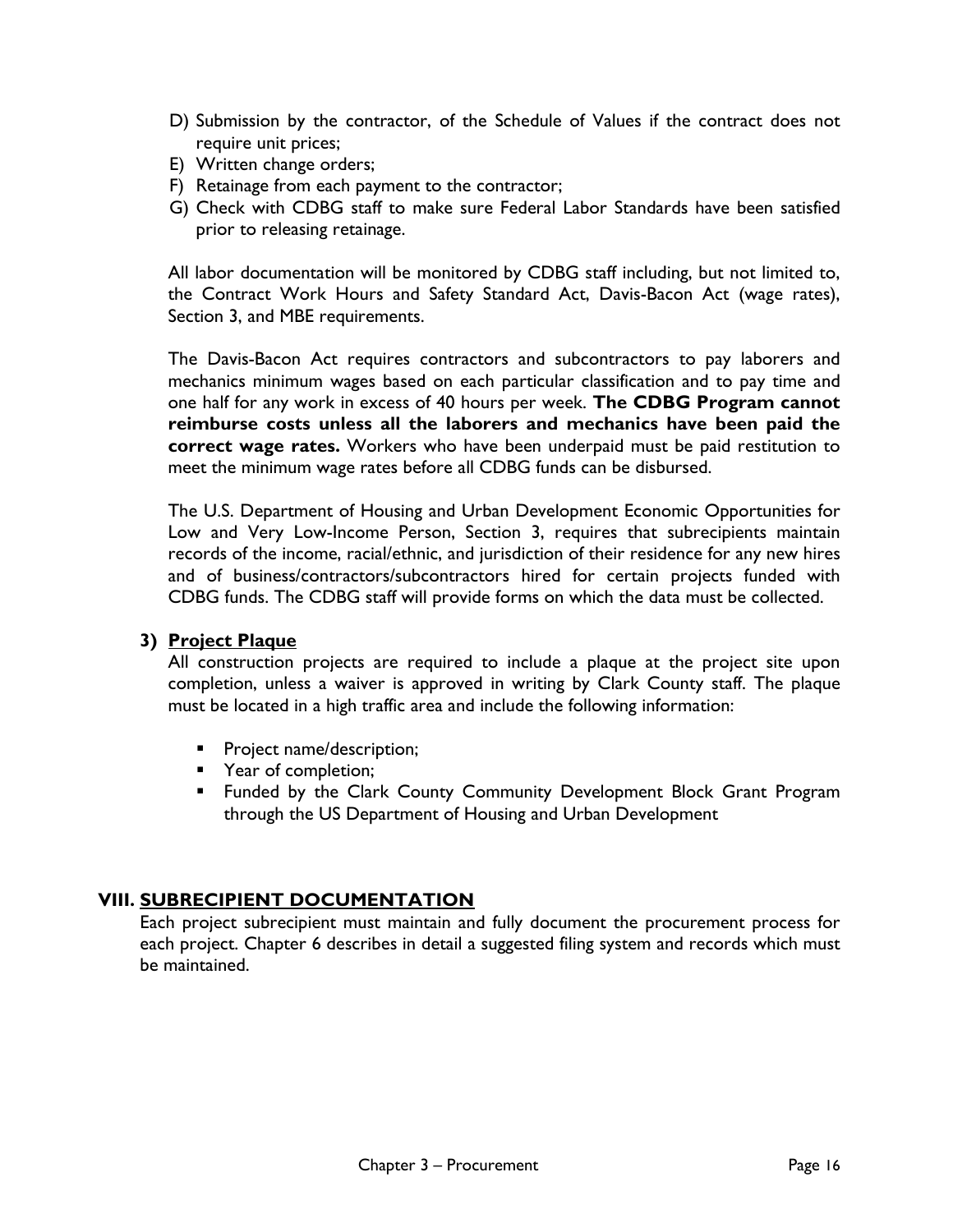### **EXHIBIT 3-1**

#### <span id="page-22-0"></span>**Required Federal Contract Clauses for Non-Construction Contracts**

**Grantees must enter into agreements with consultants. In order to meet HUD and Clark County CDBG Program Requirements, agreements with contractors must include the following elements:**

- Scope of services to be provided, consistent with County grant contract,
- Schedule for work completion,
- Budget and payment schedule,
- Provisions for termination for non or poor performance,
- Bonding and insurance requirements,
- "Cost plus a percentage of cost" and "percentage of construction costs" methods of contracting shall not be used For example, an engineer may not be paid fifteen percent of the project construction costs; instead the contract must identify a firm fixed price or "not to exceed amount" that includes direct reimbursable expenses. Note that if a "cost-plus-fixed-fee" contract is used, the invoices should include at a minimum:
	- 1) Direct Labor: list any people who worked on the contract, their hours and the hourly rate (paid to them by the firm);
	- 2) Overhead: a percentage of direct labor cost usually 80-140%. The overhead pool usually includes clerical services and others not billed as direct labor;
	- 3) Other Direct Costs: reimbursables, printing, mileage, postage, etc.; and
	- 4) Fee: Fixed fee, which is prorated over the total billings.

#### **Agreements must also include the following required Federal Contract Clauses:**

1) Source of Funds

Work under this contract will be funded [in part/in its entirety] with federal grant funds from the Clark County Community Development Block Grant program.

- 2) Conflict of Interest
	- A) The Contractor warrants that to the best of its knowledge and belief and except as otherwise disclosed, it does not have any organizational conflict of interest which is defined as a situation in which the nature of work under this contract and a Contractor's organizational, financial, contractual, or other interests are such that:
		- i) Award of the contract may result in an unfair competitive advantage; or
		- ii) The Contractor's objectivity in performing the contract work may be impaired.
	- B) The Contractor agrees that if after award it discovers an organizational conflict of interest with respect to this contract or any task/delivery order under the contract, he or she shall make an immediate and full disclosure in writing to the Contracting Officer which shall include a description of the action which the Contractor has taken or intends to take to eliminate or neutralize the conflict. The Owner may however,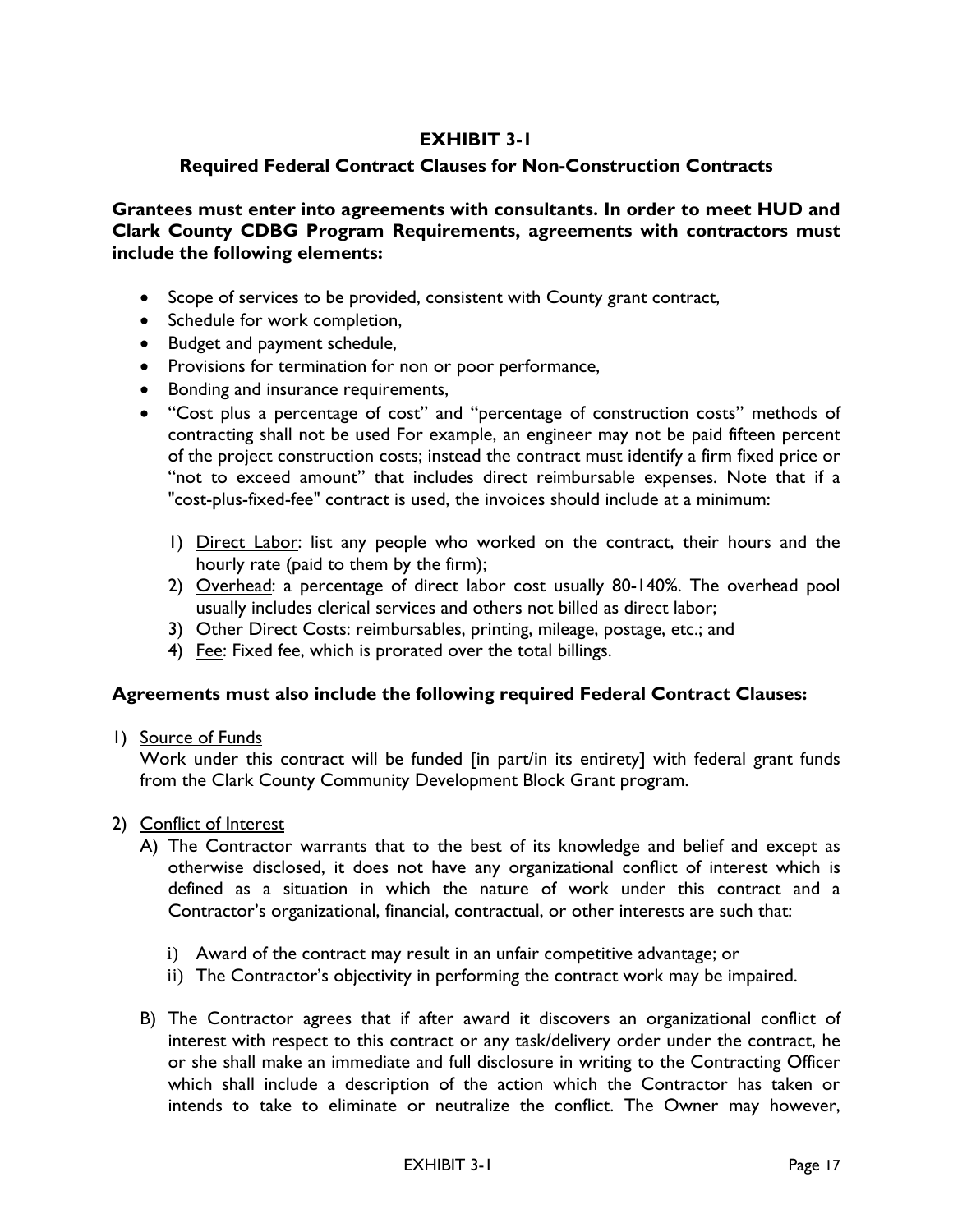terminate the contract or task/delivery order for the convenience of the Owner if it would be in the best interest of the Owner.

- C) In the event the Contractor was aware of an organizational conflict of interest before the award of this contract and intentionally did not disclose the conflict to the Contracting Officer, the Owner may terminate the contract for default.
- D) The terms of this clause shall be included in all subcontracts and consulting agreements wherein the work to be performed is similar to the service provided by the prime Contractor. The Contractor shall include in such subcontracts and consulting agreements any necessary provisions to eliminate or neutralize conflicts of interest.
- 3) Prohibition on the Use of Federal Funds for Lobbying The following certification must be signed by all contractors and subcontractors:

#### 4) Anti-Lobbying

By signing this Agreement the Contractor certifies that, to the best of its knowledge and belief:

- A) No federally appropriated funds have been paid or will be paid, by or on behalf of it, to any person for influencing or attempting to influence an officer or employee of any agency, a Member of Congress, an officer or employee of Congress, or an employee of a Member of Congress in connection with the awarding of any Federal contract, the making of any Federal grant, the making of any Federal loan, the entering into of any cooperative agreement, and the extension, continuation, renewal, amendment, or modification of any Federal contract, grant, loan, or cooperative agreement;
- B) If any funds other than Federal appropriated funds have been paid or will be paid to any person for influencing or attempting to influence an officer or employee of any agency, a Member of Congress, an officer or employee of Congress, or an employee of a Member of Congress in connection with this Federal contract, grant, loan, or cooperative agreement, it will complete and submit Standard Form-LLL, "Disclosure Form to Report Lobbying," in accordance with its instructions; and
- C) It will require that the language of paragraph 1 and 2 of this anti-lobbying certification be included in the award documents for all subawards at all tiers (including subcontracts, subgrants, and contracts under grants, loans, and cooperative agreements) and that all subrecipients shall certify and disclose accordingly.
- 5) Examination and Retention of Contractor's Records

The owner, Clark County CDBG Program, HUD, or Comptroller General of the United States, or any of their duly authorized representatives shall, until 3 years after final payment under this contract, have access to and the right to examine any of the contractor's directly pertinent books, documents, papers, or other records involving transactions related to this contract for the purpose of making audit, examination, excerpts, and transcriptions.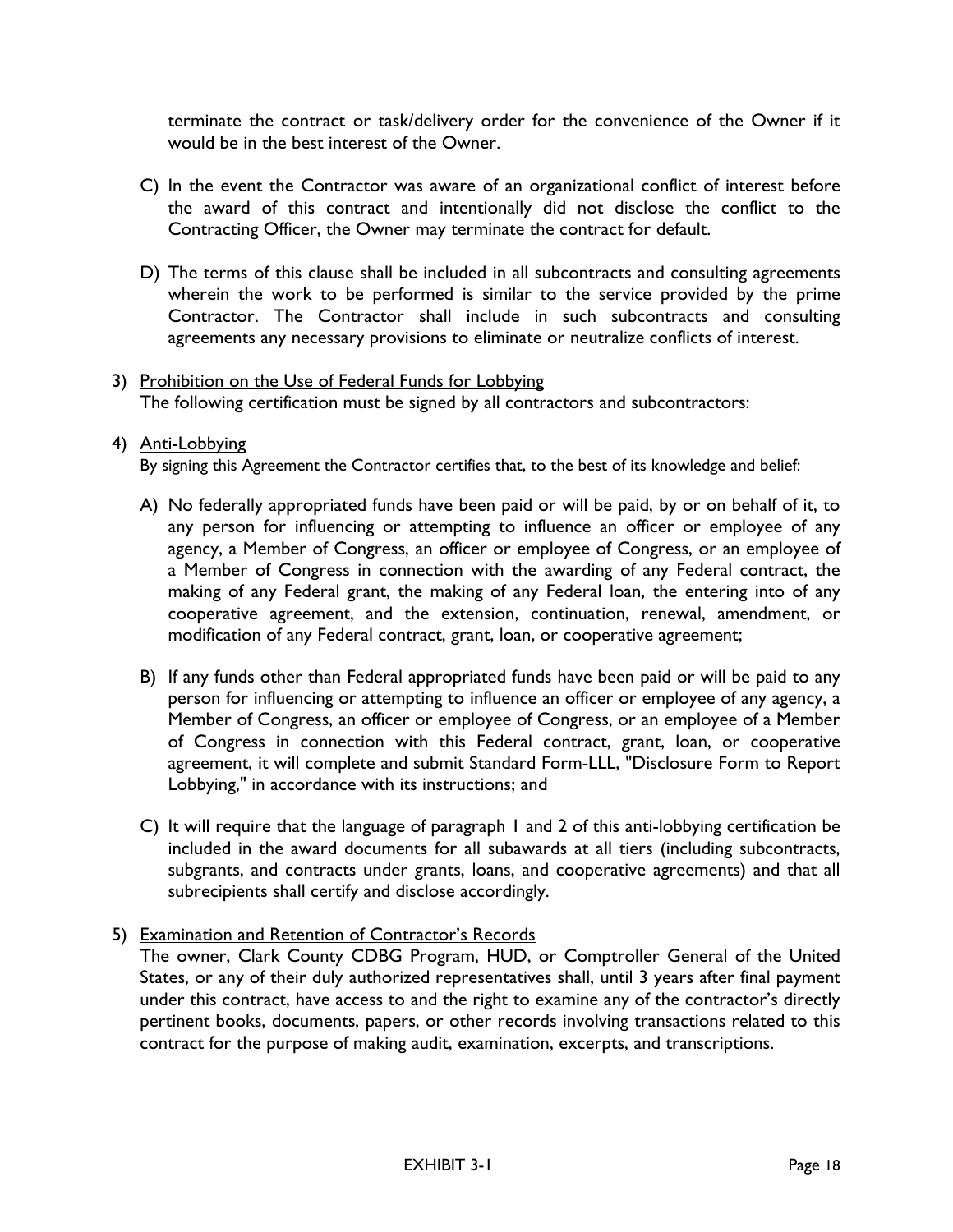#### 6) Equal Employment Opportunity

During the performance of this contract, the contractor agrees as follows:

- A) The contractor shall not discriminate against any employee or applicant for employment because of race, color, religion, sex, or national origin.
- B) The contractor shall take affirmative action to ensure that applicants are employed, and that employees are treated during employment without regard to their race, color, religion, sex, or national origin. Such action shall include, but not be limited to, (1) employment, (2) upgrading, (3) demotion, (4) transfer, (5) recruitment or recruitment advertising, (6) layoff or termination, (7) rates of pay or other forms of compensation, and (8) selection for training, including apprenticeship.
- C) The contractor shall post in conspicuous places available to the employees and applicants for employment the notices to be provided by the contracting officer that explain this clause.
- D) The contractor shall, in all solicitations or advertisements for employees placed by or on behalf of the contractor, state that all qualified applicants will receive consideration for employment without regard to race, color, religion, sex, or national origin.
- E) The contractor shall send, to each labor union or representative of workers with which it has a collective bargaining agreement or other contract or understanding, the notice to be provided by the contracting officer advising the labor union or workers' representative of the contractor's commitments under this clause, and post copies of the notice in conspicuous places available to employees and applicants for employment.
- F) The contractor shall comply with Executive Order 11246, as amended, and the rules, regulations, and orders of the Secretary of Labor.
- G) The contractor shall furnish all information and reports required by Executive Order 11246, as amended and by rules, regulations, and orders of the Secretary of Labor, or pursuant thereto. The contractor shall permit access to its books, records, and accounts by the Secretary of Labor for purposes of investigation to ascertain compliance with such rules, regulations, and orders.
- H) In the event of a determination that the contractor is not in compliance with this clause or any rule, regulations, or order of the Secretary of Labor, this contract may be cancelled, terminated, or suspended in whole or in part, and the contractor may be declared ineligible for further Government contracts, or federally assisted construction contracts under the procedures authorized in Executive Order 11246, as amended. In addition, sanctions may be imposed and remedies invoked against the contractor as provided in Executive Order 11246, as amended, the rules, regulations, and orders of the Secretary of Labor, or as otherwise provided by law.
- I) The contractor shall include the terms and conditions of this clause in every subcontract or purchase order unless exempted by the rules, regulations, or orders of the Secretary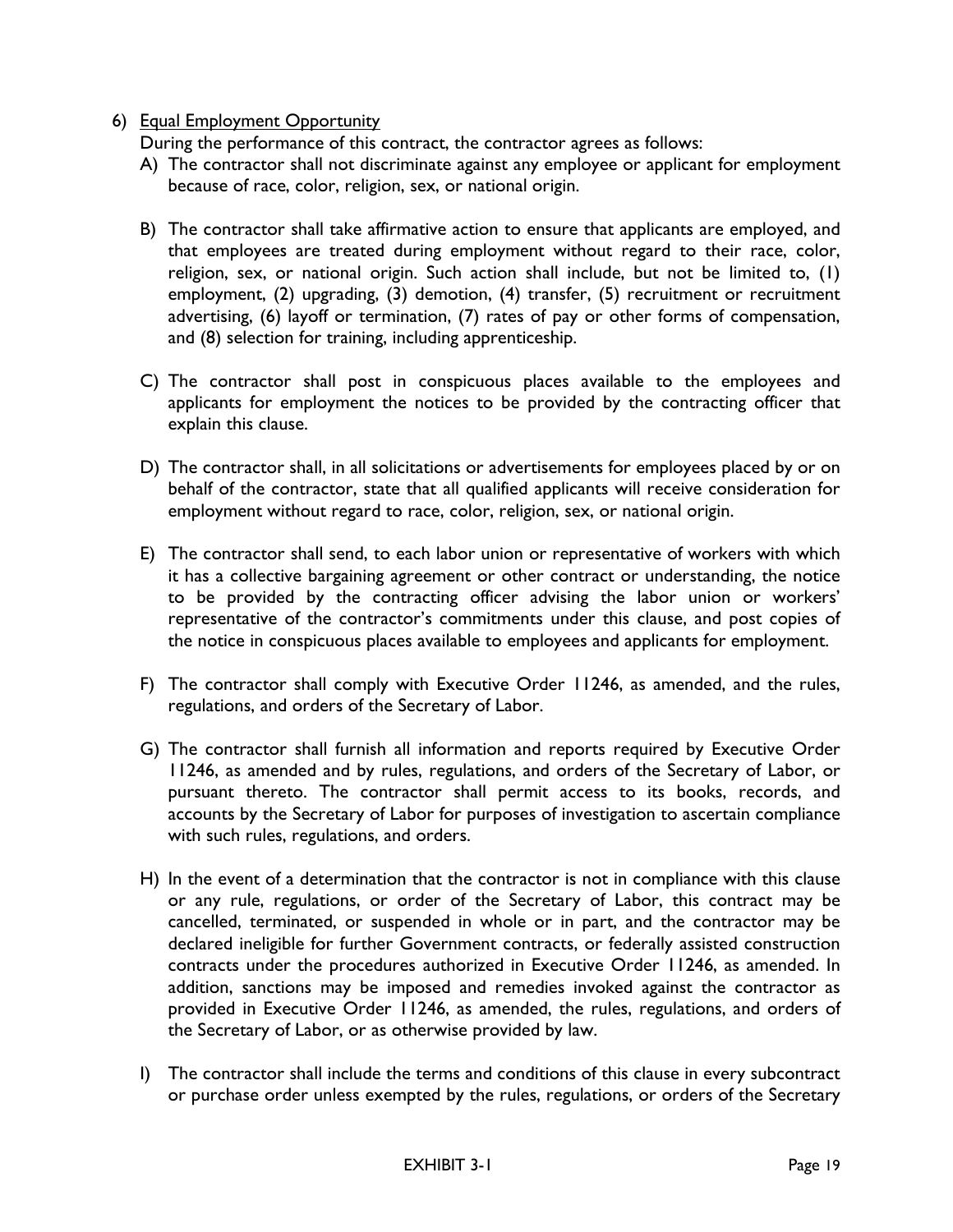of Labor issued under Executive Order 11246, as amended, so that these terms and conditions will be binding upon each subcontractor or vendor. The contractor shall take such action with respect to any subcontract or purchase order as the Secretary of Housing and Urban Development or the Secretary of Labor may direct as a means of enforcing such provisions, including sanctions for noncompliance; provided that if the contractor becomes involved in, or is threatened with, litigation with a subcontractor or vendor as a result of such direction, the contractor may request the United States to enter into the litigation to protect the interests of the United States.

#### 7) Debarment and Suspension

- A) The Contractor shall comply with subpart C of the OMB guidance in 2 CFR part 180, as supplemented by HUD at 2 CFR 2424, Nonprocurement Debarment and Suspension. The Contractor certify that neither it nor its principals, officers, employees and subcontractor(s) are presently debarred, suspended, proposed for debarment, declared ineligible, or voluntarily excluded from participation in this transaction by any Federal department or agency. That information is available at [https://www.epls.gov/.](https://www.epls.gov/)
- B) The Contractor shall provide written certification of the above to the County within thirty days of the start of this Contract, and maintain evidence of compliance in personnel files or with the subcontractor's documents.

#### 8) Faith-Based Activities

The Contractor shall comply with the requirements of 24 CFR 470.200(j) and shall ensure that funds provided under this Agreement shall not be utilized for inherently religious activities such as worship, religious instruction, or proselytization.

#### 9) Nondiscrimination

- A) General. The Contractor will comply with all federal, state and local laws prohibiting discrimination on the basis of age, sex, sexual orientation, marital status, race, creed, color, national origin, disability, or familial status. These requirements are specified in Section 109 of the Housing and Community Development Act of 1974 (42 USC Section 5309); Civil Rights Act of 1964, Title VII (42 USC Section 2000e); Civil Rights Act of 1968, Title VIII (Fair Housing Act) (42 USC Sections 3601 - 3639); Executive Order 11063 (Equal Opportunity in Housing); Executive Order 11246, as amended (Equal Employment Opportunity); Architectural Barriers Act of 1968 (42 USC 4151, et seq.); Americans with Disabilities Act [\(42 U.S.C.](http://en.wikipedia.org/wiki/Title_42_of_the_United_States_Code) 12101, et seq.); and Section 3 of the Housing and Urban Development Act of 1968, and 24 CFR 570.601.
- B) Program Benefit. The Contractor will not discriminate against any resident of the project service area by denying benefit from or participation in any block grant funded activity on the basis of race, color, sex, sexual orientation, national origin, disability, age, marital status and familial status. (Civil Rights Act of 1964, Title VI; Civil Rights Act of 1968, Title VII; Architectural Barriers Act of 1968; Americans with Disabilities Act; Section 109, Housing and Community Development Act of 1974; Section 504, Rehabilitation Act of 1973 as amended).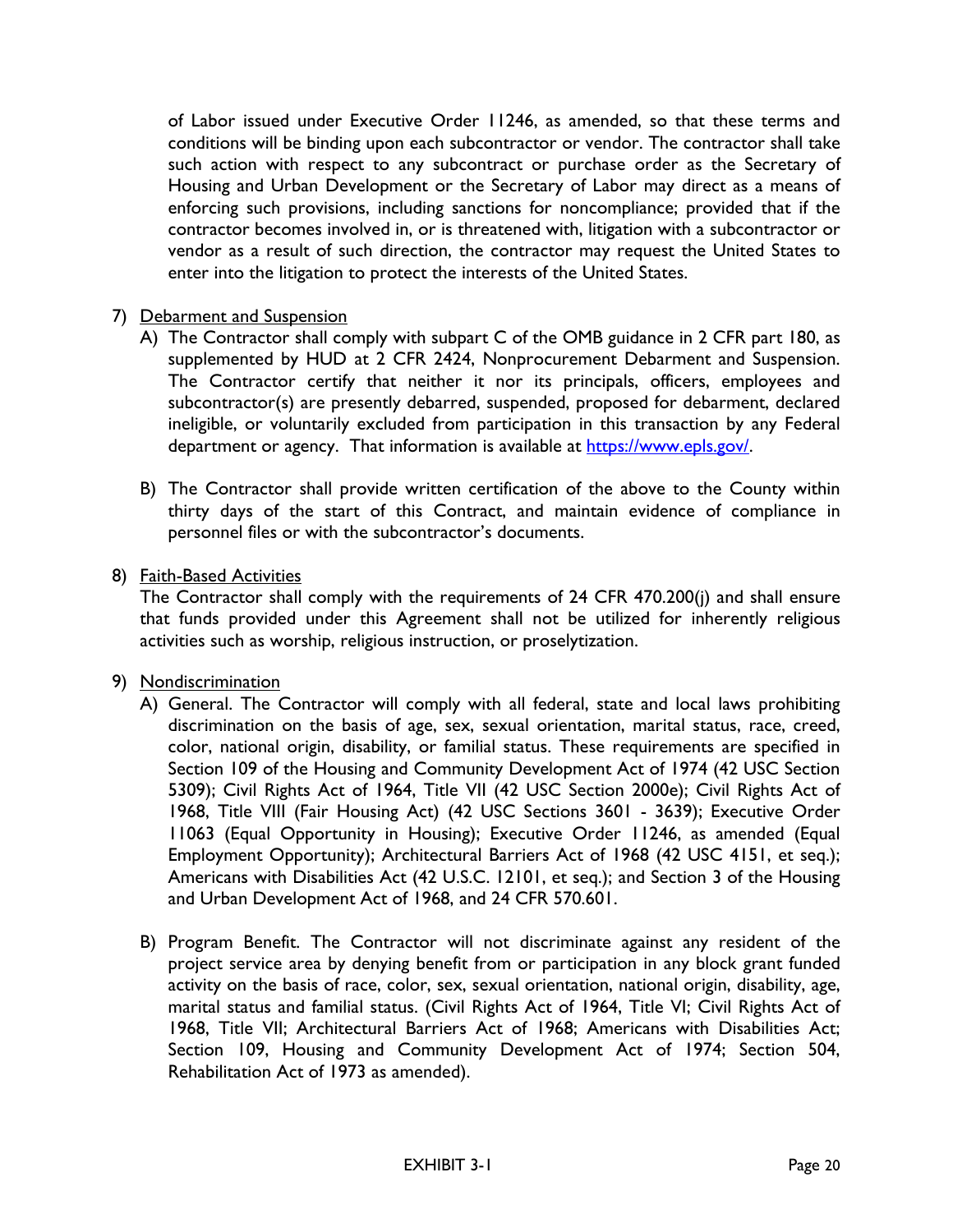- C) Fair Housing. The Contractor will take necessary and appropriate actions to prevent discrimination in federally assisted housing and lending practices related to loans insured or guaranteed by the federal government (Civil Rights Act of 1968, Title VIII) (Fair Housing Act) (42 USC Sections 3601 – 3639).
- D) Employment. In all solicitations under this Agreement, the Contractor will state that all qualified applicants will be considered for employment. The words "equal opportunity employer" in advertisements will constitute compliance with this section.
- E) The Contractor will not discriminate against any employee or applicant for employment in connection with this Agreement because of age, marital status, and familial status, except when there is a bona fide occupational limitation. The Contractor will not refuse to hire, employ or promote, or bar, discharge, dismiss, reduce in compensation, suspend, demote, or discriminate in work activities, terms or conditions because an individual has a physical or mental disability in any employment in connection with this Agreement unless it can be shown that the particular disability prevents the performance of the work involved. Such action will include, but not be limited to the following: Employment, upgrading, demotion or transfer, recruitment or recruitment advertising, layoff or termination, rates of pay or other forms of compensation, and selection for training. (Executive Order 11246, as amended.)
- F) Contractors and Suppliers. No contractor, subcontractor, union or vendor engaged in any activity under this Agreement will discriminate in the sale of materials, equipment or labor on the basis of age, sex, sexual orientation, marital status, race, creed, color, national origin, disability, and familial status. No contractor, subcontractor, union or vendor engaged in any activity under this Agreement will refuse to hire, employ or promote, or bar, discharge, dismiss, reduce in compensation, suspend, demote or discriminate in work activities, terms or conditions because an individual has a physical or mental disability in any employment in connection with this Agreement unless it can be shown that the particular disability prevents the performance of the work involved. Such practices include upgrading, demotion, recruiting transfer, layoff, termination, pay rate, and advertisement for employment. (Executive Order 11246 as amended)
- G) Limited English Proficiency. The agency shall take necessary and appropriate actions to assist clients with limited English proficient persons, Executive Order 13166 and the HUD Notice "Guidance to Federal Financial Assistance Recipients Regarding Title VI Prohibition Against National Origin Discrimination Affecting Limited English Proficient (LEP) Persons" (Federal Register, January 22, 2007 pages 2731- 2754)
- H) The Contractor shall provide each applicant, participant, and beneficiary of activities funded by the agreement with information to apprise such persons of the protections against discrimination covered by the above Acts, Executive Orders, and regulations. The HUD 928.1 Notice found online at [www.hud.gov/utilities/intercept.cfm?http://](http://www.hud.gov/utilities/intercept.cfm?http://-www.hud.gov/offices/fheo/promotingfh/928-1.pdf) [www.hud.gov/offices/fheo/promotingfh/928-1.pdf.](http://www.hud.gov/utilities/intercept.cfm?http://-www.hud.gov/offices/fheo/promotingfh/928-1.pdf) The Clark County ADA and Section 504 of the Rehabilitation Act of 1973 Notice also provide such information.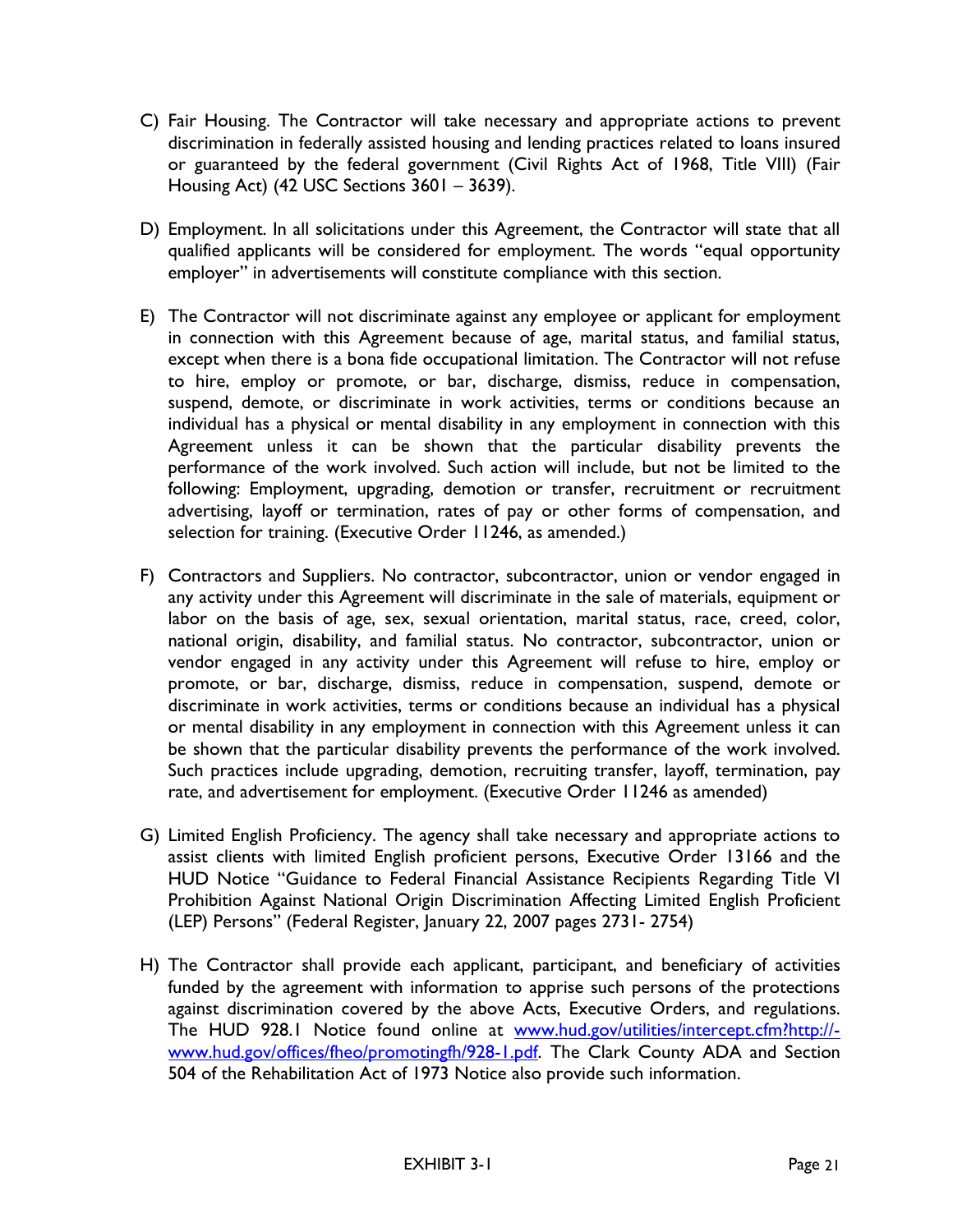10) Nonparticipation in Political Activities

The Contractor agrees that no funds provided, nor personnel employed under this Agreement, shall be in any way or to any extent engaged in the conduct of political activities in violation of the Hatch Act, Chapter 15 of Title V, United States Code.

- 11) Section 3 Economic Opportunities
	- A) The work to be performed under this Contract is subject to the requirements of Section 3 of the Housing and Urban Development Act of 1968, as amended, 12 USC 1701 (hereafter "Section 3"), and the implementing regulations at 24 CFR 135 (Economic Opportunities For Low- And Very Low-Income Persons). The purpose of Section 3 is to ensure that employment and other economic opportunities generated by HUD assistance or HUD-assisted projects covered by Section 3, shall, to the greatest extent feasible, be directed to low- and very low-income persons, particularly persons who are recipients of HUD assistance for housing.
	- B) As evidenced by its execution of this Contract, the Contractor certifies that it is under no contractual obligation or other impediment that would prevent it from complying with the Part 135 regulations.
	- C) The Contractor agrees to send to each labor organization or representative of workers with which the Contractor has a collective bargaining agreement or other understanding, if any, a notice advising the labor organization or workers' representative of the Contractor's commitments under this Section 3 clause, and shall post copies of the notice in conspicuous places at the work site where both employees and applicants for training and employment positions can see the notice. The notice should contain: (1) the number of jobs and the job titles subject to hire, (2) availability of apprenticeship and training positions and qualifications for each; (3) the name and location of the person(s) taking applications for each of the positions; and (4) the anticipated date the work shall begin.
	- D) The Contractor agrees to require this Section 3 clause in every subcontract subject to compliance with 24 CFR 135, and agrees to take appropriate action, as provided in an applicable provision of the subcontract or in this Section 3 clause, upon a finding that a subcontractor is in violation of 24 CFR 135. The Contractor shall not subcontract with any subcontractor where the Contractor has notice or knowledge that the subcontractor has been found in to be in violation of 24 CFR 135.
	- E) By its signature to this Contract, the Contractor certifies that any vacant employment positions, including training positions, that are filled (1) after the Contractor is selected but before the Contract is executed, and (2) with persons other than those to whom the regulations of 24 CFR 135 require employment opportunities to be directed, were not filled to circumvent the contractor's obligations under 24 CFR 135.
	- F) Noncompliance with 24 CFR 135 may result in sanctions, termination of this Contract, and debarment or suspension from future HUD-assisted contracts.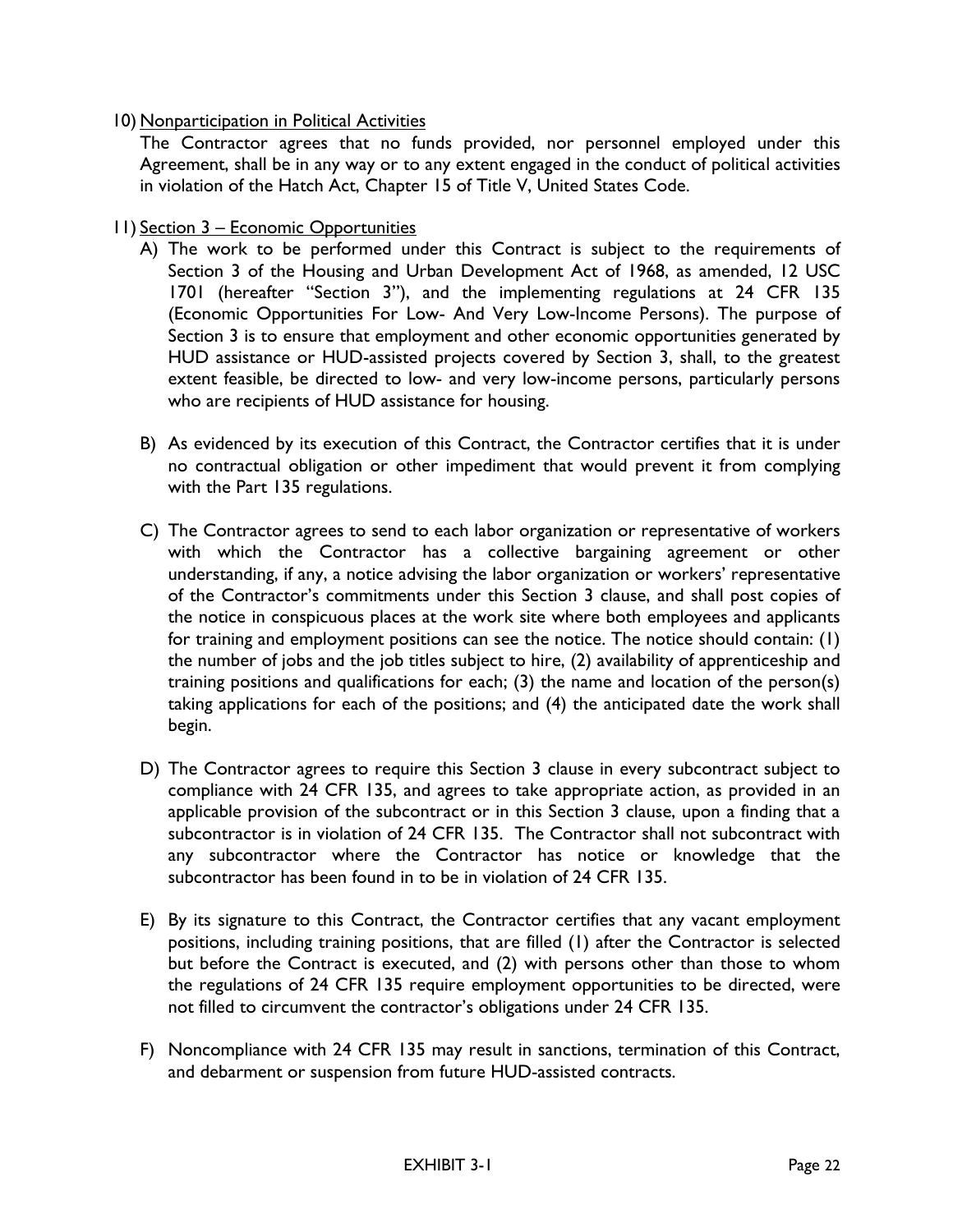## **EXHIBIT 3-2**

# <span id="page-28-0"></span>**FEDERAL CONTRACT REQUIREMENTS**

#### **U.S. DEPARTMENT OF HOUSING**

**and**

#### **URBAN DEVELOPMENT**

Clark County Community Development Block Grant Program Updated: 9/24/15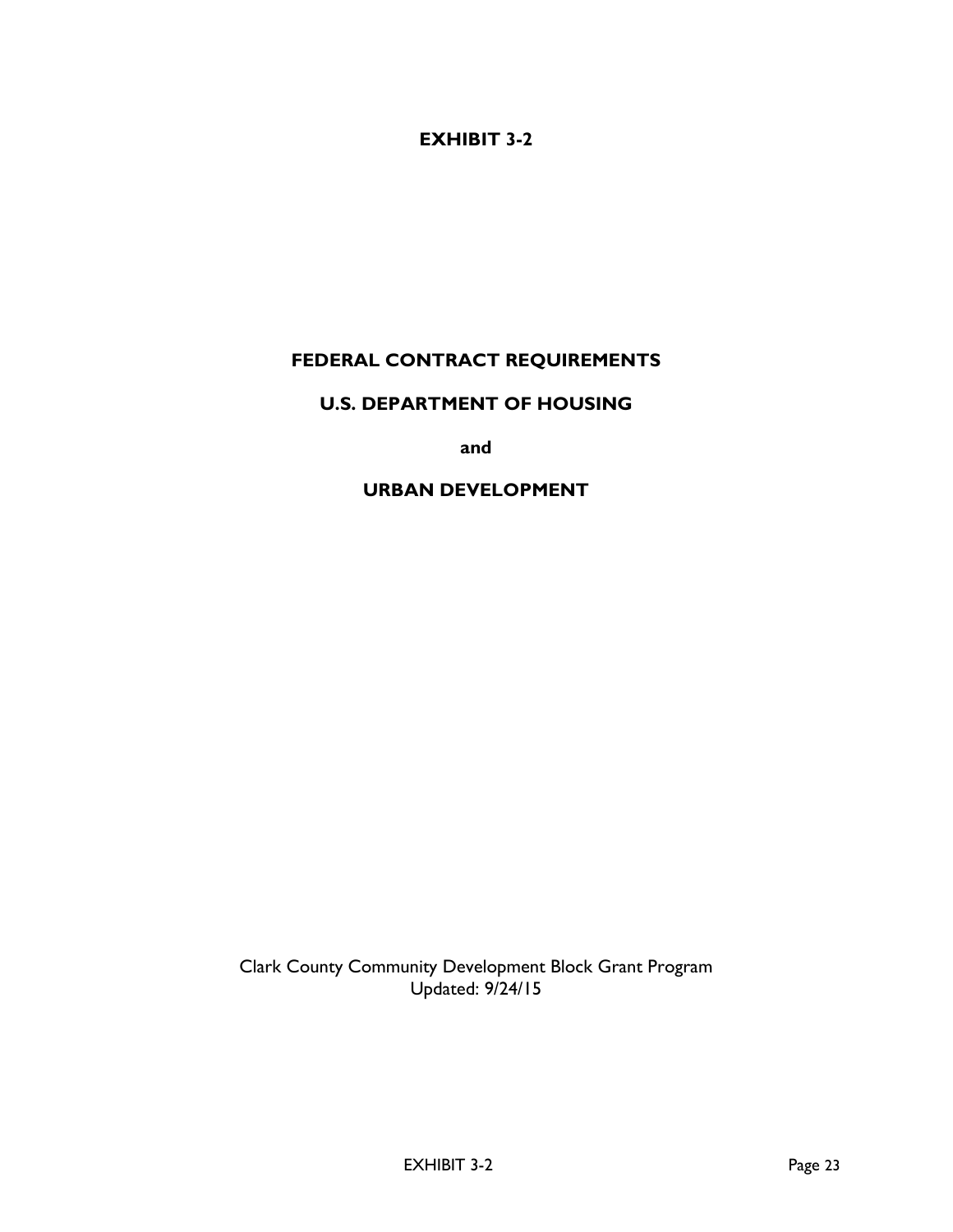### <span id="page-29-0"></span>**1. PRECONSTRUCTION CONFERENCE**

Either before or soon after the actual award of the Contract (but in any event prior to the start to Work at site), the Contractor or his representative, and his subcontractors, shall attend a Preconstruction Conference with representatives of the Owner, the Engineer, or Architect, and Clark County. The Conference will be held to establish procedures for handling shop drawings and other submittals and for processing applications for payment, and to acquaint the participants with the general plan of contract administration and requirements under which the construction operation is to proceed. The date, time, and place of the Conference will be furnished to the Contractor by the Owner or the Architect/Engineer. The Contractor will notify his subcontractors of the Conference and require their attendance.

# **2. SUBMISSION OF COMPLIANCE DOCUMENTS**

In order to document compliance with the Clark County Community Development Block Grant Program requirements and Federal regulations, the successful Bidder will be required to submit and to require his subcontractors to submit various forms and reports required by the Contract Documents, including: (a) HUD Contract and Sub-Contract Activity Form; and (b) HUD Weekly Payroll; whether the contractor or subcontractor is a sole proprietor, an owner performing all work on the project, a contractor with no employees, or otherwise. Contractors and subcontractors will be required to allow interviews with employees on the job during working hours.

#### **3. ACCESS TO RECORDS**

The Secretary of HUD, the Clark County Community Development Block Grant Program, the Comptroller General of the United States, the Owner and any of their duly authorized representatives shall have access to all books, accounts, records, reports, files, and other papers or property of the Contractor and his Subcontractors pertaining to work performed under this Contractor and his Subcontractors pertaining to work performed under this Contract for the purpose of making surveys, audits, examinations, excerpts, and transcripts. The Contractor shall retain records pertinent to this Contract for a period of three years from the date of termination or completion of this contract.

#### **4. CERTIFICATION REGARDING DEBARMENT, SUSPENSION OR INELIGIBILITY AND VOLUNTARY EXCLUSION**

This certification is required by the regulations set forth in 2 CFR 180. The terms "covered transaction, debarred, suspended, ineligible, lower tier covered transaction, participant, person, primary covered transaction, principal, proposal, and voluntarily excluded," as used in this clause, have the meanings set out in 2 CFR 180.

By signing this Contract, the Contractor certifies that neither it nor its principals, are presently debarred, suspended, proposed for debarment, declared ineligible, or voluntarily excluded from participation in this transaction by any Federal department or agency. The Contractor shall provide immediate written notice to the Clark County Department of Community Services if at any time the Contractor learns that its certification was erroneous when submitted or has become erroneous by reason of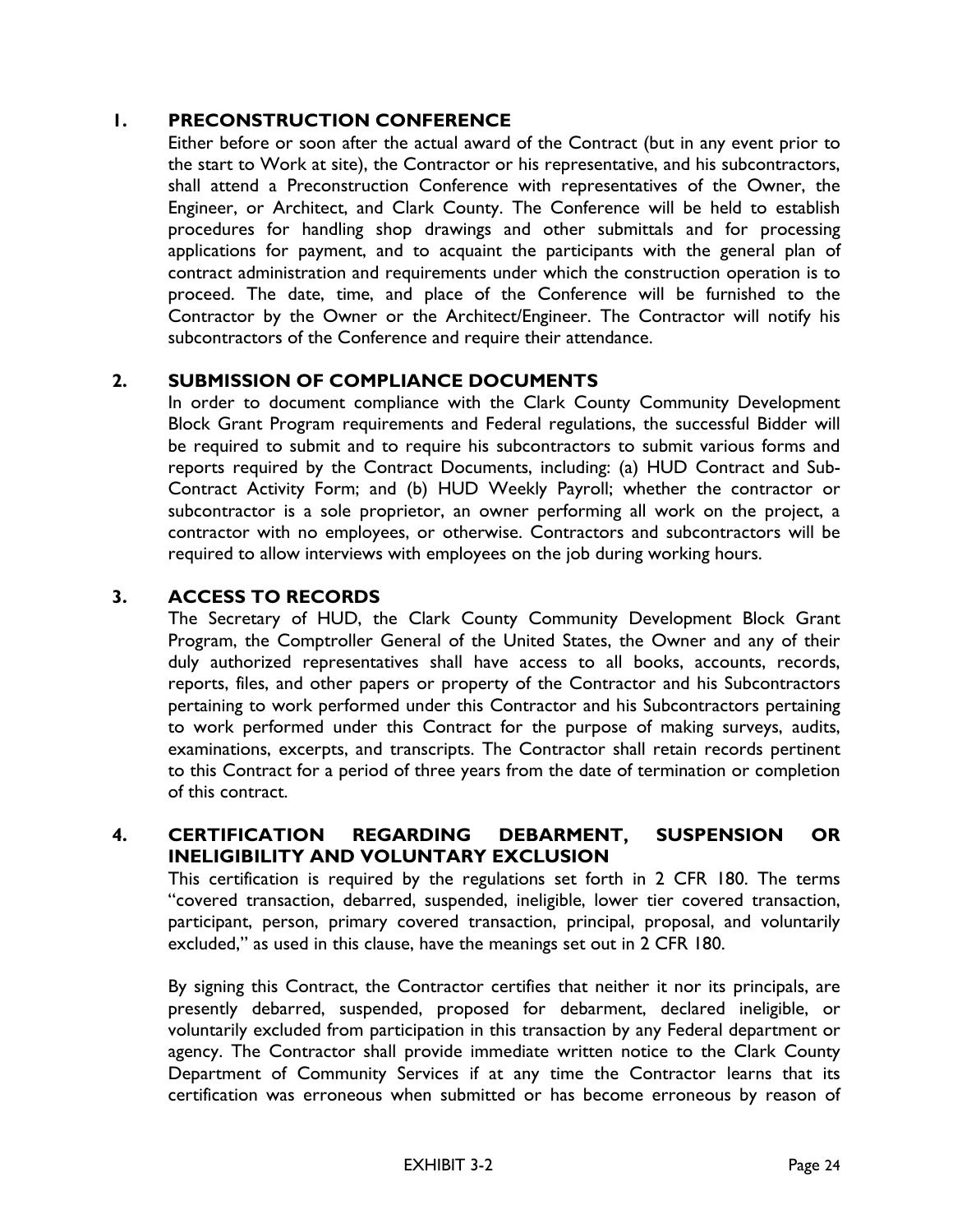changed circumstances.

Before entering into a "covered transaction" with another party at the next lower tier, the Contractor agrees by signing this Contract that it will first verify that the person or party with whom it intends to do business is not excluded or disqualified. The Contractor may do this by:

- Checking the federal Excluded Parties List System (EPLS) at sam.gov;
- Collecting a certification from the person or party; or
- Adding a clause or condition to the covered transaction with that person or party that fully meets the requirements set out in 2 CFR 180.

The Contractor agrees by signing this Contract that it shall not knowingly enter into any lower tier covered transaction with a person or party who is debarred, suspended, declared ineligible, or voluntarily excluded from participation in this covered transaction.

The certification in this clause is a material representation of fact upon which reliance is placed at the time of Contract execution and at the time of any subsequent modification(s). If it is at any time determined that the Contractor knowingly rendered an erroneous certification, in addition to other remedies available to the Federal Government, the department or agency with which this transaction originated may pursue available remedies, including suspension and/or debarment.

Before hiring any new employee, the Contractor shall conduct a search of the Federal Excluded Parties List System referenced above to ensure that the individual is not presently debarred, suspended, proposed for debarment, declared ineligible, or voluntarily excluded from participation in this transaction by any Federal department or agency. The search must be conducted by the Contractor *prior to* making an employment offer. Evidence of search results must be maintained in the employee's personnel file.

The Contractor shall maintain written documentation of its compliance with the abovestated requirements and make said documentation available to Clark County for review upon request.

#### **5. INTEREST OF CERTAIN FEDERAL OFFICIALS**

No member of or delegate to the Congress of the United States and no Resident Commissioners shall be admitted to any share or part of this Agreement or to any benefit that may arise hereunder.

#### **6. INTEREST OF OWNER'S EMPLOYEES OR OTHER PUBLIC OFFICIALS**

No member officer, or employee of Clark County, or its designees or agents, no member of the governing body of the city in which the Project is located, and no other public official of the city in which the Project is located who exercises any functions or responsibilities with respect to the Clark County CDBG Program during his or her tenure or for one year thereafter, shall have any interest, direct or indirect, in this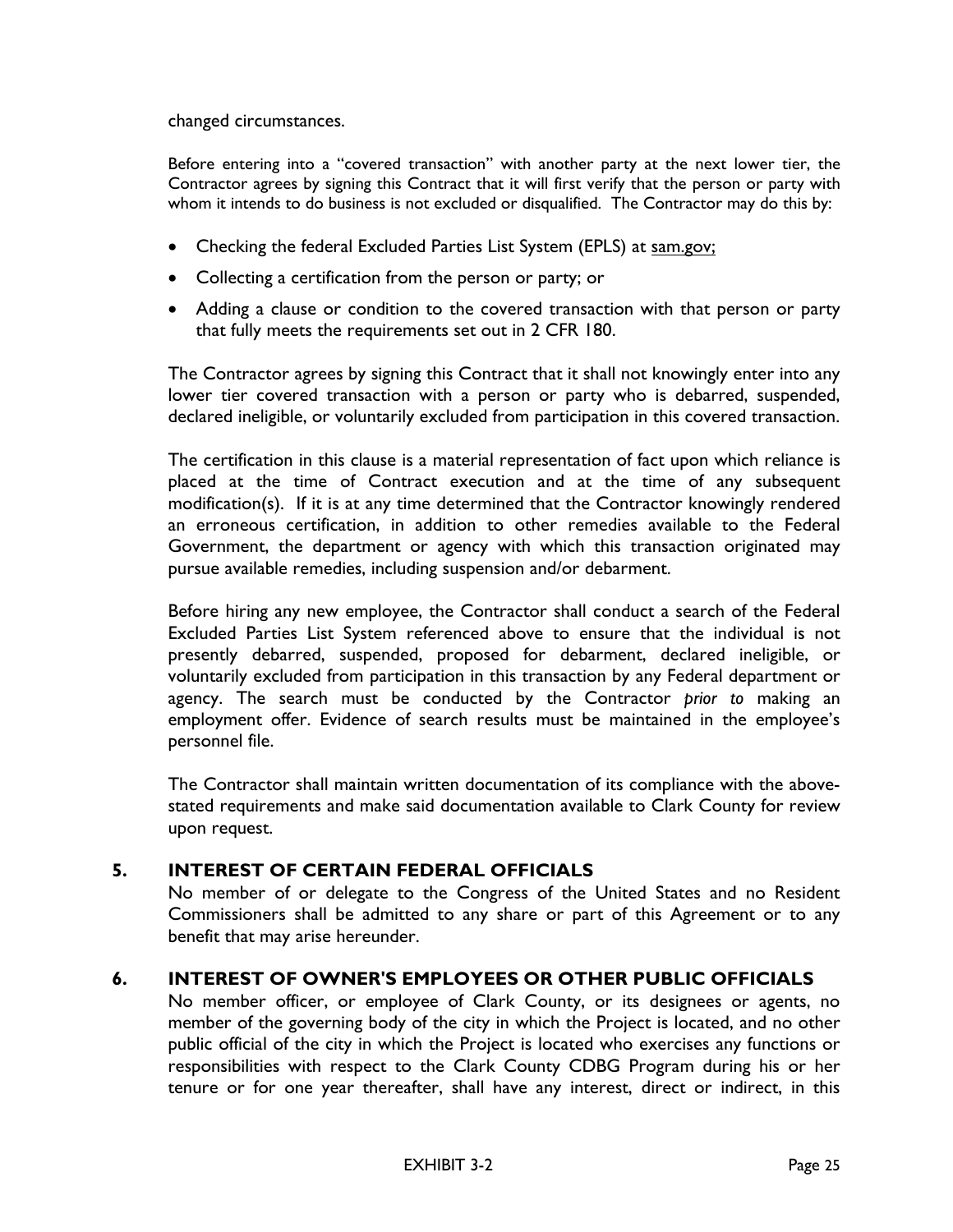Agreement or any subcontract, or the proceeds thereof. The Contractor shall incorporate, or cause to be incorporated, in all subcontracts a provision prohibiting such interest.

# **7. CERTIFICATION REGARDING LOBBYING**

This certification is a material representation of fact upon which reliance was placed when this transaction was made or entered into. Submission of this certification is a prerequisite for making or entering into this transaction imposed by section 1352, title 31, U.S. Code. Any person who fails to file the required certification shall be subject to a civil penalty of not less than \$10,000 and not more than \$100,000 for each such failure.

By signing this contract the undersigned certifies, to the best of his or her knowledge and belief, that:

- No Federal appropriated funds have been paid or will be paid, by or on behalf of the undersigned, to any person for influencing or attempting to influence an officer or employee of any agency, a Member of Congress, an officer or employee of Congress, in connection with the awarding of any Federal contract, the making of any Federal grant, the making of any Federal loan, the entering into of any cooperative agreement, and the extension, continuation, renewal, amendment, or modification of any Federal contract, grant, loan, or cooperative agreement.
- If any funds other than Federal appropriated funds have been paid or will be paid to any person for influencing or attempting to influence an officer or employee of any agency, a Member of Congress, an officer or employee of Congress, or an employee of a Member of Congress in connection with this Federal contract grant, loan, or cooperative agreement, the undersigned shall complete and submit Standard Form-LLL, "Disclosure Form to Report Lobbying," in accordance with its instructions.
- The undersigned shall require that the language of this certification be included in the award documents for all subawards at all tiers (including subcontracts, subgrants, and contracts under grants. loans and cooperative agreements) and that all subrecipients shall certify and disclose accordingly.

## **8. NOTICE OF REQUIREMENT FOR AFFIRMATIVE ACTION TO ENSURE EQUAL EMPLOYMENT OPPORTUNITY (41 CFR 60-4.2(d) - Executive Order 11246)**

- A. The offeror's or Bidder's attention is called to the "Equal Opportunity Clause" and the "Standard Federal Equal Employment Opportunity Construction Contract Specifications" set forth herein.
- B. The goals and timetables for minority and female participation, expressed in percentage terms for the Contractor's aggregate workforce in each trade on all construction work in the covered area, are as follows: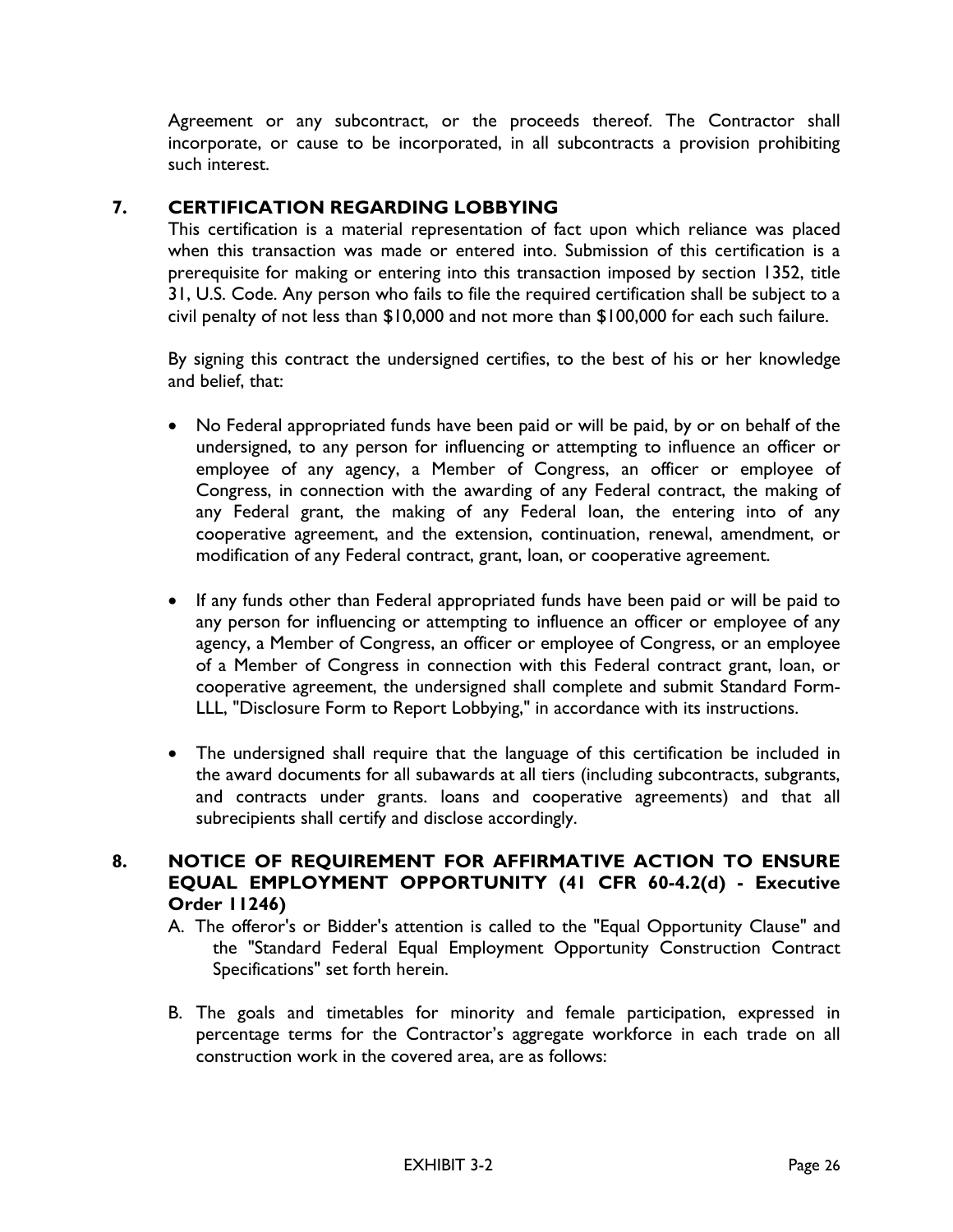| <b>Goals for minority</b> | <b>Goals for female</b> |
|---------------------------|-------------------------|
| participation in each     | participation           |
| trade                     | in each trade           |
| 4 5%                      | 6.9%                    |

- C. The Contractor shall provide written notification to the Director of the Office of Federal Contract Compliance Programs within 10 working days of award of any construction subcontract in excess of \$10,000 at any tier for construction work under the contract resulting from this solicitation. The notification shall list the name, address and telephone number of the subcontractor; employer identification number; estimated dollar amount of the subcontract; estimated starting and completion dates of the subcontract; and the geographical area in which the contract is to be performed.
- D. As used in this Notice, and in the contract resulting from this solicitation, the covered area is Clark County, Washington.

## **9. HISTORICAL OR CULTURAL ARTIFACTS**

In the event of an inadvertent discovery of potentially significant archaeological materials (bones, shell, stone tools, hearths, etc.) and/or human remains during project activities, all work in the immediate vicinity should stop, the area must be secured, and the discovery must be reported to the Department of Archaeology and Historic Preservation (DAHP) (360-586-3056) and all relevant Native American tribes. In the event human remains are identified, local law enforcement, the county medical examiner, State Physical Anthropologist at DAHP (360-586-3534), the Clark County planning office, and the affected Tribes should be contacted immediately. Compliance with all applicable laws pertaining to archaeological resources (RCW 27.53, 27.44 and WAC 25-48) and human remains (RCW 68.50) is required.

# **10. U.S. DEPARTMENT OF HOUSING AND URBAN DEVELOPMENT FEDERAL EQUAL EMPLOYMENT OPPORTUNITY CONSTRUCTION CONTRACT SPECIFICATIONS (41 CFR 60-4.3 - Executive Order 11246)**

A. As used in these specifications:

- 1. "Covered area means the geographical area described in the solicitation from which this contract resulted;
- 2. "Director means Director, Office of Federal Contract Compliance Programs, United States Department of Labor, or any person to whom tile Director delegates authority;
- 3. "Minority" includes:
	- (i) Black (all persons having origins in any of the Black African racial groups not of Hispanic origin);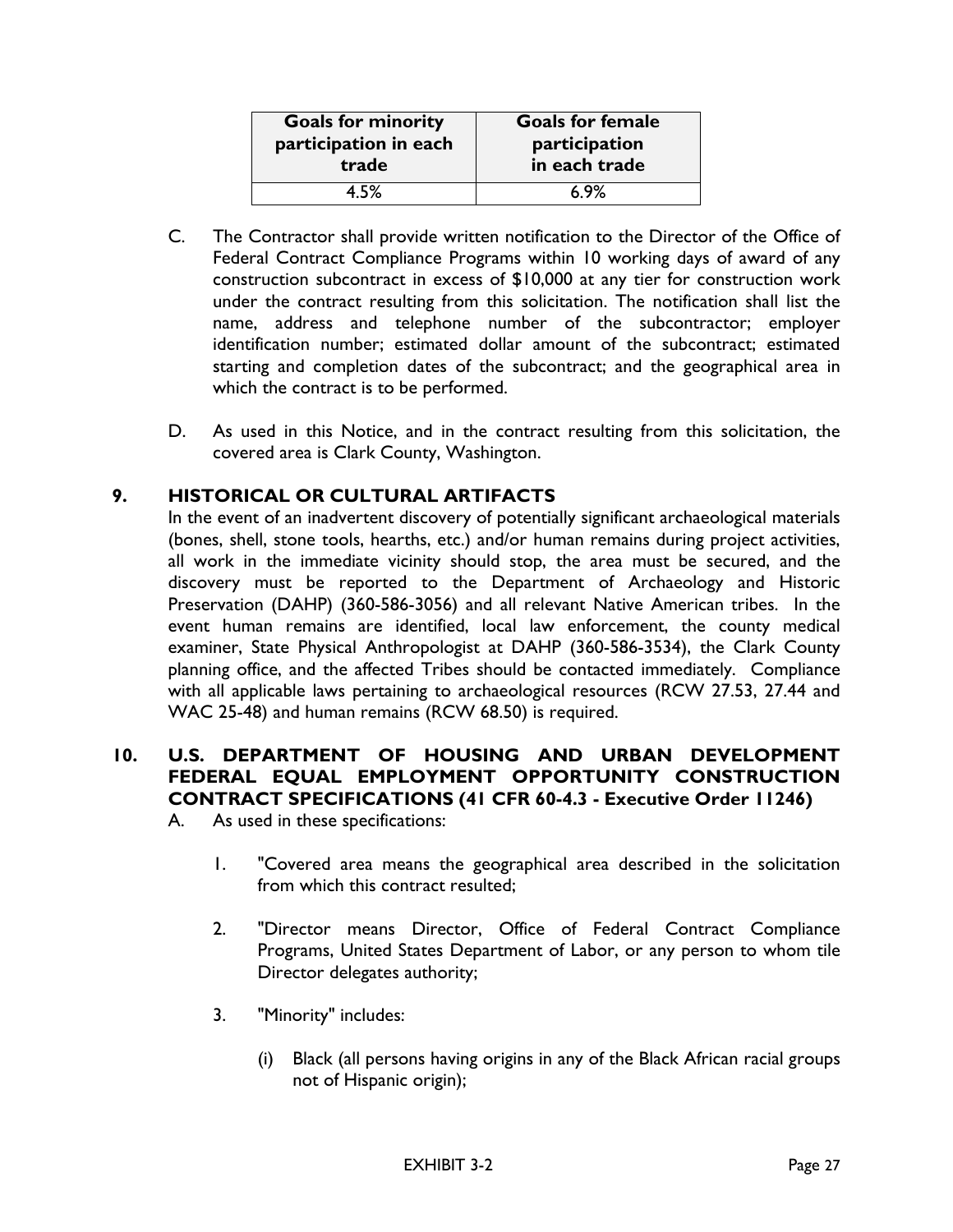- (ii) Hispanic (all persons of Mexican, Puerto Rican, Cuban, Central or South American or other Spanish Culture or origin, regardless of race);
- (iii) Asian and Pacific Islander (all persons having origins in any of the original peoples of the Far East, Southeast Asia, the Indian Subcontinent, or the Pacific Islands); and
- (iv) American Indian or Alaskan Native (all persons having origins in any of the original peoples of North American and maintaining identifiable tribal affiliations through membership and participation or community identification).
- B. Whenever the Contractor, or any Subcontractor at any tier, Subcontracts a portion of the work involving any construction trade, it shall physically include in each subcontract in excess of \$10,000 the provisions of these specifications and the Notice which contains the applicable goals for minority and female participation and which is set forth in the solicitations from which this contract resulted.
- C. If the Contractor is participating (pursuant to 41 CFR 60-4.5) in a Hometown Plan approved by the U.S. Department of Labor in the covered area either individually or through an association, its affirmative action obligations on all work in the Plan area (including goals and timetables) shall be in accordance with the Plan for those trades which have unions participating in the Plan. Contractors must be able to demonstrate their participation in and compliance with the provisions of any such Hometown Plan. Each Contractor or Subcontractor participating in an approved Plan is individually required to comply with its obligations under the EEO clause, and to make a good faith effort to achieve each goal under the plan in each trade in which it has employees. The overall good faith performance by other Contractors or Subcontractors toward a goal in an approved Plan does not excuse any covered Contractor's or Subcontractor's failure to take good faith efforts to achieve the Plan goals and timetables.
- D. The Contractor shall implement the specific affirmative action standards provided in paragraphs G 1 - 16 of these specifications. The goals set forth in the solicitation from which this contract resulted are expressed as percentages of the total hours of employment and training of minority and female utilization the Contractor should reasonably be able to achieve in each construction trade in which it has employees in the covered area. The Contractor is expected to make substantially uniform progress toward its goals in each craft during the period specified.
- E. Neither the provisions of any collective bargaining agreement, nor the failure by a union with whom the Contractor has a collective bargaining agreement, to refer either minorities or women shall excuse the Contractor's obligations under these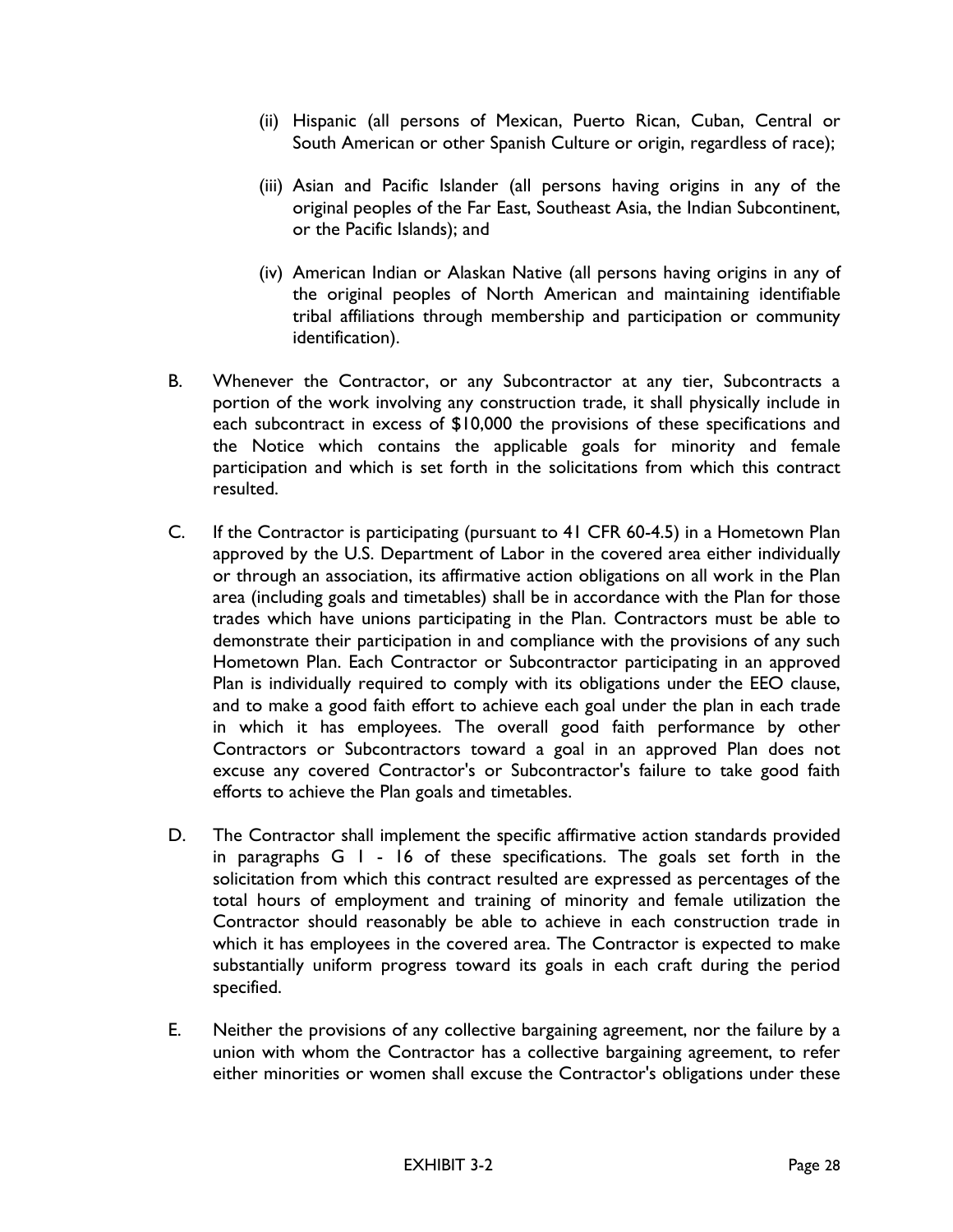specifications, Executive Order 11246, or the regulations promulgated pursuant thereto.

- F. In order for the non-working training hours of apprentices and trainees to be counted in meeting the goals, such apprentices and trainees must be employed by the Contractor during the training period, and the Contractor must have made a commitment to employ the apprentices and trainees at the completion of their training, subject to the availability of employment opportunities. Trainees must be trained pursuant to training programs approved by the U.S. Department of Labor.
- G. The Contractor shall take specific affirmative actions to ensure equal employment opportunity. The evaluation of the Contractor's compliance with these specifications shall be based upon its effort to achieve maximum results from its actions. The Contractor shall document these efforts fully, and shall implement affirmative action steps at least as extensive as the following:
	- 1. Ensure and maintain a working environment free of harassment, intimidation, and coercion, at all sites, and in all facilities at which the Contractor's employees are assigned to work. The Contractor, where possible, will assign two or more women to each construction project. The Contractor shall specifically ensure that all foremen, superintendents, and other on-site supervisory personnel are aware of and carry out the Contractor's obligation to maintain such a working environment, with specific attention to minority or female individuals working at such sites or in such facilities.
	- 2. Establish and maintain a current list of minority and female recruitment sources, provide written notification to minority and female recruitment sources and to community organizations when the Contractor or its unions have employment opportunities available, and maintain a record of the organizations' responses.
	- 3. Maintain a current file of the names, addresses and telephone numbers of each minority and female off-the-street applicant and minority or female referral from a union, recruitment source or community organization and of what action was taken with respect to each such individual, If such individual was sent to the union hiring hall for referral and was not referred back to the Contractor by the union or, if referred, not employed by the Contractor, this shall be documented in the file with the reason therefore, along with whatever additional actions the Contractor may have taken.
	- 4. Provide immediate written notification to the Director when the union or union with which the Contractor has a collective bargaining agreement has not referred to the Contractor a minority person or woman sent by the Contractor, or when the Contractor has other information that the union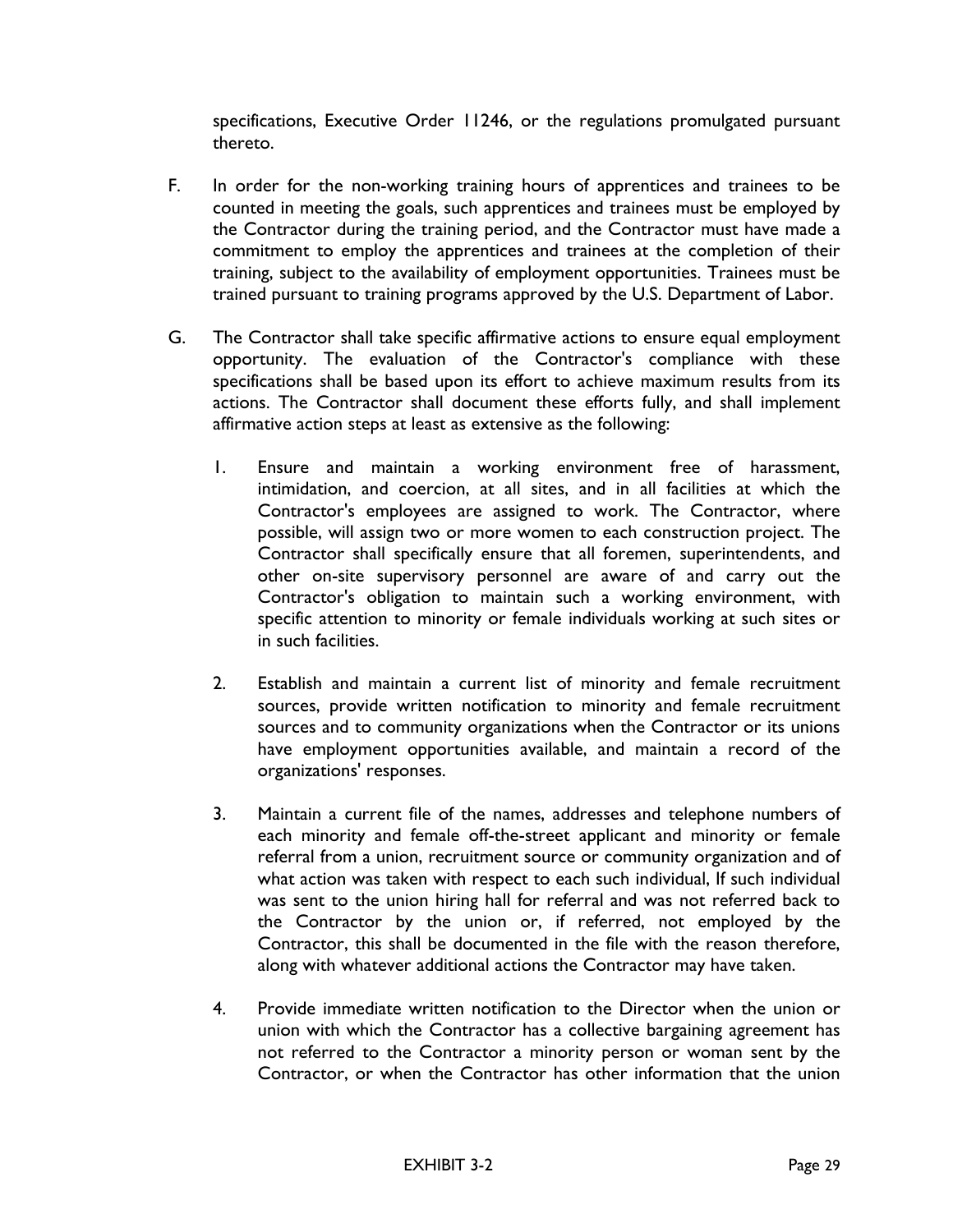referral process has impeded the Contractor's efforts to meet its obligations.

- 5. Develop on-the-job training opportunities and/or participate in training programs for the area which expressly include minorities and women, including upgrading programs and apprenticeship and trainee programs relevant to the Contractor's employment needs, especially those programs funded or approved by the Department of Labor. The Contractor shall provide notice of these programs to the sources compiled under G(2) above.
- 6. Disseminate the Contractor's EEO policy by providing notice of the policy to unions and training programs and requesting their cooperation in assisting the Contractor in meeting its EEO obligations; by including it in any policy manual and collective bargaining agreement; by publicizing it in the company newspaper, annual report, etc.; by specific review of the policy with all management personnel and with all minority and female employees at least once a year; and by posting the company EEO policy on bulletin boards accessible to all employees at each location where construction work is performed.
- 7. Review, at least annually, the company's EEO policy and affirmative action obligations under these specifications with all employees having any responsibility for hiring, assignment, layoff, termination or other employment decisions including specific review of these items with onsite supervisory personnel such as Superintendents, General Foremen, etc., prior to the initiation of construction work at any job site. A written record shall be made and maintained identifying the time and place of these meetings, persons attending, subject matter discussed, and disposition of the subject matter.
- 8. Disseminate the Contractor's EEO policy externally by including it in any advertising in the news media, specifically including minority and female news media, and providing written notification to and discussing the Contractor's EEO policy with other Contractors and Subcontractors with whom the Contractor does or anticipates doing business.
- 9. Direct its recruitment efforts, both oral and written, to minority, female and community organizations, to schools with minority and female students and to minority and female recruitment and training organizations serving the Contractor's recruitment area and employment needs. Not later than one month prior to the date for the acceptance of applications for apprenticeship or other training by any recruitment source, the Contractor shall send written notification to organization such as the above, describing the openings, screening procedures, and tests to be used in the selection process.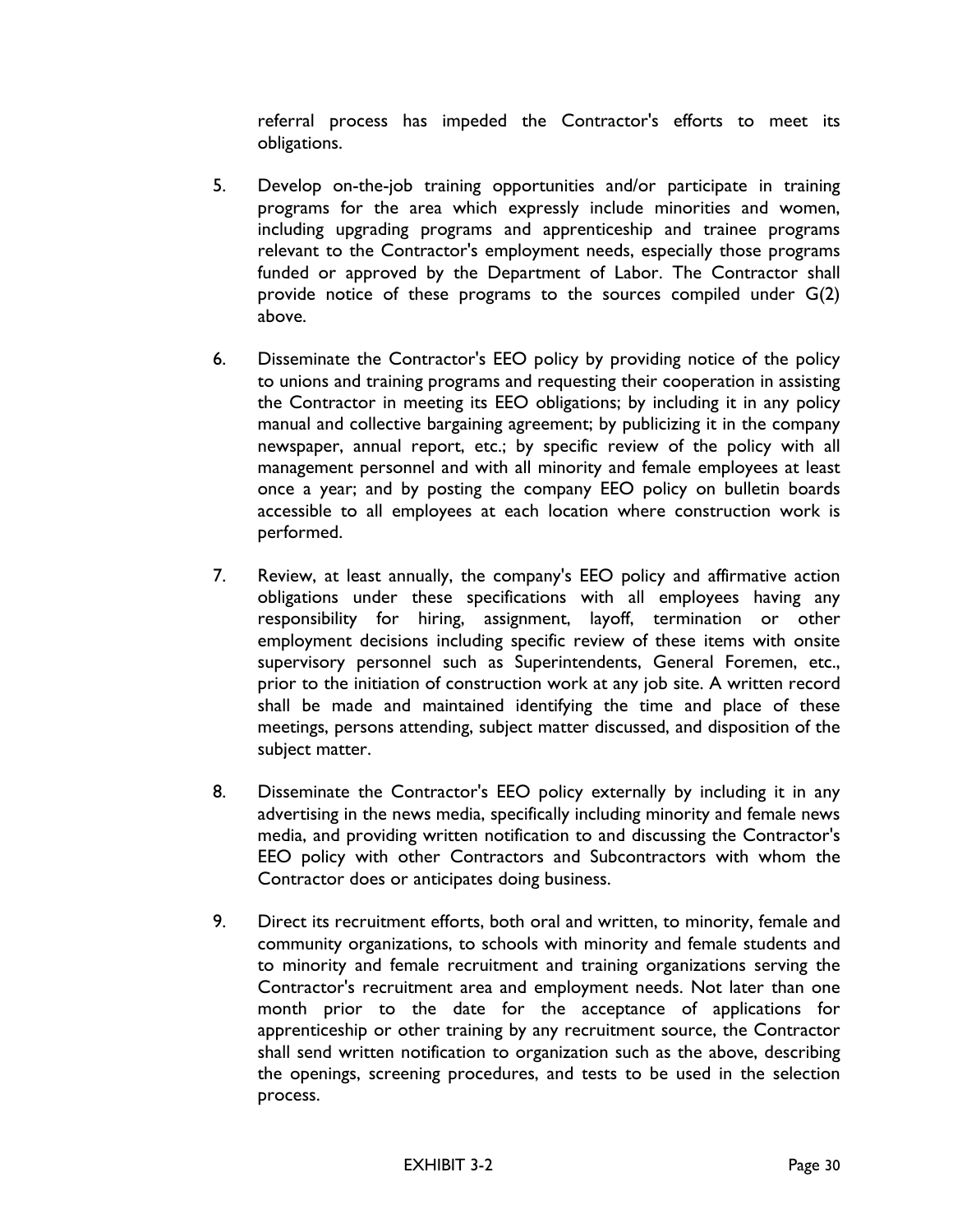- 10. Encourage present minority and female employees to recruit other minority persons and women and, where reasonable, provide after school, summer and vacation employment to minority and female youth both on the site and in other areas of a Contractor's work force.
- 11. Validate all tests and other selection requirements where there is an obligation to do so under 41 CFR Part 60-3.
- 12. Conduct, at least annually, an inventory and evaluation at least of all minority and female personnel for promotional opportunities and encourage these employees to seek or to prepare for, through appropriate training, etc., such opportunities.
- 13. Ensure that seniority practices, job classifications, work assignments and other personnel practices, do not have a discriminatory effect by continually monitoring all personnel and employment related activities to ensure that the EEO policy and the Contractor's obligations under these specifications are being carried out.
- 14. Ensure that all facilities and company activities are non-segregated except that separate or single-user toilet and necessary changing shall be provided to assure privacy between the sexes. Document and maintain a record of all solicitations of offers for subcontracts from minority and female construction contractors and suppliers, including circulation of solicitations to minority and female contractor associations and other business associations.
- 15. Document and maintain a record of all solicitations of offers for subcontractors from minority construction contractors and suppliers, including circulation of solicitations to minority and female contractor associations and other business associations.
- 16. Conduct a review, at least annually, of all supervisors adherence to and performance under the Contractor's EEO policies and affirmative action obligations.
- H. Contractors are encouraged to participate in voluntary associations that assist in fulfilling one or more of their affirmative action obligations  $(G(1)$  through  $G(16)$ . The efforts of a contractor association, joint contractor-union, contractor-community, or other similar group of which the contractor is a member and participant, may be asserted as fulfilling any one or more of its obligations under 7a through p of these Specifications provided that the contractor actively participates in the group, makes every effort to assure that the group has a positive impact on the employment of minorities and women in the industry, ensures that the concrete benefits of the program are reflected to the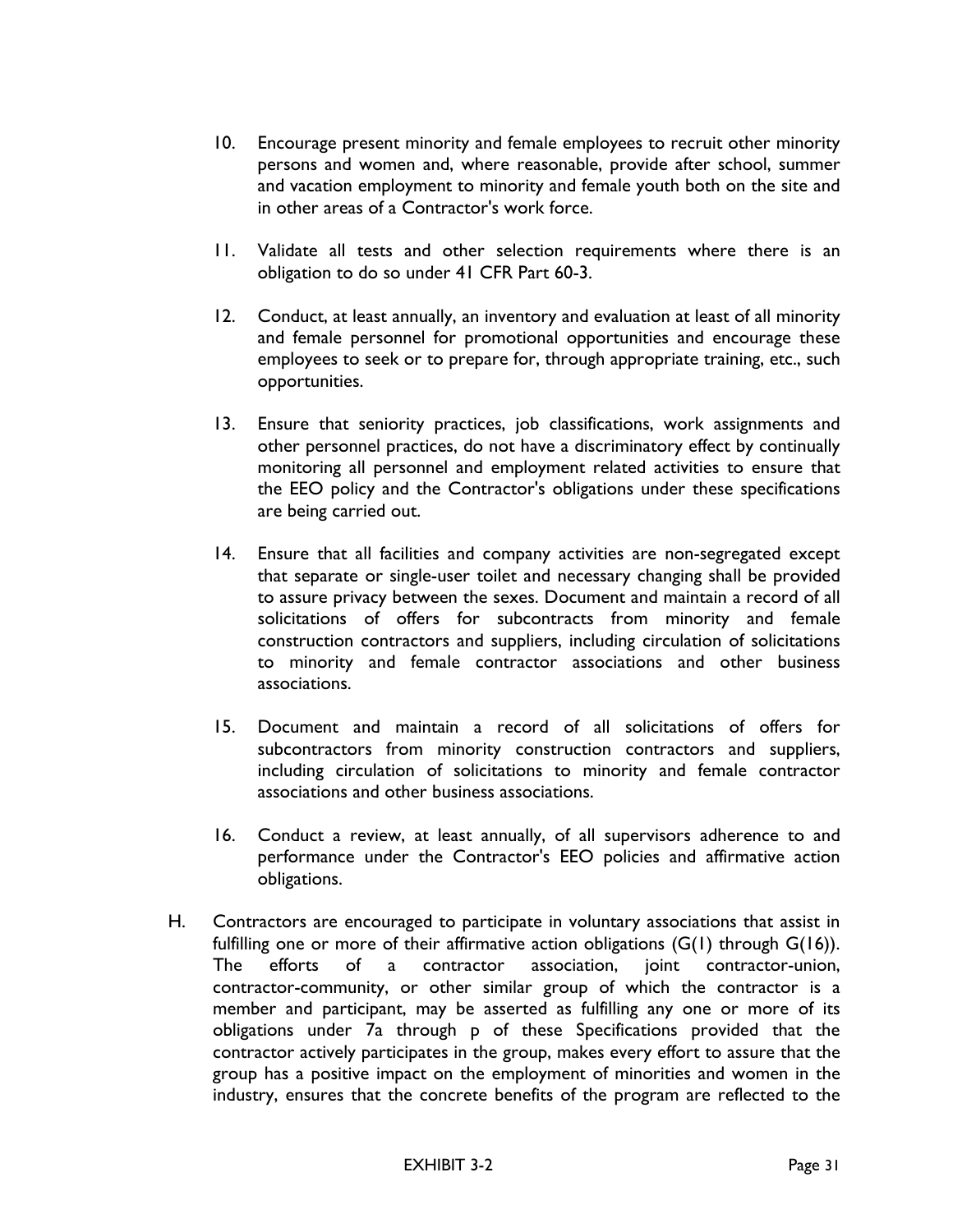Contractor's minority and female workforce participation, makes a good faith effort to meet its individual goals and timetables, and can provide access to documentation which demonstrates the effectiveness of actions taken on behalf of the Contractor. The obligation to comply, however, is the Contractor's and failure of such a group to fulfill an obligation shall not be a defense for the Contractor's noncompliance.

- I. A single goal for minorities and a separate single goal for women have been established. The Contractor, however, is required to provide equal employment opportunity and to take affirmative action for all minority groups, both male and female, and all women, both minority and non-minority. Consequently, the Contractor may be in violation of the Executive Order if a particular group is employed in a substantially disparate manner (for example, even though the Contractor has achieved its goals for women generally, the Contractor may be in violation of the Executive Order if a specific minority group of women is underutilized).
- J. The Contractor shall not use the goals and timetables or affirmative action standards to discriminate against any person because of race, color, religion, sex, or national origin.
- K. The Contractor shall not enter into any Subcontract with any person or firm debarred from Government contracts pursuant to Executive Order 11246.
- L. The Contractor shall carry out such sanctions and penalties for violation of these specifications and of the Equal Opportunity Clause, including suspension, termination and cancellation of existing subcontracts as may be imposed or ordered pursuant to Executive Order 11246, as amended, and implementing regulations, by the Office of Federal Contract Compliance Programs. Any Contractor who fails to carry out such sanctions and penalties shall be in violation of these specifications and Executive Order 11246, as amended.
- M. The Contractor, in fulfilling its obligations under these specifications, shall implement specific affirmative action steps, at least as extensive as those standards prescribed in paragraph G of these specifications, so as to achieve maximum results from its efforts to ensure equal employment opportunity. If the Contractor fails to comply with the requirements of the Executive Order, the implementing regulations, or these specifications, the Director shall proceed in accordance with 41 CFR 60-4.8.
- N. The Contractor shall designate a responsible official to monitor all employment related activity to ensure that the company EEO policy is being carried out, to submit reports relating to the provisions hereof as may be required by the Government and to keep records. Records shall at least include for each employee the name, address, telephone numbers, construction trade, union affiliation if any, employee identification number when assigned, social security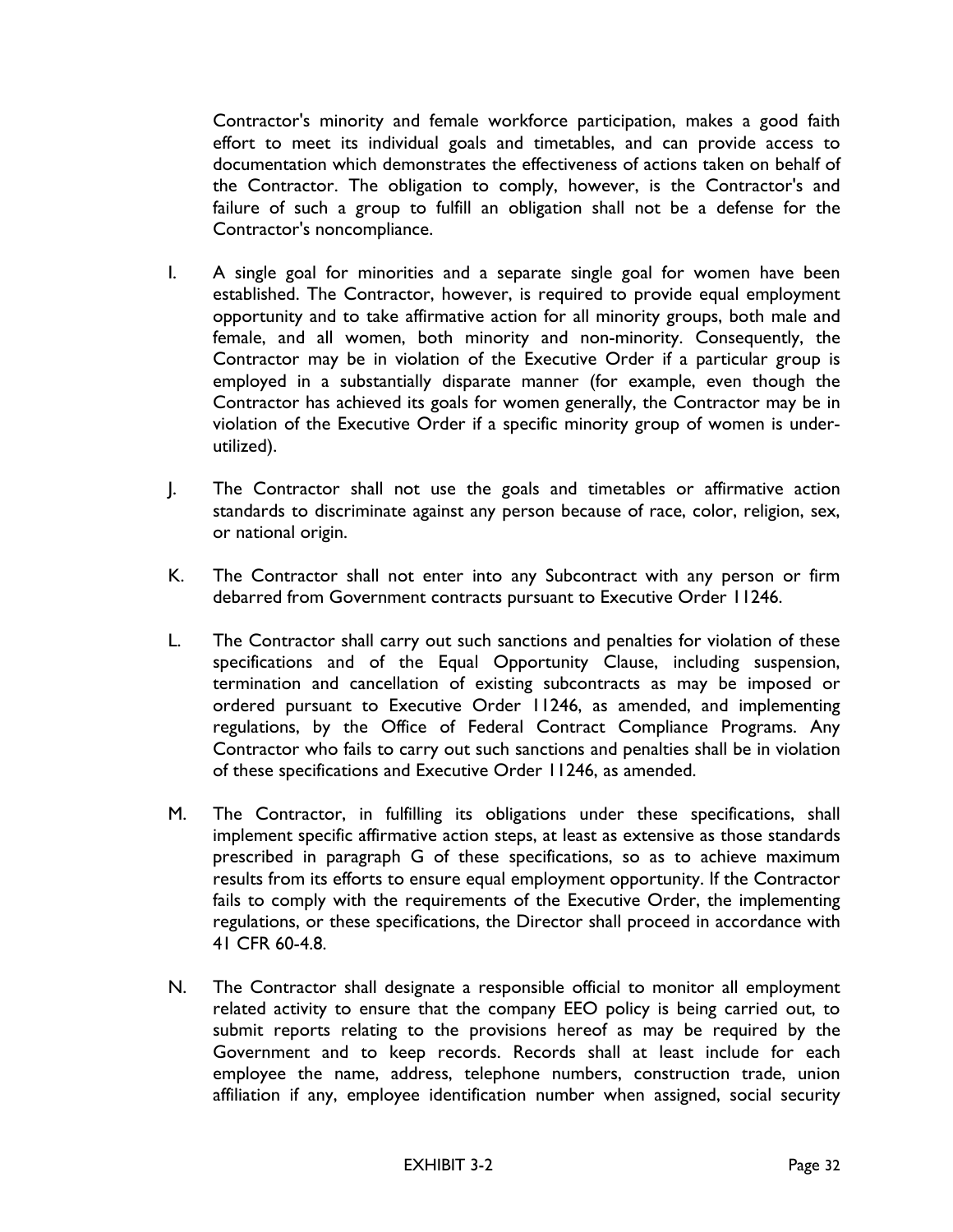number, race, sex, status (e.g., mechanic, apprentice trainee, helper or laborer), dates of changes in status, hours worked per week in the indicated trade, rate of pay, and locations at which the work was performed. Records shall be maintained in an easily understandable and retrievable form; however, to the degree that existing records satisfy this requirement, contractors shall not be required to maintain separate records.

O. Nothing herein provided shall be construed as a limitation upon the application of other laws which establish different standards of compliance or upon the application of requirements for the hiring of local or other area residents (e.g., those under the Public Works Employment Act of 1977 and the CDBG Program).

# **11. COMPLIANCE WITH EQUAL OPPORTUNITY PROVISIONS (EO 11246, Subpart B - Contractors' Agreements SEC. 202)**

During the performance of this contract, the contractor agrees as follows:

- A. The contractor will not discriminate against any employee or applicant for employment because of race, color, religion, sex or national origin. The contractor will take affirmative action to ensure that applicants are employed, and that employees are treated during employment without regard to their race, color, religion, sex, or national origin. Such action shall include, but not be limited to the following: Employment, upgrading, demotion, or transfer; recruitment or recruitment advertising; layoff or termination; rates of pay or other forms of compensation; and selection for training, including apprenticeship. The contractor agrees to post in conspicuous places, available to employees and applicants for employment, notices to be provided by the contracting officer setting forth the provisions of this nondiscrimination clause.
- B. The contractor will, in all solicitations or advertisements for employees placed by or on behalf of the contractor, state that all qualified applicants will receive consideration for employment without regard to race, color, religion, sex, or national origin.
- C. The contractor will send to each labor union or representative of workers with which he has a collective bargaining agreement or other contract or understanding, a notice to be provided by the agency contracting officer, advising the labor union or workers representative of the contractor's commitments under section 202 of Executive Order No. 11246 of September 24, 1965, and shall post copies of the notice in conspicuous places available to employees and applicants for employment.
- D. The contractor will comply with all provisions of Executive Order No. 11246 of September 24, 1965, and of the rules, regulations, and relevant orders of the Secretary of Labor.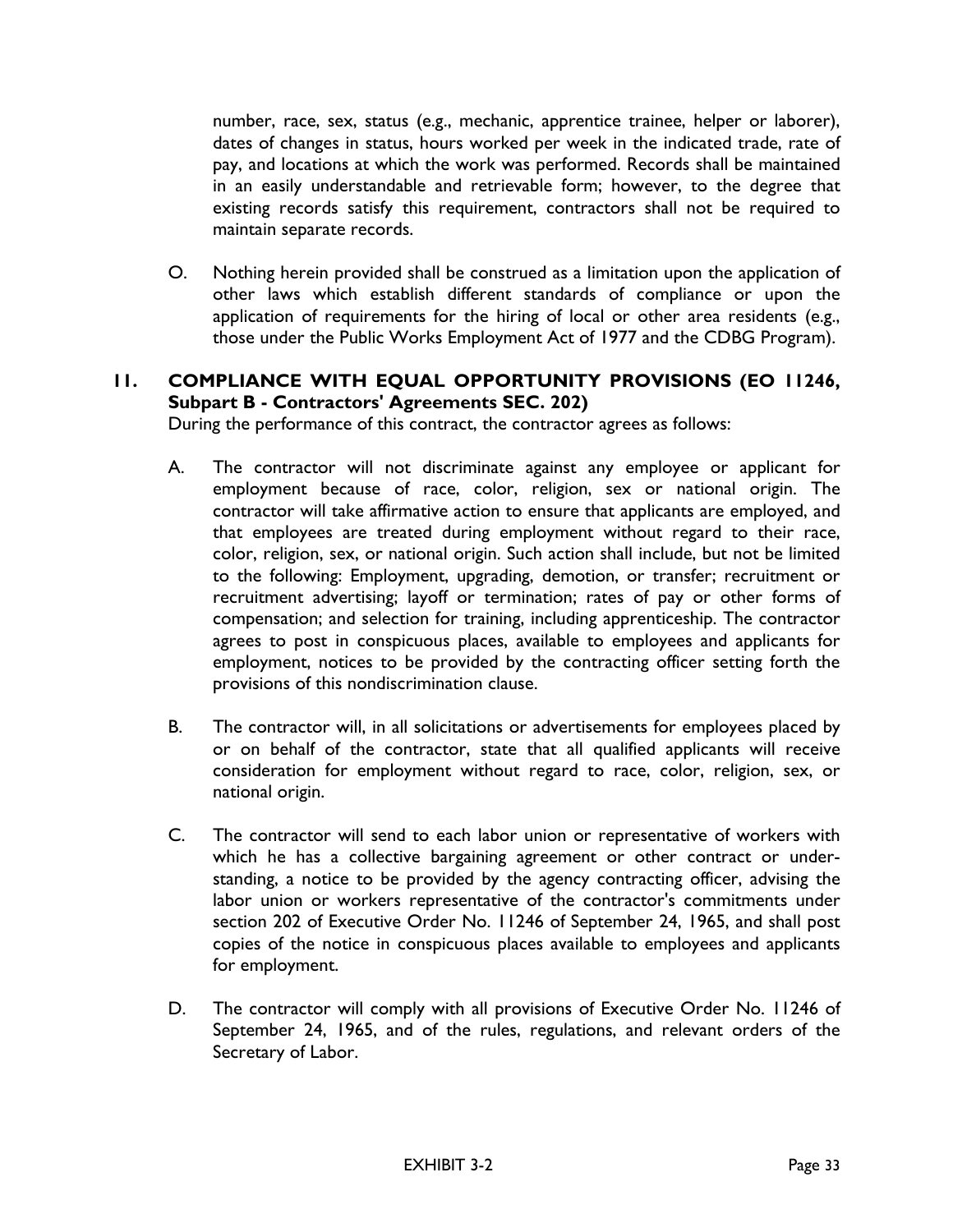- E. The contractor will furnish all information and reports required by Executive Order No. 11246 of September 24, 1965, and by rules, regulations, and orders of the Secretary of Labor, or pursuant thereto, and will permit access to his books, records, and accounts by the administering agency and the Secretary of Labor for purposes of investigation to ascertain compliance with such rules, regulations, and orders.
- F. In the event of the contractor's noncompliance with the non-discrimination clauses of this contract or with any of such rules, regulations, or orders, this contract may be canceled, terminated, or suspended in whole or in part and the contractor may be declared ineligible for further Government contracts in accordance with procedures authorized in Executive Order No. 11246 of September 24, 1965, or by rule, regulation, or order of the Secretary of Labor, or as otherwise provided by law.
- G. The contractor will include the provisions of paragraphs (A) through (G) in every subcontract or purchase order unless exempted by rules, regulations, or orders of the Secretary of Labor issued pursuant to section 204 of Executive Order No. 11246 of September 24, 1965, so that such provisions will be binding upon each subcontractor or vendor. The contractor will take such action with respect to any subcontract or purchase order as the contracting agency may direct as a means of enforcing such provisions including sanctions for noncompliance: Provided, however, that in the event the contractor becomes involved in, or threatened with, litigation with a subcontractor or vendor as a result of such direction by the contracting agency, the contractor may request the United States to enter into such litigation to protect the interests of the United States.

## **12. SECTION 3 (24 CFR 135.38)**

- A. The work to be performed under this contract is subject to the requirements of section 3 of the Housing and Urban Development Act of 1968, as amended, 12 U.S.C. 1701 (section 3). The purpose of section 3 is to ensure that employment and other economic opportunities generated by HUD assistance or HUD-assisted projects covered by section 3, shall, to the greatest extent feasible, be directed to low and very low income persons, particularly persons who are recipients of HUD assistance for housing.
- B. The parties to this contract agree to comply with HUD's regulations in 24 CFR part 135, which implement section 3. As evidenced by their execution of this contract, the parties to this contract certify that they are under no contractual or other impediment that would prevent them from complying with the part 135 regulations.
- C. The Contractor agrees to send to each labor organization or representative of workers with which the contractor has a collective bargaining agreement or other understanding, if any, a notice advising the labor organization or workers' representative of the contractor's commitments under this section 3 clause, and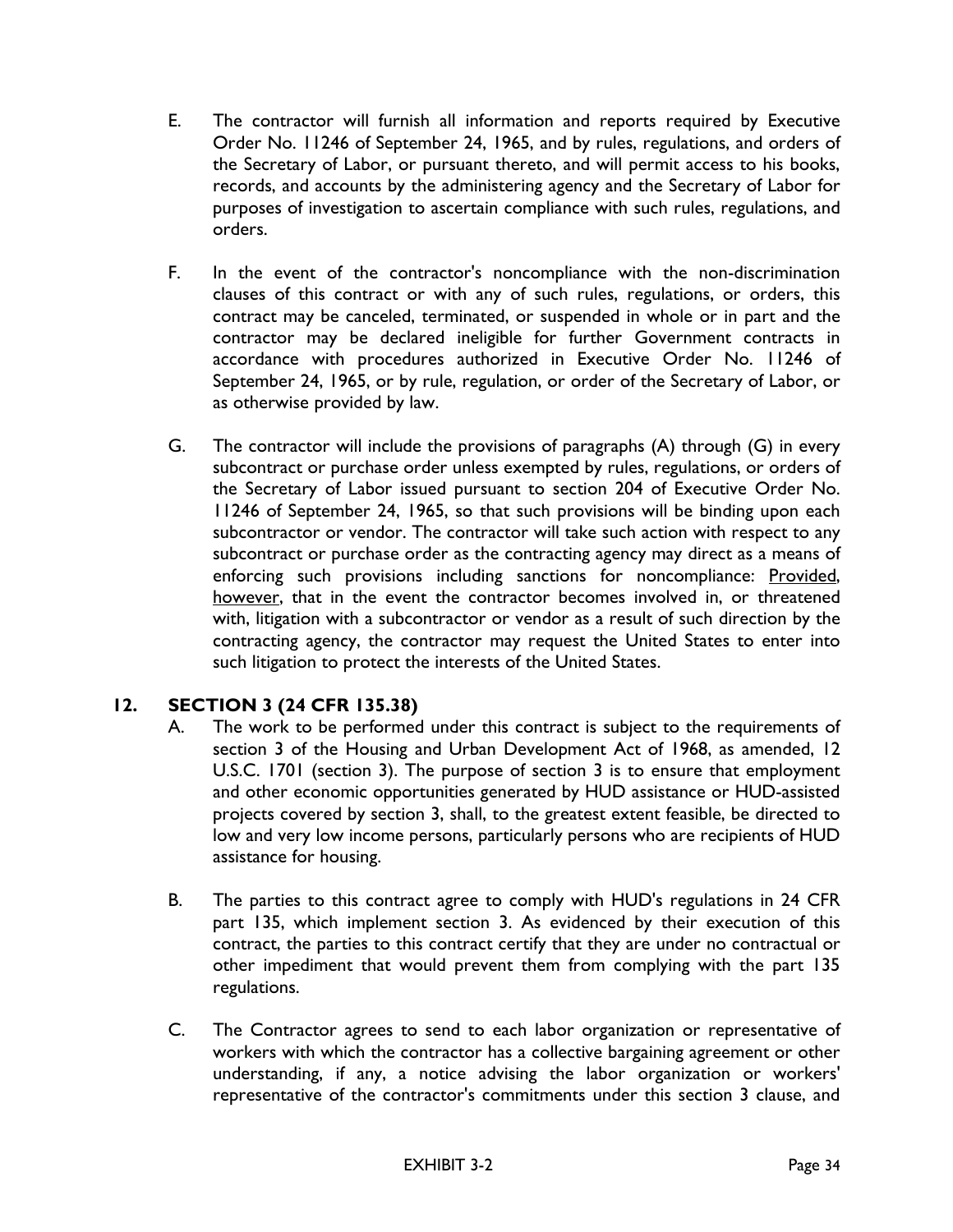will post copies of the notice in conspicuous places at the work site where both employees and applicants for training and employment positions can see the notice. The notice shall describe the section 3 preference, shall set forth minimum number of job titles subject to hire, availability of apprenticeship and training positions, the qualifications for each; and the name and location of the person(s) taking applications for each of the positions; and the anticipated date the work shall begin.

- D. The contractor agrees to include this section 3 clause in every subcontract subject to compliance with regulations in 24 CFR part 135, and agrees to take appropriate action, as provided in an applicable provision of the subcontract or in this section 3 clause, upon a finding that the subcontractor is in violation of the regulations in 24 CFR part 135. The contractor will not subcontract with any subcontractor where the contractor has notice or knowledge that the subcontractor has been found in violation of the regulations in 24 CFR part 135.
- E. The contractor will certify that any vacant employment positions, including training positions, that are filled (1) after the contractor is selected but before the contract is executed, and (2) with persons other than those to whom the regulations of 24 CFR part 135 require employment opportunities to be directed, were not filled to circumvent the contractor's obligations under 24 CFR part 135.
- F. Noncompliance with HUD's regulations in 24 CFR part 135 may result in sanctions, termination of this contract for default, and debarment or suspension from future HUD assisted contracts.

## **13. CERTIFICATION OF NONSEGREGATED FACILITIES**

By signing the Bid Proposal, the Bidder certifies that he does not maintain or provide for his employees any segregated facilities at any of his establishments, and that he does not permit his employees to perform their services at any location, under his control, where segregated facilities are maintained. The Bidder certifies further that he will not maintain or provide for his employees any segregated facilities at any of his establishments, and that he will not permit his employees to perform their services at any location under his control where segregated facilities are maintained. The Bidder agrees that a breach of this certification will be a violation of the Equal Opportunity clause in any contract resulting from acceptance of this Bid. As used in this certification, the term segregated facilities means any waiting rooms, work areas, restrooms and washrooms, restaurants and other eating areas, time clocks, locker rooms and other storage or dressing areas, parking lots, drinking fountains, recreation or entertainment areas, transportation, and housing facilities provided for employees which are segregated by explicit directive or are in fact segregated on the basis of race, color, religion, or national origin, because of habit, local custom, or otherwise. The Bidder agrees that (except where he has obtained identical certification from proposed sub-contractors for specific time periods) he will obtain identical certifications from proposed subcontractors prior to the award of subcontracts exceeding \$10,000 which are not exempt from the provisions of the Equal Opportunity clause, and that he will retain such certifications in his files.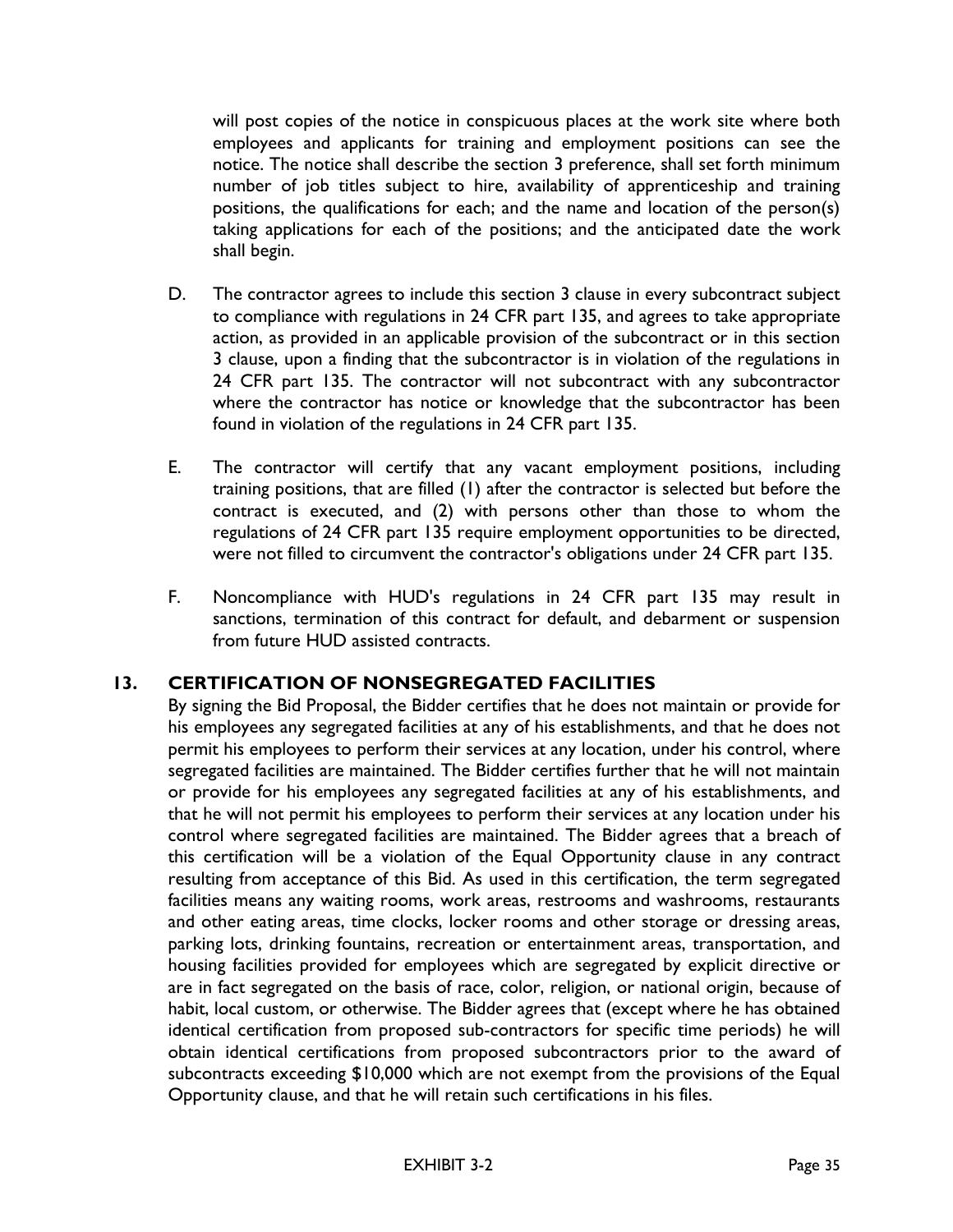\*Note: The penalty for making false statements in offers is prescribed in 18 U.S.C. 1001.

#### **14. FEDERAL LABOR STANDARDS PROVISIONS**

A. Applicability

The Project or Program to which the construction work covered by this contract pertains is being assisted by the United States of America and the following Federal Labor Standards Provisions are included in this Contract pursuant to the provisions applicable to such Federal assistance.

- B. Minimum Wages
	- 1. All laborers and mechanics employed or working upon the site of the work (or under the United States Housing Act of 1937 or under the Housing Act of 1949 in the construction or development of the project), will be paid unconditionally and not less often than once a week, and without subsequent deduction or rebate on any account (except such payroll deductions as are permitted by regulations issued by the Secretary of Labor under the Copeland Act (29 CFR Part 3), the full amount of wages and bona fide fringe benefits (or cost equivalents thereof) due at time of payment computed at rates not less than those contained in the wage determination of the Secretary of Labor which is attached hereto and made a part hereof, regardless of any contractual relationship which may be alleged to exist between the contractor and such laborers and mechanics. Contributions made or costs reasonably anticipated for bona fide fringe benefits under Section l(b)(2) of the Davis-Bacon Act on behalf of laborers or mechanics are considered wages paid to such laborers or mechanics, subject to the provisions of 29 CFR 5.5(a)(l)(iv); also, regular contributions made or costs incurred for more than a weekly period (but not less often than quarterly) under plans, funds, or programs, which cover the particular weekly period, are deemed to be constructively made or incurred during such weekly period.

Such laborers and mechanics shall be paid the appropriate wage rate and fringe benefits on the wage determination for the classification of work actually performed, without regard to skill, except as provided in 29 CFR Part 5.5(a)(4). Laborers or mechanics performing work in more than one classification may be compensated at the rate specified for each classification for the time actually worked therein: Provided, That the employer's payroll records accurately set forth the time spent in each classification in which work is performed, The wage determination (including any additional classification and wage rates conformed under 29 CFR Part 5.5(a)(l)(ii) and the Davis-Bacon poster (WH-1321) shall be posted at all times by the contractor and its subcontractors at the site of the work in a prominent and accessible place where it can be easily seen by the workers.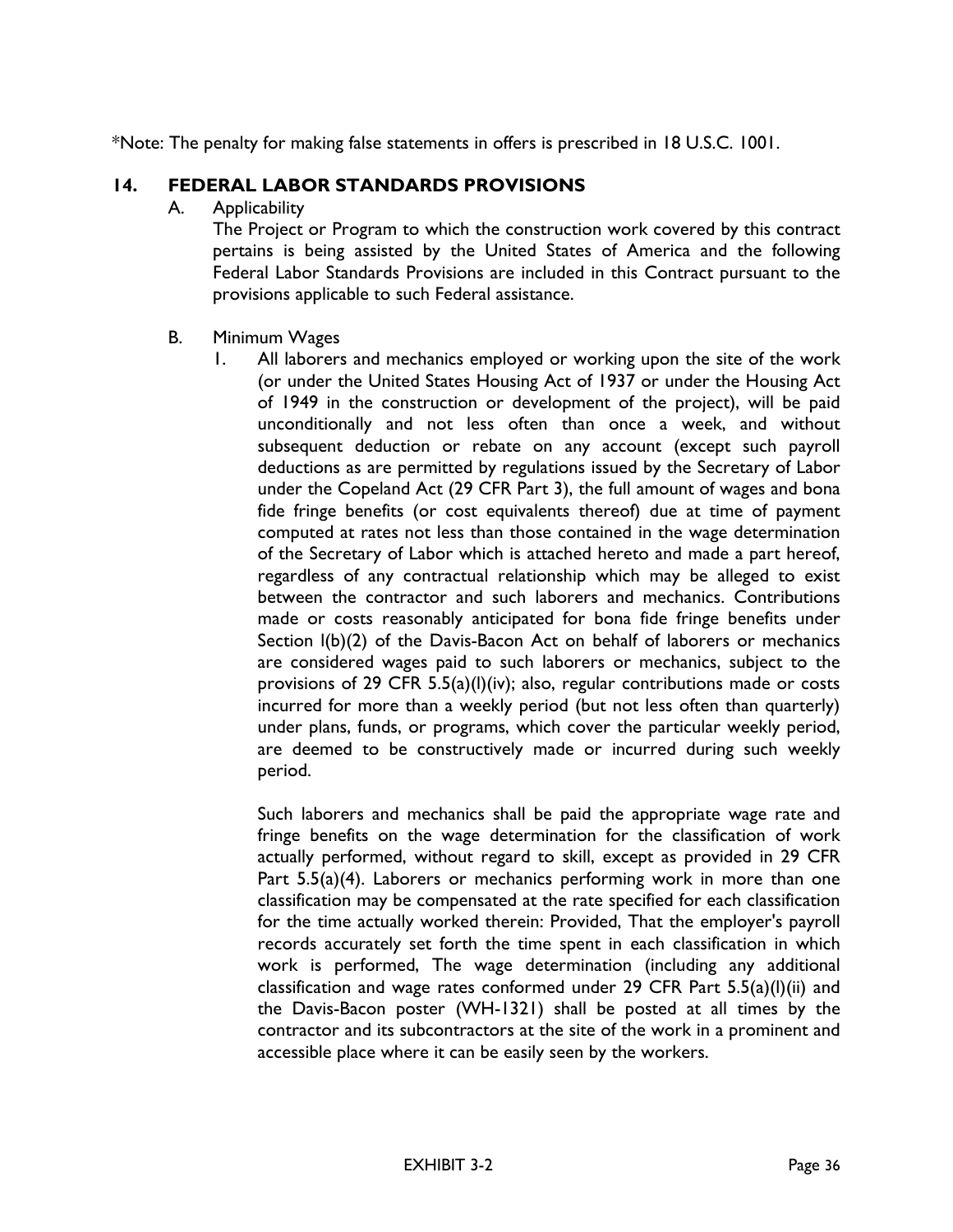- 2. Any class of laborers or mechanics which is not listed in the wage determination and which is to be employed under the contract shall be classified in conformance with the wage determination. HUD shall approve an additional classification and wage rate and fringe benefits therefore only when the following criteria have been met:
	- The work to be performed by the classification requested is not performed by a classification in the wage determination; and
	- The classification is utilized in the area by the construction industry; and
	- The proposed wage rate, including any bona fide fringe benefits, bears a reasonable relationship to the wage rates contained in the wage determination.
- 3. If the contractor and the laborers and mechanics to be employed in the classification (if known), or their representatives, and HUD or its designee agree on the classification and wage rate (including the amount designated for fringe benefits where appropriate), a report of the action taken shall be sent by HUD or its designee to the Administrator of the Wage and Hour Division, Employment Standards Administration, U.S. Department of Labor, Washington, D.C. 20210. The Administrator, or an authorized representative, will approve, modify, or disapprove every additional classification action within 30 days of receipt and so advise HUD or its designee or will notify HUD or its designee within the 30-day period that additional time is necessary. (Approved by the Office of Management and Budget under OMB control number 1215-0140.)
- 4. In the event the contractor, the laborers or mechanics to be employed in the classification or their representatives, and HUD or its designee do not agree on the proposed classification and wage rate (including the amount designated for fringe benefits, where appropriate), HUD or its designee shall refer the questions, including the views of all interested parties and the recommendation of HUD or its designee, to the Administrator for determination. The Administrator, or an authorized representative, will issue a determination within 30 days of receipt and so advise) HUD or its designee or will notify HUD or its designee within the 30-day period that additional time is necessary. (Approved by the Office of Management and Budget under OMB Control Number 1215-0140.)
- 5. The wage rate (including fringe benefits where appropriate) determined pursuant to subparagraphs (B)(2) or (3) of this paragraph, shall be paid to all workers performing work in the classification under this contract from the first day on which work is performed in the classification.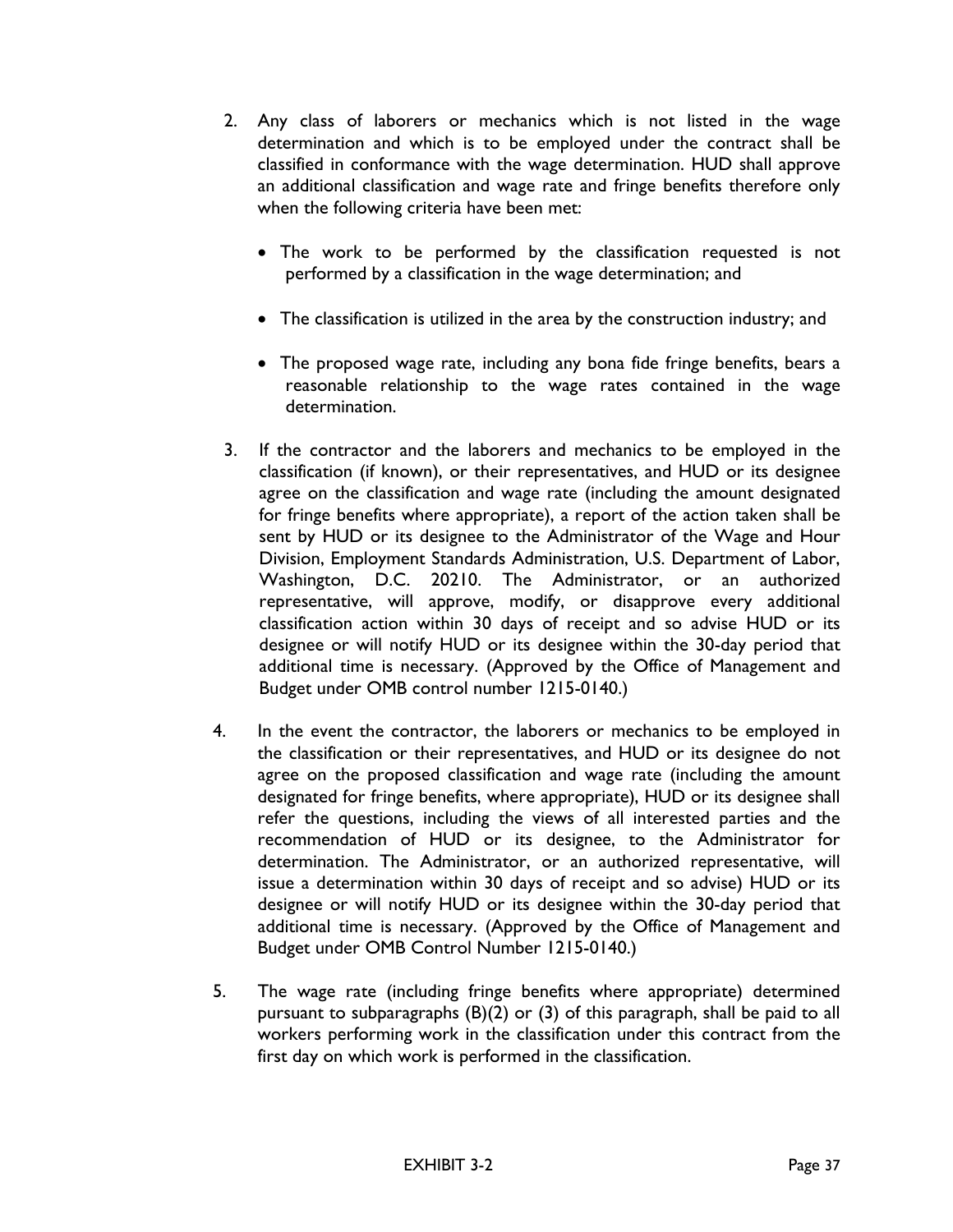- (a)Whenever the minimum wage rate prescribed in the contract for a class of laborers or mechanics includes a fringe benefit which is not expressed as an hourly rate, the contractor Shall either pay the benefit as stated in the wage determination or shall pay another bona fide fringe benefit or an hourly cash equivalent thereof.
- (b)If the contractor does not make payments to a trustee or other third person, the contractor may consider as part of the wages of any laborer or mechanic the amount of any costs reasonably anticipated in providing bona fide fringe benefits under a plan or program, Provided, That the Secretary of Labor has found, upon the written request of the contractor, that the applicable standards of the Davis-Bacon Act have been met. The Secretary of Labor may require the contractor to set aside in a separate account assets for the meeting of obligations, under the plan or program. (Approved by the Office of Management and Budget under OMB Control Number 1215-0140.)

## C. Withholding

HUD or its designee shall upon its own action or upon written request of an authorized representative of the Department of Labor withhold or cause to be withheld from the contractor under this contract or any other Federal contract with the same prime contractor, or any other Federally-assisted contract subject to Davis-Bacon prevailing wage requirements, which is held by the same prime contractor so much of the accrued payments or advances as may be considered necessary to laborers and mechanics, including apprentices, trainees and helpers, employed by the contractor or any subcontractor the full amount of wages required by the contract. In the event of failure to pay any laborer or mechanic, including any apprentice, trainee or helper, employed or working on the site of the work (or under the United States Housing Act of 1937 or under the Housing Act of 1949 in the construction or development of the project), all or part of the wages requited by the contract, HUD or its designee may, after written notice to the contractor, sponsor, applicant, or owner, take such action as may be necessary to cause the suspension of any further payment advance, or guarantee of funds until such violations have ceased. HUD or its designee may, after written notice to the contractor, disburse such amounts withheld for and on account of the contractor or subcontractor to the respective employees to whom they are due. The Comptroller General shall make such disbursements in the case of direct Davis-Bacon Act contracts.

- D. Payrolls and Basic Records
	- 1. Payrolls and basic records relating thereto shall be maintained by the contractor during the course of the work preserved for a period of three years thereafter for all laborers and mechanics working at the site of the work (or under the United States Housing Act of 1937, or under the Housing Act of 1949, in the construction or development of the project). Such records shall contain the name, address, and social security number of each such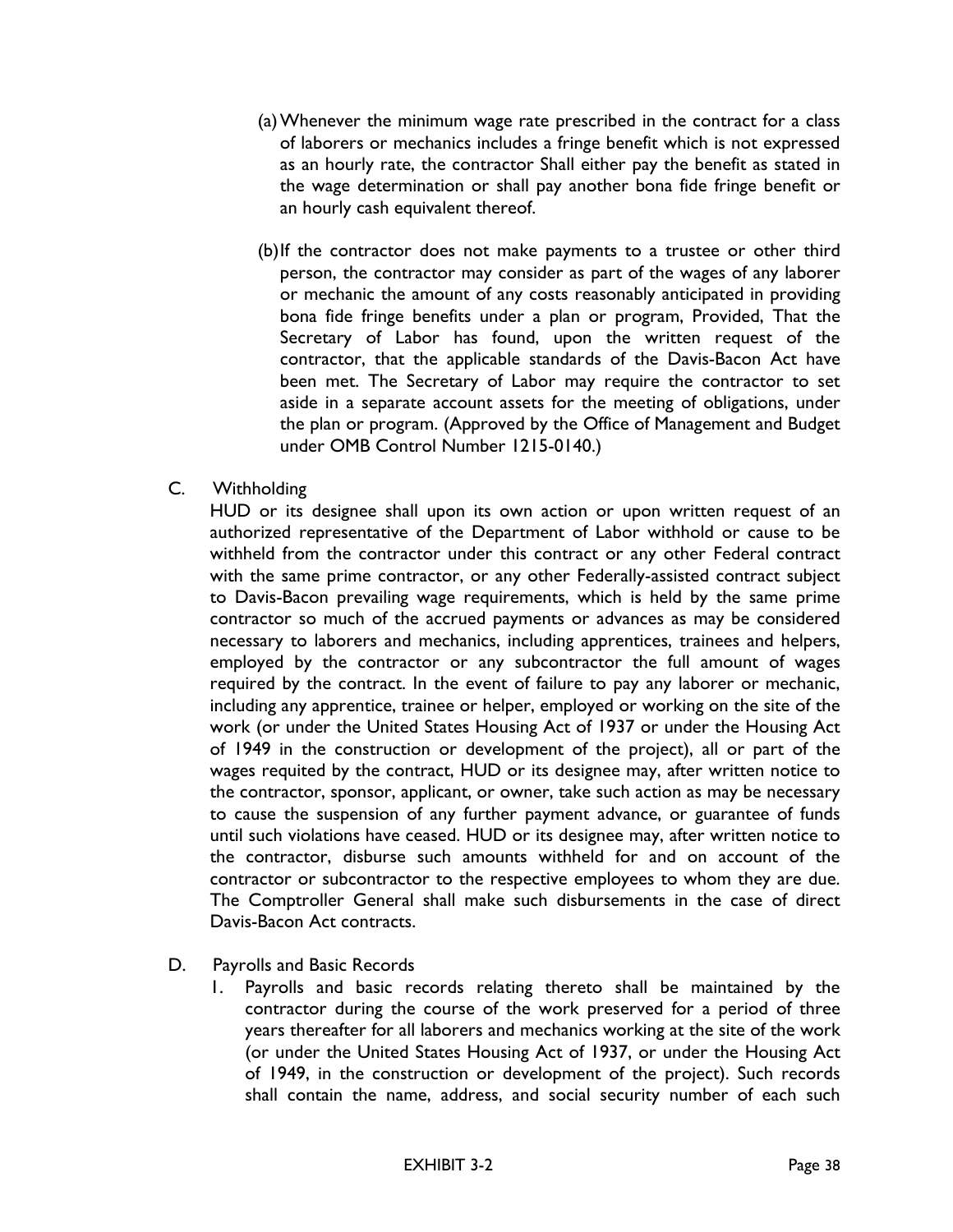worker, his or her correct classification, hourly rates of wages paid (including rates of contributions or costs anticipated for bona fide fringe benefits or cash equivalent thereof of the types described in Section 1 (b)(2)(B) of the Davis Bacon Act), daily and weekly number of hours worked, deductions made and actual wages paid. Whenever the Secretary of Labor has found under 29 CFR 5.5 (a)(l)(iv) that the wages of any laborer or mechanic include the amount of any costs reasonably anticipated in providing benefits under a plan or described in Section l(b)(2)(B) of the Davis-Bacon Act, the contractor shall maintain records which show that the commitment to provide such benefits is enforceable, that the plan or program is financially responsible, and that the plan or program has been communicated in writing to the laborers or mechanics affected, and records which show the cost anticipated or the actual cost incurred in providing such benefits. Contractors employing apprentices or trainees under approved programs shall maintain written evidence of the registration of apprenticeship programs and certification of trainee programs, the registration of the apprentices and trainees, and the ratios and wage rates prescribed in the applicable programs. (Approved by the Office of Management and Budget under OMB Control Numbers 1215-0140 and 1215-0017.)

The contractor shall submit weekly for each week in which any contract work is performed a copy of all payrolls to HUD or its designee if the agency is a party to the contract, but if the agency is not such a party, the contractor will submit the payrolls to the applicant, sponsor, or owner, as the case may be, for transmission to HUD or its designee. The payrolls submitted shall set out accurately and completely all of the information required to be maintained under 29 CFR Part 5.5(a)(3)(I). This information may be submitted in any form desired. Optional Form WH-347 is available for this purpose and may be purchased from the Superintendent of Documents (Federal Stock Number 029-005-00014-1), U.S. Government Printing Office, Washington, DC. 20402. The prime contractor is responsible for the submission of copies of payrolls by all subcontractors. (Approved by the Office of Management and Budget under OMB Control Number 1215-0149.)

- 2. Each payroll submitted shall be accompanied by a Statement of Compliance, signed by the contractor or subcontractor or his or her agent who pays or supervises the payment of the persons employed under the contract and shall certify the following:
	- (1) That the payroll for the payroll period contains the information required to be maintained under 29 CFR Part  $5.5$  (a)(3)(1) and that such information is correct and complete;
	- (2) That each laborer or mechanic (including each helper, apprentice, and trainee) employed on the contract during the payroll period has been paid the full weekly wages earned, without rebate, either directly or indirectly, and that no deductions have been made either directly or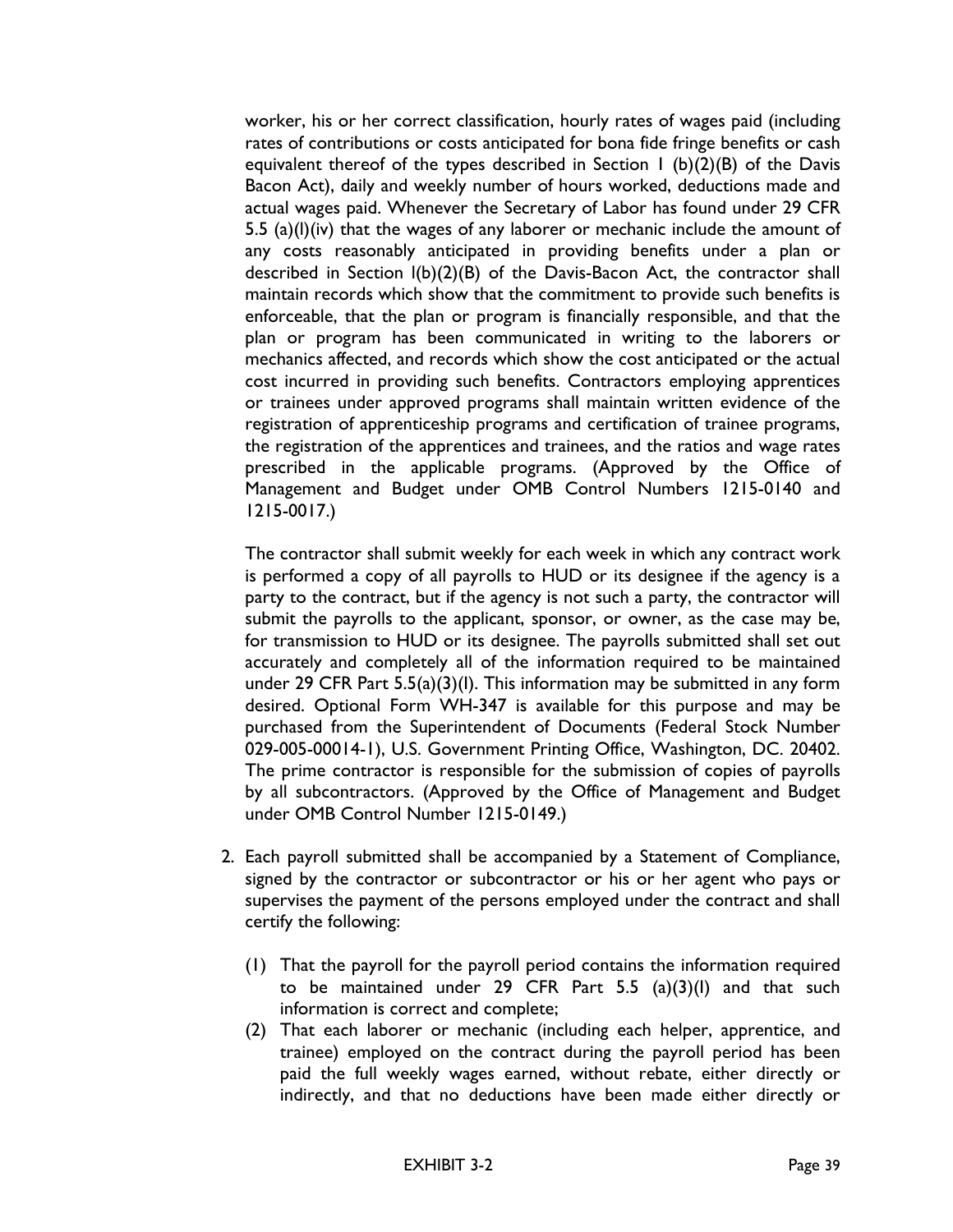indirectly from the full wages earned, other than permissible deductions as set forth in 29 CFR Part 3;

- (3) That each laborer or mechanic has been paid not less than the applicable wage rates and fringe benefits or cash equivalents for the classification of work performed, as specified in the applicable wage determination incorporated into the contract.
- 3. The weekly submission of a properly executed certification set forth on the reverse side of Optional Form WH-347 shall satisfy the requirement for submission of the Statement of Compliance required by paragraph D(2) of this section.
- 4. The falsification of any of the above certifications may subject the contractor or subcontractor to civil or criminal prosecution under Section 1001 of Title 18 and Section 231 of Title 31 of the United States Code.
- 5. The contractor or subcontractor shall make the records required under paragraph D(1) of this section available for inspection, copying, or transcription by authorized representatives of HUD or its designee or the Department of Labor, and shall permit such representatives to interview employees during working hours on the job. If the contractor or subcontractor fails to submit the required records or to make them available, HUD or its designee may, after written notice to the contractor, sponsor, applicant, or owner, take such action as may be necessary to cause the suspension of any further payment, advance, or guarantee of funds. Furthermore, failure to submit the required records upon request or to make such records available may be grounds for debarment action pursuant to 29 CFR Part 5.12.
- E. Apprentices and Trainees

Apprentices will be permitted to work at less than the predetermined rate for the work they performed when they are employed pursuant to and individually registered in a bona fide apprenticeship program registered with the U.S. Department of Labor, Employment and Training Administration, Bureau of Apprenticeship and Training, or with a State Apprenticeship Agency recognized by the Bureau, or if a person is employed in his or her first 90 days of probationary employment as an apprentice in such an apprenticeship program, who is not individually registered in the program, but who has been certified by the Bureau of Apprenticeship and Training or a State Apprenticeship Agency (where appropriate) to be eligible for probationary employment as an apprentice. The allowable ratio of apprentices to journeymen on the job site in any craft classification shall not be greater than the ratio permitted to the contractor as to the entire work force under the registered program. Any worker listed on a payroll at an apprentice wage rate, who is not registered or otherwise employed as stated above, shall be paid not less than the applicable wage rate on the wage determination for the classification of work actually performed. In addition, any apprentice performing work on the job site in excess of the ratio permitted under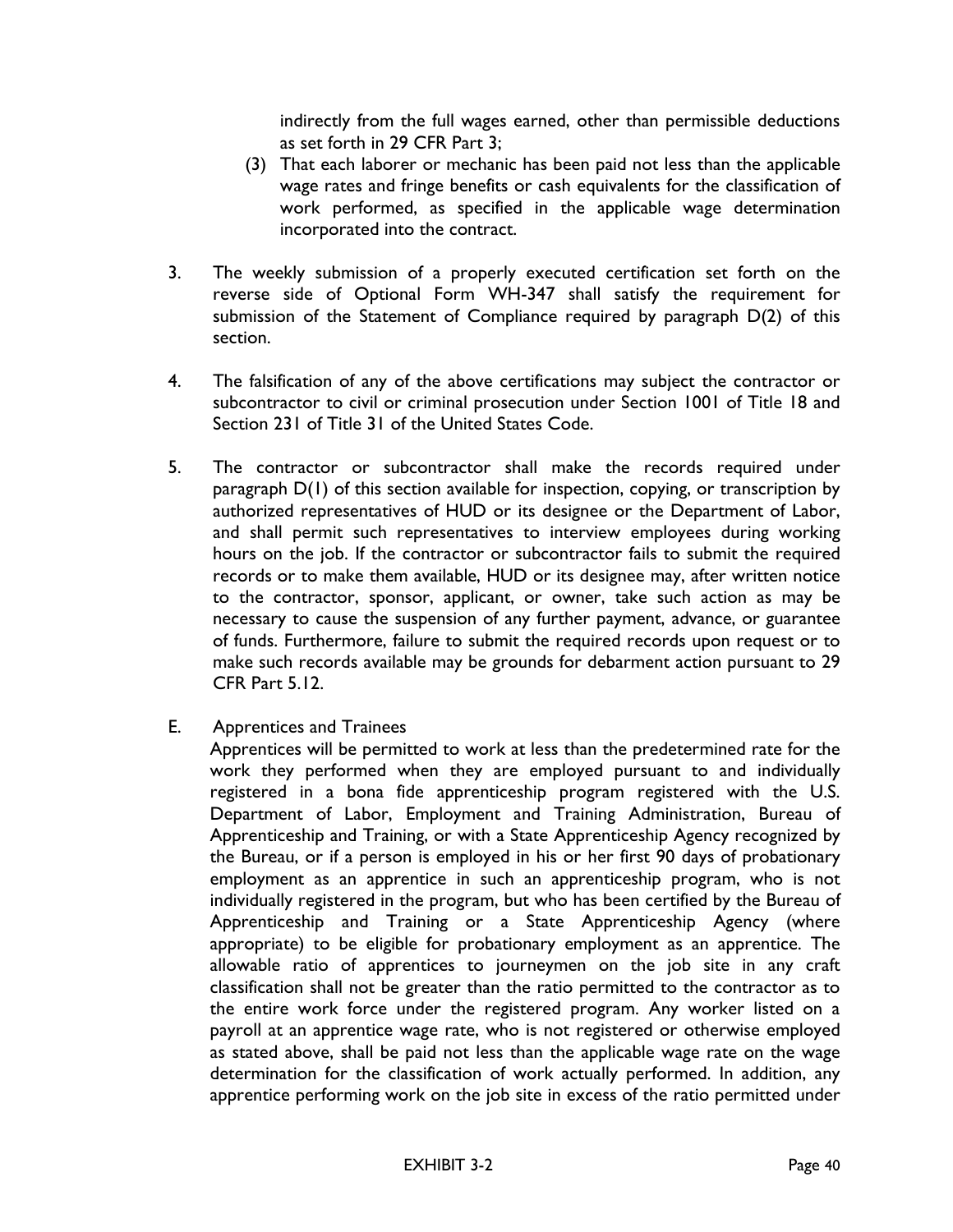the registered program shall be paid not less than the applicable wage rate on the wage determination for the work actually performed. Where a contractor is performing construction on a project in a locality other than that in which its program is registered, the ratios and wage rates (expressed in percentages of the journeyman's hourly rate) specified in the contractor's or subcontractor's registered program shall be observed. Every apprentice must be paid at not less than the rate specified in the registered program for the apprentice's level of progress, expressed as a percentage of the journeymen hourly rate specified in the applicable wage determination. Apprentices shall be paid fringe benefits in accordance with the provisions of the apprenticeship program. If the apprenticeship program does not specify fringe benefits, apprentices must be paid the full amount of fringe benefits listed on the wage determination for the applicable classification. If the Administrator determines that a different practice prevails for the applicable apprentice classification, fringes shall be paid in accordance with that determination. In the event the Bureau of Apprenticeship and Training, or a state Apprenticeship Agency recognized by the Bureau, withdraws approval of an apprenticeship program, the contractor will no longer be permitted to utilize apprentices at less than the applicable predetermined rate for the work performed until an acceptable program is approved.

#### F. Trainees

Except as provided in 29 CFR 5.16, trainees will not be permitted to work at less than the predetermined rate for the work performed unless they are employed pursuant to and individually registered in a program which has received prior approval, evidenced by formal certification by the U.S. Department of Labor, Employment and Training Administration. The ratio of trainees to journeymen on the job site shall not be greater than permitted under the plan approved by the Employment and Training Administration. Every trainee must be paid at not less than the rate specified in the approved program for the trainee's level of progress, expressed as a percentage of the journeyman hourly rate specified in the applicable wage determination. Trainees shall be paid fringe benefits in accordance with the provisions of the trainee program. If the trainee program does not mention fringe benefits, trainees shall be paid the full amount of fringe benefits listed on the wage determination unless the Administrator of the Wage and Hour Division determines that there is an apprenticeship program associated with the corresponding journeyman wage rate on the wage determination which provides for less than full fringe benefits for apprentices. Any employee listed on the payroll at a trainee rate who is not registered and participating in a training plan approved by the Employment and Training Administration shall be paid not less than the applicable wage rate on the wage determination for the work actually performed. In addition, any trainee performing work on the job site in excess of the ratio permitted under the registered program shall be paid not less than the applicable wage rate on the wage determination for the work actually performed. In the event the Employment and Training Administration withdraws approval of a training program, the contractor will no longer be permitted to utilize trainees at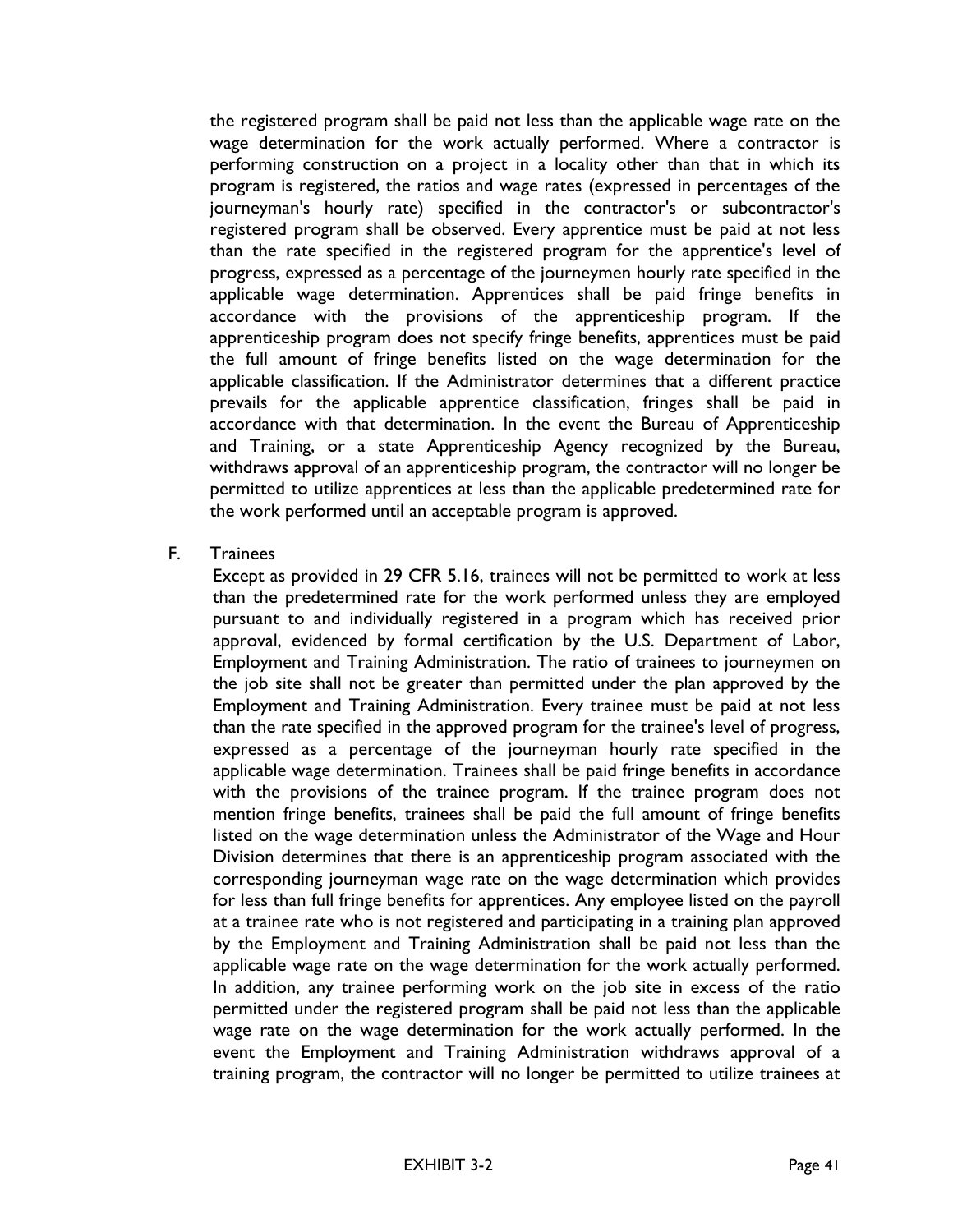less than the applicable predetermined rate for the work performed until an acceptable program is approved.

- G. Equal Employment Opportunity The utilization of apprentices, trainees and journeymen under this part shall be in conformity with the equal employment opportunity requirements of Executive Order 11246, as amended, and 29 CFR Part 30.
- H. Compliance with Copeland Act Requirements The contractor shall comply with the requirements of 29 CFR Part 3 which are incorporated by reference in this contract.
- I. Subcontractors

The contractor or subcontractor will insert in any subcontracts the clauses contained in 29 CFR 5.5(a)(1) through (10) and such other clauses as HUD or its designee may by appropriate instructions require, and also a clause requiring the subcontractors to include these clauses in any lower tier subcontracts. The prime contractor shall be responsible for the compliance by any subcontractor or lower tier subcontractor with all the contract clauses in 29 CFR Part 5.5.

- K. Contract termination; debarment A breach of the contract clauses in 29 CFR 5.5 may be grounds for termination of the contract, and for debarment as a contractor and a subcontractor as provided in 29 CFR 5.12.
- L. Compliance with Davis-Bacon and Related Act Requirements All rulings and interpretations of the Davis-Bacon and Related Acts contained in 29 CFR Parts 1, 3, and 5 are herein incorporated by reference in this contract.
- M. Disputes concerning labor standards.

Disputes arising out of the labor standards provisions of this contract shall not be subject to the general disputes clause of this contract. Such disputes shall be resolved in accordance with the procedures of the Department of Labor set forth in 29 CFR Parts 5, 6, and 7. Disputes within the meaning of this clause include disputes between the contractor (or any of its subcontractors) and HUD or its designee, the U.S. Department of Labor, or the employees or their representatives.

- N. Certification of Eligibility
	- 1. By entering into this contract, the contractor certifies that neither it (nor he or she) nor any person or firm who has an interest in the contractor's firm is a person or firm ineligible to be awarded Government contracts by virtue of Section 3(a) of the Davis-Bacon Act or 29 CFR 5.12(a)(1) or to be awarded HUD contracts or participate in HUD programs pursuant to 24 CFR Part 24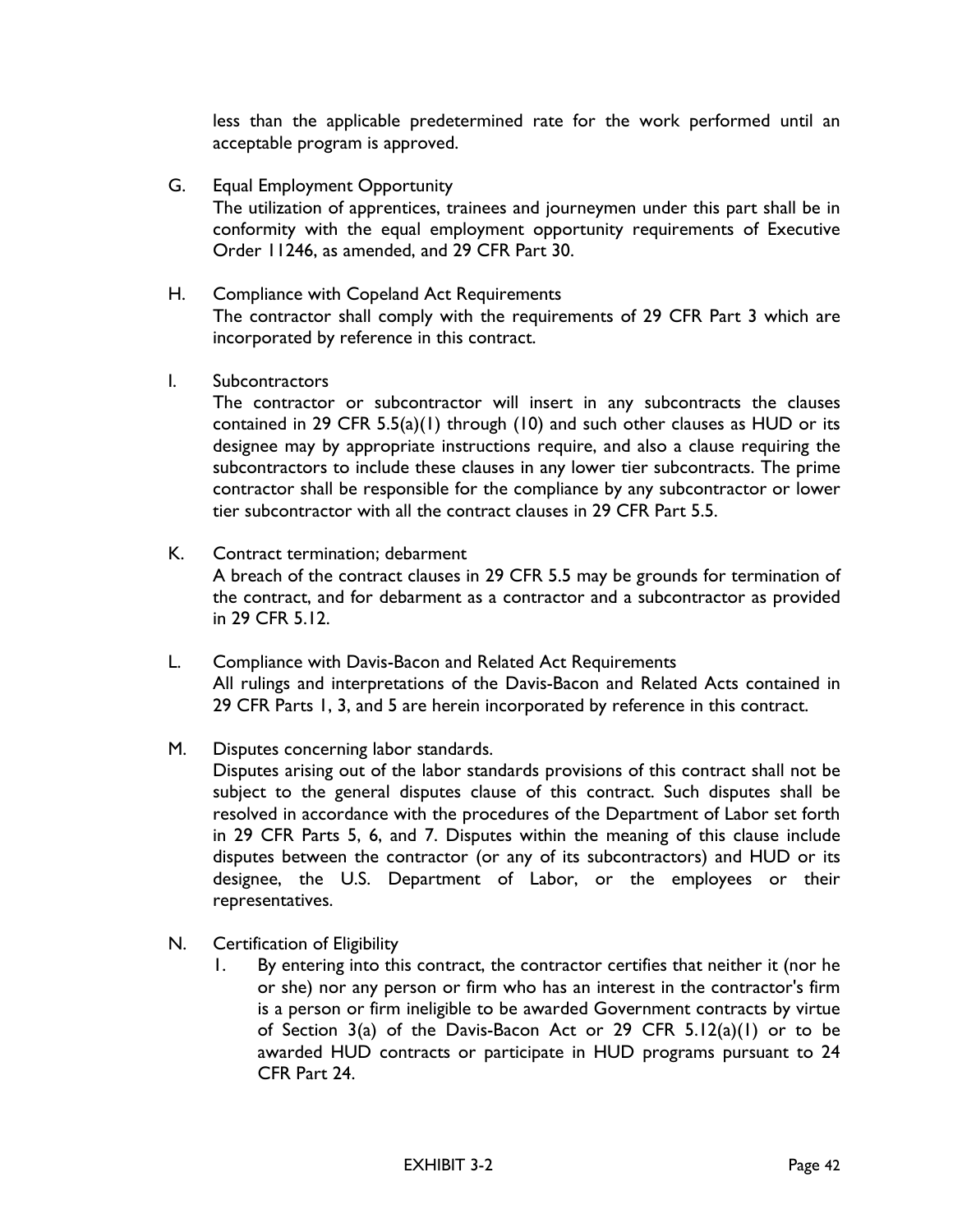- 2. No part of this contract shall be subcontracted to any person or firm ineligible for award of a Government contract by virtue of Section 3(a) of the Davis-Bacon Act or 29 CFR 5.12(a)(1) or to be awarded HUD contracts or participate in HUD programs pursuant to 24 CFR Part 24.
- 3. The penalty for making false statements is prescribed in the U.S. Criminal Code, 18 U.S.C. 1001. Additionally, U.S. Criminal Code, Section 1010, Title 18, U.S.C., Federal Housing Administration transactions", provides in part: "Whoever, for the purpose of…. influencing in any way the action of such Administration...makes, utters or publishes any statement knowing the same to be false… shall be fined not more than \$5,000 or imprisoned not more than two years, or both."

## O. Complaints, Proceedings, or Testimony by Employees

No laborer or mechanic to whom the wage, salary, or other labor standards provisions of this Contract are applicable shall be discharged or in any other manner discriminated against by the Contractor or any subcontractor because such employee has filed any complaint or instituted or caused to be instituted any proceeding or has testified, or is about to testify in any proceeding under or relating to the labor standards applicable under this Contract to his employer.

- P. Contract Work Hours and Safety Standards Act (CWHSSA) As used in this paragraph, the terms laborers and mechanics include watchmen and guards.
	- 1. Overtime requirements

No contractor or subcontractor contracting for any part of the contract work which may require or involve the employment of laborers or mechanics shall require or permit any such laborer or mechanic in any workweek in which he or she is employed on such work to work in excess of forty hours in such workweek unless such laborer or mechanic receives compensation at a rate not less than one and one-half times the basic rate of pay for all hours worked in excess of forty hours in such workweek in any contract in an amount in excess of \$100,000.

2. Violation; liability for unpaid wages; liquidated damages In the event of any violation of the clause set forth in subparagraph P(1) of this paragraph, the contractor and any subcontractor responsible therefor shall be liable for the unpaid wages.

In addition, such contractor and subcontractor shall be liable to the United States (in the case of work done under contract for the District of Columbia or a territory, to such District or to such territory), for liquidated damages. Such liquidated damages shall be computed with respect to each individual laborer or mechanic, including watchmen and guards, employed in violation of the clause set forth in subparagraph P(1) of this paragraph, in the sum of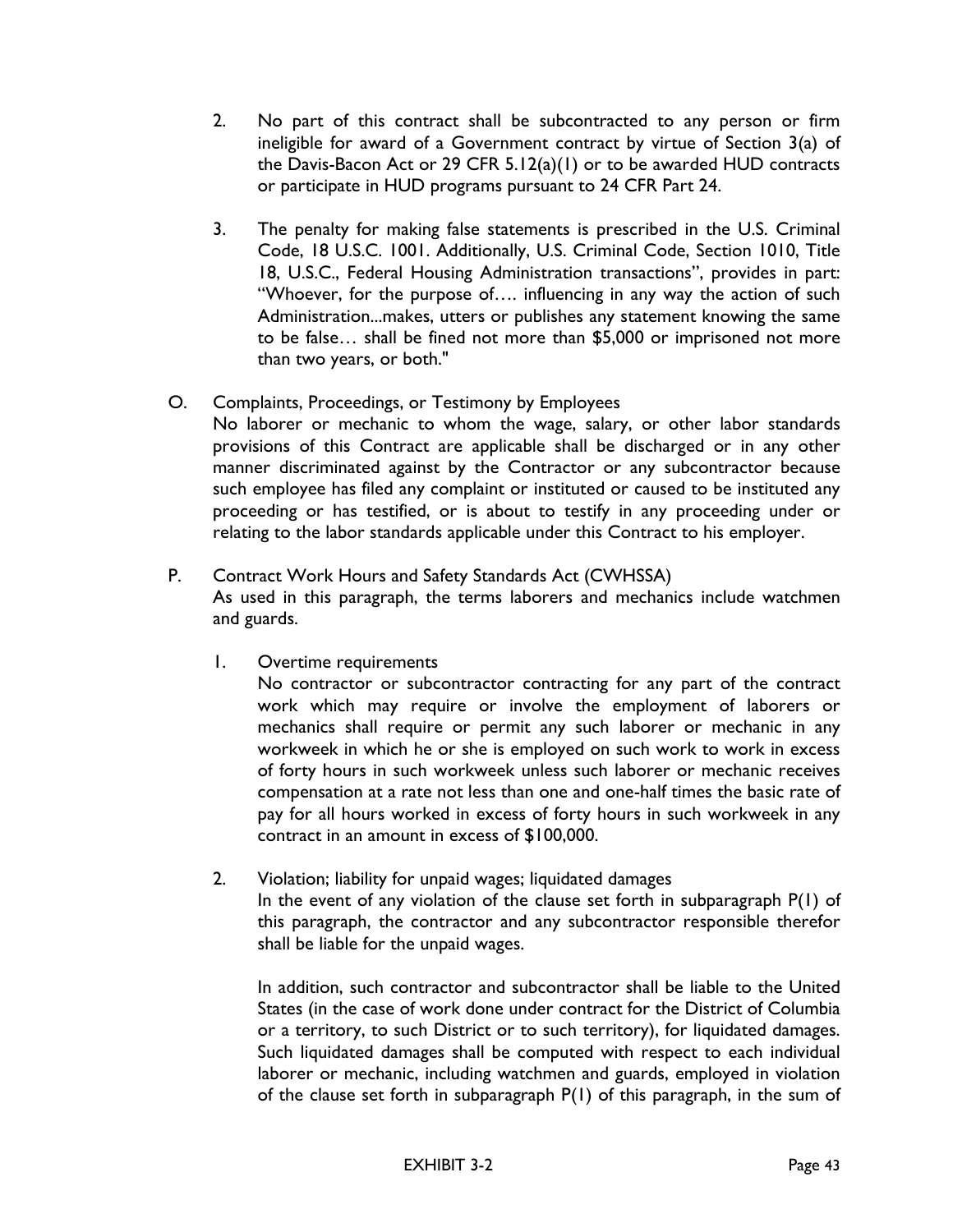\$10 for each calendar day which such individual was required or permitted to work in excess of the standard workweek of forty hours without payment of the overtime wages required by the clause set forth in subparagraph P(1) of this paragraph.

3. Withholding for unpaid wages and liquidated damages

HUD or its designee shall upon its own action or upon written request of an authorized representative of the Department of Labor withhold or cause to be withheld, from any moneys payable on account of work performed by the contractor or subcontractor under any such contract or any other Federal contract with the same prime contract, or any other Federally-assisted contract with the same prime contract, or any other Federally-assisted contract subject to the Contract Work Hours and Safety Standards Act, which is held by the same prime contractor such sums as may be determined to be necessary to satisfy any liabilities of such contractor or subcontractor for unpaid wages and liquidated damages as provided in the clause set forth in subparagraph P(2) of this paragraph.

4. Subcontracts

The contractor or subcontractor shall insert in any subcontracts the clauses set forth in subparagraph P(1) through P(4) of this paragraph and also a clause requiring the subcontractors to include these clauses in any lower tier subcontracts. The prime contractor shall be responsible for compliance by any subcontractor or lower tier subcontractor with the clauses set forth in subparagraphs P(1) through P(4) of this paragraph.

- 5. Health and Safety
	- A. No laborer or mechanic shall be required to work in surroundings or under working conditions that are unsanitary, hazardous, or dangerous to his health and safety as determined under construction safety and health standards promulgated by the Secretary of Labor by regulation.
	- B. The Contractor shall comply with all regulations issued by the Secretary of Labor pursuant to Title 29 Part 1926 (formerly part 1518) and failure to comply may result in imposition of sanctions pursuant to the Contract Work Hours and Safety Standards Act (Public Law 91-54, 83 Stat. 96).
	- C. The Contractor shall include the provisions of this Article in every subcontract so that such provisions will be binding on each subcontractor. The Contractor shall take such action with respect to any subcontract as the Secretary of Housing and Urban Development or the Secretary of Labor shall direct as a means of enforcing such provisions.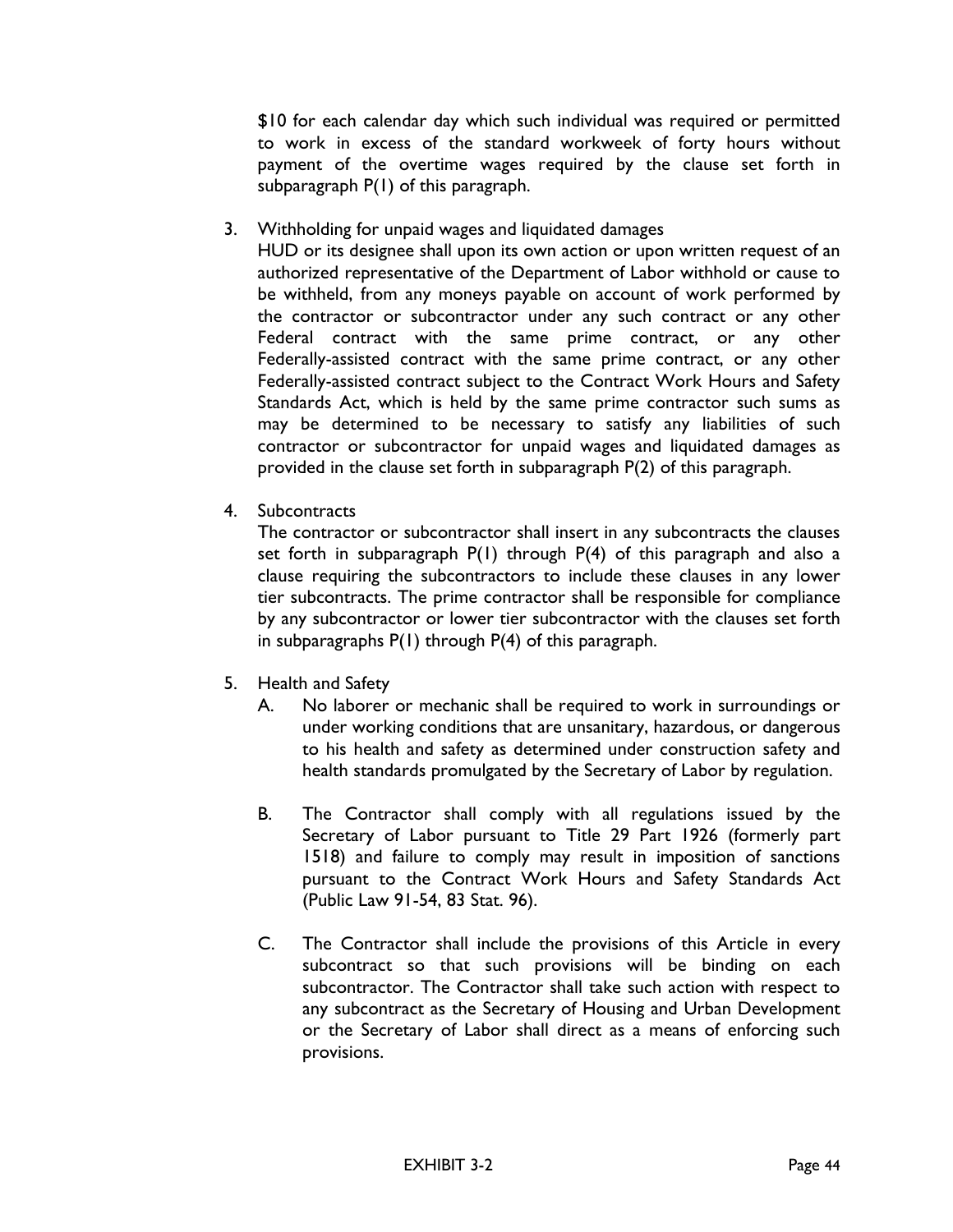## **15. CLEAN AIR AND WATER POLLUTION CONTROL ACTS (Contracts in excess of \$150,000)**

The contractor shall comply with all applicable standards, orders, or requirements issued under the Federal Water Pollution Control Act (33 USC 1251 et seq.) the Clean Air Act (42 USC 1857 et seq.), Executive Order 11738, and Environmental Protection Agency regulations (40 CFR Parts 15 and 61) including the following requirements:

- A. The Contractor warrants that any facility utilized in the performance of this agreement is not listed on the EPA List of Violating Facilities pursuant to 40 CFR 15.20 as of the date of contract award.
- B. The Contractor will comply with all the requirements of Section 114 of the Clean Air Act and Section 308 of the Federal Water Pollution Control Act relating to inspection, monitoring, entry, reports, and information, as well as all other requirements specified in said sections and all regulations and guidelines issued thereunder.
- C. The Contractor agrees that as a condition for the award of this contract he will notify the owner of the receipt of any communication from the Assistant Administrator of EPA that a facility to be utilized for the contract is under consideration to be listed on the EPA List of Violating Facilities; and will make any such notification promptly prior to contract award.
- D. The Contractor will include or cause to be included the criteria and requirements in paragraphs (A) through (D) of this article in every non-exempt subcontract and will take such action as the United States Government or its agencies may direct as a means of enforcing such provisions.

## **16. ENERGY EFFICIENCY**

Contractor shall follow mandatory standards and policies relating to energy efficiency which are contained in the state energy conservation plan issued in compliance with the Energy Policy and Conservation Act (42 U.S.C. 6201) at Title 51 WAC, Department of Enterprise Services (Building Code Council).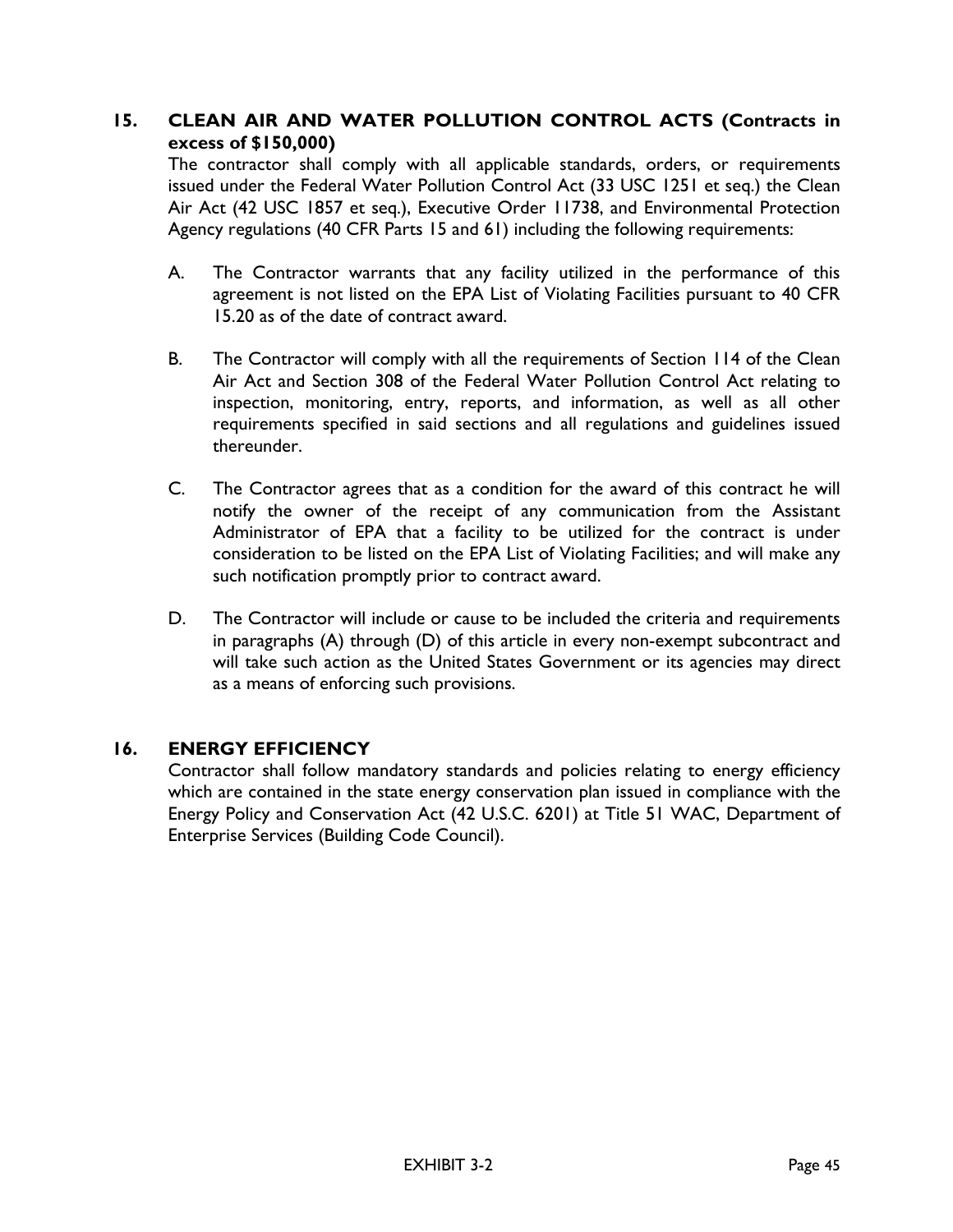## **GENERAL WAGE DECISION**

#### **U.S. Department of Labor**

The following Federal Davis-Bacon wage rates are made a part of this agreement. The Contractor is responsible for complying with the current Federal wage decision during the construction period.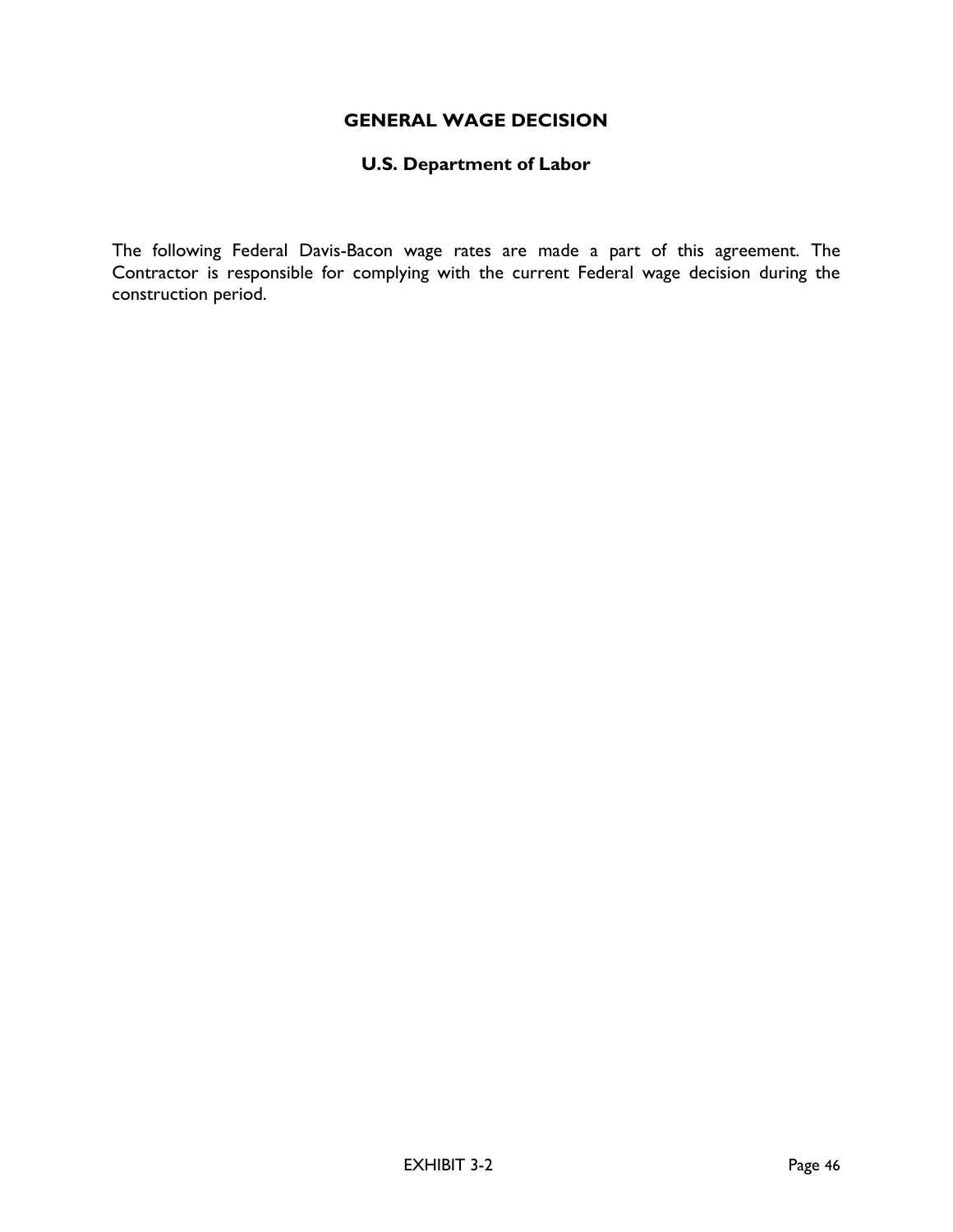## **CERTIFICATION OF BIDDER REGARDING SECTION 3 AND SEGREGATED FACILITIES**

Name of Prime Contractor **Project Name & Number** 

\_\_\_\_\_\_\_\_\_\_\_\_\_\_\_\_\_\_\_\_\_\_\_\_\_\_\_\_\_ \_\_\_\_\_\_\_\_\_\_\_\_\_\_\_\_\_\_\_\_\_\_\_\_\_\_\_\_\_

The undersigned certified that:

- (a) Section 3 provisions are included in the Contract.
- (b) If contract equals or exceeds \$100,000 Clark County Section 3 report will be submitted with the final pay estimate.
- (c) No segregated facilities will be maintained.

\_\_\_\_\_\_\_\_\_\_\_\_\_\_\_\_\_\_\_\_\_\_\_\_\_\_\_\_\_\_\_\_\_\_ Name & Title of Signer (print or type)

Signature Date

\_\_\_\_\_\_\_\_\_\_\_\_\_\_\_\_\_\_\_\_\_\_\_\_\_\_\_\_\_\_\_\_\_\_ \_\_\_\_\_\_\_\_\_\_\_\_\_\_\_\_\_\_\_\_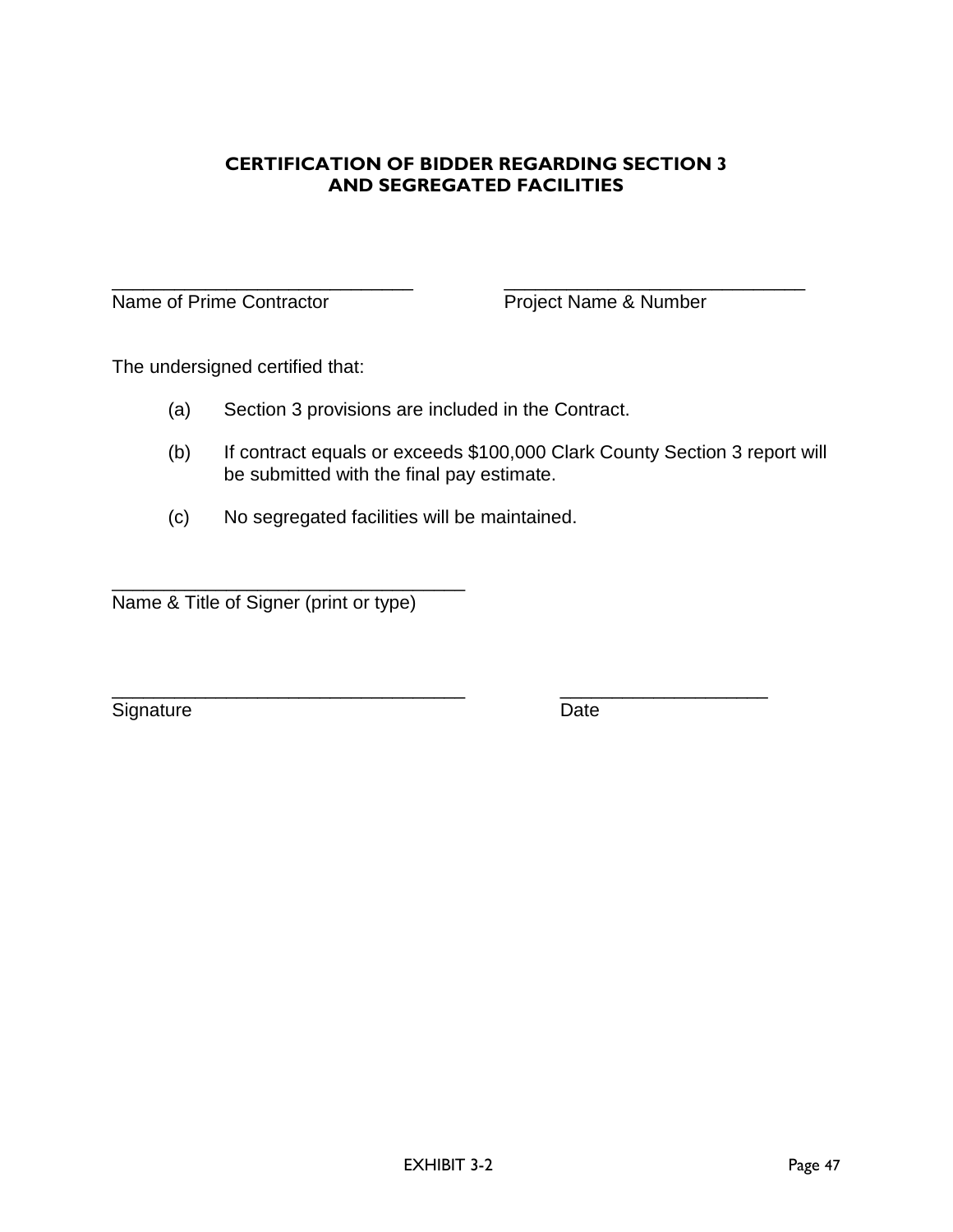#### **CERTIFICATION OF RESTRICTIONS ON LOBBYING**

|                                      | , hereby certify on |
|--------------------------------------|---------------------|
| name and title of bidder's official) |                     |

behalf of <u>that:</u> (name

of bidder)

- (1) No Federal appropriated funds have been paid or will be paid, by or on behalf of the undersigned, to any person for influencing or attempting to influence an officer or employee of any agency, a Member of Congress, an officer or employee of Congress, or an employee of a Member of Congress in connection with the awarding of any Federal contract, the making of any Federal grant, the making of any Federal loan, the entering into of any cooperative agreement, and the extension, continuation, renewal, amendment, or modification of any Federal contract, grant, loan, or cooperative agreement.
- (2) If any funds other than Federal appropriated funds have been paid or will be paid to any person for influencing or attempting to influence an officer or employee of any agency, a Member of Congress, an officer or employee of Congress, or an employee of a Member of Congress in connection with this Federal contract, grant, loan, or cooperative agreement, the undersigned shall complete and submit standard Form- LLL, "Disclosure Form to Report Lobbying, " in accordance with its instructions.
- (3) The undersigned shall require that the language of this certification be included in the award documents for all sub awards at all tiers (including subcontracts, subgrants, and contracts under grants, loans, and cooperative agreements) and that all subrecipients shall certify and disclose accordingly.

This certification is a material representation of fact upon which reliance is placed when this transaction was made or entered into. Submission of this certification is a prerequisite for making or entering into this transaction imposed by section 1352, title 31, U.S. Code. Any person who fails to file the required certification shall be subject to a civil penalty of not less than \$10,000 and not more than \$100,000 for each such failure.

Executed this \_\_\_\_\_ day of \_\_\_\_\_\_\_\_\_\_\_\_\_\_\_\_\_\_\_\_\_\_\_\_\_, \_\_\_\_\_

By

(Signature of authorized official)

\_\_\_\_\_\_\_\_\_\_\_\_\_\_\_\_\_\_\_\_\_\_\_\_\_\_\_\_\_\_\_\_\_\_

(Title of authorized official)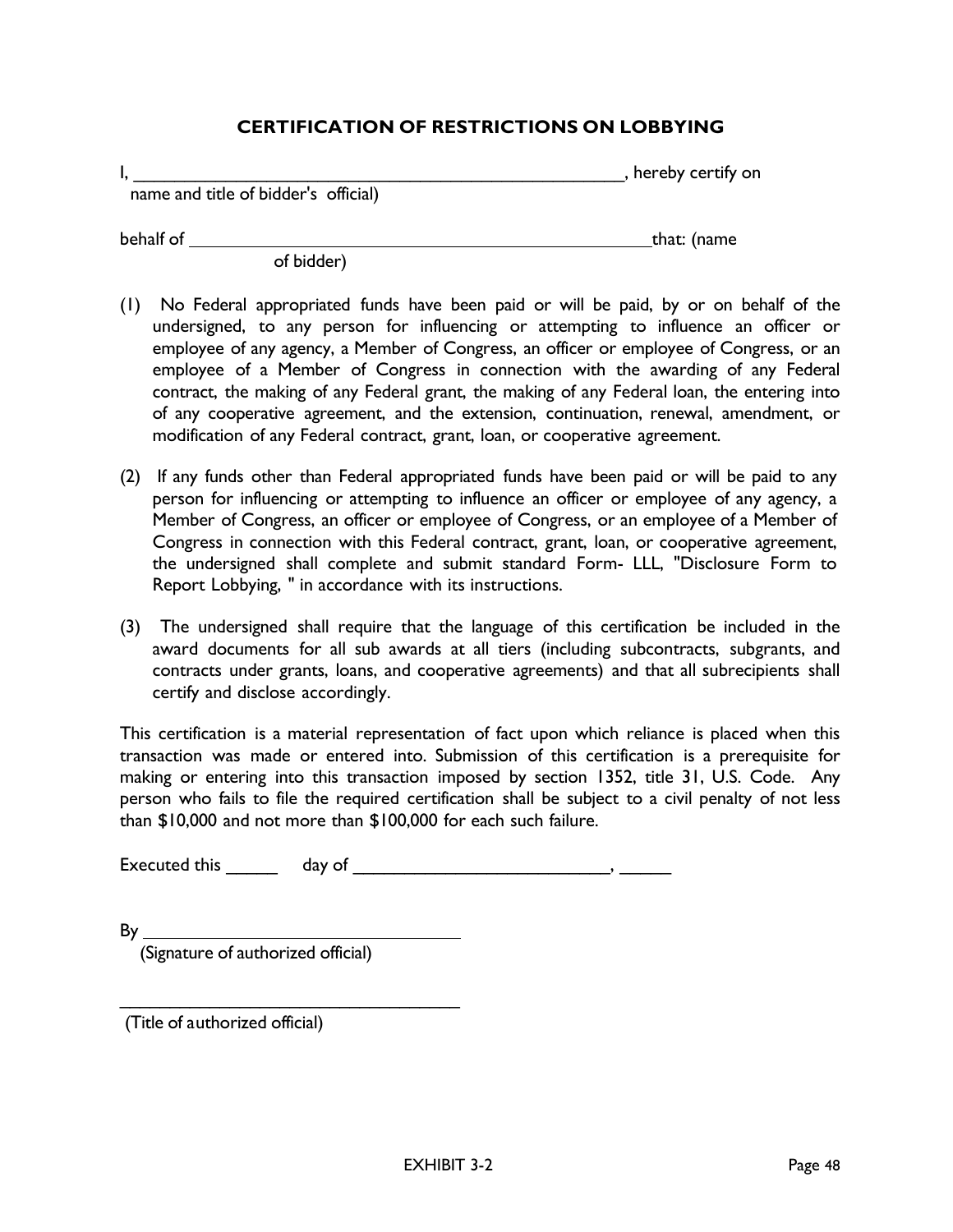## **EXHIBIT 3-3 INVITATION TO BID LANGUAGE**

In addition to the language normally included in any advertisement for sealed bid for a construction project, the ad should contain the following references:

"This project is financed through the Community Development Block Grant Program with funds obtained from the U.S. Department of Housing and Urban Development. The contract will be subject to regulations of the Departments of Labor and Housing and Urban Development.

Attention is called to Federal provisions for Equal Employment Opportunity, HUD Section 3 requirements, and the minimum wages as set forth in the contract documents."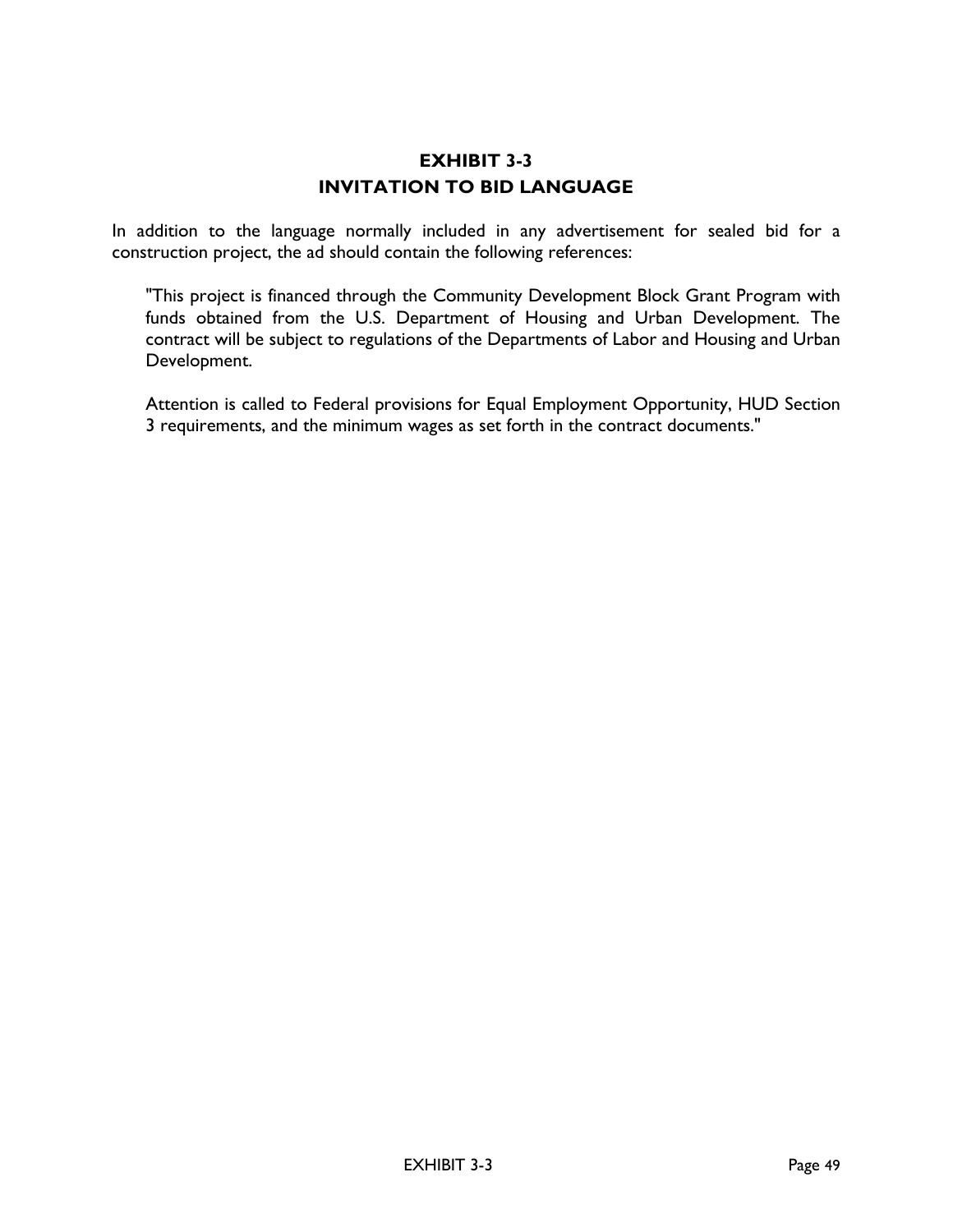## **EXHIBIT 3-4**

## **PROJECT SIGN REQUIREMENTS**

The Clark County CDBG Program requires that any construction project exceeding \$50,000 have a project identification sign located at the project site.

One project identification sign shall be provided and installed by contractor. Locate sign as directed by Architect/Engineer.

- A. Install project sign before any construction is started. Maintain sign for the duration of the construction.
- B. Remove sign within ten (10) days of Final Certificate of Payment.
	- 1. Fill all post holes.
	- 2. Finish site area as directed by Architect/Engineer.
	- 3. Upon removal of sign, sign and posts shall belong to owner as identified in the construction contract.

Specifications

- A.  $3/4$ " plywood (minimum  $4' \times 5'$ ).
- B. Sign should have at least two foot clearance at grade and 3' embedment of support posts.
- C. Paint shall be white background. Background shall be three equal horizontal bands, top red, center white, and bottom blue. Lettering shall be black gloss.
- D. Lettering should not be less than 3 3/4" high.
- E. Information shall be all capital letters, all lines centered. Approximate layout:

## CLARK COUNTY COMMUNITY DEVELOPMENT BLOCK GRANT PROGRAM

[Project Name]

This project is funded in whole or in part with funds provided by the U.S. DEPARTMENT OF HOUSING AND URBAN DEVELOPMENT (HUD)

> A COOPERATIVE COMMUNITY IMPROVEMENT PROJECT WITH [city or agency name]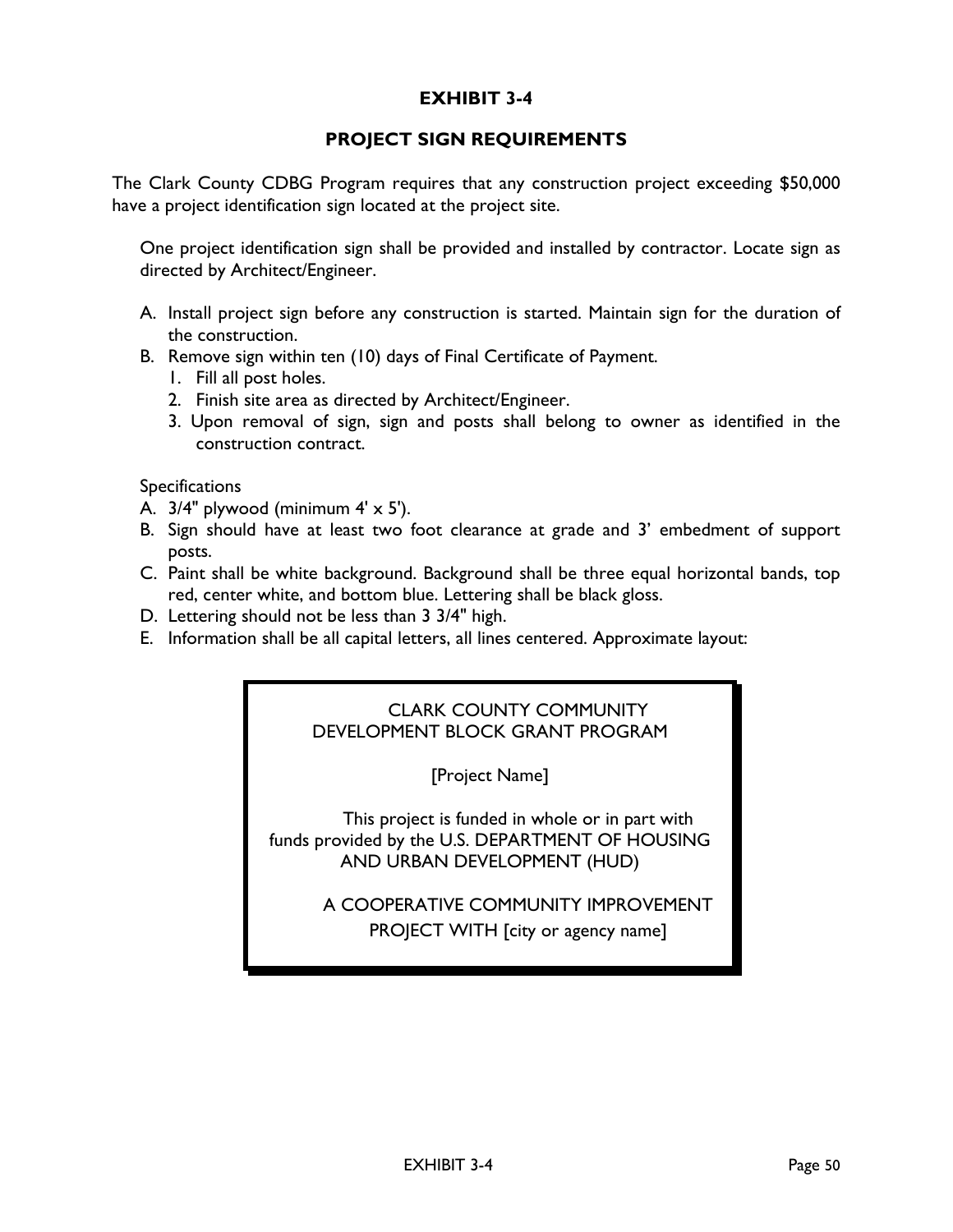# **CHAPTER 4**

# **REAL PROPERTY ACQUISITION/DISPLACEMENT/RELOCATION & ONE FOR ONE HOUSING REPLACEMENT**

## **I. [INTRODUCTION](#page-57-0)**

#### **II. [GENERAL RESPONSIBILITIES](#page-57-1)**

- **1) [Uniform Relocation Assistance & Real Property Acquisition](#page-57-2)  [Requirements](#page-57-2)**
- **2) [One-for-One Housing Replacement Requirements](#page-57-3)**

#### **III. [RESPONSIBILITIES AND PROCEDURES](#page-58-0)**

- **1) [Considerations Before Acquisition](#page-58-1)**
- **2) [Real Property Acquisition Procedures](#page-58-2)**

#### **IV. [PROMISSORY NOTE AND DEED OF TRUST](#page-60-0)**

- **V. [SUBRECIPIENT DOCUMENTATION](#page-61-0)**
- **EXHIBIT 4-1 [ACQUISITION DECISION](#page-62-0) MATRIX**
- **EXHIBIT 4-2 SAMPLE [VOLUNTARY ACQUISITION OF PROPERTY LETTER](#page-63-0) [FOR ENTITY WITH EMINENT DOMAIN AUTHORITY:](#page-63-0) INITIAL [NOTICE TO OWNER](#page-63-0)**
- **EXHIBIT 4-3 SAMPLE [INVOLUNTARY ACQUISITION OF PROPERTY:](#page-64-0) [INITIAL NOTICE TO OWNER](#page-64-0)**
- **EXHIBIT 4-4 DONATION UNDER BASIC [ACQUISITION WHERE EMINENT](#page-65-0)  [DOMAIN MAY BE USED](#page-65-0)**
- **EXHIBIT 4-5 INVITATION FOR OWNER [TO ACCOMPANY APPRAISER](#page-67-0)**
- **EXHIBIT 4-6 [WRITTEN OFFER TO PURCHASE](#page-68-0)**
- **EXHIBIT 4-7 [VOLUNTARY ACQUISITION OF PROPERTY LETTER FOR](#page-69-0)  [ENTITY WITHOUT EMINENT DOMAIN AUTHORITY:](#page-69-0) INITIAL [NOTICE TO OWNER](#page-69-0)**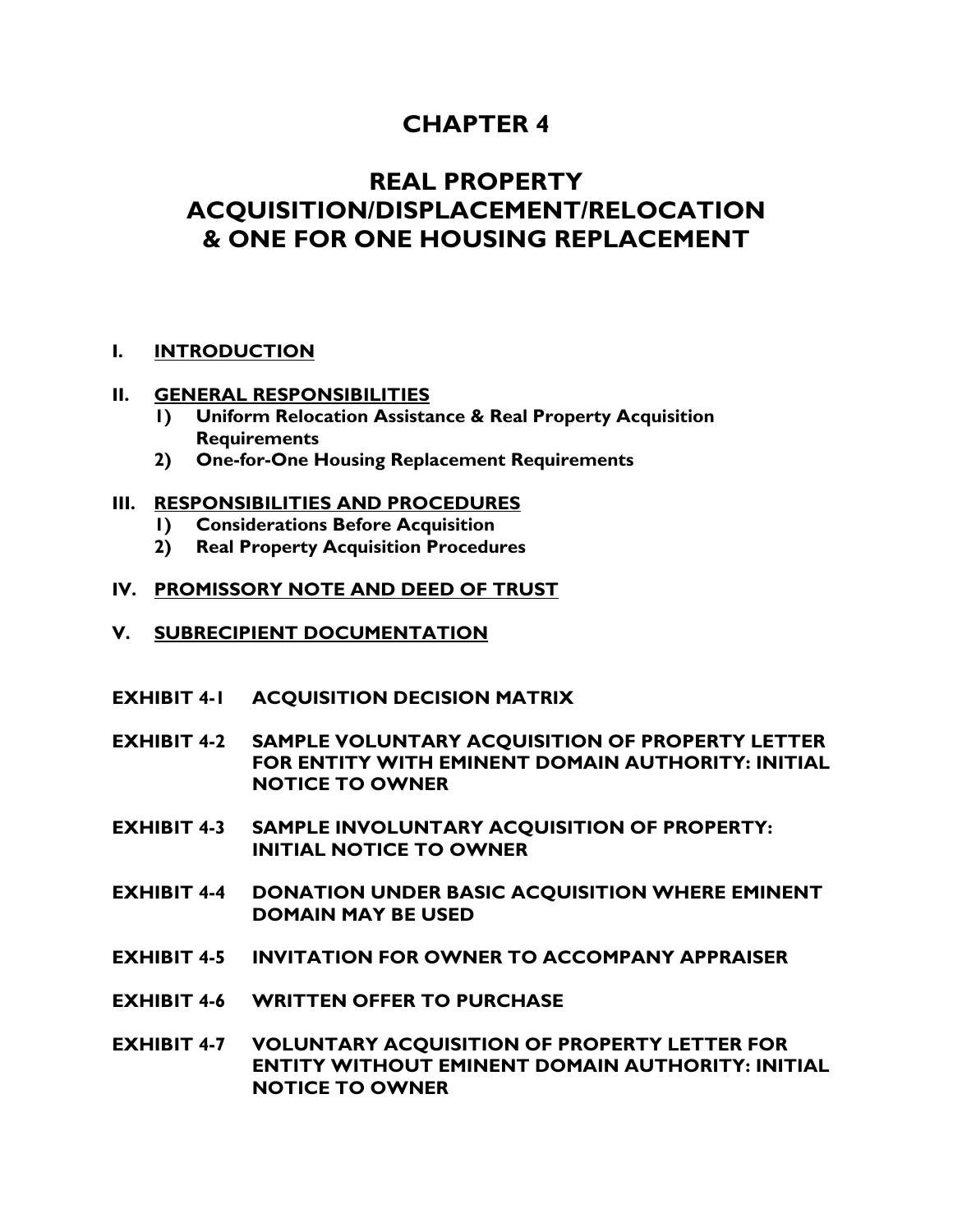## <span id="page-57-0"></span>**I. INTRODUCTION**

Community Development Block Grant projects involving property acquisition, displacement or relocation (temporary or permanent) or which involve the demolition or conversion of residential units occupied by low-income households must adhere to the requirements of:

- The Uniform Relocation Assistance and Real Property Acquisition Policies Act of 1970 as amended by the Uniform Relocation Act Amendments of 1987 (URA), and
- Section 104(d) of the Housing & Community Development Act of 1974, as amended.

## <span id="page-57-2"></span><span id="page-57-1"></span>**II. GENERAL RESPONSIBILITIES**

**1) Uniform Relocation Assistance & Real Property Acquisition Requirements** All acquisition of real property, permanent easements, and relocation of businesses, nonprofits, farms, or persons is to be conducted in accordance with the URA, which covers all HUD-assisted program/projects as required by 49 CFR Part 24 and 24 CFR Part 570.

The URA requirements apply to the acquisition of real property and permanent easements for CDBG-assisted projects. If CDBG funds are used for any part of the project, the URA must be followed, even if local or other non-CDBG funds are used to pay the acquisition costs.

The URA applies to:

- ACQUISITION: acquisition of fee simple title; acquisition of fee title that is subject to retention of a life estate or a life use; acquisition by leasing where the lease term, including option(s) for extension is 50 years or more; and to the acquisition of permanent easements. The Uniform Act also applies to donations of real property or easements.
- DISPLACEMENT AND RELOCATION: The URA covers displacement and relocation. All persons (families, individuals, businesses, non-profit organizations and farms) displaced (forced to move) as a direct result of rehabilitation, demolition or acquisition (privately or publicly undertaken) for a CDBG project are entitled to relocation payments. Clark County displacement and relocation policies (enacted in accordance with the URA) provide assistance to persons who are involuntarily displaced as a result of property acquisition by non-governmental agencies or as a result of substantial property rehabilitation.

## <span id="page-57-3"></span>**2) One-for-One Housing Replacement Requirements**

Section 104(d) of the Housing and Community Development Act requires replacement of low and moderate income housing units that are demolished or converted to another use in connection with a Community Development Block Grant assisted activity. "Low and moderate income dwelling unit" means a dwelling unit or home with a market rent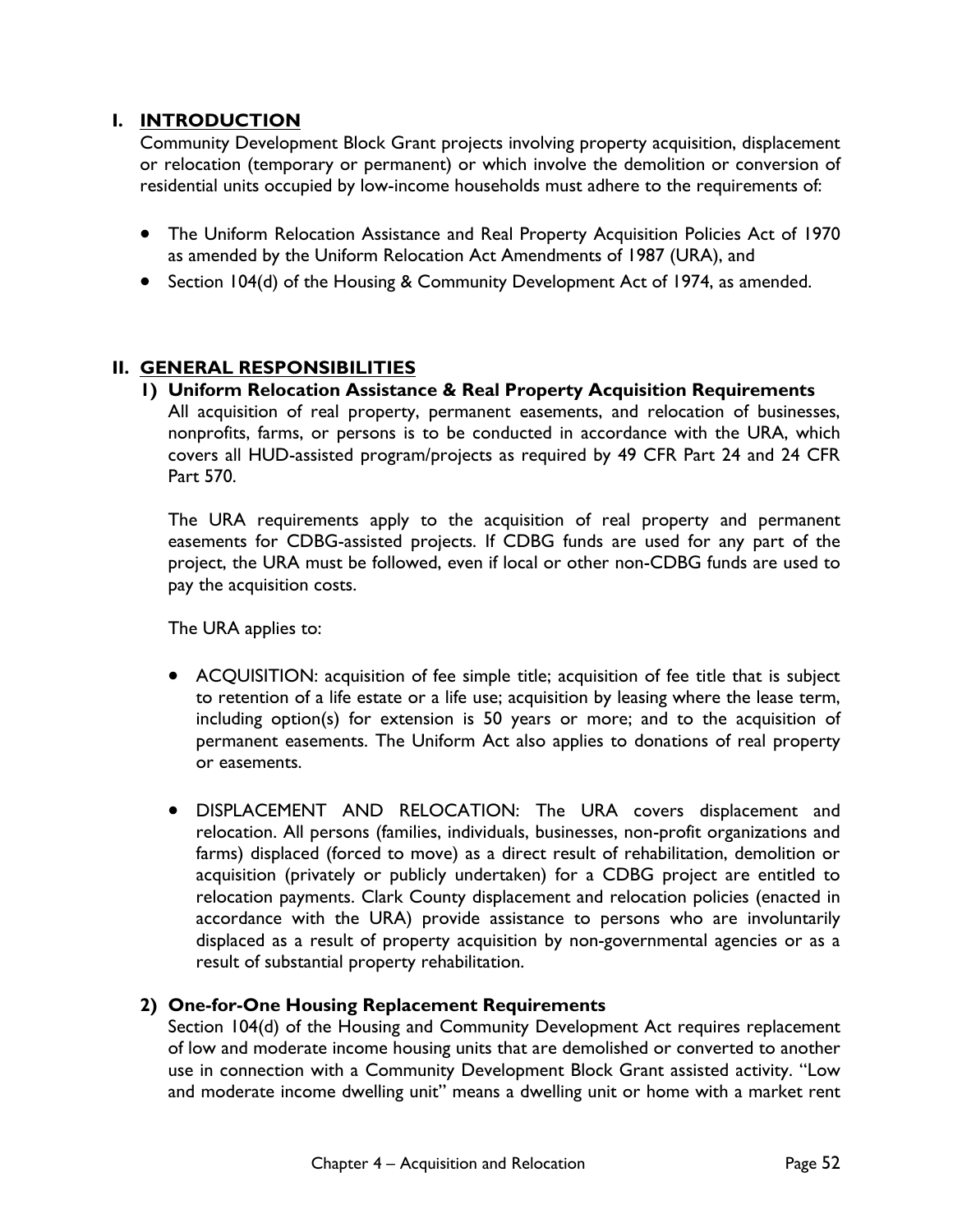(including utility costs) that does not exceed the applicable Fair Market Rent (FMR) for the Section 8 housing program. The unit can be occupied or vacant. The term does not include a unit that is owned and occupied by the same person(s) before and after rehabilitation.

## <span id="page-58-1"></span><span id="page-58-0"></span>**III. RESPONSIBILITIES AND PROCEDURES**

## **1) Considerations Before Acquisition**

Before undertaking **any** acquisition procedures, the subrecipient should determine if **Federal Displacement/Relocation** or **One-for-One Housing Replacement** rules apply to the project. Subrecipients must contact Clark County CDBG staff if any of the following conditions are present:

- A) The property to be acquired is presently occupied by a family/families, an individual/individuals, a business/businesses, non-profit organizations or farm.
- B) If the property to be acquired includes a housing unit (or units) that is proposed for conversion to another use or to be demolished.

The procedures for the provision of relocation assistance and one-for-one housing replacement are extremely complex and must not be initiated by the grantee. *In the event it is determined that one or both of the above conditions are present, a CDBG/HOME staff person will be assigned to undertake the relocation and/or one-for-one replacement and charge their time to the project.* 

## <span id="page-58-2"></span>**2) Real Property Acquisition Procedures**

The required steps for property acquisition differ according to the type of organization (government or non-profit) acquiring the property and in the case of acquisition by a government entity, whether the acquisition will involve the use of eminent domain. A decision matrix is provided in Exhibit 4-1 to help entities determine which of the following sets of steps is most appropriate for their property acquisition.

- A) Acquisition for Cities & Other Governmental Entities (Entities with Eminent Domain Authority)
	- i) *Voluntary* Acquisition for an Entity with Eminent Domain Authority

*PLEASE NOTE: for acquisition by an entity with the power of eminent domain to be considered voluntary, it must meet the following condition: No specific site or property is designated for acquisition, although the entity may limit its search for alternative sites to a general geographic area. Where an entity wishes to purchase more than one site within a geographic area on this basis, all owners are to be treated similarly. The property to be acquired shall not be part of an intended, planned, or designated project area where all or substantially all of the property within the area is to be acquired within specific time limits.*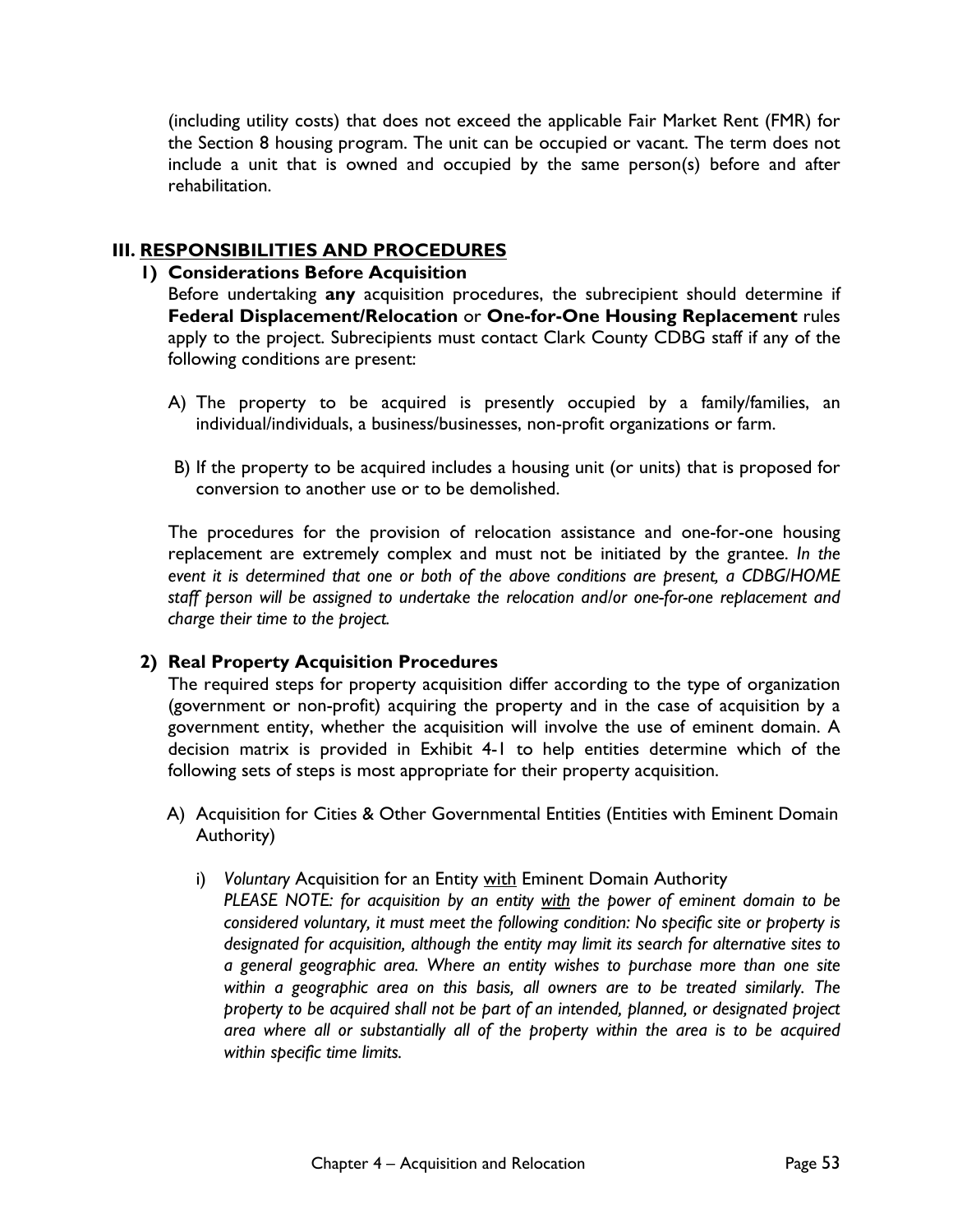- (a) Arrange for at least one full independent narrative appraisal (MAI) of the property by a qualified appraiser. An exception to this requirement may be allowed for small, uncomplicated acquisitions with low fair market values (\$2,500 or less). Donated property does not have to be appraised.
- (b) Issue a formal acquisition notice to the owner informing them of interest in acquiring the property. Exhibit 4-2 is a sample acquisition notice. The formal notice must:
	- Inform the property owner that the buyer will **not** use its power of eminent domain to acquire the property if negotiations fail to result in an amicable agreement; and
	- Inform the property owner of the buyer's estimate of the fair market value of the property. This figure may be based upon either the appraisal of the property or upon some other determination of fair market value, whichever is less. The purchaser must give the seller this written information before making an offer. If for any reason, the seller is not informed of these facts, and the sale is not closed, the seller should be immediately informed and allowed to withdraw from the purchase agreement without penalty. Important Note: The basis for the buyer's estimate of fair market value must be prepared by a person familiar with real estate values, and must be backed with reasonable evidence. The *buyer's files* must include an explanation of the basis for the estimate. The buyer is not required to share the basis for its estimate of fair market with the property owner.
- (c) The acquisition must go through real estate escrow. The escrow agent must be a neutral third party to the acquisition. Buyer must obtain title insurance for the acquisition.
- ii. *Involuntary* Acquisition for an Entity with Eminent Domain Authority
	- (a) Issue a preliminary acquisition notice to the owner informing them of interest in acquiring the property and provide a copy of the HUD brochure, "When a Public Agency Acquires Your Property." Exhibit 4-3 is a sample acquisition notice.
	- (b) Arrange for at least one full independent narrative appraisal (MAI) of the property by a qualified appraiser. An exception to this requirement may be allowed for small, uncomplicated acquisitions with low fair market values (\$2,500 or less). Donated property does not have to be appraised if the requirements of the Uniform Act are met.
	- (c) Give the owner a written invitation to accompany the appraiser. Exhibit 4-4 is a sample appraisal invitation.
	- (d) Arrange for a review appraisal to assure appraisal meets applicable standards.
	- (e) Establish just compensation for the property by official resolution. The just compensation should not be less than the approved appraisal of the fair market value of the property, taking into account allowed damages or benefits to any remaining property.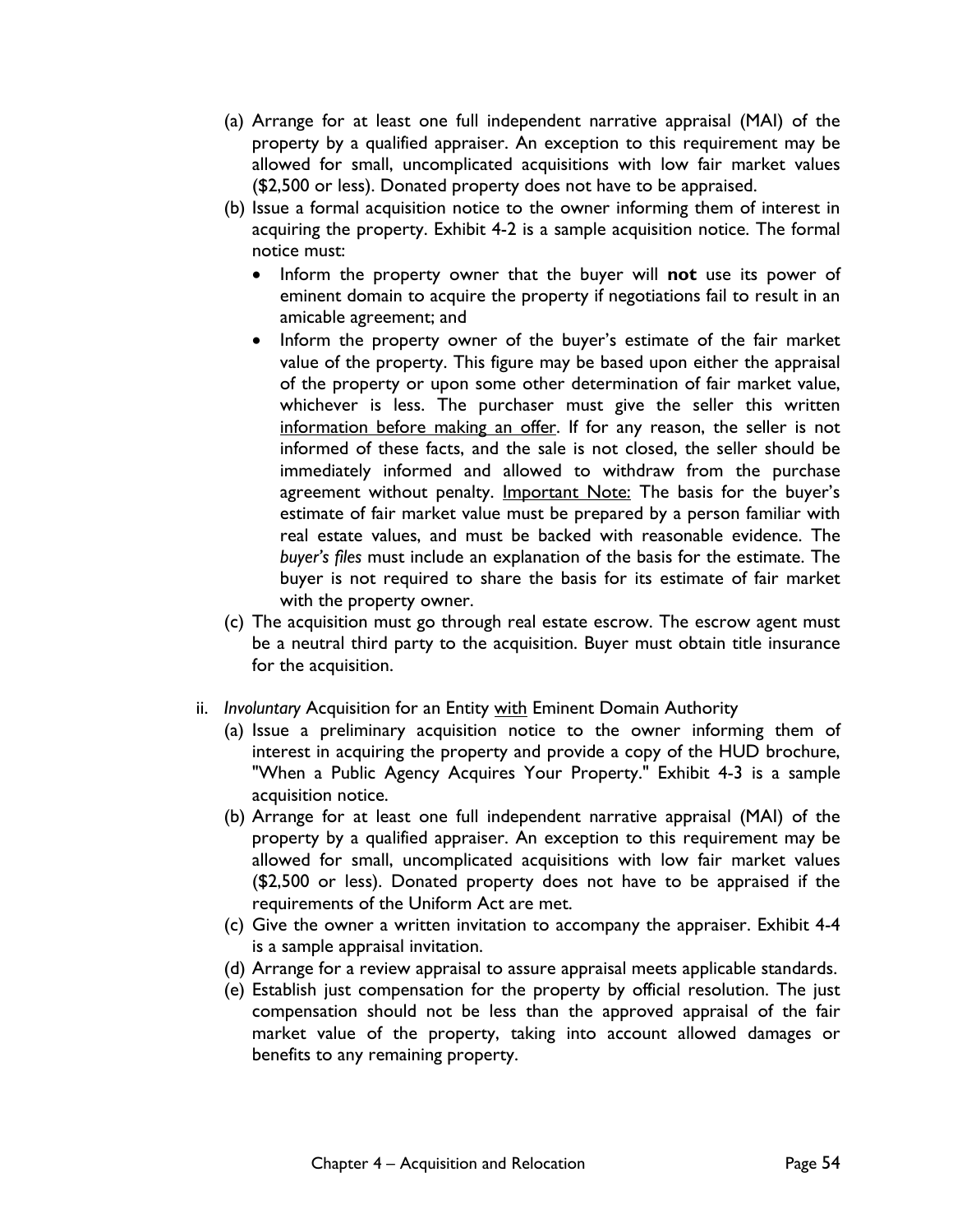- (f) Promptly make a written purchase offer to the owner. The offer shall include a summary of the basis for the offer of just compensation. Exhibit 4-5 is a sample purchase offer.
- (g) After negotiations, make a final offer indicating that if the offer is not acceptable, the subrecipient may institute condemnation proceedings. *THIS APPLIES TO PUBLIC ENTITIES ONLY.*
- (h) If a sale agreement is reached, provide written notice to vacate the property to all owners and tenants at least 90 days in advance.
- (i) The acquisition must go through real estate escrow. The escrow agent must be a neutral third party to the acquisition. Buyer must obtain title insurance for the acquisition.
- <span id="page-60-0"></span>B) Acquisition for Nonprofit Organizations (i.e., Entities without Eminent Domain Authority)
	- i. Acquisition for an Entity without Eminent Domain Authority
		- (a) Arrange for at least one full independent narrative appraisal (MAI) of the property by a qualified appraiser. An exception to this requirement may be allowed for small, uncomplicated acquisitions with low fair market values (\$2,500 or less). Donated property does not have to be appraised.
		- (b) Issue a preliminary acquisition notice to the owner informing them of interest in acquiring the property. Exhibit 4-6 is a sample acquisition notice. The preliminary notice must:
			- Inform the property owner that the buyer does not have the power of eminent domain, and therefore, will not acquire the property if negotiations fail to result in an amicable agreement; and
			- Inform the property owner of the buyer's estimate of the fair market value of the property. This figure may be based upon either the appraisal of the property or upon some other determination of fair market value, whichever is less. The purchaser must give the seller this written information before making an offer. If for any reason, the seller is not informed of these facts, and the sale is not closed, the seller should be immediately informed and allowed to withdraw from the purchase agreement without penalty. Important Note: The basis for the buyer's estimate of fair market value must be prepared by a person familiar with real estate values, and must be backed with reasonable evidence. The *buyer's files* must include an explanation of the basis for the estimate. The buyer is not required to share the basis for its estimate of fair market with the property owner.
		- (c) The acquisition must go through real estate escrow. The escrow agent must be a neutral third party to the acquisition. Buyer must obtain title insurance for the acquisition.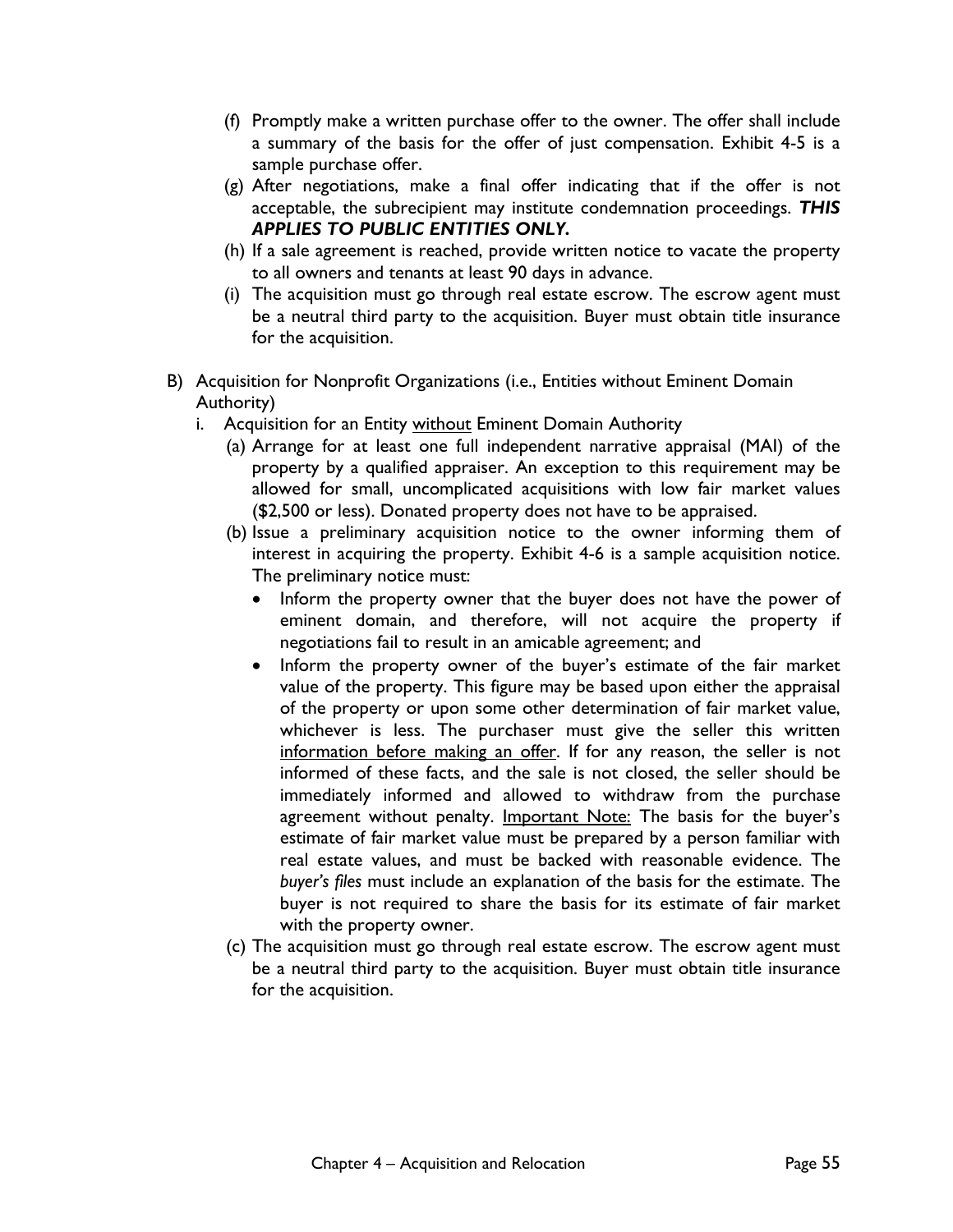## **IV. PROMISSORY NOTE AND DEED OF TRUST**

All nonprofit subrecipients shall enter into a Promissory Note and Deed of Trust with the County for any facility constructed, acquired, or rehabilitated in whole or in part with CDBG funds (In certain cases, the County may also require a covenant running with the land). The Deed of Trust shall require the subrecipient to operate the facility for the original purpose for which it received CDBG funds until at least fifteen (15) years after the latest of (a) acquisition, or (b) final completion of rehabilitation or construction or until the return of all CDBG funds used for the project. The Deed of Trust and Promissory Note will impose conditions that the County determines are necessary to protect the CDBG funds. The nonprofit shall keep the property free and clear of all other charges, liens, or encumbrances impairing the security of the Deed. The County may, upon written request, permit one superior encumbrance depending on the specific project. When a Promissory Note and Deed of Trust are necessary, the following requirements apply:

- Both documents shall be executed within thirty (30) days of acquisition or substantial completion of any construction activity; and
- The term of both documents shall be for at least fifteen (15) years from the latest date of acquisition, or final completion of rehabilitation or construction.

## <span id="page-61-0"></span>**V. SUBRECIPIENT DOCUMENTATION**

All correspondence must be sent by **certified mail** so receipts are available for documentation purposes. The following records should be maintained:

- A) Proof of official decision to pursue acquisition;
- B) Written preliminary acquisition notice to the owner;
- C) Written invitation to owner to accompany appraiser (for involuntary acquisition only);
- D) Copy of each appraisal report;
- E) Copy of resolution or other document showing the determination of just compensation (for involuntary acquisition only);
- F) Purchase agreement, all escrow documents, evidence of title insurance, recorded deed, declaration of taking and other documents used in conveying the property;
- G) Names of all persons occupying the real property on: (1) the date of the submission of the application for assistance by the property owner to the grantee; or (2) whenever site control is obtained after submission of the application, the date of site control;
- H) Names of all persons moving into the property on or after the date specified in subparagraph A) above, but before completion of the project; and
- I) Names of all persons occupying the property immediately following completion of the project.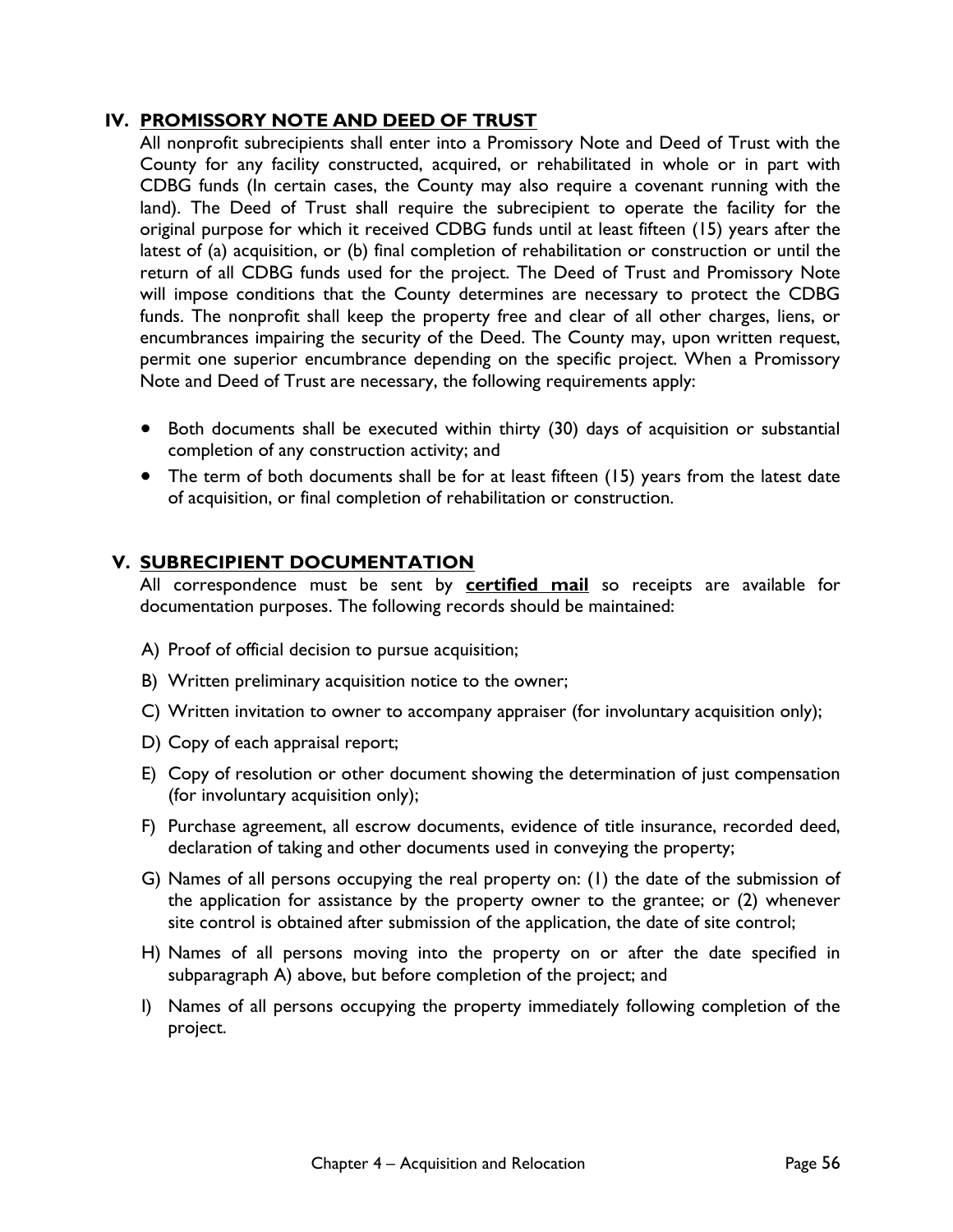## **EXHIBIT 4-1 ACQUISITION DECISION MATRIX**

<span id="page-62-0"></span>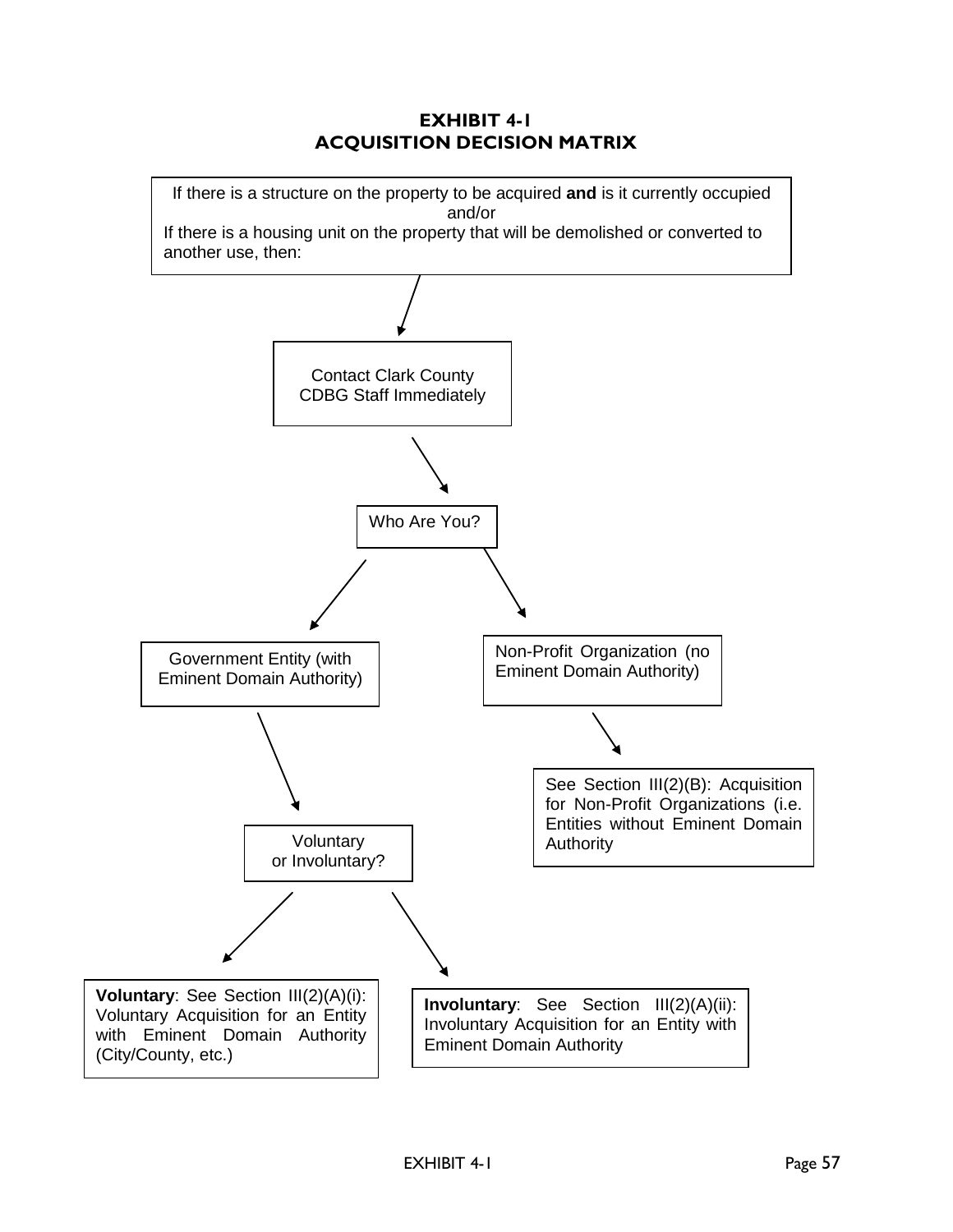#### **SAMPLE VOLUNTARY LETTER FOR ENTITY** *WITH* **EMINENT DOMAIN AUTHORITY**

## <span id="page-63-0"></span>**ACQUISITION OF A PERMANENT EASEMENT OR REAL PROPERTY INITIAL NOTICE TO OWNER**

Date: \_\_\_\_\_\_\_\_\_\_\_\_\_\_\_\_

Dear \_\_\_\_\_\_\_\_\_\_\_\_\_\_\_\_\_\_\_\_\_\_\_:

This is to inform you that (Agency) would like to purchase the property located at Street Address or Other Property Identification, if a satisfactory agreement can be reached.

Because Federal funds may be used in the purchase, however, we are required to disclose to you the following information:

1) The sale is voluntary. If you do not wish to sell, the  $(Agency)$  will not acquire your property. The *(Agency)* has the power to acquire your property by condemnation (i.e., eminent domain) but will not use the power of eminent domain to acquire your property.

2) We estimate the fair market value of the property to be  $\frac{1}{2}$  [2001].

Since the purchase would be a voluntary, arm's length transaction, you would not be eligible for relocation payments or other relocation assistance under the Uniform Relocation Assistance and Real Property Acquisition Policies Act of 1970 (URA), or any other law or regulation.

Again, please understand that if you do not wish to sell your property, we will take no further action to acquire it.

If you have any questions about this matter, please contact  $\qquad \qquad$ 

His/her telephone number is \_\_\_\_\_\_\_\_\_\_\_\_\_\_\_\_\_\_\_\_\_\_\_.

Sincerely,

(Name/Title)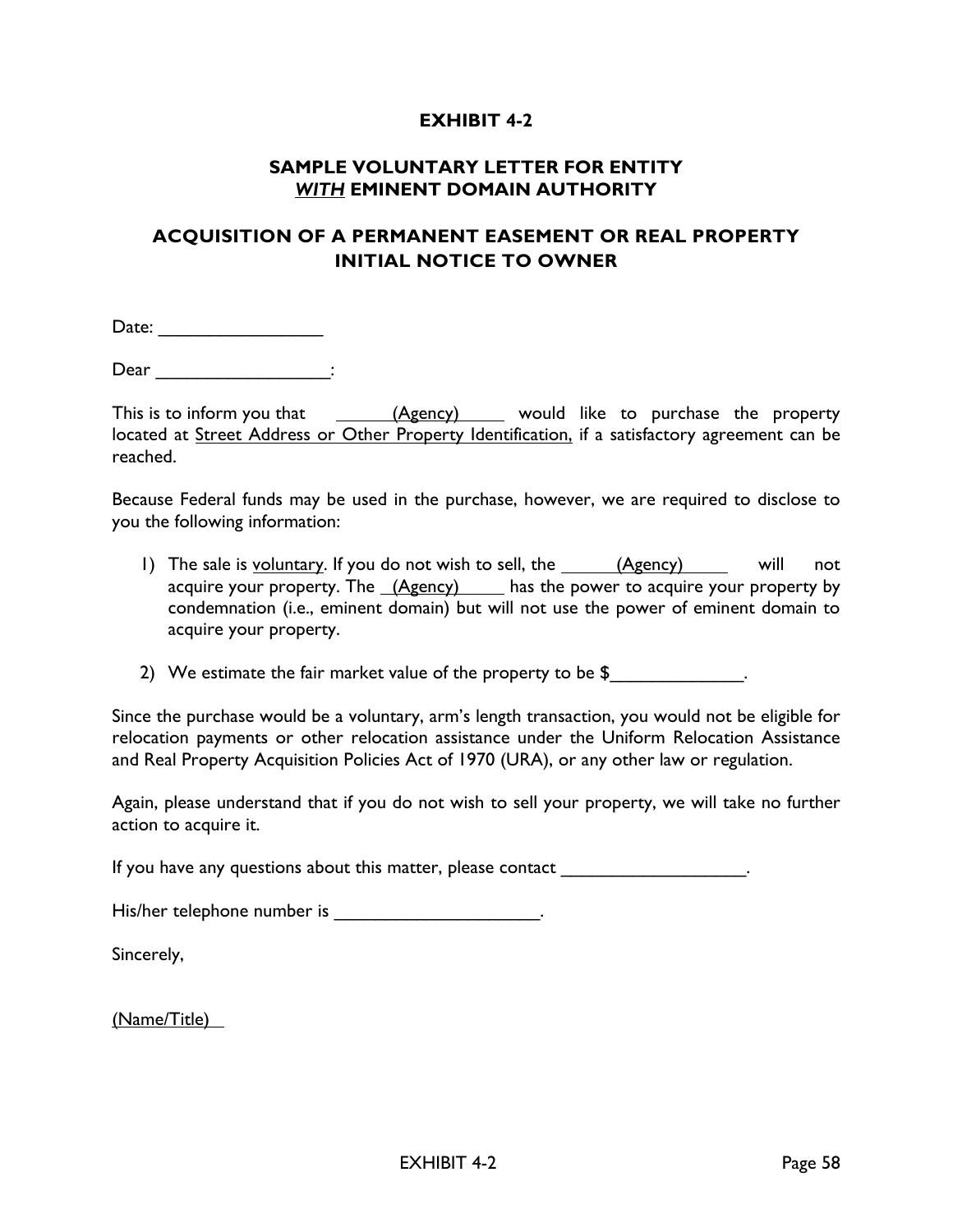# <span id="page-64-0"></span>**SAMPLE INVOLUNTARY LETTER ACQUISITION OF A PERMANENT EASEMENT OR REAL PROPERTY INITIAL NOTICE TO OWNER**

Date: \_\_\_\_\_\_\_\_\_\_\_\_\_\_\_\_

 $\mathsf{Dear}$   $\qquad \qquad \vdots$ 

The City of <NAME OF ENTITY> is participating in a <TYPE OF PROJECT> project using federal funds from the Clark County Community Development Block Grant program. The <NAME OF ENTITY> needs to acquire the following <PERMANENT EASEMENT/REAL PROPERTY> from you for the project.

*(Insert a description or reference an attachment that describes of the specific permanent easement or real property to acquired. A legal description should be used, if one is available.)*

(Insert reason why the permanent easement or real property is needed for the project and how it will be used.)

The City of <NAME OF ENTITY> is required to inform you of your rights under federal law. You are entitled to "just compensation" for the permanent easement or real property the city needs. The definition of "just compensation" and a description of your other rights are contained in the enclosed brochure "When a Public Agency Acquires Your Property". Please read it carefully. The City of <NAME OF ENTITY> may exercise its right of eminent domain to acquire the easement or property if negotiations should fail.

#### **<Insert the appropriate paragraph from the following two selections:>**

#### **1. For permanent easements or real property valued at more than \$2,500**

The City of <NAME OF ENTITY> will send you a separate offer of just compensation after it has obtained an independent appraisal of the fair market value. You have the right to accompany the appraiser when he or she conducts the appraisal of your property. Please let us know within <INSERT NUMBER HERE> days or not later than <INSERT DEADLINE HERE> if you desire to accompany the appraiser.

#### **2. For permanent easements or real property valued at \$2,500 or less**

We believe the value of the <PERMANENT EASEMENT/REAL PROPERTY> the City of <NAME OF ENTITY> needs from you does not exceed \$2,500. Our determination is based on (insert description of the process used that meets the requirements in paragraph 5-2.c.(1)(b) on page 5-3 of Handbook 1378). Federal law does not require an independent appraisal for permanent easements or real property valued at less than \$2,500 unless the owner requests an appraisal.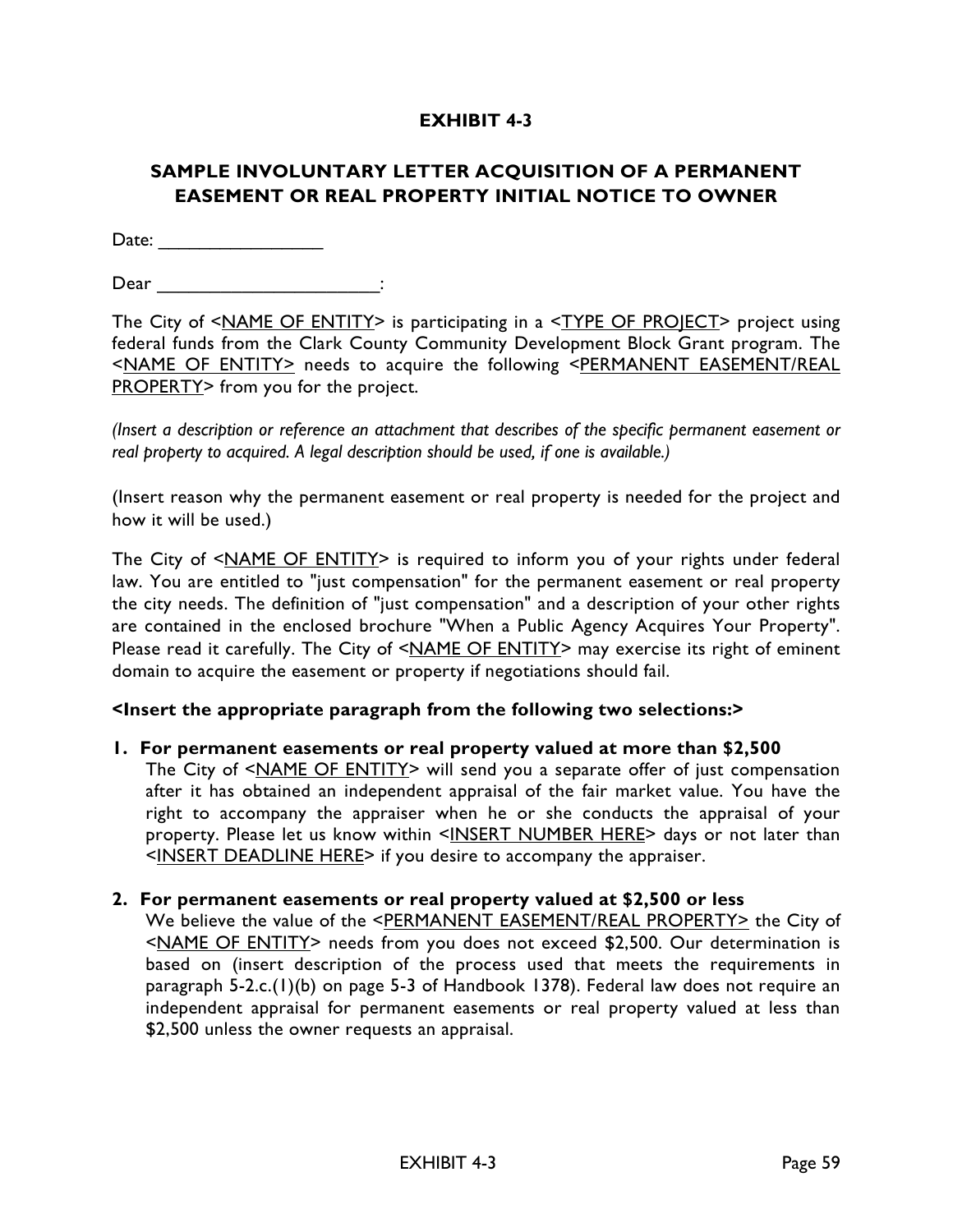# **EXHIBIT 4-3 (CONTINUED)**

You have the right to donate the <PERMANENT EASEMENT/REAL PROPERTY>. To donate, you must sign a written statement that says you have been informed of your rights under federal law. It is very important to understand that the city cannot offer you any special benefits in connection with a donation.

If you want to donate the <PERMANENT EASEMENT/REAL PROPERTY>, please let us know within <INSERT NUMBER HERE> days or no later than <INSERT DEADLINE HERE>. The City of <NAME OF ENTITY> will include the donation language in an acquisition document specific to your property.

We will very much appreciate your cooperation in this matter because the project will benefit all residents of the community. These steps are essential for City of <NAME OF ENTITY> to receive the federal grant funds necessary to complete the project.

Please feel free to call <NAME OF CONTACT HERE> at <INSERT NUMBER HERE> if you have any questions or specific requests to make regarding the appraisal or a donation of your property.

Sincerely,

<span id="page-65-0"></span>(Name/Title)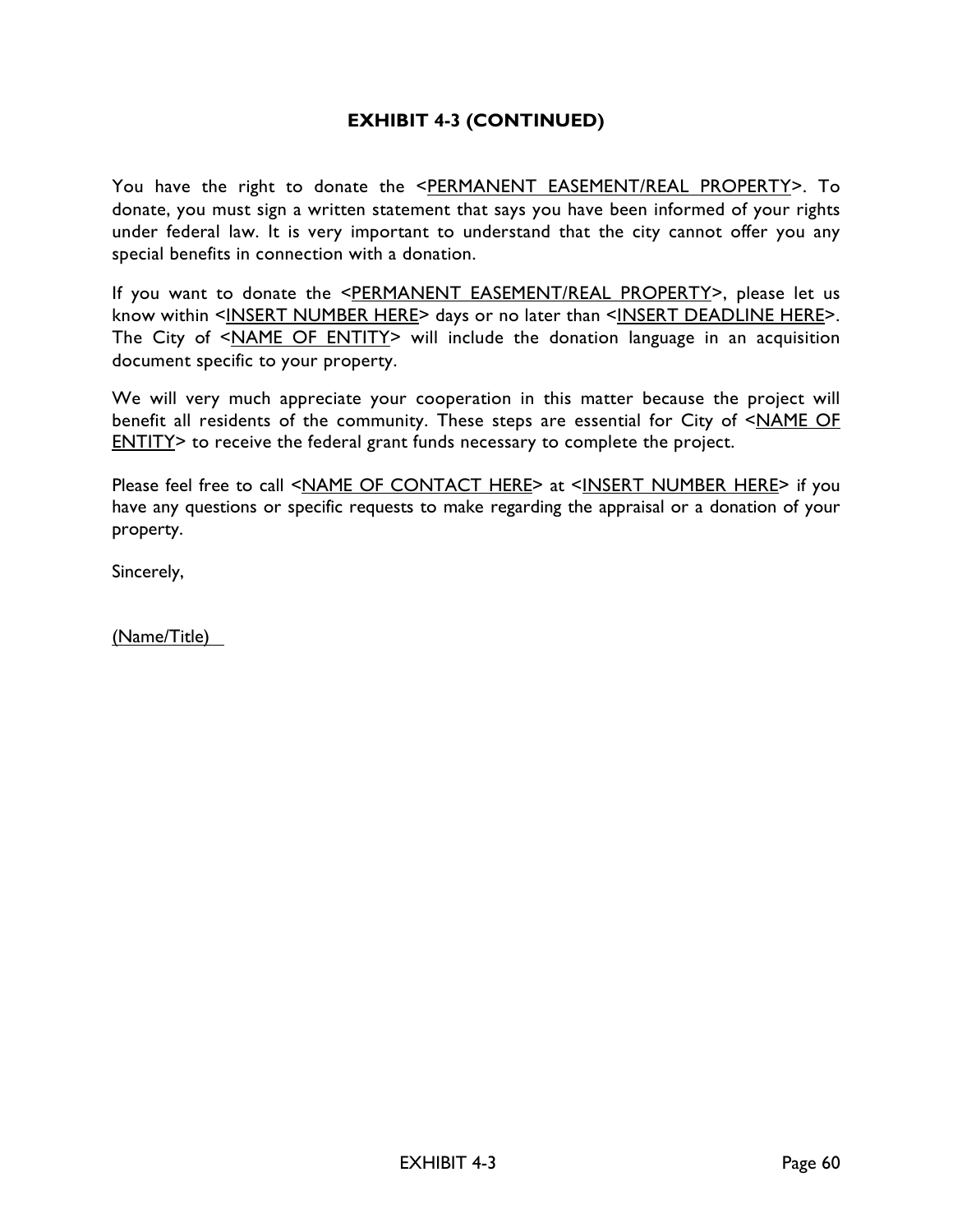## **A DONATION UNDER BASIC ACQUISITION WHERE EMINENT DOMAIN MAY BE USED**

(To be used and included with the permanent easement/property acquisition document recorded with the county)

I choose to donate the permanent easement/property described in this document to the City of <NAME OF ENTITY> for no consideration.

I have been fully informed of my rights under the federal Uniform Relocation and Real Property Acquisition Policies Act of 1970, as amended. I understand that I cannot be required to convey the permanent easement/property to the City of <NAME OF ENTITY> for less than its appraised fair market value. (Insert the following statements if they are applicable)

I release the City of <NAME OF ENTITY> from making an offer of just compensation for my property.

#### **<Insert the appropriate paragraph from the following two selections:>**

- 1) I have waived my rights to an independent appraisal of the fair market value of my property which is estimated to exceed \$2,500.
- 2) I did not ask for an independent appraisal of my property after it was determined to have a value of \$2,500 or less by the City of <NAME OF ENTITY>.

Signature of Property Owner Date

\_\_\_\_\_\_\_\_\_\_\_\_\_\_\_\_\_\_\_\_\_\_\_\_\_\_\_\_\_\_\_\_\_\_\_

Notary Date **Date** 

\_\_\_\_\_\_\_\_\_\_\_\_\_\_\_\_\_\_\_\_\_\_\_\_\_\_\_\_\_\_\_\_\_\_\_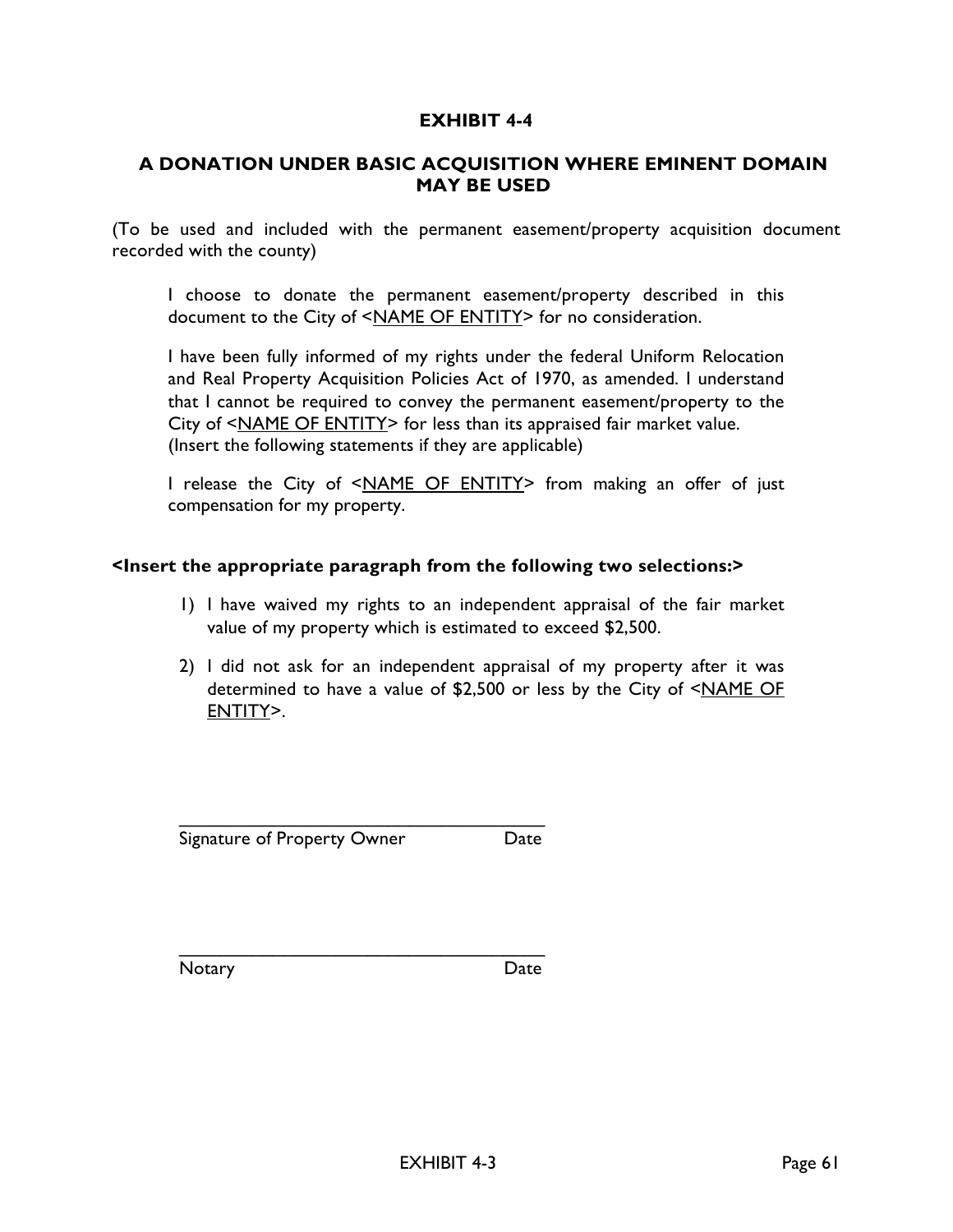## <span id="page-67-0"></span>**INVITATION FOR PROPERTY OWNER TO ACCOMPANY APPRAISER**

<DATE>

<PROPERTY OWNER ADDRESS>

Dear \_\_\_\_\_\_\_\_\_\_\_\_\_\_\_\_\_\_\_\_\_\_\_\_\_\_\_\_:

I have been requested by the City of Anytown to prepare an appraisal of your property at <ADDRESS >. I will visit the property <DATE> at <TIME>. If you wish to accompany me, please phone me at <PHONE NUMBER> to arrange a mutually convenient time.

Sincerely,

<APPRAISER NAME>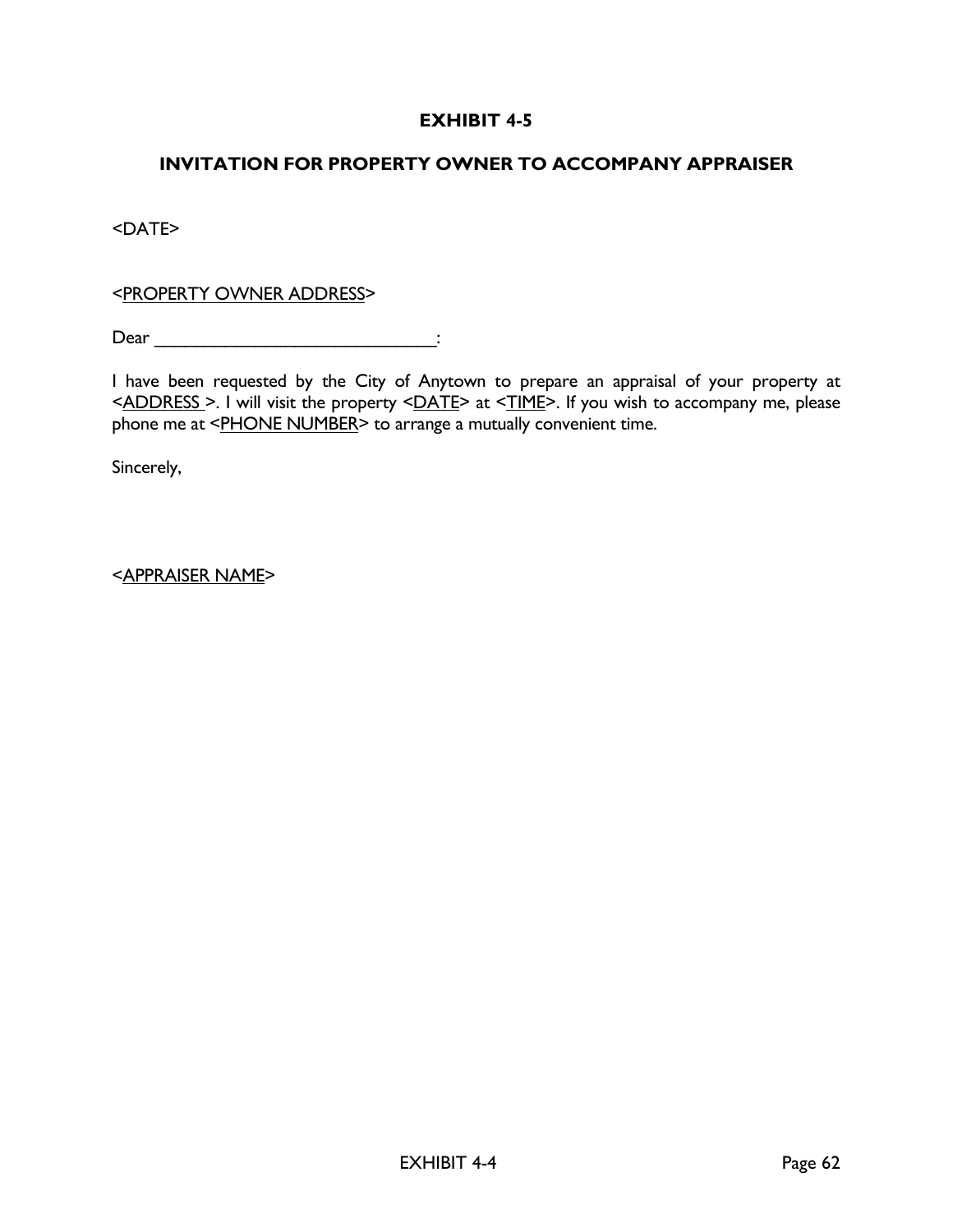#### **WRITTEN OFFER TO PURCHASE**

<span id="page-68-0"></span><DATE>

<SELLER's ADDRESS >

Dear <SELLER>:

This will introduce you to <REPRESENTATIVE>, who represents < BUYER>, in the capacity of Property Officer and who will discuss with you the acquisition by  $\leq$  BUYER> of the property, which our records indicate is owned by you. This property is required for <PURPOSE OF PROPERTY PURCHASE>.

We have had the property appraised by a competent and unbiased fee appraiser and this report has been thoroughly analyzed by the  $\leq$  BUYER and found to be well supported. Based on the appraisal and review, the  $\leq$  BUYER> hereby makes you a firm offer in the amount of \$<AMOUNT> for the purchase of your property.

We feel that the above offer is most equitable and we urge your favorable consideration and acceptance of it. If this meets with your approval,  $\leq$ BUYER>'s representative has prepared a Statement of Settlement Costs and will assist in finalizing the acquisition.

Thank you very much for your cooperation and favorable consideration of this offer.

Sincerely,

(Name/Title)

Enclosure: Appraisal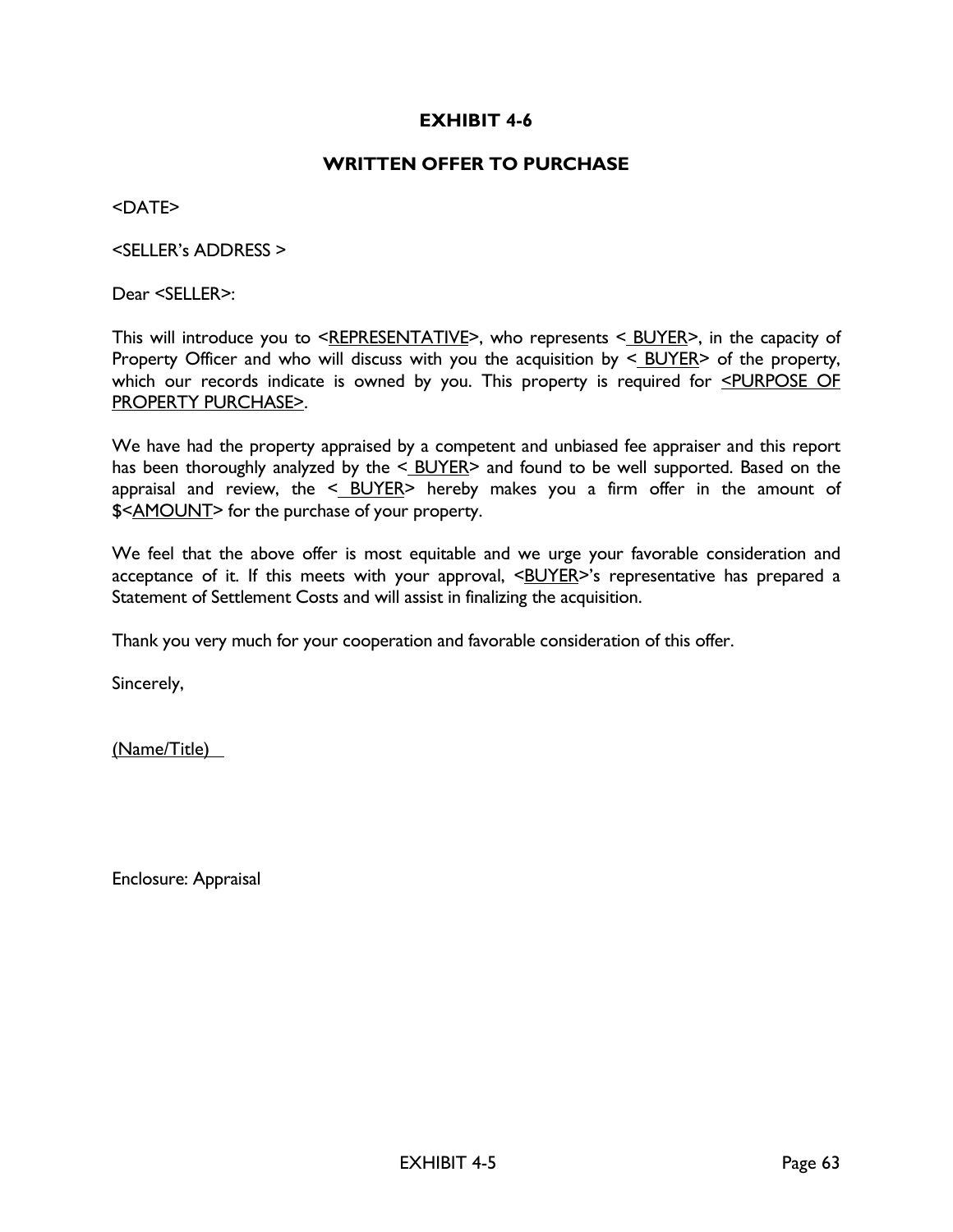# <span id="page-69-0"></span>**SAMPLE VOLUNTARY LETTER FOR ENTITY**  *WITHOUT* **EMINENT DOMAIN AUTHORITY ACQUISITION OF A PERMANENT EASEMENT OR REAL PROPERTY INITIAL NOTICE TO OWNER**

Date: \_\_\_\_\_\_\_\_\_\_\_\_\_\_\_\_

 $\mathsf{Dear}$   $\qquad \qquad \vdots$ 

This is to inform you that (ORGANIZATION/INDIVIDUAL) would like to purchase the property located at Street Address or Other Property Identification, if a satisfactory agreement can be reached.

Because Federal funds may be used in the purchase, however, we are required to disclose to you the following information:

1) The sale is voluntary. If you do not wish to sell, the  $(Agency)$  will not acquire your property. The  $(Agency)$  does not have the power to acquire your property by condemnation (i.e., eminent domain).

2) We estimate the fair market value of the property to be  $$_\sim$ 

Since the purchase would be a voluntary, arm's length transaction, you would not be eligible for relocation payments or other relocation assistance under the Uniform Relocation Assistance and Real Property Acquisition Policies Act of 1970 (URA), or any other law or regulation.

Again, please understand that if you do not wish to sell your property, we will take no further action to acquire it.

If you have any questions about this matter, please contact \_\_\_\_\_\_\_\_\_\_\_\_\_\_\_\_\_\_\_\_. His/her telephone number is \_\_\_\_\_\_\_\_\_\_\_\_\_\_\_\_\_\_\_\_\_\_\_\_.

Sincerely,

(Name/Title)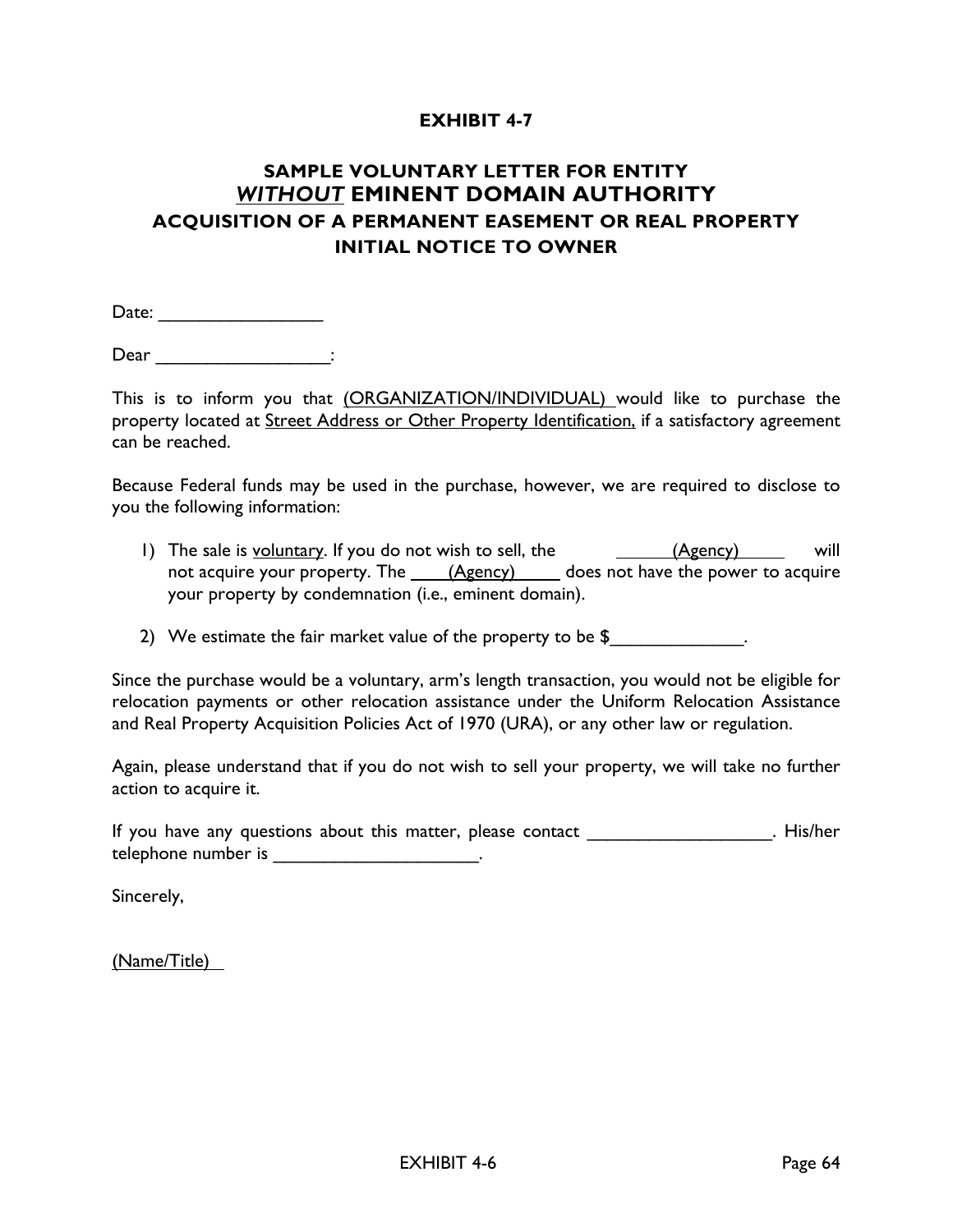# **CHAPTER 5**

# **LABOR STANDARDS**

## **I. [INTRODUCTION](#page-71-0)**

## **II. [GENERAL RESPONSIBILITIES](#page-71-1)**

#### **III. [ENFORCEMENT OF FEDERAL LABOR STANDARDS PROVISIONS](#page-72-0)**

- **1) Before Advertising Bids**
- **2) Ten Days Before Bid Opening**
- **3) Before Awarding Construction Contract**
- **4) Before Construction Begins**
- **5) During Construction**
- **6) Before Releasing Retainage on Construction Contracts**
- **IV. [USE OF VOLUNTEERS](#page-74-0)**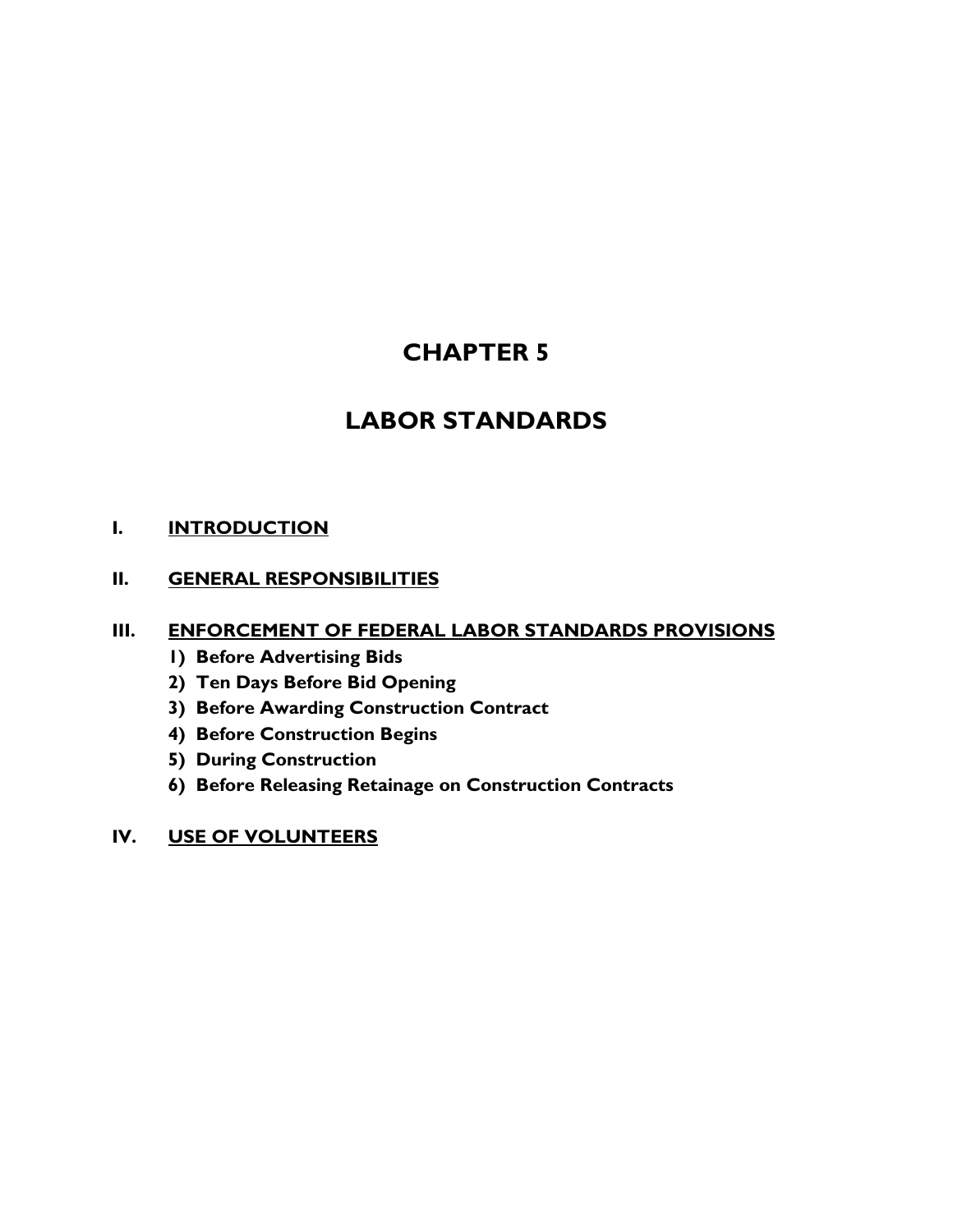## <span id="page-71-0"></span>**I. INTRODUCTION**

Community Development Block Grant (CDBG) activities are subject to Federal labor standards requirements as identified in your contract. These requirements, which the CDBG program monitors, are detailed in this chapter.

## <span id="page-71-1"></span>**II. GENERAL RESPONSIBILITIES**

The labor standards for construction contracts are set forth in four federal statutes:

**Section 110 of the Housing and Community Development Act of 1974, as amended (Title I):** All laborers and mechanics employed by contractors or subcontractors in the performance of construction work financed in whole or in part with grants received under this title shall be paid at rates not less than those prevailing on similar construction in the locality as determined by the Secretary of Labor in accordance with the Davis-Bacon Act, as amended.

**Davis-Bacon Act:** All laborers and mechanics employed by contractors or subcontractors on the project shall be paid wages at rates no less than those prevailing on similar construction in the locality as determined by the Secretary of Labor; regardless of contractual relationship. Wages must be paid weekly. Davis-Bacon does not apply to the rehabilitation of residential structures containing less than eight units.

**Contract Work Hours and Safety Standards Act (for prime contracts over \$100,000):** The wages for every mechanic and laborer employed on the job shall be computed on the basis of a standard work week of forty hours. Employees shall be compensated at a rate of not less than one and one-half times the basic hourly rate of pay for all hours worked in excess of forty hours in the work week.

No person employed on the job site shall be required to work in surroundings or any other working conditions which are unsanitary, hazardous or dangerous to the health and safety of an employee as determined by the Construction Safety and Health standards promulgated by the Secretary of the United States Department of Labor.

Liquidated damages for failure to pay overtime will be computed in the sum of \$10 for each calendar day on which an employee was required or permitted to work in excess of the standard work week of forty hours without payment of overtime wages, without reference to work in excess of eight hours per day.

**Copeland Act (Anti-Kickback Law):** Whoever by force, intimidation or threat of procuring dismissal from employment or by any other manner whatsoever, induces any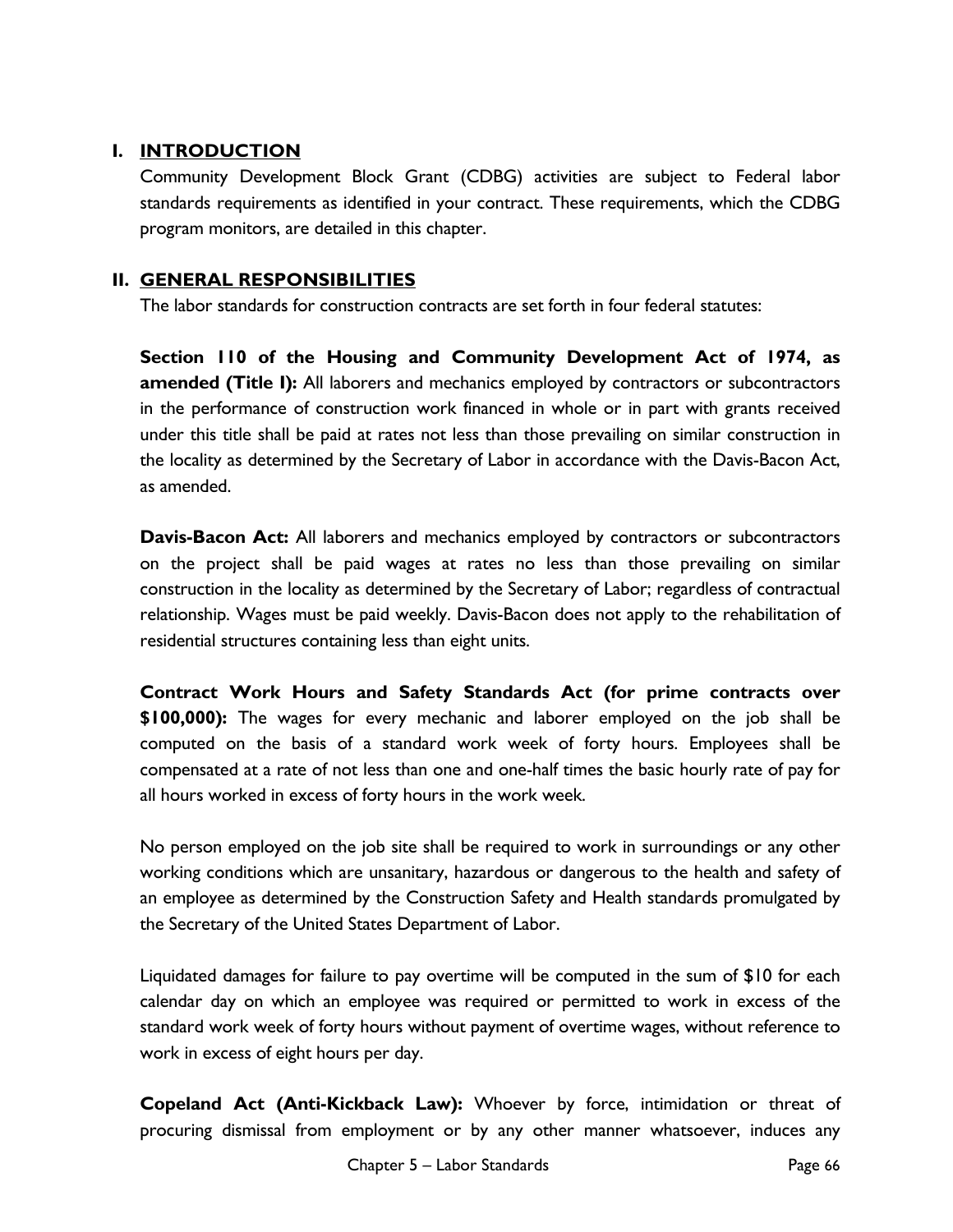person employed in the construction, prosecution, completion or repair of any public building, public work or building or work financed in whole or in part by loans or grants from the United States, to give up any part of the compensation to which he/she is entitled under their contract of employment, shall be fined not more than \$5,000 or imprisoned not more than five years, or both.

### **III. ENFORCEMENT OF FEDERAL LABOR STANDARDS PROVISIONS**

Clark County CDBG program shall be responsible for monitoring contractor compliance with the Federal Labor Standards Provisions. Subrecipients are responsible for supporting the Clark County CDBG program in its efforts to monitor contractor compliance and more importantly are *responsible for the enforcement* of contractor compliance with the Federal Labor Standards Provisions. A number of actions must be taken during the bidding and construction process for monitoring and enforcement of the Federal Labor Standards Provisions. These actions (generally listed in order of occurrence during the construction process) are as follows:

#### **1) Before Advertising Bids**

- Subrecipient requests a copy of Federal Labor Standards Provisions (Supplementary General Conditions) for inclusion in bid document/quote package.
- Subrecipient submits draft bid/contract document for review to Clark County CDBG Staff at least 10 days prior to advertisement of bid.

# **2) Ten Days Before Bid Opening**

- Subrecipient requests a copy of the current federal wage decision from Clark County CDBG staff *ten days before bid opening*. The updated wage decision must be sent to all planholders in a formal addendum to the bid document. This updated wage decision will apply to all work covered by the construction contract to be awarded under that bid advertisement. An exception to the "lock-in" date described above applies when the construction contract award is delayed 90 days or more after the bid opening. In these cases, changes in the wage decision published between the bid opening and construction contract award date must be included in the construction contract.
- Note on Negotiated bids: Federal Wage Rate "lock-in" is the day the construction contract is signed by the general contractor.

# **3) Before Awarding Construction Contract**

Subrecipient contacts Clark County CDBG Staff to verify eligibility (check for debarment) of the general contractor before awarding the construction contract.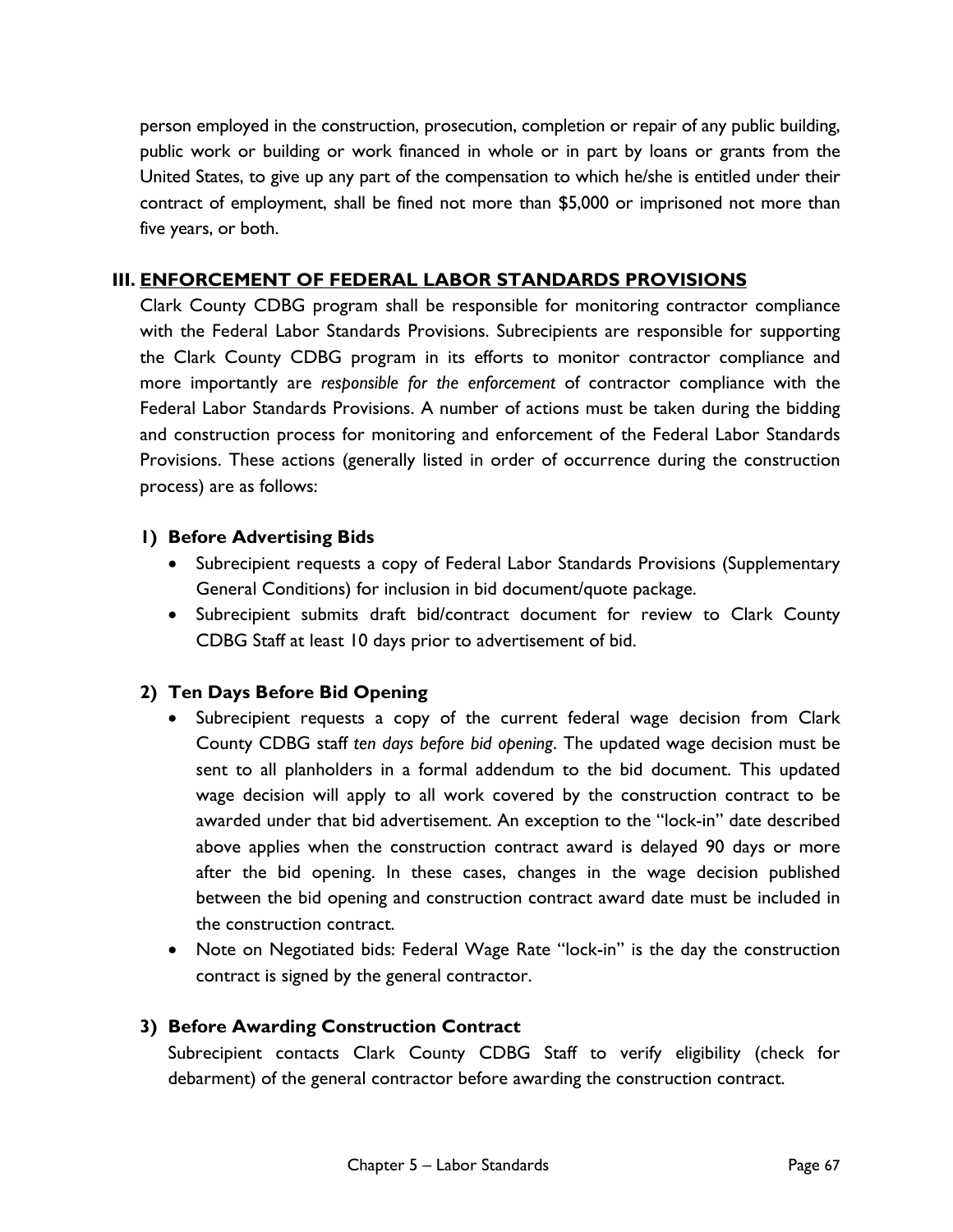# **4) Before Construction Begins**

Subrecipient holds pre-construction conference with representatives to ensure that federal labor standards requirements are discussed with the general contractor before construction begins. Clark County CDBG staff shall be responsible for leading the labor standards discussion. It is recommended to have the general contractor's payroll administrator and site superintendent participate in the pre-construction conference along with any known subcontractors.

General contractor is responsible to verify that all labor classifications are represented in the wage determination. If a classification is not listed, the general contractor must contact Clark County CDBG staff to request a new classification approval from HUD as soon as possible due to length of time for approval process. The County cannot reimburse for labor costs of unlisted classifications until approval from HUD is received.

Clark County CDBG Staff must verify eligibility (check for debarment) of each subcontractor before they are authorized to perform work at the job site.

# **5) During Construction**

Clark County staff is responsible for the following:

- Inform, advise and support contractor compliance;
- Review certified payroll reports for compliance; and
- Monitor for violations and investigate probable violations and complaints of underpayment.

If it's determined that the contractor is in violation of Federal Labor Standards Provisions, Subrecipient shall be required to take enforcement measures (withhold progress payment, assess liquidated damages, take legal action as appropriate and necessary, etc.).

# **6) Before Releasing Retainage on Construction Contract**

Before releasing retainage, grantee must check with CDBG staff to make sure construction contractor has satisfied all requirements under the Federal Labor Standards Provisions. Note that for construction projects subject to these provisions, the County shall reserve the final 10% of grant funds budgeted on the construction line item (as specified in Exhibit A of Construction Contract) pending the County's receipt of a complete and correct set of certified payrolls and required reports from project contractor(s).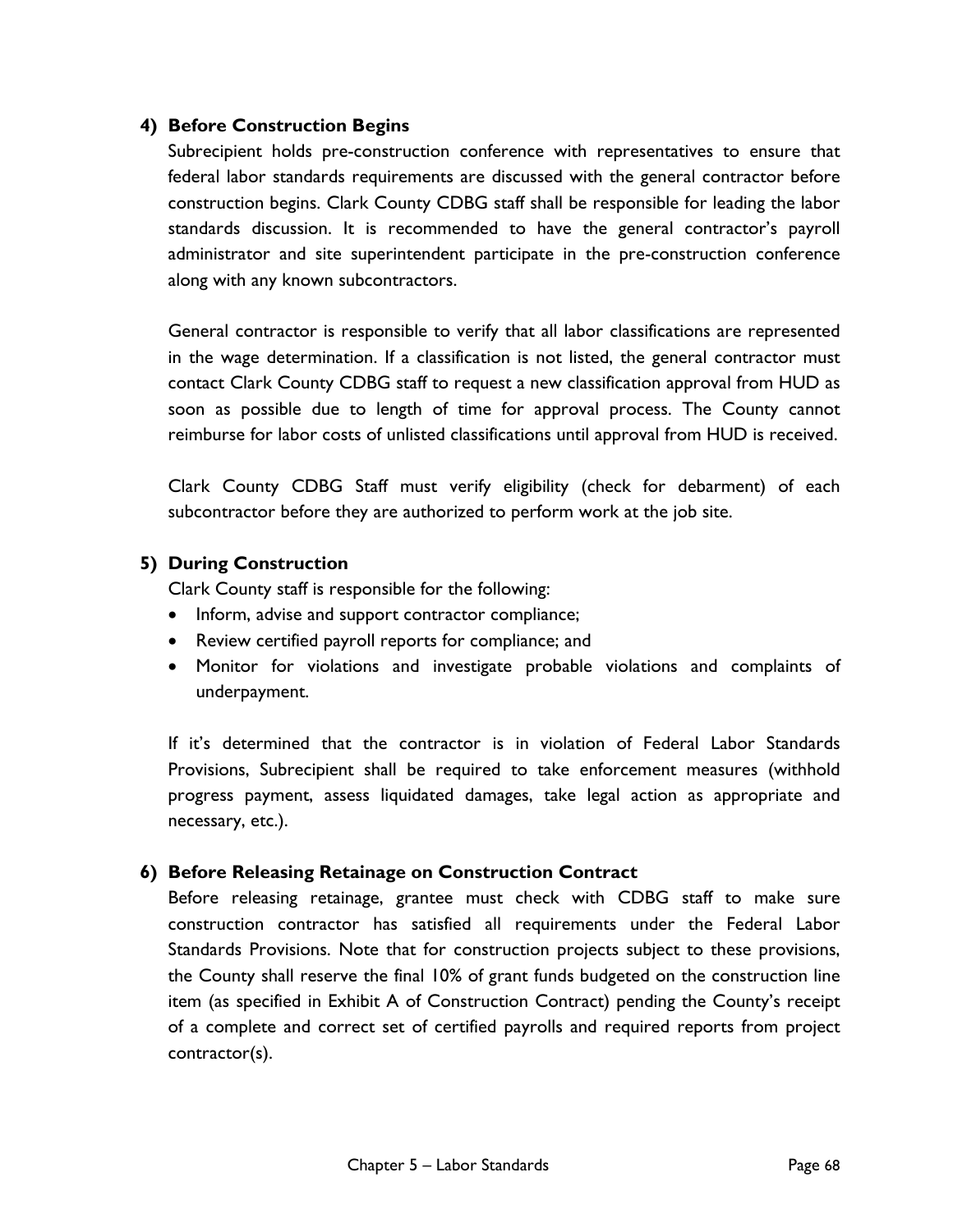### **IV. USE OF VOLUNTEERS**

Volunteers on CDBG projects are exempt from the prevailing wage law (Davis-Bacon) requirements if they are providing their services to a subrecipient (local government or non-profit organization) without promise, expectation, or receipt of compensation and they are not otherwise employed, at any time, on the project. Volunteers cannot be paid for materials or supplies unless the volunteer has obtained the items in compliance with state and federal procurement laws. Federal rules at 24 CFR Part 70.3 cover the use for use of volunteers on CDBG-assisted construction projects. If volunteers are going to be used on the project, the recipient must comply with the following reporting requirements:

- A) If the project will involve volunteers that will receive any kind of benefits, the grantee must get pre-approval from Housing and Urban Development (HUD) through the Clark County CDBG Program. In addition, the subrecipient must keep and submit the following documents to the Program for review and to be submitted to HUD:
	- i. For projects that include paid construction workers, the subrecipient must record volunteers' names and hours volunteered; and
	- ii. For projects that will only use volunteers, subrecipients must record the number of volunteers and the number of hours worked, collectively.
- B) If none of the project volunteers will receive benefits, then HUD's pre-approval is not required but the same information as described in A(i) and A(ii) is required.

The federal regulations do not require any specific reporting format. Subrecipients may use the certified payroll report form to keep the required records because it will capture all the necessary information and reduce the chance of error.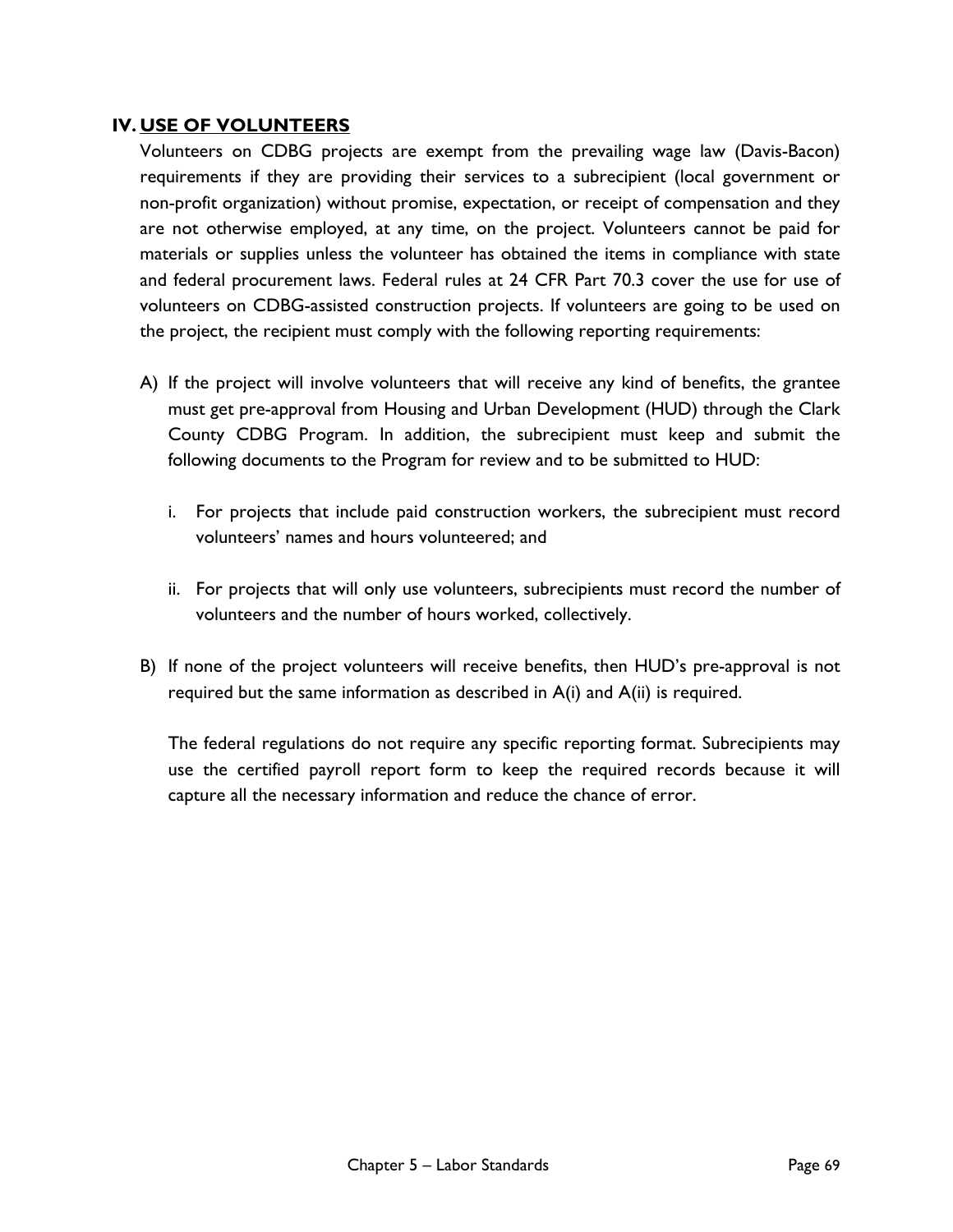# **CHAPTER 6**

# **FINANCE/ACCOUNTING**

# **I. [INTRODUCTION](#page-76-0)**

# **II. [GENERAL RESPONSIBILITIES](#page-76-1)**

- **1) [Project Budget](#page-76-2)**
- **2) [Grant Contract Amendments](#page-76-3)**
- **3) [Internal Controls](#page-76-4)**
- **4) [Financial Reporting](#page-77-0)**
- **5) [Other Financial System Requirements](#page-77-1)**

#### **III. [FINANCIAL PROCEDURES](#page-77-2)**

- **1) [Budget Summary](#page-77-3)**
- **2) [Budget Revisions](#page-78-0)**
- **3) [Reimbursement for Block Grant Projects](#page-78-1)**

# **IV. [PROGRAM INCOME](#page-78-2)**

**V. [SUBRECIPIENT AUDITS](#page-79-0)**

# **VI. [SUBRECIPIENT DOCUMENTATION](#page-79-1)**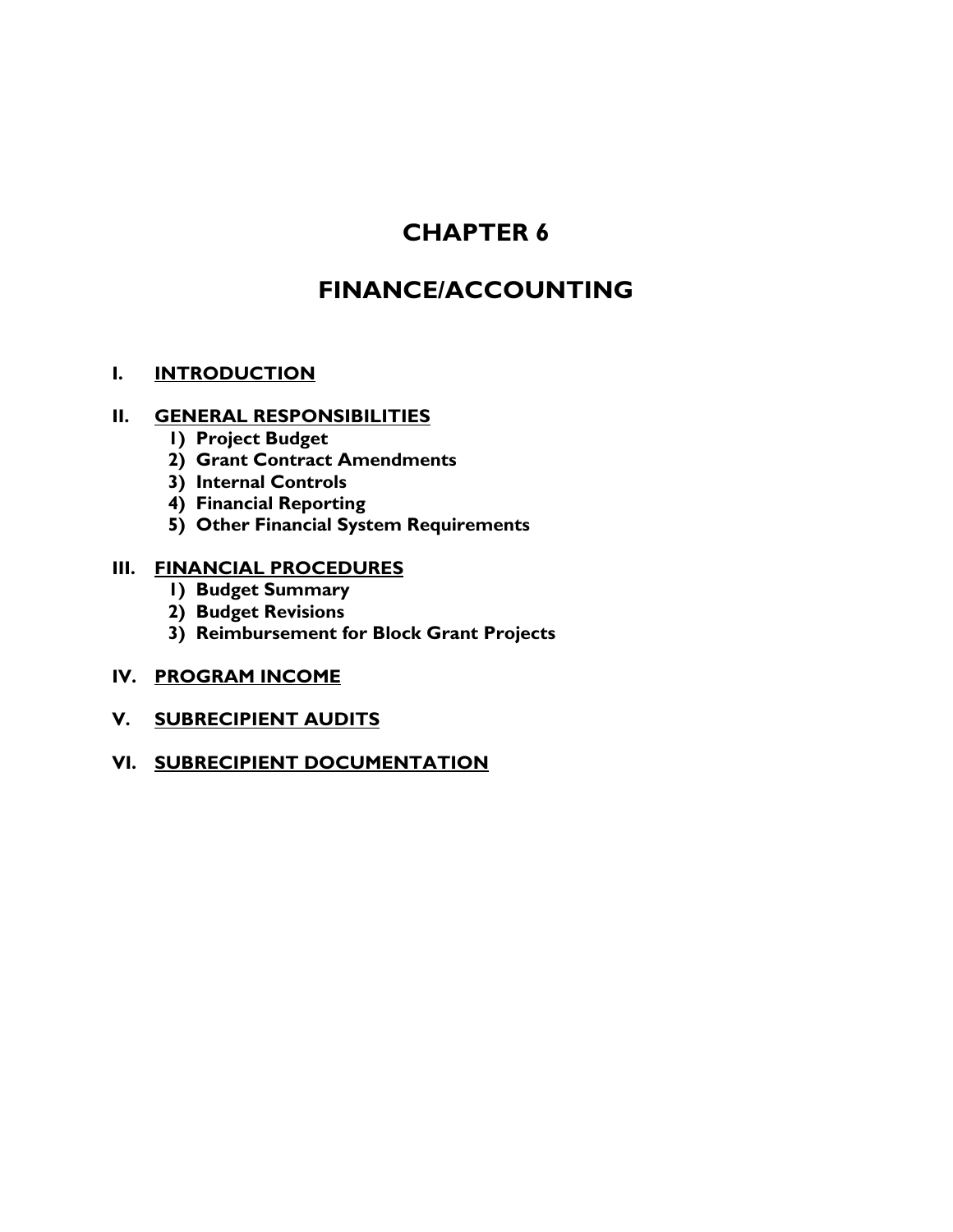# <span id="page-76-0"></span>**I. INTRODUCTION**

This section addresses the financial and accounting aspects of the CDBG Program. The following procedures are guidelines that should be adhered to in financial transactions to meet federal requirements.

# <span id="page-76-1"></span>**II. GENERAL RESPONSIBILITIES**

In accordance with 2 CFR Part 200, all subrecipients must meet the audit requirements specified therein. Additionally, all financial transactions with CDBG monies are subject to federal audit. Subrecipients must be prepared to explain how and why transactions were made and be able to account for any funds expended.

# <span id="page-76-2"></span>**1) Project Budget**

The approved grant budget contained in the county grant agreement identifies the activities determined to be eligible for grant funds. **Grant funds cannot be used for any costs that are incurred before the agreement is signed.** The subrecipient's financial system must have procedures in place to monitor obligations and expenditures against the approved budget in the agreement. The system should:

- Maintain the amounts budgeted for eligible activities in its accounting records;
- **Include both obligations/expenditures and unexpected/unobligated balances for each** line item; and
- **Periodically compare actual obligations and expenditures to-date against planned** obligations and expenditures and against projected accomplishments for the grant project.

# <span id="page-76-3"></span>**2) Grant Contract Amendments**

Subrecipients must contact CDBG staff to obtain an amendment to the approved grant contract if:

- **The scope of work/project changes; or**
- **The project cannot be completed by the agreement end date contained in the** contract.

# <span id="page-76-4"></span>**3) Internal Controls**

Internal controls are a combination of procedures, specified job responsibilities, qualified personnel, and records which create accountability in the financial management system and safeguard its cash, property, and assets. The internal controls must protect the integrity of the grant funds. At a minimum, the system should provide for adequate separation of duties so that no one person has authority over an entire financial transaction. One person should not have control over more than one of the following:

- **Authorization to execute transaction;**
- **Recording the transaction; and**
- **Custody of the assets involved in the transaction.**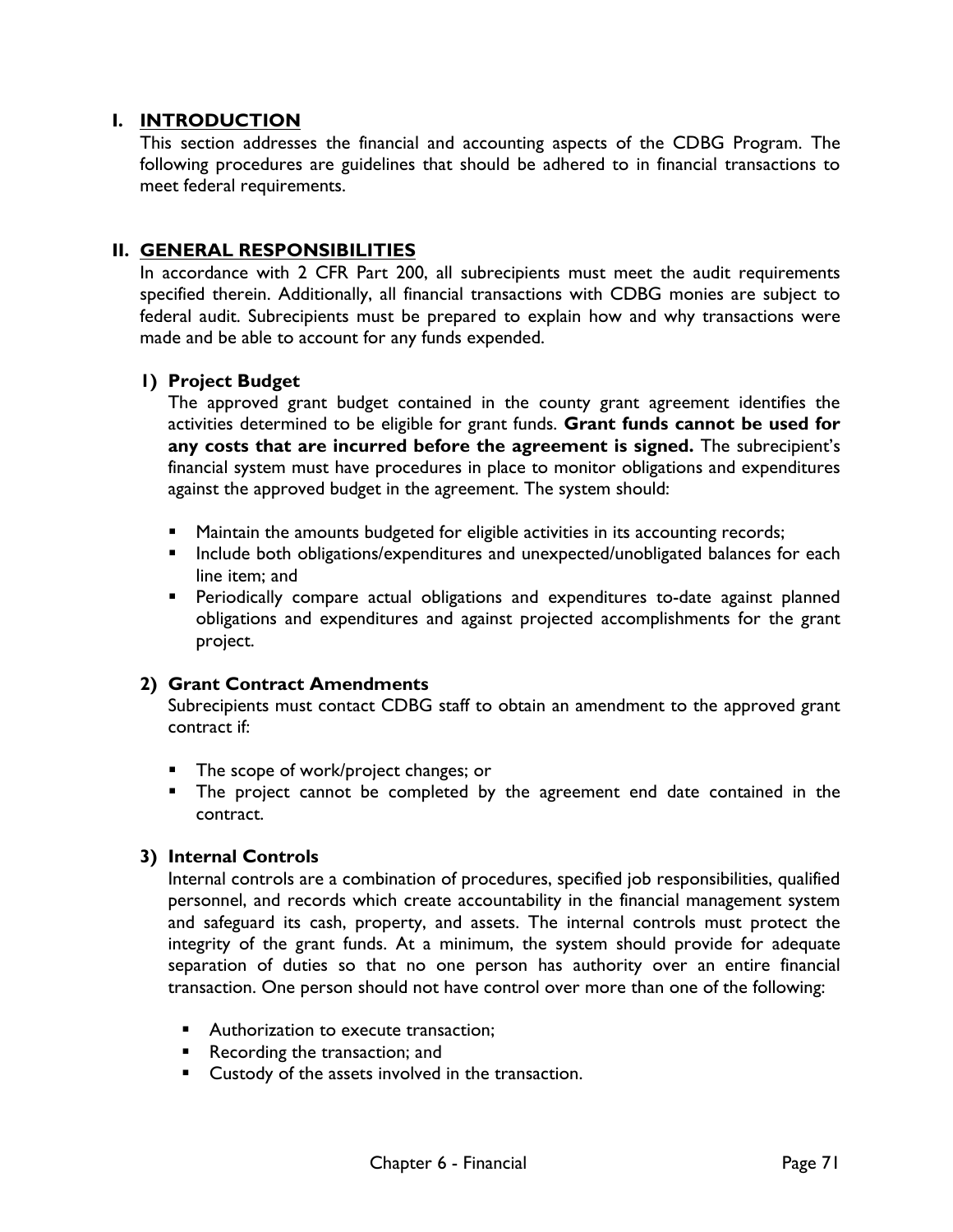Subrecipients should consult with their auditor/accountant to be sure that adequate internal controls are in place for the CDBG project.

# <span id="page-77-0"></span>**4) Financial Reporting**

The subrecipient's financial system must generate regular reports that permit an observer to compare actual expenditures against the approved budget (from the grant agreement).

# <span id="page-77-1"></span>**5) Other Financial System Requirements**

A subrecipient's financial system must be set up to satisfy an auditor conducting a single audit or independent audit, whichever applies. During an audit, the auditor will examine records to ascertain if:

- **Funds are properly budgeted and approved;**
- **Budget revisions have been documented and approved;**
- **Personnel charges are properly allocated to the block grant and based on payroll** documents such as time and attendance records;
- All expenditures can be traced to source documents (i.e., purchase orders, invoices, canceled checks);
- **Drawdowns have been timely;**
- **Drace Steppe** Only allowable funds have been claimed on the project;
- The subrecipient accounting system reflects all assets, liabilities, etc.;
- **Property has been managed and inventoried properly;**
- **In-kind costs and costs billed to other funds are clearly documented;**
- **There are billings for indirect costs, an indirect cost allocation plan has been** approved by the Department of Community Services; and,
- **The subrecipient's program has been accomplished in the manner set out in the** application and/or agreement with the county.

# <span id="page-77-2"></span>**III. FINANCIAL PROCEDURES**

To assist subrecipients in meeting the financial guidelines, Clark County CDBG has developed standard procedures for authorizations, budgets and reimbursements for CDBG projects.

Technical assistance in setting up proper internal controls and record keeping can be obtained through the Clark County CDBG Program. However, as a subrecipient, you will ultimately be held responsible for management of the project and budget.

# <span id="page-77-3"></span>**1) Budget Summary**

The Budget Summary, part of your CDBG agreement, is used in conjunction with the Voucher Request Form. It is designed to enable subrecipients, program staff, county finance and federal auditors to more precisely identify and track the expenditure of program funds.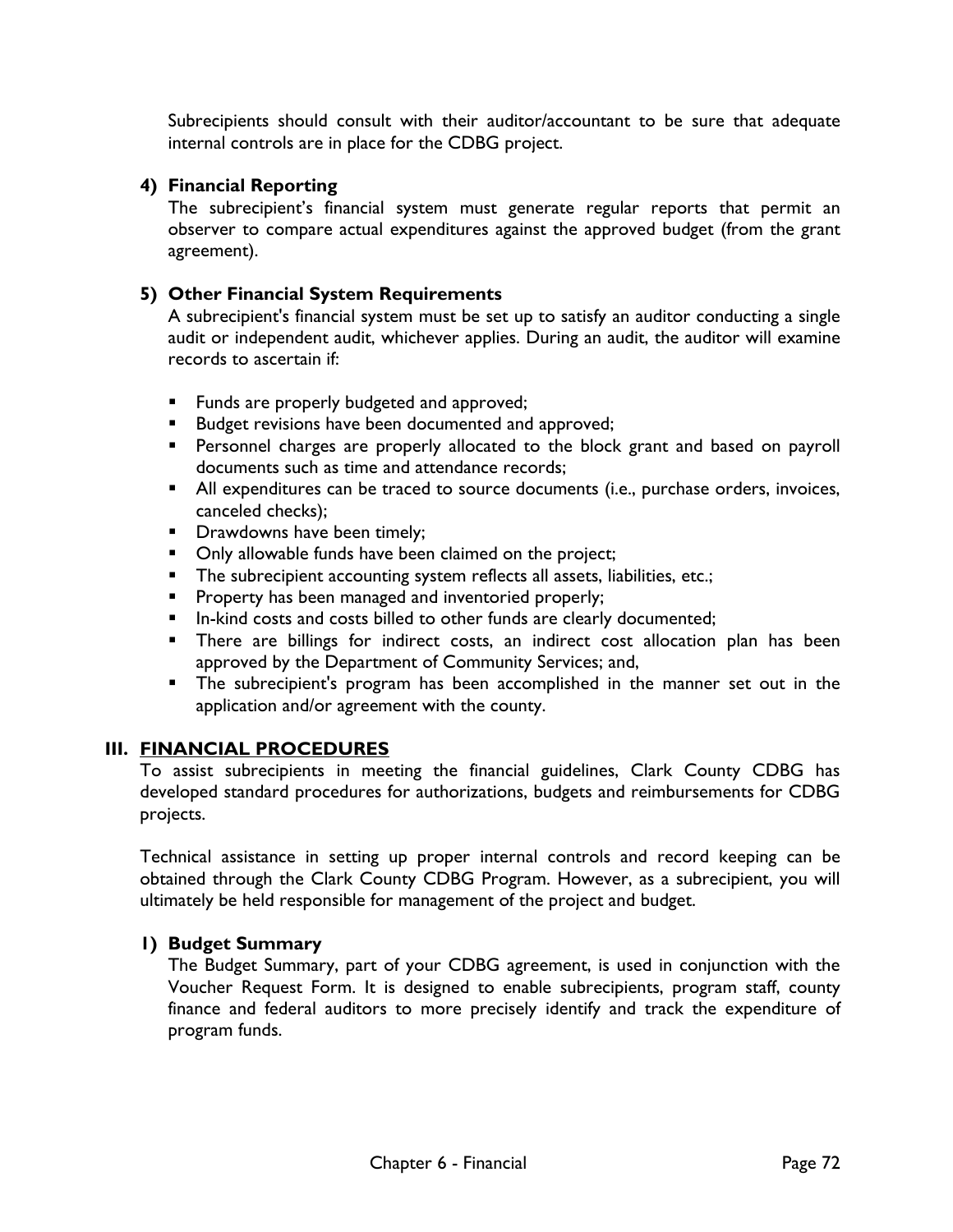# <span id="page-78-0"></span>**2) Budget Revisions**

A request for a budget revision must be submitted to the Department of Community Services **BEFORE** a subrecipient:

- (1) Overspends on one budget line item and proposes to use the surplus remaining in another budget line item to cover any shortfall; or
- (2) Allows costs for any budget line item or the total unobligated balance of CDBG project funds to be reduced to a level that is inadequate to meet current or anticipated obligations.

# <span id="page-78-1"></span>**3) Reimbursement for CDBG Projects**

When subrecipients receive billings or incur costs for projects, the amount due is paid and then reimbursed by the County.

Match Requirements: Incurred CDBG costs should be in proportion to the subrecipient's match accrual for which funds are to be drawn. When approximately 50% of the CDBG funds have been expended and with each voucher thereafter, the Contractor shall document total match expenditures in proportion to the amount requested. At the conclusion of the project, match shall be equal to, or greater than, the amount shown on the Budget Summary.

Costs which are charged must be included in the approved Budget Summary and must be allowable under 2 CFR Part 200.

To request payment for projects, the Voucher Form must be fully completed and accompanied with backup documentation. Vouchers and instructions are available online at [https://www.clark.wa.gov/community-services/documents.](https://www.clark.wa.gov/community-services/documents)

**The County will withhold the final payment to subrecipients until all necessary forms, including forms required of the contractor by the Davis-Bacon Act, are completed.**

# <span id="page-78-2"></span>**IV. PROGRAM INCOME**

Program income is defined as the gross income that is received by a subrecipient and has been directly generated from the use of CDBG funds. Examples include:

- Gross income from the use or rental of real property that has been acquired, constructed, or improved with CDBG funds. Cost incidentals to the generation of the income are deducted from the gross income.
- **Interest earned on program income is also considered program income.**
- **Funds collected through special assessments that are made against properties owned** and occupied by non-low and moderate-income households where the assessments have been made to recover some, or all, of the CDBG portion of a public improvement.
- **Proceeds from the disposition of real property that has been acquired or improved with** CDBG funds where the disposition occurs within five-year period after the expiration of the agreement between the County and the subrecipient for the specific project.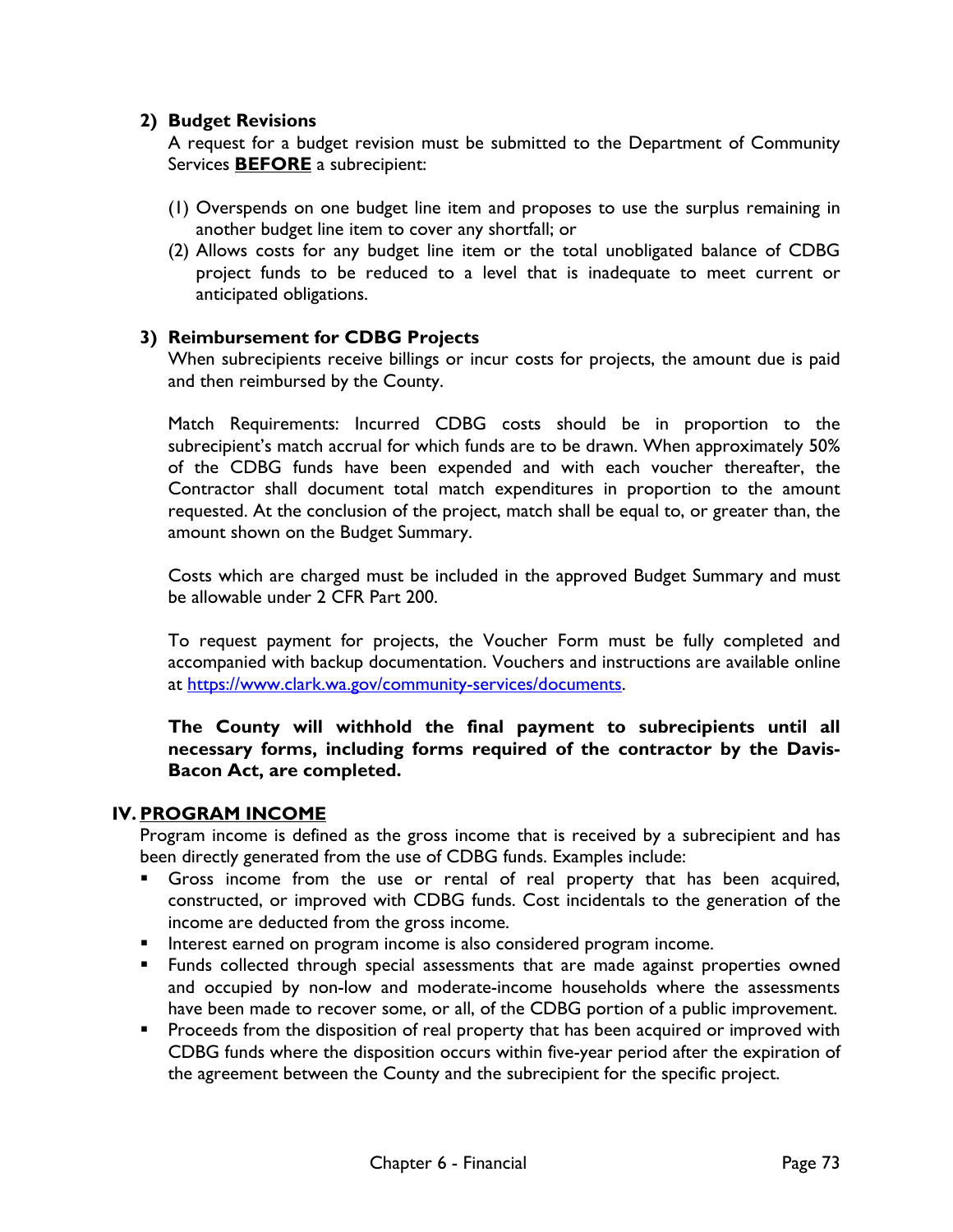The contract between each subrecipient and the County requires that the subrecipient return any program income to the County. The County will then, as required by the CDBG regulation, use the funds for other CDBG eligible activities.

# <span id="page-79-0"></span>**V. SUBRECIPIENT AUDITS**

Each subrecipient must provide the CDBG Program a copy of their most recent independent fiscal audit. For cities, the audit must conform to A-128 and the Washington State Auditor's Office requirements. Non-profits must submit a copy of their most recent independent fiscal audit or have one prepared that meets generally accepted auditing standards (American Institute of Certified Public Accountant) and 2 CFR 200.

# <span id="page-79-1"></span>**VI. SUBRECIPIENT DOCUMENTATION**

Subrecipients managing more than one CDBG project, shall maintain separate files for each project. See Chapter 8 for more information.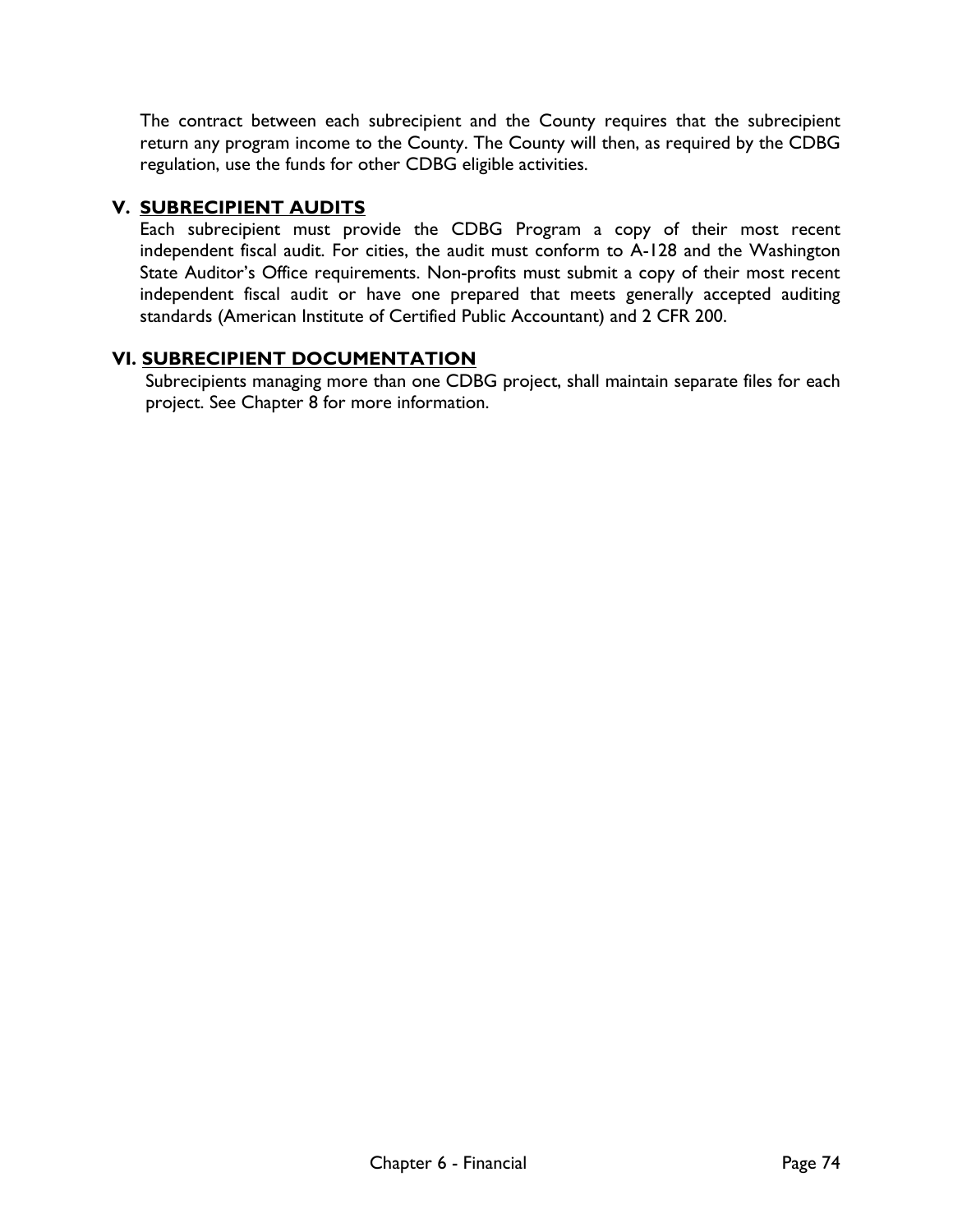# **CHAPTER 7**

# **OTHER FEDERAL REQUIREMENTS (FAIR HOUSING, ACCESSIBILITY FOR PERSONS WITH DISABILITIES & LEAD-BASED PAINT)**

# **I. [INTRODUCTION](#page-81-0)**

# **II. [GENERAL RESPONSIBILITIES](#page-81-1)**

- **1) Fair Housing Activities**
- **2) Accessibility**
- **3) Lead-Based Paint**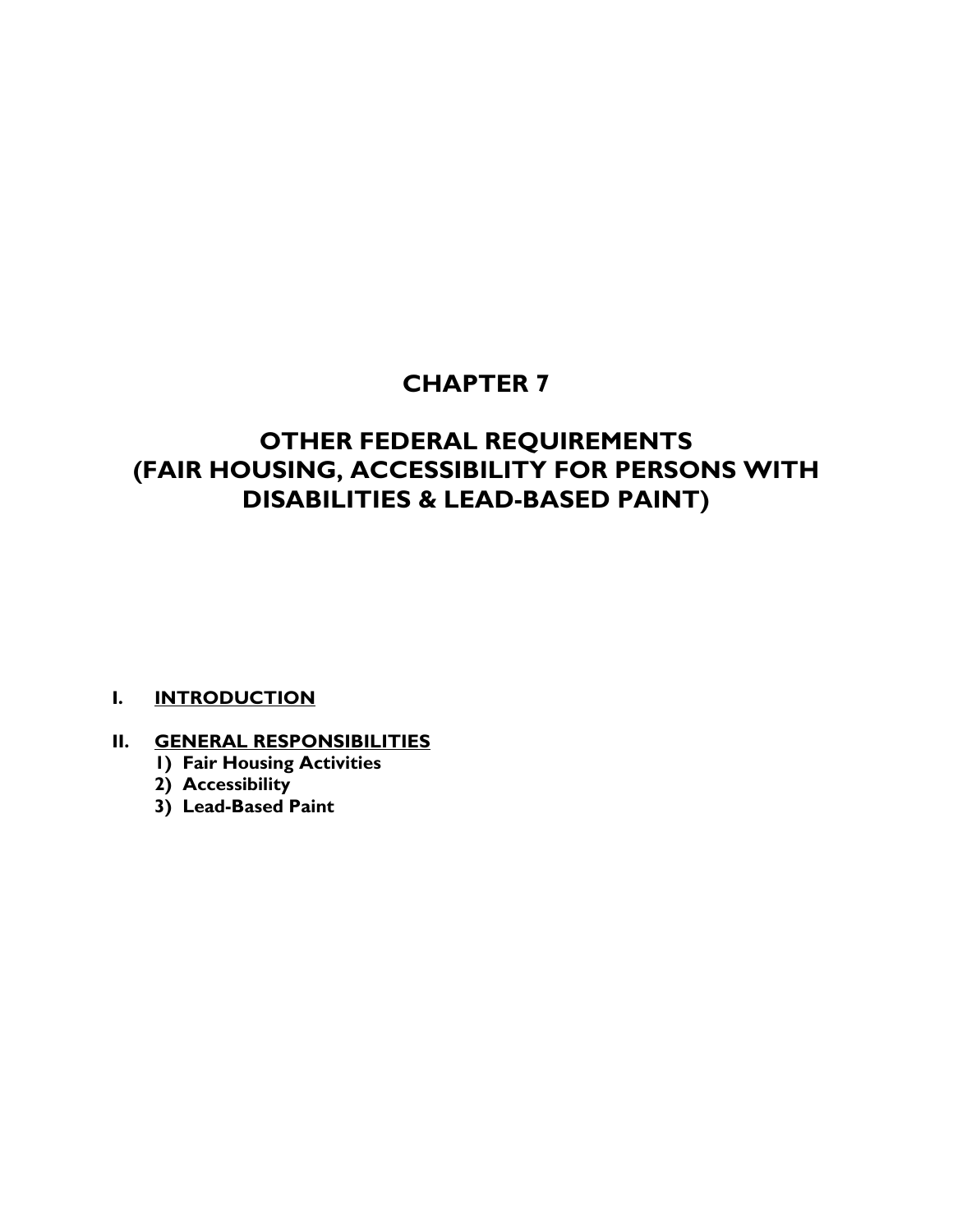# <span id="page-81-0"></span>**I. INTRODUCTION**

The CDBG Program triggers several additional federal "cross-cutting" requirements that affect CDBG projects. These requirements include

- 1) Fair Housing
- 2) Accessibility
- 3) Lead Based Paint (applies to residential housing projects/programs)

Summary information about compliance with each of these requirements can be found in this chapter. In order to assure compliance with these requirements, the CDBG agreements entered into for each project spell out several duties and obligations of the project owner with respect to federal regulations.

# <span id="page-81-1"></span>**II. GENERAL RESPONSIBILITIES**

# **1) Fair Housing Activities**

Project subrecipients, as subrecipients of CDBG funds, are responsible for taking necessary and appropriate actions to prevent discrimination in federally assisted housing and lending practices related to loans insured or guaranteed by the Federal government. Further, subrecipients should strive to promote a strategy for increasing the choice of housing opportunities for low and moderate income persons including minorities and female-headed households. Possible actions which project subrecipients, particularly municipalities or public agencies, can take are as follows:

- **•** review zoning, building, and housing codes and revise if necessary to encourage equal opportunity in housing;
- **EXP** consider fair housing priorities when developing land use plans for public facilities and housing;
- develop or strengthen local fair housing laws, including enforcement powers and sanctions;
- **•** require private developers and real estate agents to use HUD affirmative marketing and advertising practices; and,
- make available at public locations the Clark County "Fair Housing, Equal Opportunity for All" brochure.

# **2) Accessibility**

A) Americans with Disabilities Act: The Americans with Disabilities Act provides comprehensive civil rights to individuals with disabilities in the areas of employment, public accommodations, state and local government services and telecommunications. The Act, also referred to as the ADA, also states that discrimination includes the failure to design and construct (built for first occupancy after January 26, 1993) that are accessible to and usable by persons with disabilities. The ADA also requires the removal of architectural and communication barriers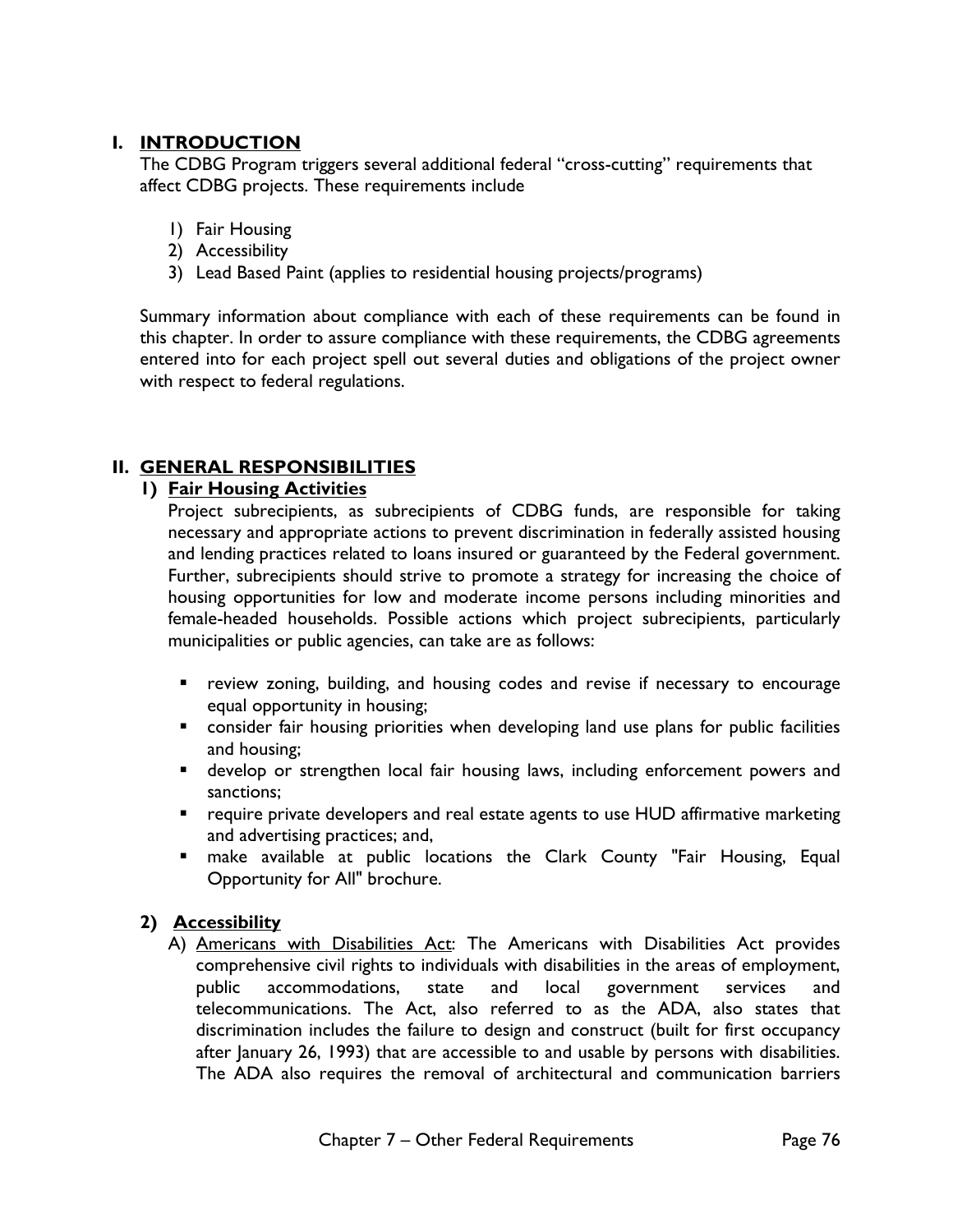that are structural in nature in existing facilities. Removal must be readily achievable, easily accomplishable and able to be carried out without much difficulty or expense.

B) Section 504 Handicap Accessibility Policy: Section 504 was enacted as part of the Rehabilitation Act of 1973. It prohibits discrimination on the basis of handicap in all programs and activities receiving federal assistance and, in 1978, it was amended to apply to all programs conducted by the Federal Government. This regulation provides that no qualified individual with handicaps shall, because a recipient's facilities are inaccessible to or unusable by individuals with handicaps, be denied the benefits of, be excluded from participation in, or otherwise be subjected to discrimination under any program or activity that receives federal financial assistance. Clark County provides a TDD phone for the hearing impaired (360-737- 6065) and will provide sign interpreters for public meetings upon request for CDBG program accessibility. All public meeting sites are handicap accessible and auxiliary aids are available for those individuals requesting them.

Structures built or rehabilitated must be made handicapped accessible. Structures designed, built, or altered (rehabilitated) with CDBG funds shall conform to the Uniform Federal Accessibility Standards (UFAS), which was published in the Federal Register on August 7, 1984 (49 CFR 13518). The UFAS technical requirements meet or exceed comparable provisions of ANSI 117.1-1980 Specifications For Making Buildings and Facilities Accessible to, and Useable by Physically Handicapped People.

# **3) Lead-Based Paint (applies to all residential housing)**

The use of lead-based paint is prohibited. CDBG recipients must document that all occupants of structures built before 1978 have been notified of the hazard of lead-based paint.

The Federal requirements pertaining to Lead-Based Paint are contained in 24 CFR Part 35. A fact sheet containing information about current efforts to protect children from lead-based paint poisoning has been prepared by the Environmental Protection Agency and HUD. A copy may be obtained from the Clark County CDBG/HOME Program.

- A) Notification Requirements: Landlords renting units in structures built before 1978 must utilize the pamphlet entitled "Protect Your Family from Lead in Your Home" to notify their tenants of the potential hazards of lead-based paint (copies of this pamphlet are available from the Clark County CDBG Program). The same pamphlet must also be used to notify buyers of homes built before 1978 of the hazards of lead-based paint. The landlord/seller must document that the tenant/buyer was provided with the pamphlet.
- B) Identification of Defective Paint Surfaces: Grantees must complete visual inspections for defective surfaces in all property constructed prior to 1978. All interior and exterior surfaces, including those in common areas must be examined. Subrecipients must contact their Clark County CDBG Coordinator if defective paint surfaces are detected. Surfaces identified as being defective shall require further analysis and shall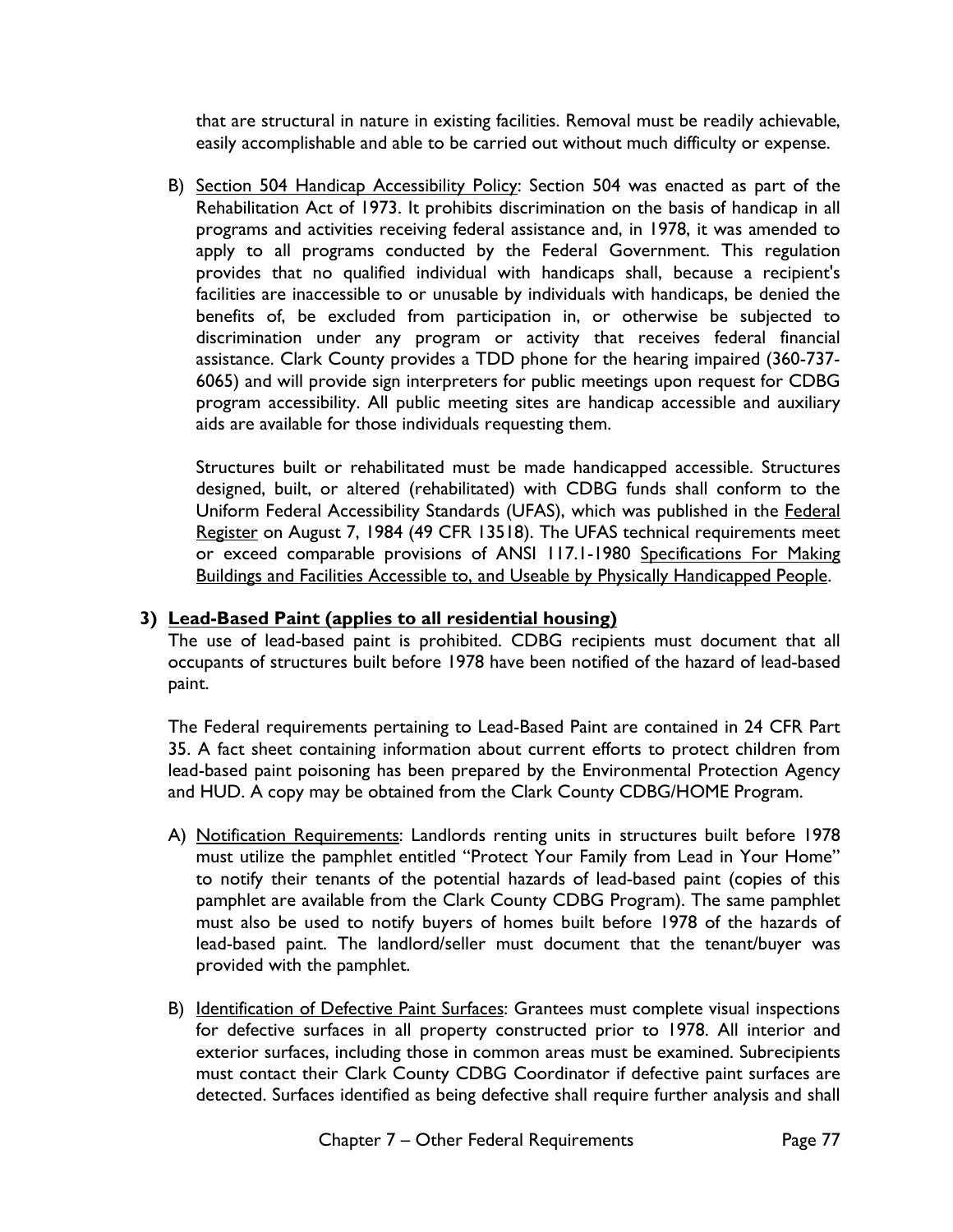require interim controls (a set of measures designed to temporarily reduce human exposure to lead-based paint hazards). The presence of lead based paint may ultimately require lead based paint abatement.

C) Lead Hazard Evaluations: Federal regulations required that Lead Hazard Evaluations be performed by EPA-certified inspectors on all pre-1978 homes receiving over \$5,000 in federal funds. The "chewable surfaces" of any home occupied by a child under seven years old who has an identified blood lead level must be tested for lead content using an approved lead detection method. Subrecipients should keep their CDBG Coordinator informed of the status/results of lead based paint testing. Lead based paint remediation efforts must be taken if "chewable surfaces" test positive for lead.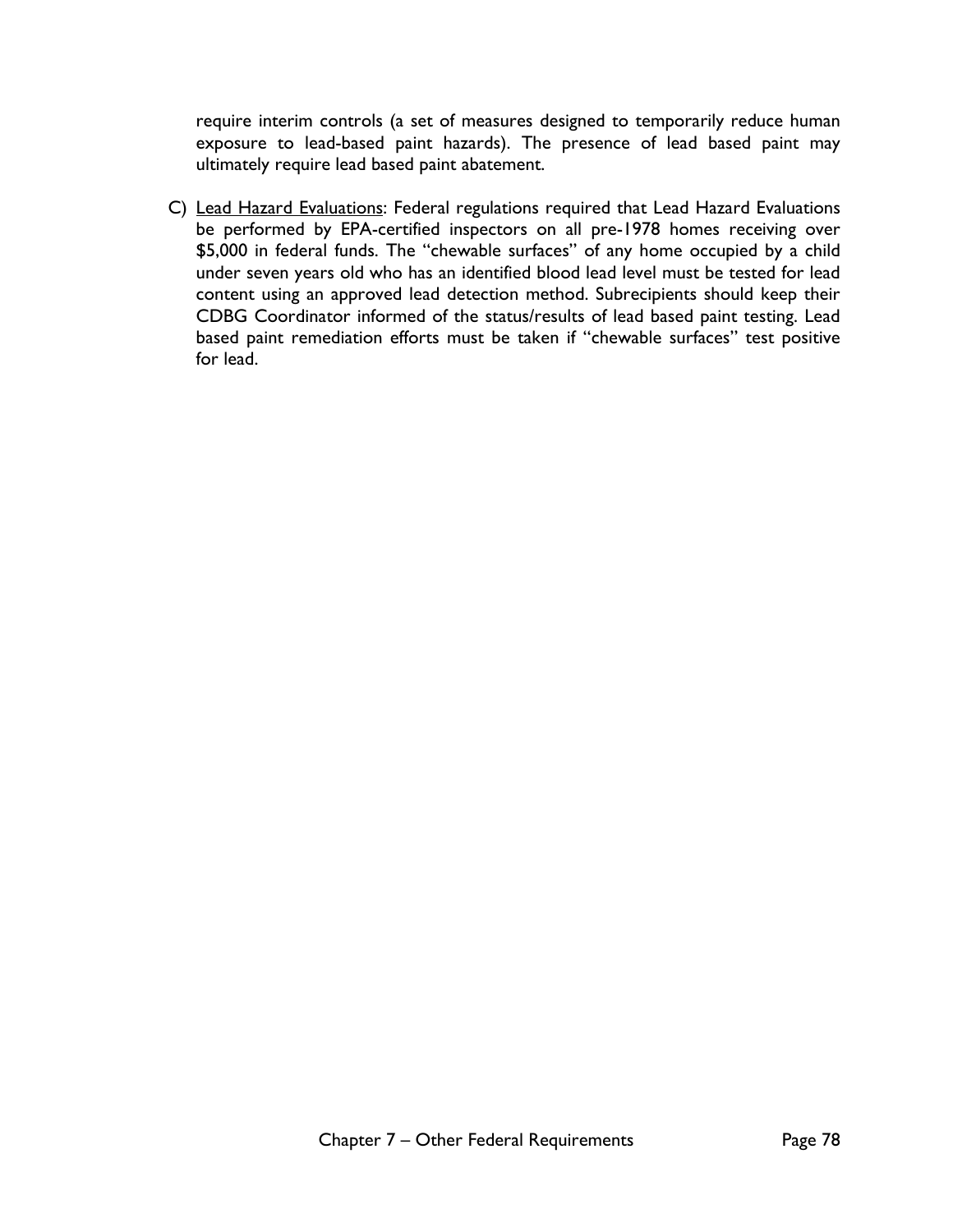# **CHAPTER 8**

# **DOCUMENTATION, RECORDS AND MONITORING**

### **I. [INTRODUCTION](#page-85-0)**

# **II. [FILING SYSTEM](#page-85-1)**

- **1) [Project Files](#page-85-2)**
- **2) [Records Retention](#page-86-0)**

# **III. [RECORDS/DOCUMENTATION](#page-86-1)**

- **1) [Documentation of Program Benefits](#page-86-2)**
- **2) [Project Activity Summary](#page-87-0)**
- **3) [Project Monitoring](#page-87-1)**

# **EXHIBIT 8-1 [CLARK COUNTY CDBG QUARTERLY REPORT](#page-88-0)**

# **EXHIBIT 8-2 CLARK COUNTY CDBG DIRECT BENEFIT REPORT**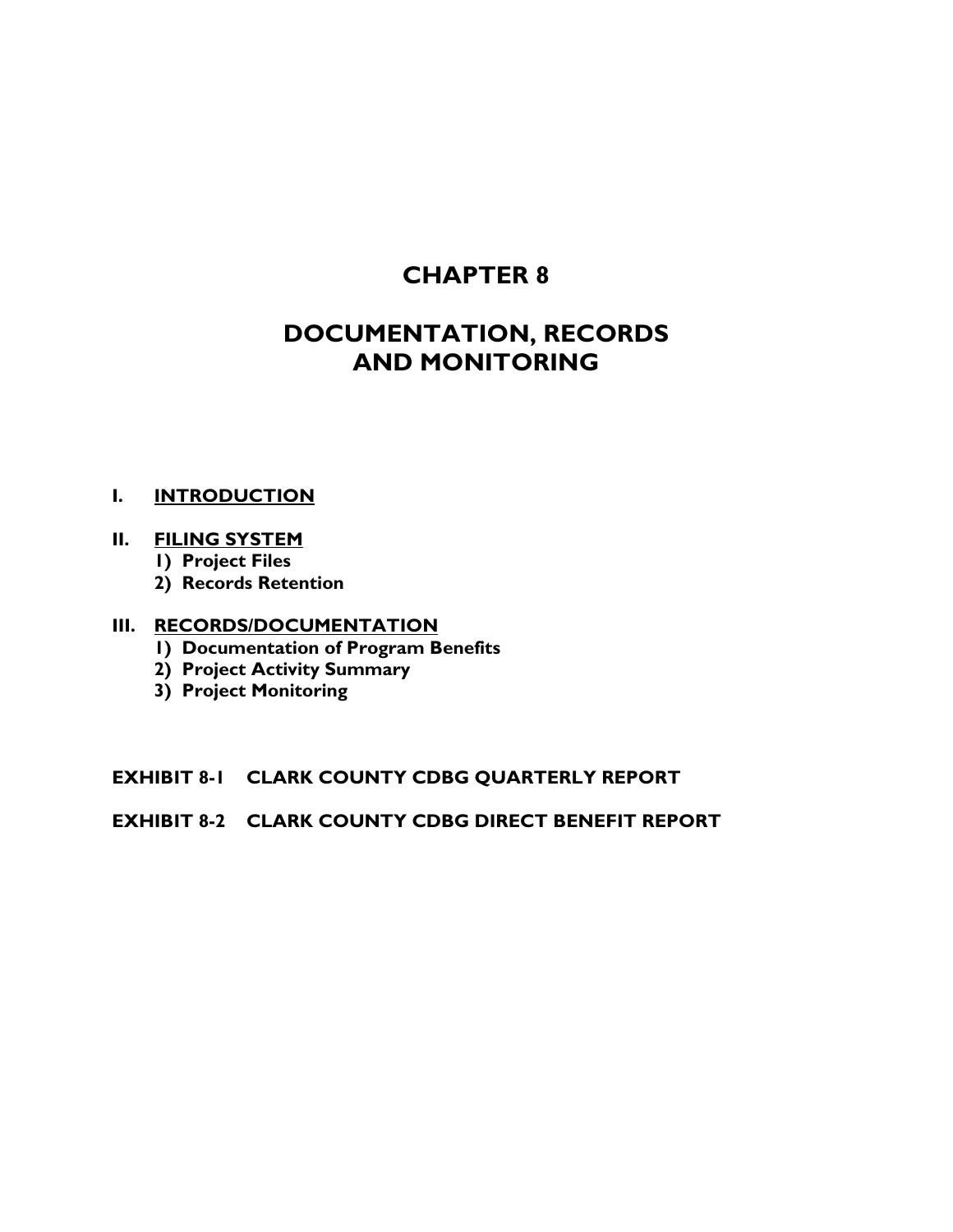# <span id="page-85-0"></span>**I. INTRODUCTION**

Clark County CDBG is responsible for collecting pertinent qualifying and performance data from subrecipients for CDBG program reporting, and project monitoring purposes. Subrecipients must keep accurate records that conform to the reporting requirements as outlined below and as detailed in the Monitoring Checklist included as Appendix C.

This section will explain record-keeping and reporting requirements for program benefit information, fair housing actions, displacement, and minority business enterprise participation. Documentation and record keeping of other program components are covered in other sections of this manual on financial documentation, citizen participation, and property acquisition/relocation.

# <span id="page-85-2"></span><span id="page-85-1"></span>**II. FILING SYSTEM**

# **1) Project Files**

Subrecipients must be able to fully document their CDBG projects so that compliance with all applicable regulations can be demonstrated. The filing system established should provide a historic account of each project.

The following is a suggested outline for file categories and contents of files for each project:

- (1) General Project File
	- (a) Project Proposal
	- (b) Project Agreement (and agreement modifications) with Clark County
	- (c) CDBG Quarterly Reports
	- (d) Direct Beneficiary Data
	- (e) Meeting Minutes
	- (f) Correspondence
- (2) Financial Records
	- (a) Notices of grant awards
	- (b) Authorizations, motions, or resolutions
	- (c) Third Party Contracts
	- (d) Written Evidence of Clark County Approval of Third Party Contracts
	- (e) Budget revisions
	- (f) Bills for payment
	- (g) Copies of reimbursement requests
	- (h) Copies of approved vouchers and warrants
	- (i) Payroll time sheets
	- (j) Records of technical assistance monitoring visits
	- (k) Audit records
	- (l) Approved indirect cost allocation plan, if applicable
	- (m)Project income records
	- (n) Records documenting source and amount of supplemental (matching) resources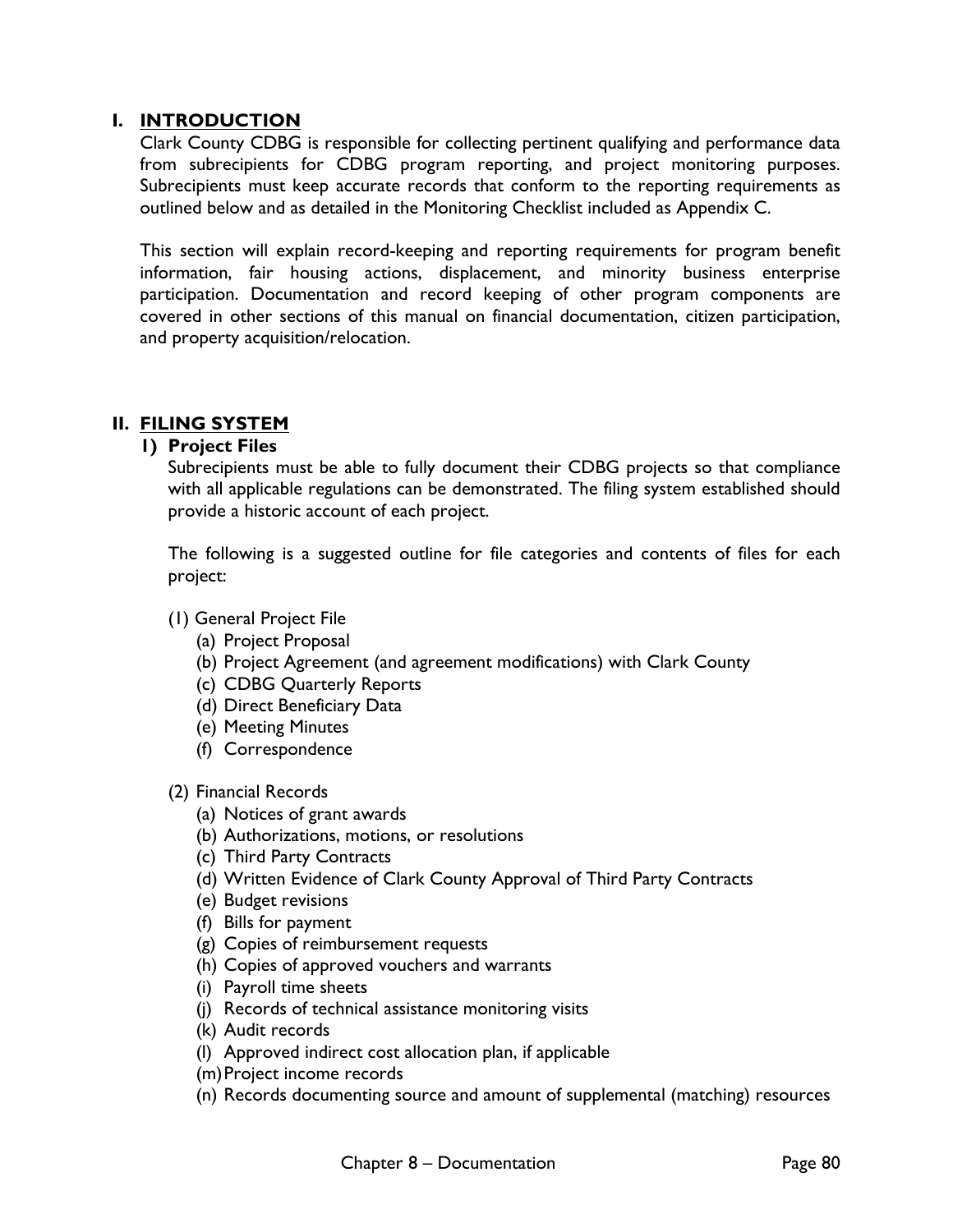# (3) Procurement

- (a) Bid Advertisements
- (b) Affidavit of Publication
- (c) RFP's
- (d) Bids/Proposals
- (e) Price or Cost Analysis
- (f) All Third Party Contracts
- (g) Preconstruction Conference Notes
- (h) Section 3 Documentation
- (i) Change Orders
- (j) Pay Estimates
- (k) Site Inspection Reports
- (l) Engineer's Certification of Completion, if applicable

# <span id="page-86-0"></span>**2) Records Retention**

All records pertaining to your CDBG grant must be retained for at least five (5) years after expiration of the contract and any amendments or completion of an independent audit. If there is any litigation, claim, or audit findings that extend beyond this five-year period, you must retain the records until all litigations, claims, or audit findings involving the records have been resolved. Records for property acquired with grant funds shall be retained for five (5) years after final disposition. Records for any displaced person shall be retained for five (5) years after the person has received final relocation assistance.

# <span id="page-86-2"></span><span id="page-86-1"></span>**III. RECORDS/DOCUMENTATION**

#### **1) Documentation of Program Benefits**

A) Limited Clientele & Direct Benefit Projects: The benefits of CDBG-funded projects must be available to anyone regardless of ethnic background, sex, age, national origin or physical or mental handicap. Minorities and low and moderate income persons in particular are expected to benefit from community development programs. Project subrecipients must document the number of minorities and low/moderate income persons served within the jurisdiction or service area. Additionally, outreach efforts must be documented for projects that provide direct services to clients. Action must also be taken to correct conditions which have had limited minority participation in the past.

For documentation purposes, limited clientele and direct benefit (housing rehabilitation, counseling services, and job training) project subrecipients must complete a CDBG Direct Benefit Report (Exhibit 8-2) with the final quarterly report.

B) Area-wide & Direct Benefit Projects: The data sources such as surveys and census data, which qualified the project on an area-wide basis, should be retained in the subrecipient's files.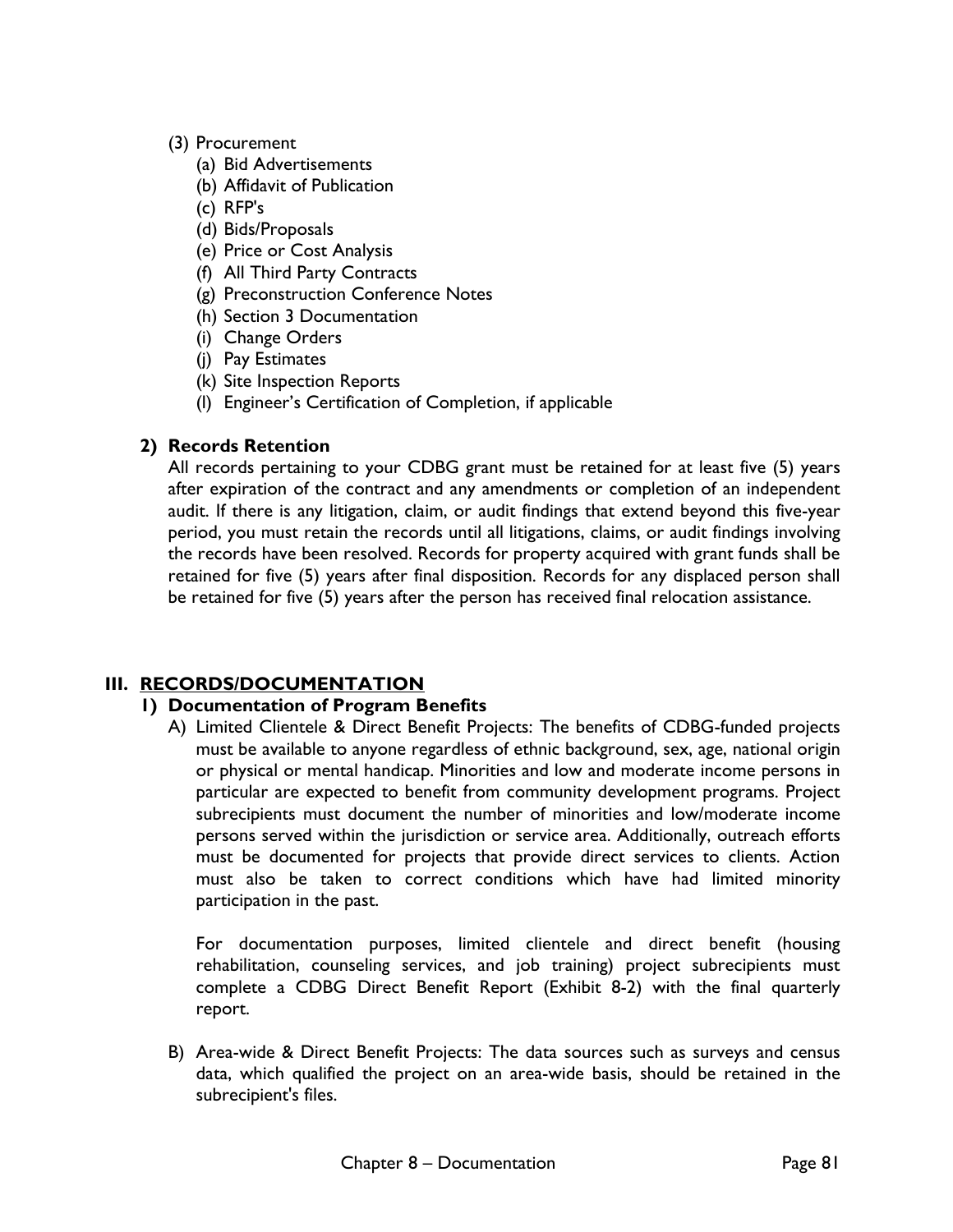# <span id="page-87-0"></span>**2) Project Activity Summary**

Project subrecipients must retain information regarding the status of the project and accomplishments throughout the project as well as at completion of the project. This information is captured in the CDBG Quarterly Report (Exhibit 8-1) and submitted quarterly once the contract is signed through final payment of the contract.

Record Keeping Responsibilities: The following examples of measures of project progress and accomplishment must be documented and made available for review:

- total number of square feet, linear feet, wheelchair ramps, etc., constructed or installed;
- number of houses rehabilitated;
- number of jobs filled, training classes held, clients treated; and,
- **description of equipment or training supplies purchased.**

#### <span id="page-87-1"></span>**3) Project Monitoring**

Depending on the complexity of the specific project, the CDBG Program staff will formally monitor subrecipients one or more times. Subrecipients will be advised in writing of the monitoring visits. The Monitoring Checklist (Appendix C) will be used during the monitoring. Monitoring visits determine if there are findings, violations of the regulations, concerns, potential for violations or other problems. The results of the monitoring visit will be provided in writing within thirty (30) days of the visit. Corrective actions (detailed in the monitoring findings) may be required.

Monitoring should not be considered a "one-time event." It is an effective tool for avoiding problems and improving performance, and is an ongoing process of planning, implementation, communication and follow-up.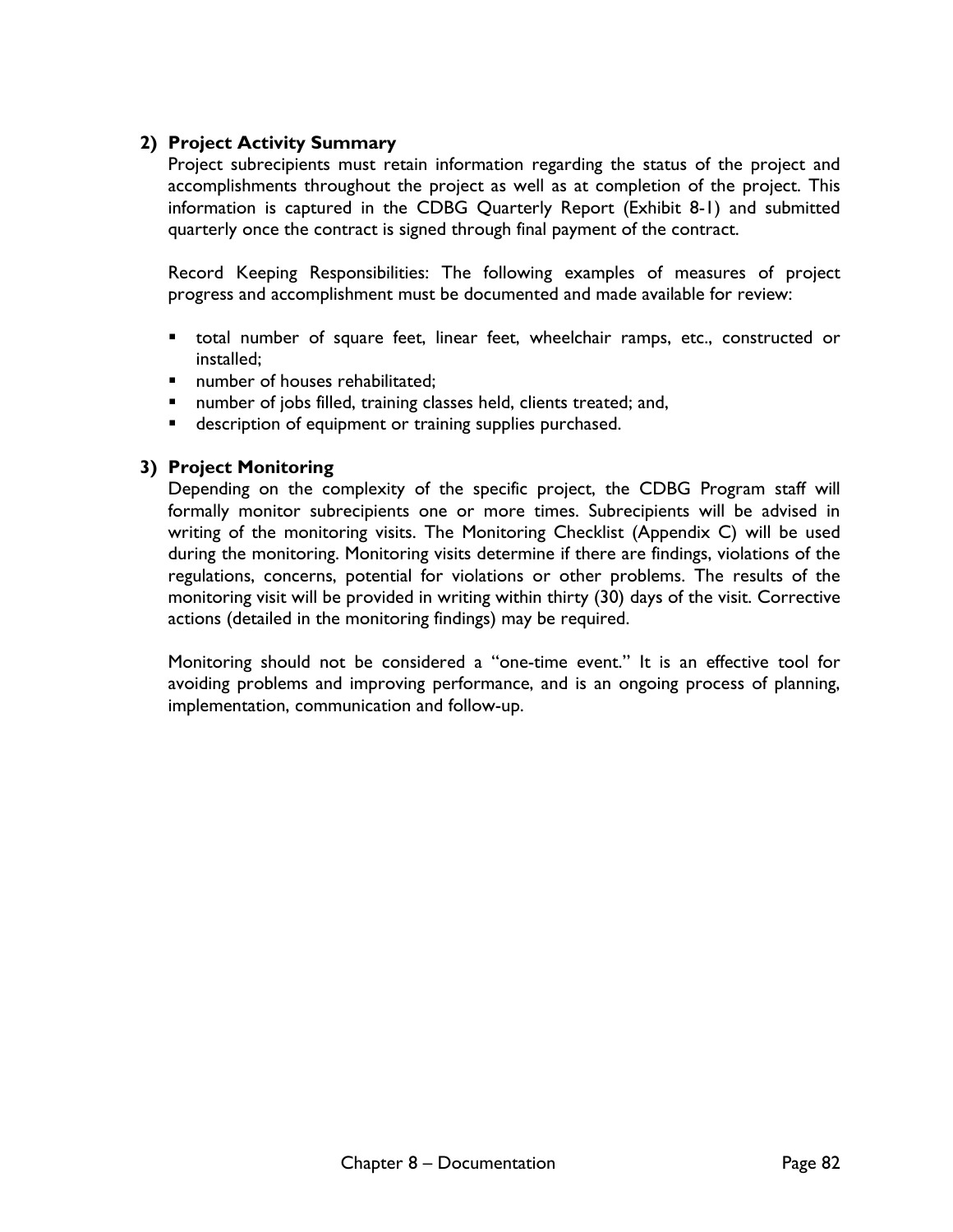# **EXHIBIT 8-1 CLARK COUNTY CDBG QUARTERLY REPORT**

<span id="page-88-0"></span>

# **Quarterly Progress Report**

| <b>Report Period:</b>                                                                         | <b>Funding Source:</b> | $HOME \square CDBG$ |
|-----------------------------------------------------------------------------------------------|------------------------|---------------------|
| City/Agency:                                                                                  |                        |                     |
| Project Name:                                                                                 |                        |                     |
| <b>Contract Number:</b>                                                                       |                        |                     |
| Person Completing Form:                                                                       |                        |                     |
| Contact Telephone number:                                                                     |                        |                     |
| If yes, complete the Clark County Direct Benefit Report (page 2)<br>Final Report? No<br>Yes l |                        |                     |

- 1. Describe current status of Project (for example: planning, procurement, pre-development, construction, activity underway, service marketing, etc.) and current focus of activity:
- 2. Describe significant actions taken during report period:
- 3. Describe and provide reasons for changes in original project goals/timelines:
- 4. Were project costs incurred during this project period? Yes  $\Box$  No  $\Box$
- 5. Were project funds expended during this project period? Yes  $\Box$  No  $\Box$ Type and amount of funds expended:
- 6. Additional comments: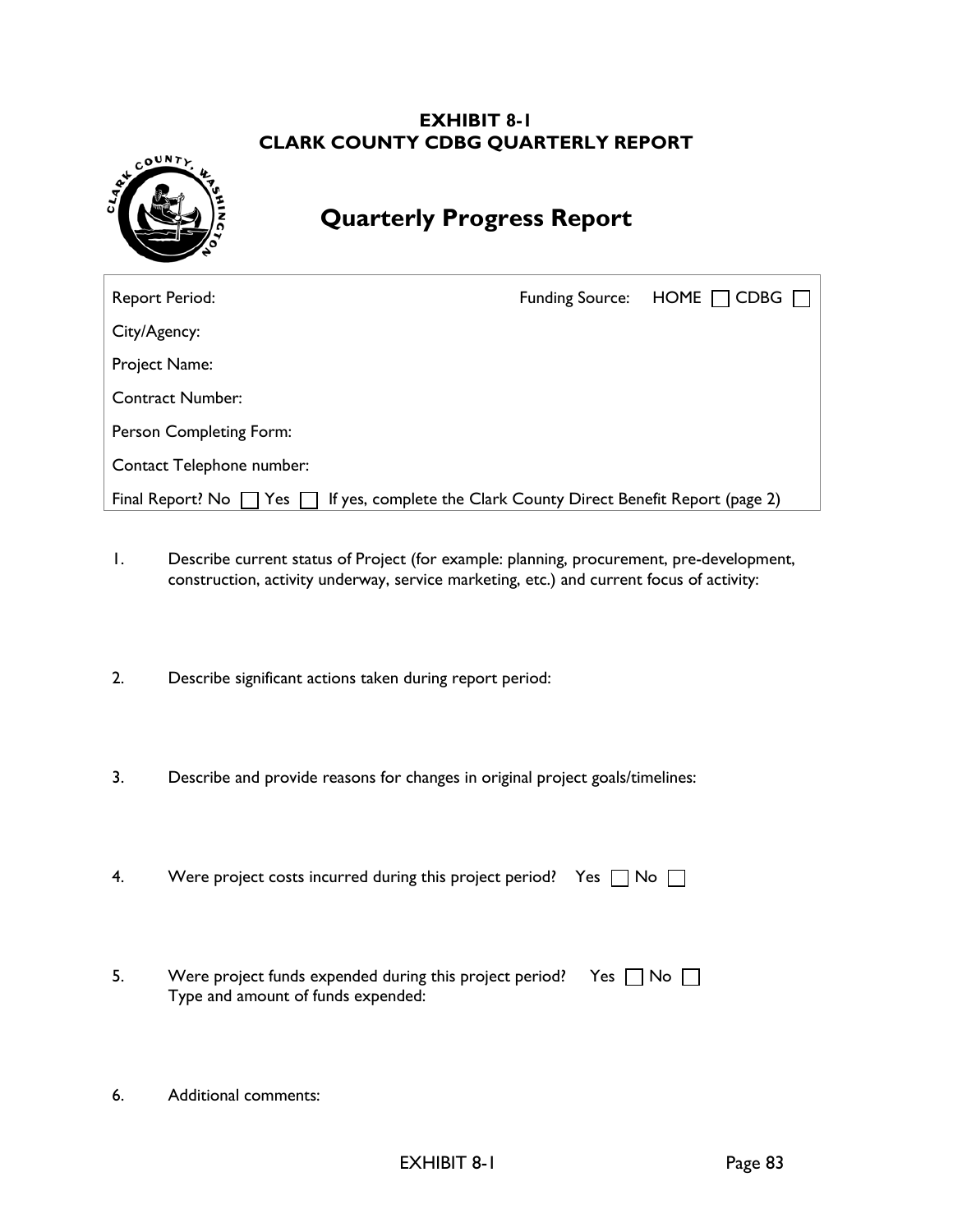# **EXHIBIT 8-2 CLARK COUNTY CDBG DIRECT BENEFIT REPORT**

# **SUBRECIPIENT: PROJECT: DATES COVERED:**

Numbers Must Be All Either By Person (P) or By Household (H). Please Indicate (P) or (H): \_\_\_\_\_\_\_\_\_

#### **Table I: GENERAL INFORMATION**

| <b>GENERAL INFORMATION</b> | <b>NUMBER</b> |
|----------------------------|---------------|
| Total Number Assisted      |               |
| Female-Headed Households   |               |
| Homeless                   |               |
| Disabled/Special Needs     |               |

#### **TABLE II: INCOME INFORMATION**

| <b>INCOME CHARACTERISTICS</b>        | <b>NUMBER</b> |
|--------------------------------------|---------------|
| Low and Moderate Income (50-80% AMI) |               |
| Low Income (31-49% AMI)              |               |
| Very Low Income (0-30% AMI)          |               |
| <b>TOTAL</b>                         |               |

# **Table III: RACE/ETHNICITY INFORMATION**

| <b>RACE CATEGORIES</b>                       |                   | <b>ETHNICITY</b> |                 |
|----------------------------------------------|-------------------|------------------|-----------------|
|                                              | <b>Number</b>     | <b>Number</b>    | <b>Number</b>   |
| Race                                         | οf                | that are         | that are non-   |
|                                              | <b>Households</b> | <b>Hispanic</b>  | <b>Hispanic</b> |
| American Indian or Alaska Native             |                   |                  |                 |
| Asian                                        |                   |                  |                 |
| African American or Black                    |                   |                  |                 |
| Native Hawaiian or Other Pacific Islander    |                   |                  |                 |
| White                                        |                   |                  |                 |
| American Indian or Alaska Native and White   |                   |                  |                 |
| Asian and White                              |                   |                  |                 |
| African American or Black and White          |                   |                  |                 |
| American Indian of Alaska Native and African |                   |                  |                 |
| American or Black                            |                   |                  |                 |
| <b>Balance/Other Multi-Racial</b>            |                   |                  |                 |
| TOTAL                                        |                   |                  |                 |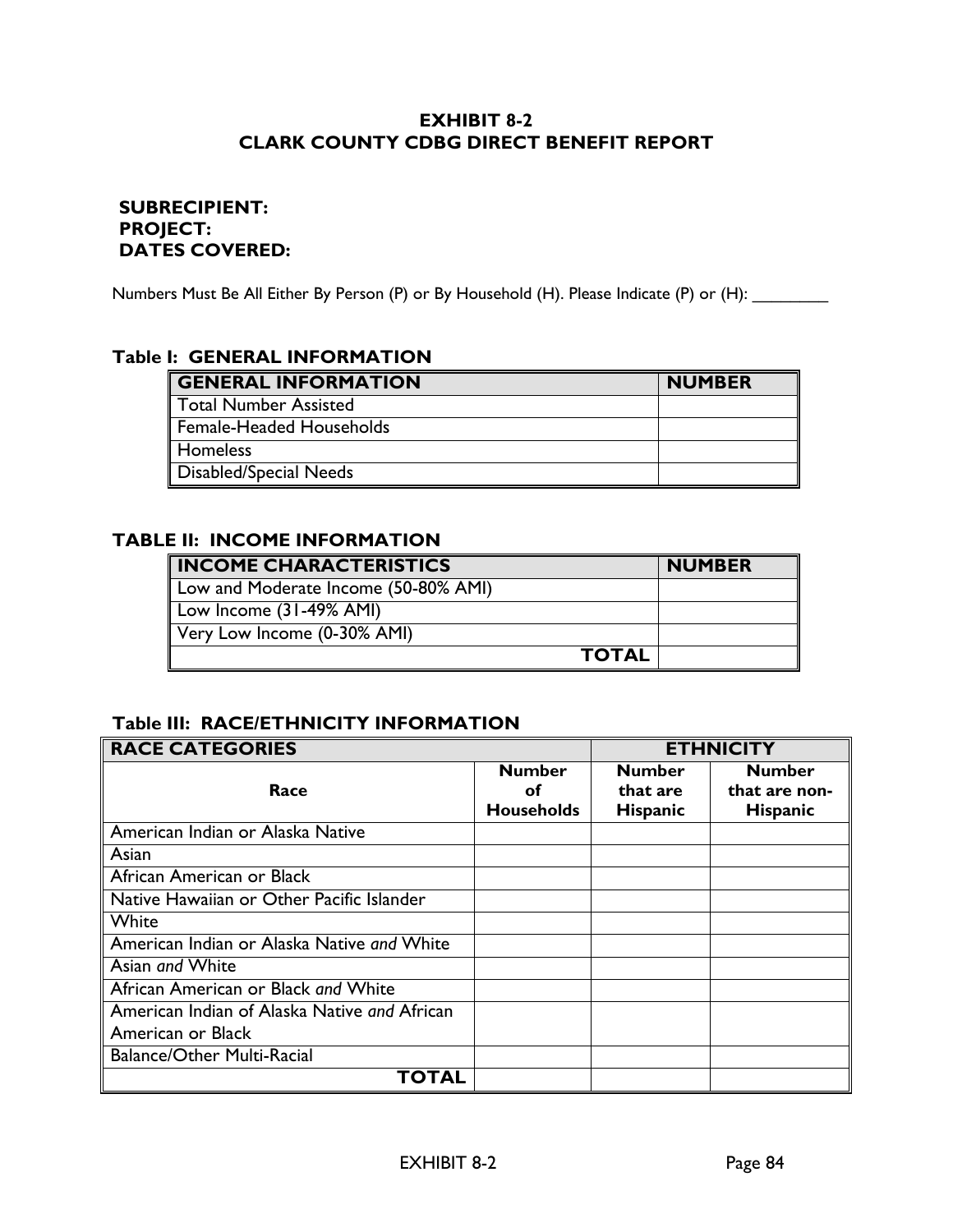# **APPENDIX A REGULATORY REFERENCES**

Citizen Participation

- CDBG Regulations (24 CFR 570.303)
- Citizen Participation Plan (24 CFR Part 92)
- Consolidated Plan (24 CFR Part 92)

Environmental Review

- CDBG Regulations (24 CFR 570.604)
- Clean Air Act (42 USC 7400 et seq., Sections 117 and 176)
- Clean Water Act (33 CFR Parts 230, 320-325)
- Coastal Barrier Resource Act 1982
- Coastal Zone Management Act (15 CFR Part 930)
- Endangered Species Act (50 CFR Part 402)
- Environmental Justice in Minority Populations (59 CFR 7629 and 3CFR, 1994 Comp. p859)
- EO 11988, Floodplain Management (24 CFR Part 55)
- EO 11990, Protection of Wetlands (24 CFR Part 55)
- EO 12372, Intergovernmental Review of Federal Programs (24 CFR 570.612)
- EO 12898, Environmental Justice in Minority Populations and Low-Income Populations (24 CFR Part 58.5)
- Farmlands Protection Policy Act of 1981 (7 CFR Part 658)
- Flood Disaster Protection Act of 1973 (Pg. 93-234)
- HUD Environmental Review Regulations (24 CFR Part 58)
- $\blacksquare$  HUD Notice 79-33 (24 CFR Part 51 (C,D))
- National Environmental Policy Act of 1969, regulations at (40 CFR Parts 1500-1508)
- National Historic Preservation Act (36 CFR Parts 800, 1294)
- Noise Control Act  $(24 \text{ CFR Part } 51 \text{ (B)})$
- Resources Conservation and Recovery Act (42 USC 6901-6987)
- Safe Drinking Water Act (42 USC 300)
- Wild and Scenic Rivers Act (CBQ Memorandum 8-10-80)

#### Procurement

- Architectural Barriers Act of 1968 (42 USC 4151)
- $\blacksquare$  CDBG Regulations (24 CFR Parts 85, 135, 570, Ch. X, (B))
- Civil Rights Act of 1964, Title VI
- Civil Rights Act of 1968, Title VIII
- Contract Work Hours and Safety Standards Act (40 USC 327)
- Davis-Bacon Act (40 USC 276A)
- DOL Regulations (41 CFR Part 60-1, 60-4, 60-250, 60-741)
- EO 11246 as amended
- Fire Administration Authorization Act of 1992 (Pub. L. 102-522)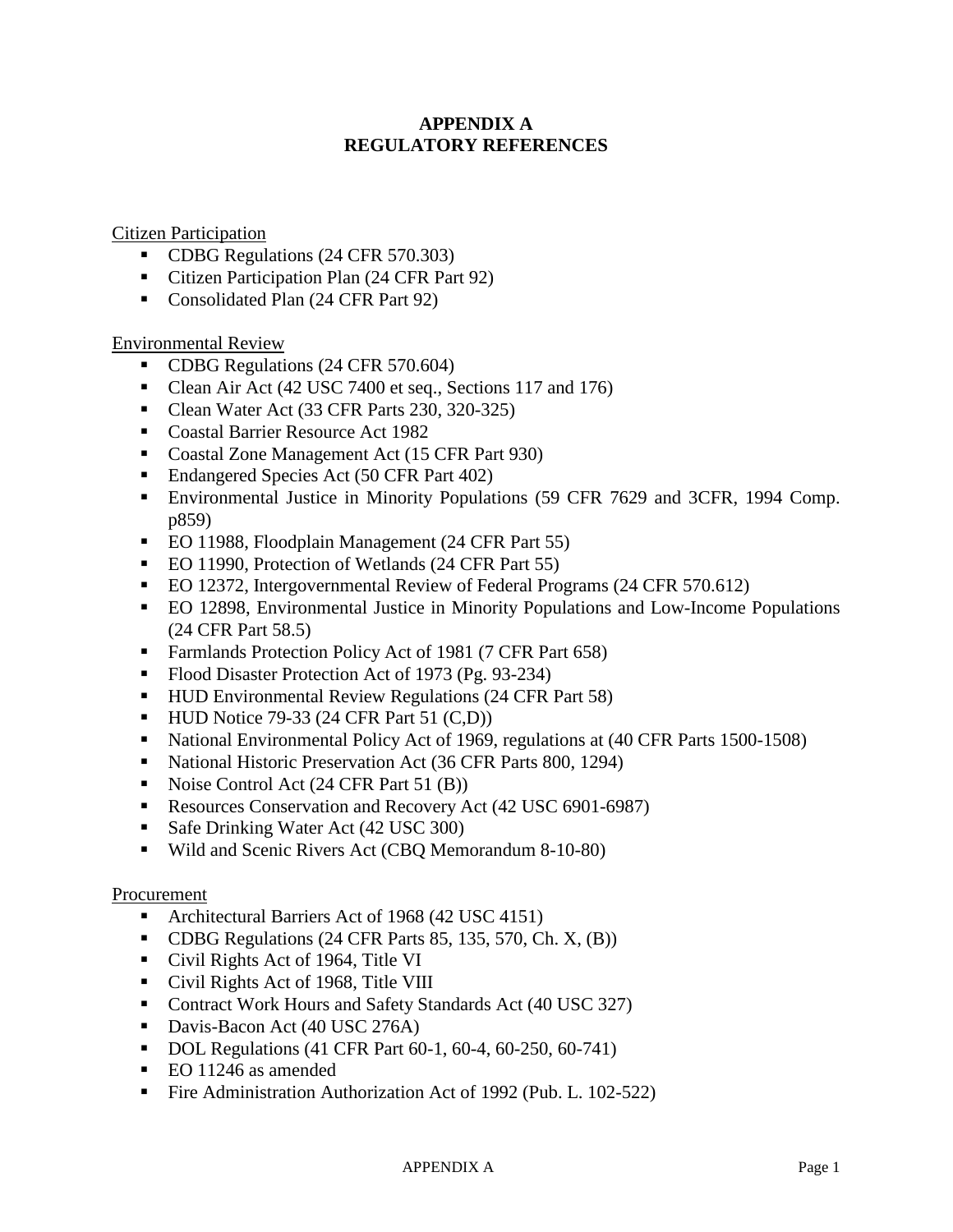Acquisition/Displacement/Relocation

- Acquisition Policies Act of 1970 (40 USC 4601) as amended
- CDBG Regulations (24 CFR 570.602)
- Displacement, Relocation Assistance, and Real Property Acquisition (24 CFR  $\_\$  Part 42 (C))
- **Federal Uniform Relocation Assistance and Real Property**

#### Finance

- Administrative Requirements for Grants and Cooperative Agreements to State, Local and Federally Recognized Indian Tribal Governments (24 CFR Part 85) [Applies to the county and local units of government participating in the CDBG Program.]
- Audits of Institutions of Higher Education and other Nonprofits Organizations (OMB Circular A-133) [Supersedes Attachment F, subparagraph 2h, of Circular A-110.]
- Audits of State and Local Governments (OMB Circular A-128) [Implements single audits and establishes uniform audit requirements.]
- CDBG Regulations (24 CFR Part 570)
- Cost Principals and Standards for Determining Costs Applicable to Grants, Contracts, and other agreements with state and local governments (OMB Circular A-87) [Enables grant recipients to determine which costs items are "allowable".]
- Cost Principals for Non-Profit Organizations (OMB Circular A-122) [Enables non-profit organizations to determine "allowable" costs.]
- Uniform Requirements for Grants to Universities, Hospitals and other Non-Profit Organizations (OMB Circular A-110) [Establishes audit requirements for non-governmental recipients of federal grants.]

Records and Documentation

- 24 CFR Part 85
- CDBG Regulations (24 CFR Part 570)
- Civil Rights Act of 1964, Title VI
- Civil Rights Act of 1968, Title VIII
- $E$ O 11063
- Section 504 of the Rehabilitation Act (1973) as Amended

Regulatory references are available for review at the Clark County Department of Community Services Community Development Block Grant Program.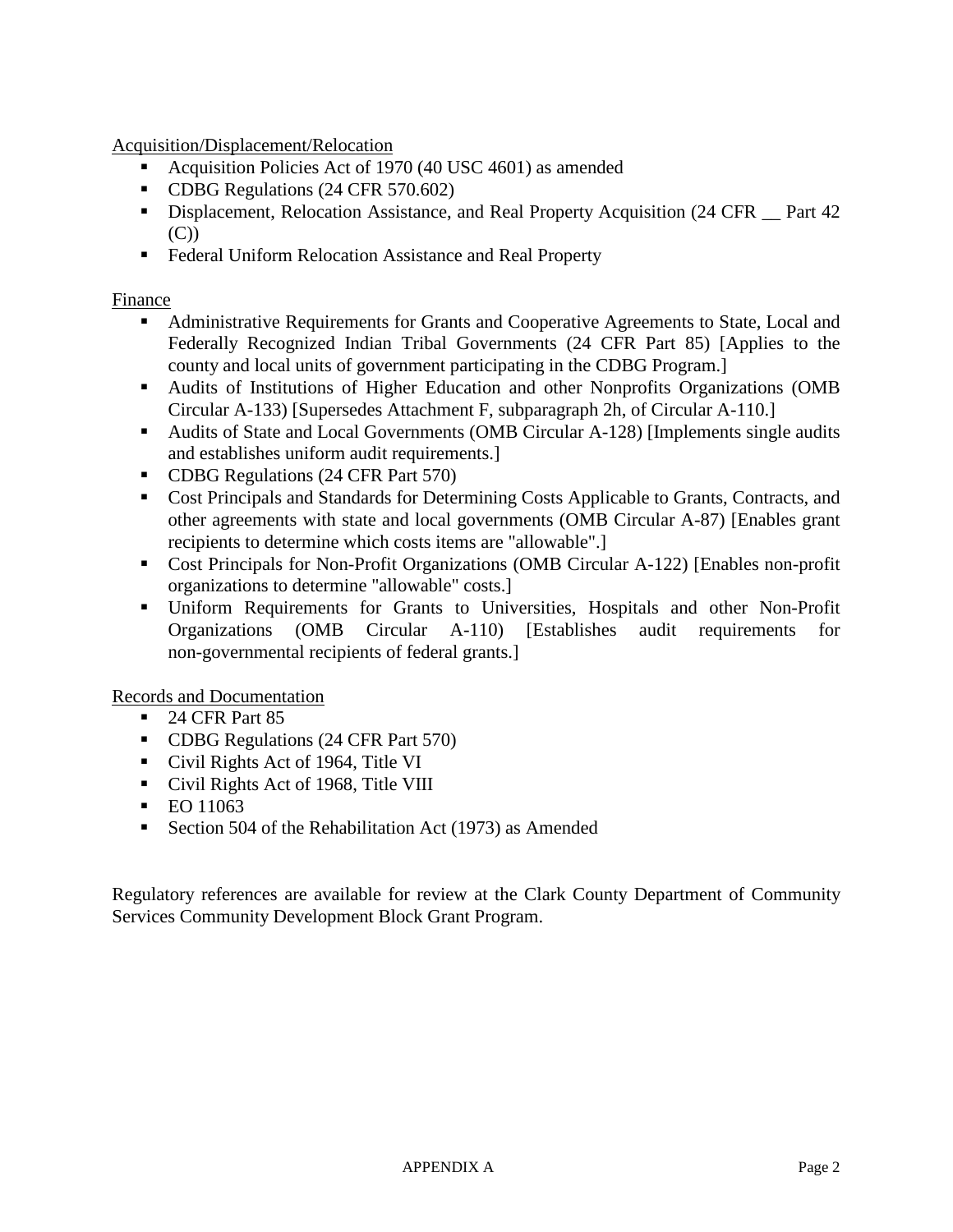# **APPENDIX B COMMONLY USED ABBREVIATIONS**

| <b>ANSI</b>  | <b>American National Standards Institute</b>                 |
|--------------|--------------------------------------------------------------|
| A/E          | Architect and/or Engineer                                    |
| <b>BCC</b>   | <b>Board of County Councilors</b>                            |
| <b>CAPER</b> | <b>Consolidated Annual Performance and Evaluation Review</b> |
| <b>CDBG</b>  | <b>Community Development Block Grant</b>                     |
| <b>CFR</b>   | Code of Federal Regulations                                  |
| <b>DCS</b>   | Department of Community Services                             |
| <b>DOL</b>   | Department of Labor                                          |
| EO           | <b>Executive Order</b>                                       |
| <b>EIS</b>   | <b>Environmental Impact Statement</b>                        |
| <b>FMR</b>   | <b>Fair Market Rent</b>                                      |
| <b>FONSI</b> | Finding of No Significant Environmental Impact               |
| <b>HUD</b>   | Department of Housing and Urban Development                  |
| <b>MAI</b>   | Member of the Appraisal Institute                            |
| <b>MBE</b>   | <b>Minority Business Enterprise</b>                          |
| <b>NEPA</b>  | <b>National Environmental Policy Act</b>                     |
| <b>RCW</b>   | Revised Code of Washington                                   |
| <b>RFP</b>   | <b>Request for Proposal</b>                                  |
| <b>RFQ</b>   | <b>Request for Qualification Statement</b>                   |
| <b>UCPB</b>  | <b>Urban County Policy Board</b>                             |
| <b>UFAS</b>  | <b>Uniform Federal Accessibility Standards</b>               |
| <b>USC</b>   | <b>United States Code</b>                                    |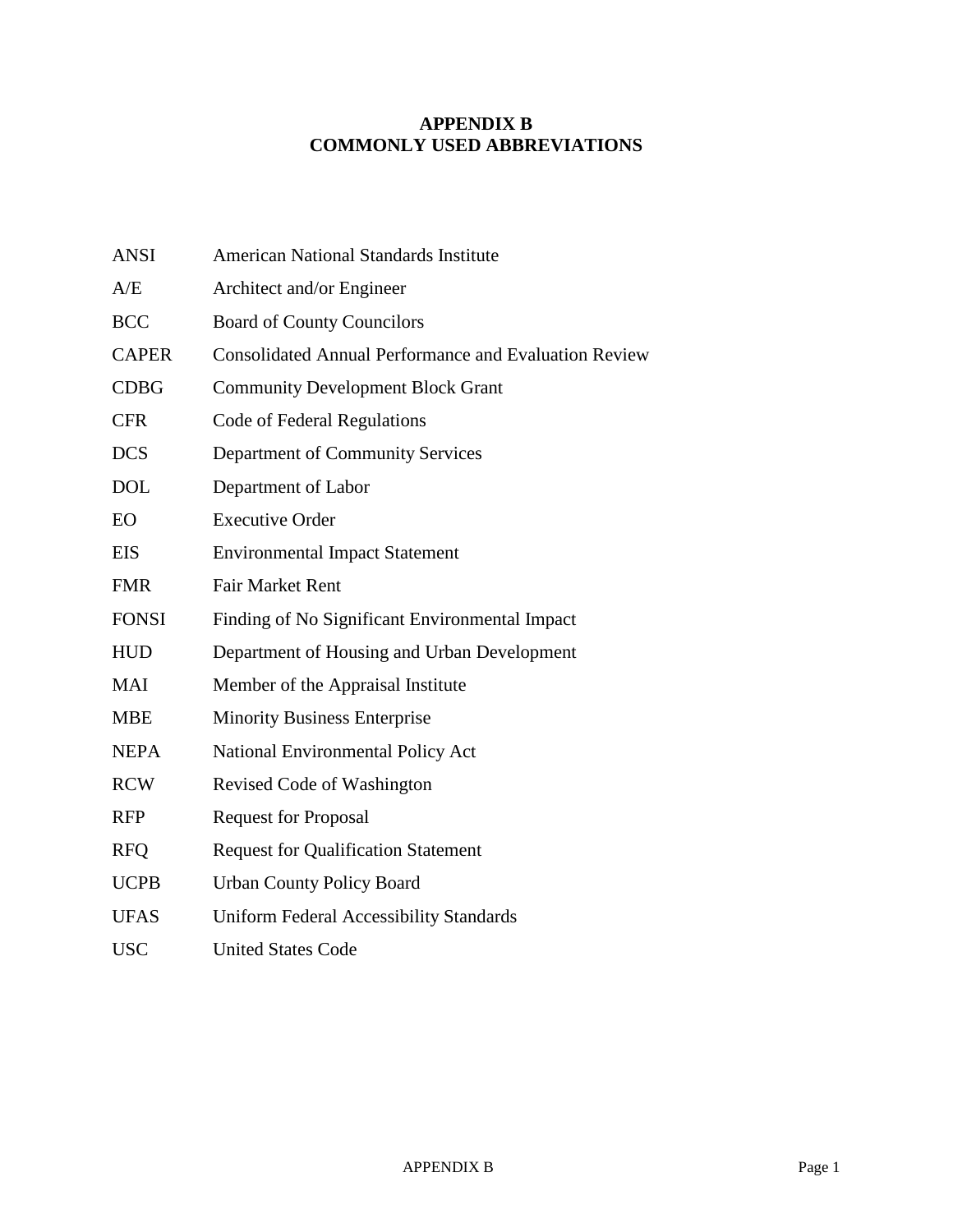# **APPENDIX C MONITORING RECORD**

| <b>CLARK COUNTY</b>                                                        |            |    |           |                     |              |
|----------------------------------------------------------------------------|------------|----|-----------|---------------------|--------------|
| <b>COMMUNITY DEVELOPMENT BLOCK GRANT</b><br><b>SUBRECIPIENT MONITORING</b> |            |    |           |                     | Today's Date |
| Agency:                                                                    |            |    | Address:  |                     |              |
|                                                                            |            |    |           |                     |              |
|                                                                            |            |    | Address:  |                     |              |
| Project:                                                                   |            |    |           |                     |              |
| Contact Person(s):                                                         |            |    | Position: |                     |              |
| Name:                                                                      |            |    | Position: |                     |              |
| Name:                                                                      |            |    | Position: |                     |              |
| Evaluator(s):                                                              |            |    |           | Date of Monitoring: |              |
|                                                                            |            |    |           |                     |              |
|                                                                            |            |    |           |                     |              |
|                                                                            | <b>Yes</b> | No | N/A       | <b>COMMENTS</b>     |              |
| A. Subrecipient Management and Training System                             |            |    |           |                     |              |
| I. Have technical assistance/training on applicable                        |            |    |           |                     |              |
| CDBG program requirements been provided during                             |            |    |           |                     |              |
| the most recent program year? If yes, list persons                         |            |    |           |                     |              |
| trained, topics, dates provided.                                           |            |    |           |                     |              |
| 2. Have HUD resource materials been provided                               |            |    |           |                     |              |
| during the most recent program year?                                       |            |    |           |                     |              |
| 3. Have HUD recordkeeping requirements, including                          |            |    |           |                     |              |
| record retention been communicated to agency?                              |            |    |           |                     |              |
| 4. Procedures Manual provided?                                             |            |    |           |                     |              |

|    | 4. Procedures Manual provided?                |  |  |
|----|-----------------------------------------------|--|--|
|    | <b>B. National Objective</b>                  |  |  |
|    | L/M Income Area Benefit Identify service area |  |  |
|    | L/M Limited Clientele                         |  |  |
| 3. | <b>Presumed Benefit Type</b>                  |  |  |
| 4. | L/M verification determined by:               |  |  |
|    | a. Client completed self-certification form   |  |  |
|    | b. Client referred from another agency that   |  |  |
|    | determined income status                      |  |  |
|    | c. Other method, describe                     |  |  |
|    |                                               |  |  |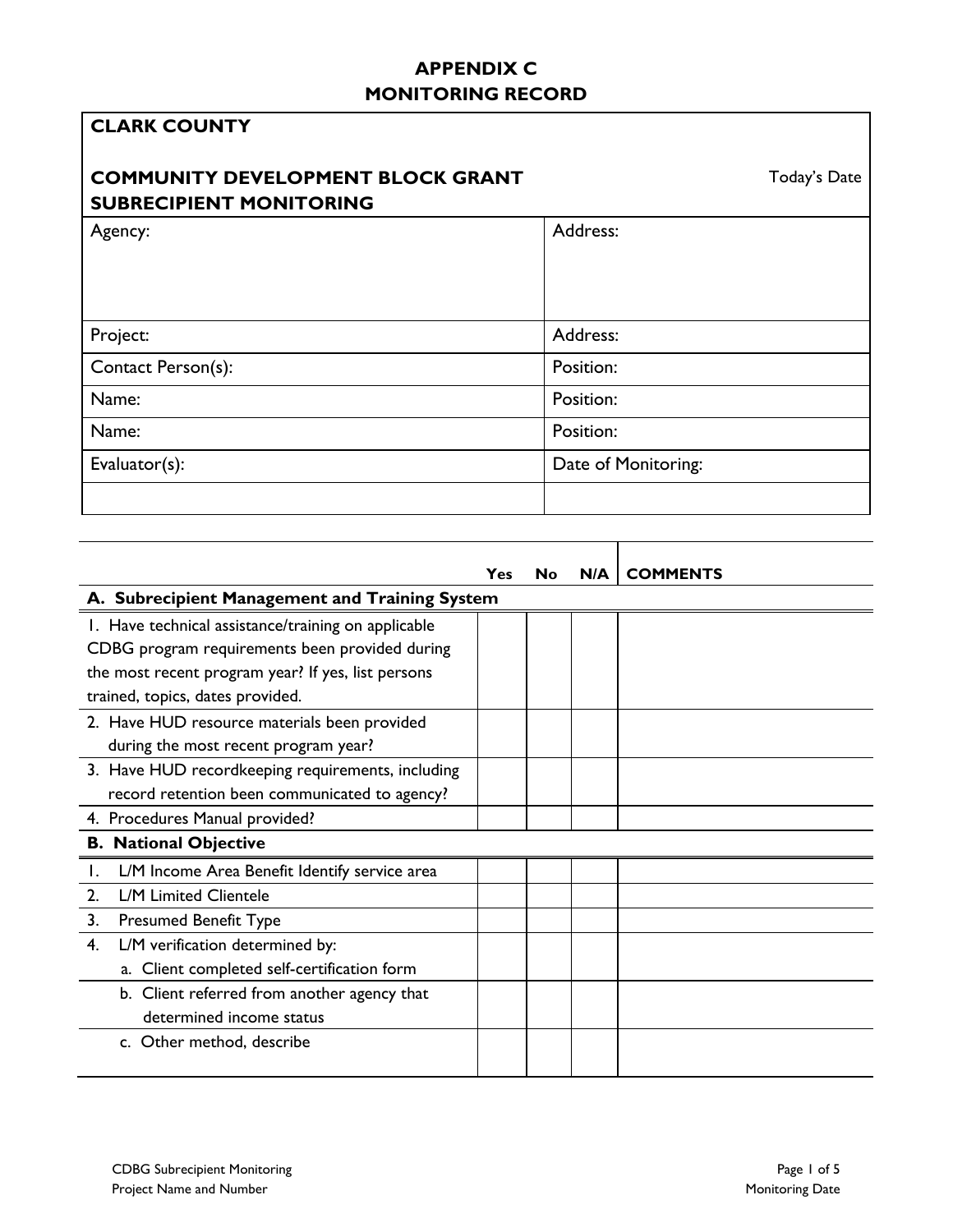|                                                           | Yes | No | N/A | <b>COMMENTS</b> |
|-----------------------------------------------------------|-----|----|-----|-----------------|
| C. Citizen Participation Records                          |     |    |     |                 |
| I. Did the subrecipient hold, or participate in, a public |     |    |     |                 |
| meeting to solicit citizen views about CD needs?          |     |    |     |                 |
| 2. Has the subrecipient retained narrative or other       |     |    |     |                 |
| documentation describing the process used to              |     |    |     |                 |
| inform citizens about the opportunities to                |     |    |     |                 |
| participate in Block Grant Projects?                      |     |    |     |                 |
| 3. Was an advisory committee formed to oversee            |     |    |     |                 |
| project planning and implementation?                      |     |    |     |                 |
| 4. Were their any complaints about CDBG funded            |     |    |     |                 |
| projects?                                                 |     |    |     |                 |
| 5. If so, was every reasonable effort made to provide     |     |    |     |                 |
| written responses to citizen complaints within a          |     |    |     |                 |
| reasonable time period?                                   |     |    |     |                 |
| <b>D. Procurement Practices</b>                           |     |    |     |                 |
| I. Does subrecipient have an adopted written              |     |    |     |                 |
| procurement policy?                                       |     |    |     |                 |
| 2. Does subrecipient have an adopted written code of      |     |    |     |                 |
| conduct?                                                  |     |    |     |                 |
| 3. Can the subrecipient document sufficient number        |     |    |     |                 |
| of price quotations for small purchases?                  |     |    |     |                 |
| 4. Was a cost or price analysis performed?                |     |    |     |                 |
| 5. Does the agency have procedures to adequately          |     |    |     |                 |
| identify CDBG property and assets?                        |     |    |     |                 |
| 6. Are property records kept as required by 24 CFR        |     |    |     |                 |
| 85.32(d)(1) or OMB Circular A-110, Attachment             |     |    |     |                 |
| $N, 6(d)$ ?                                               |     |    |     |                 |
| 7. Does agency ensure adequate safeguards for             |     |    |     |                 |
| preventing loss, damage, or theft of agency-held          |     |    |     |                 |
| property as per 24 CFR 85.32(d)(3)? If yes, describe.     |     |    |     |                 |
|                                                           |     |    |     |                 |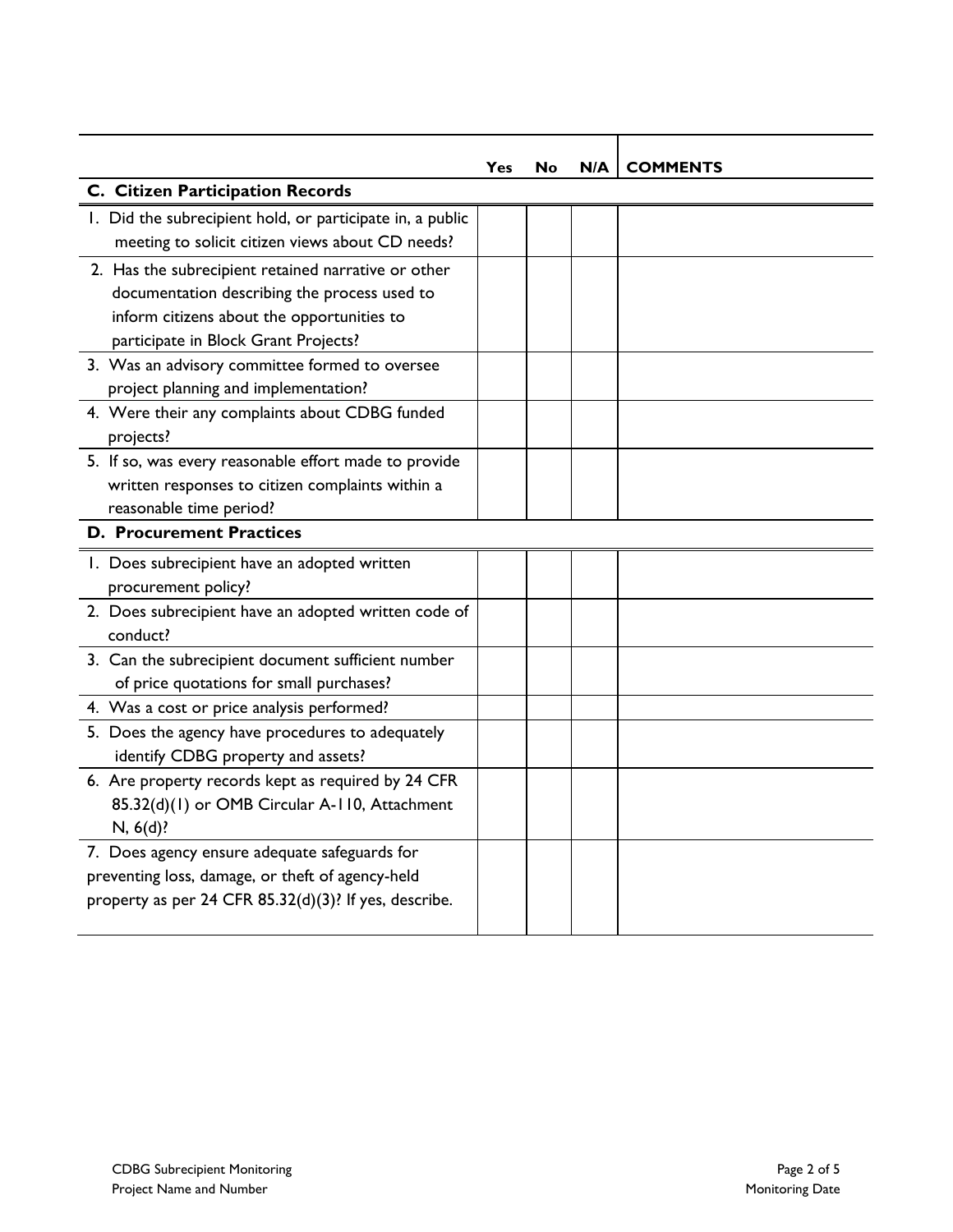|    |                                                                             | Yes | No | N/A | <b>COMMENTS</b> |
|----|-----------------------------------------------------------------------------|-----|----|-----|-----------------|
|    | <b>E. Procurement - Construction</b>                                        |     |    |     |                 |
|    | 1. Did subrecipient advertise RFP/BID Proposal in a                         |     |    |     |                 |
|    | business and minority newspaper?                                            |     |    |     |                 |
|    | 2. Does subrecipient have copies of Affidavit of                            |     |    |     |                 |
|    | Publication?                                                                |     |    |     |                 |
|    | 3. Does Invitation for Bid clearly describe the                             |     |    |     |                 |
|    | requirements?                                                               |     |    |     |                 |
|    | 4. Did subrecipient receive at least one sealed bid?                        |     |    |     |                 |
|    | 5. Were bids opened publicly?                                               |     |    |     |                 |
|    | 6. Was contract awarded to lowest bidder?                                   |     |    |     |                 |
|    | 7. If not lowest bidder, does justification for award                       |     |    |     |                 |
|    | appear acceptable?                                                          |     |    |     |                 |
|    | 8. Has subrecipient cleared contracts with DCS prior                        |     |    |     |                 |
|    | to award?                                                                   |     |    |     |                 |
|    | 9. Federal Contract Conditions in contract?                                 |     |    |     |                 |
|    | F. Labor Compliance                                                         |     |    |     |                 |
|    | 1. Pre-construction conference checklist?                                   |     |    |     |                 |
|    | 2. Current Wage Rates provided?                                             |     |    |     |                 |
|    | 3. Weekly Payroll provided?                                                 |     |    |     |                 |
|    | 4. Wage Interviews conducted?                                               |     |    |     |                 |
|    | 5. Contractor/Subcontractor agreements all included?                        |     |    |     |                 |
|    | 6. Affidavit to sign payroll forms?                                         |     |    |     |                 |
| 7. | Section 3 data collected?                                                   |     |    |     |                 |
|    | G. Procurement - Professional Services                                      |     |    |     |                 |
|    | I. Was RFP reviewed by DCS?                                                 |     |    |     |                 |
|    | 2. Were proposals solicited from an adequate                                |     |    |     |                 |
|    | number of qualified sources?                                                |     |    |     |                 |
|    | 3. Did subrecipient advertise RFP in a business                             |     |    |     |                 |
|    | newspaper and a minority newspaper?                                         |     |    |     |                 |
|    | 4. Does subrecipient have Affidavit of Publication?                         |     |    |     |                 |
|    | 5. Did subrecipient provide mechanism to make                               |     |    |     |                 |
|    | technical evaluations?                                                      |     |    |     |                 |
|    | 6. Was Price/Cost analysis performed?                                       |     |    |     |                 |
|    | 7. Were appropriate handicapped accessibility design<br>standards utilized? |     |    |     |                 |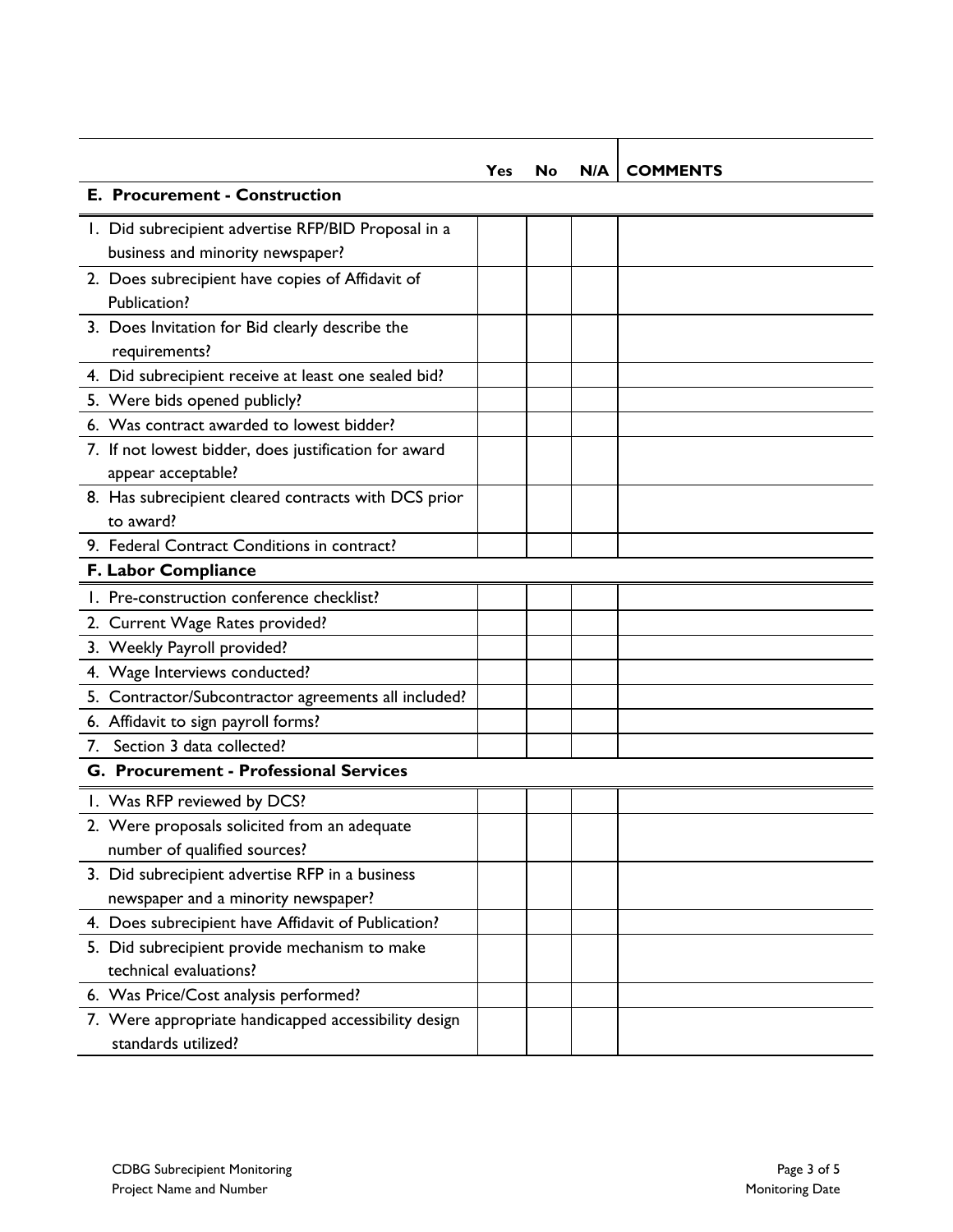|                                                         | Yes | No | N/A | <b>COMMENTS</b> |  |  |
|---------------------------------------------------------|-----|----|-----|-----------------|--|--|
| H. Acquisition and Relocation                           |     |    |     |                 |  |  |
| I. Did owner receive timely notice of Agency's          |     |    |     |                 |  |  |
| interest in acquiring property?                         |     |    |     |                 |  |  |
| 2. Did owner receive timely information explaining      |     |    |     |                 |  |  |
| basic rights?                                           |     |    |     |                 |  |  |
| 3. Were properties appraised by qualified appraisers?   |     |    |     |                 |  |  |
| 4. Were appraisals reviewed by qualified appraisers?    |     |    |     |                 |  |  |
| 5. Was owner invited to accompany appraisers on         |     |    |     |                 |  |  |
| inspection of property?                                 |     |    |     |                 |  |  |
| 6. Does the data in the appraisals and the analysis of  |     |    |     |                 |  |  |
| that data demonstrate the soundness of the              |     |    |     |                 |  |  |
| appraiser's conclusion of fair market value?            |     |    |     |                 |  |  |
| 7. Did recipient promptly provide owner written         |     |    |     |                 |  |  |
| Offer of Just Compensation for property (stating        |     |    |     |                 |  |  |
| all basic terms and conditions) before initiating       |     |    |     |                 |  |  |
| negotiations?                                           |     |    |     |                 |  |  |
| 8. Did Statement of Basis for the establishment of just |     |    |     |                 |  |  |
| compensation accompany offer?                           |     |    |     |                 |  |  |
| 9. Did recipient coordinate relocation activities with  |     |    |     |                 |  |  |
| purchase offer?                                         |     |    |     |                 |  |  |
| 10. Did owner receive payment of just compensation      |     |    |     |                 |  |  |
| for property?                                           |     |    |     |                 |  |  |
| 11. Notification of Rights and General Advisory         |     |    |     |                 |  |  |
| Services: Did person receive timely written             |     |    |     |                 |  |  |
| information (e.g., General Notice and a brochure        |     |    |     |                 |  |  |
| explaining rights to payments, comparable               |     |    |     |                 |  |  |
| replacement housing, nondiscrimination and              |     |    |     |                 |  |  |
| appeals?                                                |     |    |     |                 |  |  |
| 12. Did the property acquired with CDBG funds           |     |    |     |                 |  |  |
| contain low/moderate income housing?                    |     |    |     |                 |  |  |
| 13. Were Section 104(d) requirements followed?          |     |    |     |                 |  |  |
| 14. Is property acquired listed in the property records |     |    |     |                 |  |  |
| in the Finance Department?                              |     |    |     |                 |  |  |
| <b>I. Project Progress</b>                              |     |    |     |                 |  |  |
| 1. Is timeline in contract being met? If not, why?      |     |    |     |                 |  |  |
|                                                         |     |    |     |                 |  |  |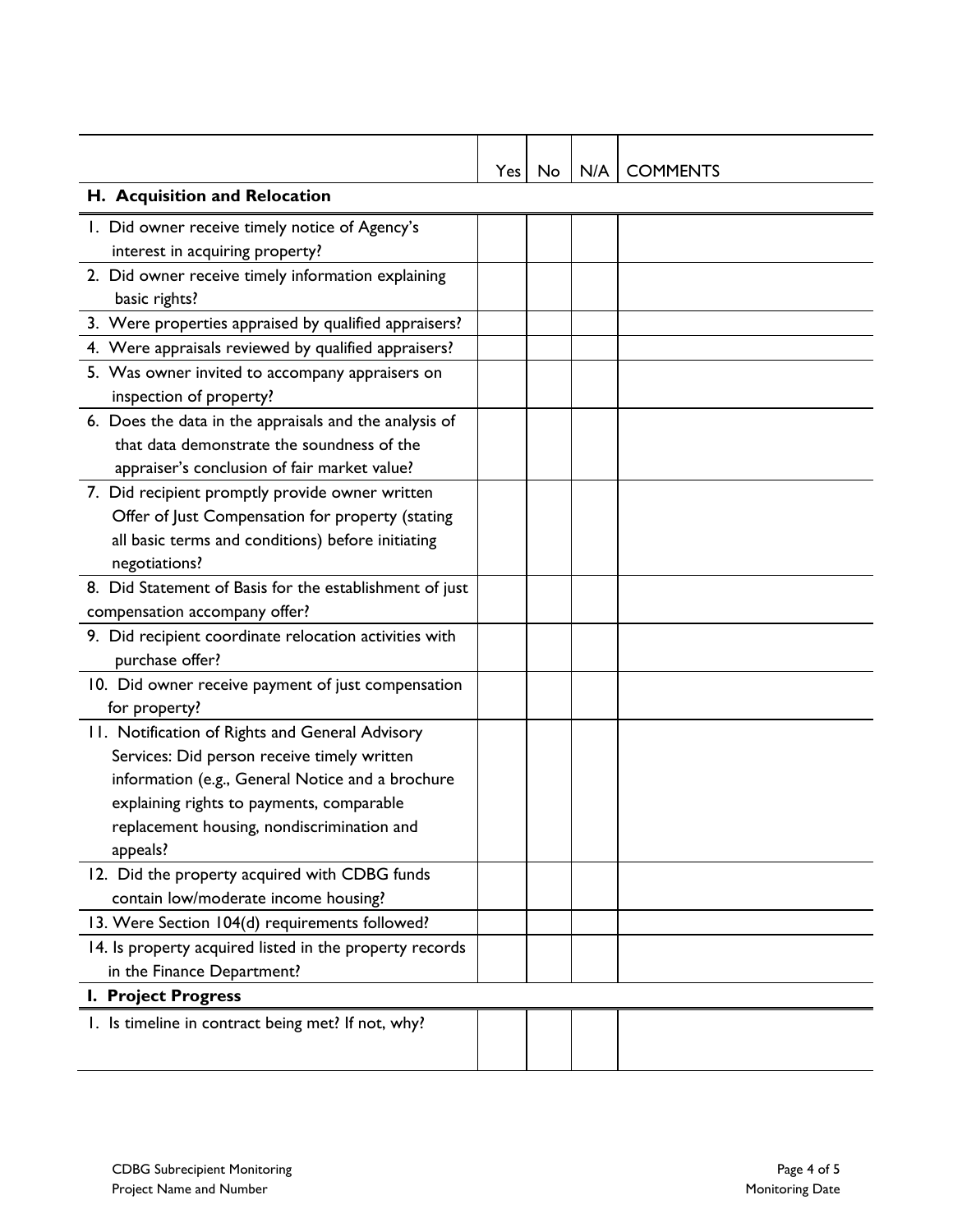J. Follow-up Action Required From Subrecipient

K. Follow-up Action Required from CDBG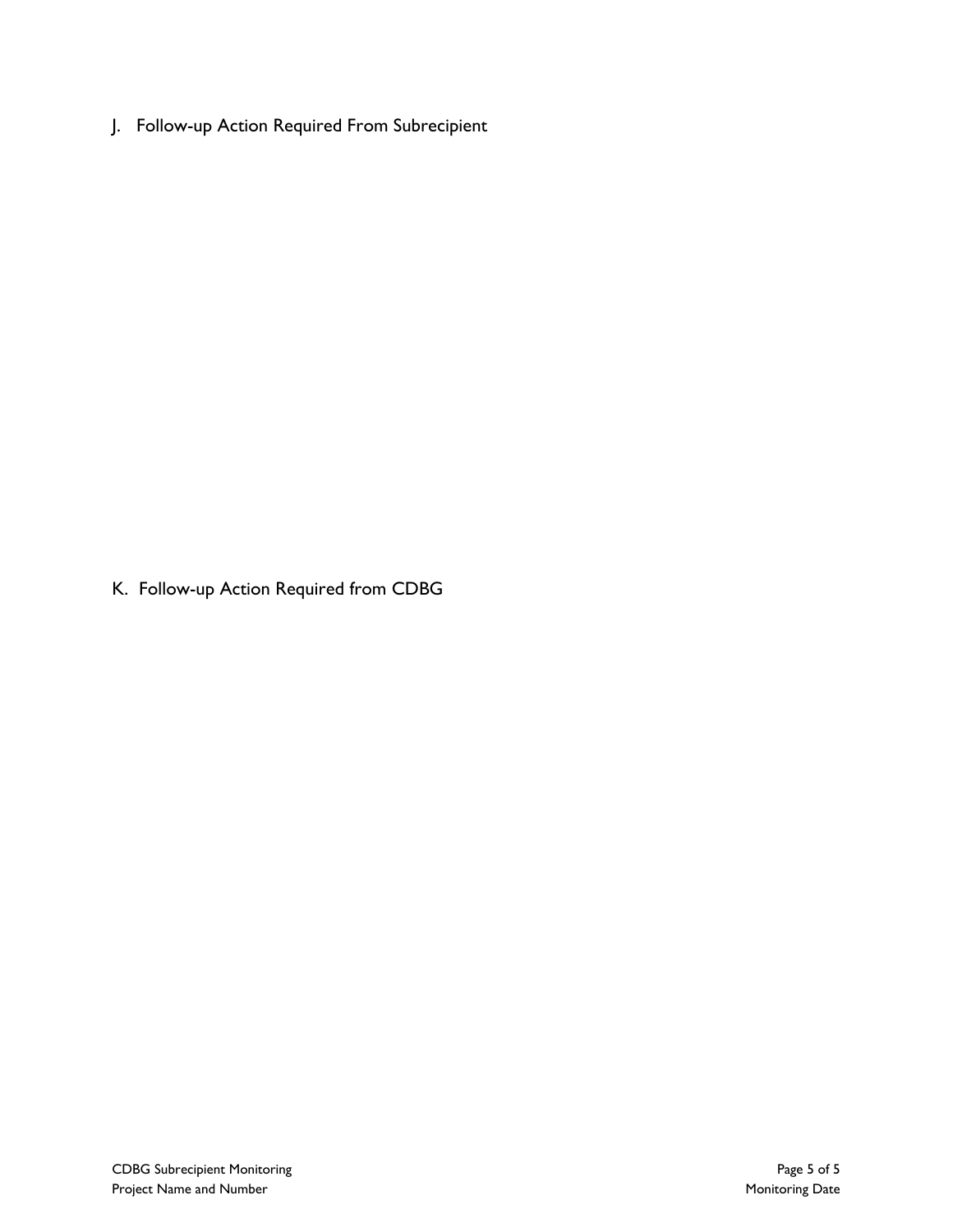# **APPENDIX D** COST AND PRICE ANALYSIS



# **Background and Introduction**

The CDBG and HOME programs require that some form of cost or price analysis be done in connection with every contract awarded with CDBG or HOME funds. The purpose for doing cost and price analysis is to assure "cost reasonableness." Just as a person renovating his/her bathroom might go to a number of stores to compare prices on faucets, the county or an agency seeking the services of a planner or architect should endeavor to know that the cost for completing the desired work was competitive in the marketplace.

The requirements for cost price analysis are provided in 24 CFR 85.36(f) and in 24 CFR 84.45.

# **24 CFR 85.36(f)**

# **(f) Contract cost and price.**

1. Grantees and subgrantees must perform a cost or price analysis in connection with every procurement action including contract modifications. The method and degree of analysis is dependent on the facts surrounding the particular procurement situation, but as a starting point, grantees must make independent estimates before receiving bids or proposals. A cost analysis must be performed when the offeror is required to submit the elements of his estimated cost, e.g., under professional, consulting, and architectural engineering services contracts. A cost analysis will be necessary when adequate price competition is lacking, and for sole source procurements, including contract modifications or change orders, unless price reasonableness can be established on the basis of a catalog or market price of a commercial product sold in substantial quantities to the general public or based on prices set by law or regulation. A price analysis will be used in all other instances to determine the reasonableness of the proposed contract price.

# **24 CFR 84.45 Cost and price analysis.**

Some form of cost or price analysis shall be made and documented in the procurement files in connection with every procurement action. Price analysis may be accomplished in various ways, including the comparison of price quotations submitted, market prices and similar indicia, together with discounts. Cost analysis is the review and evaluation of each element of cost to determine reasonableness, allocability and allowability.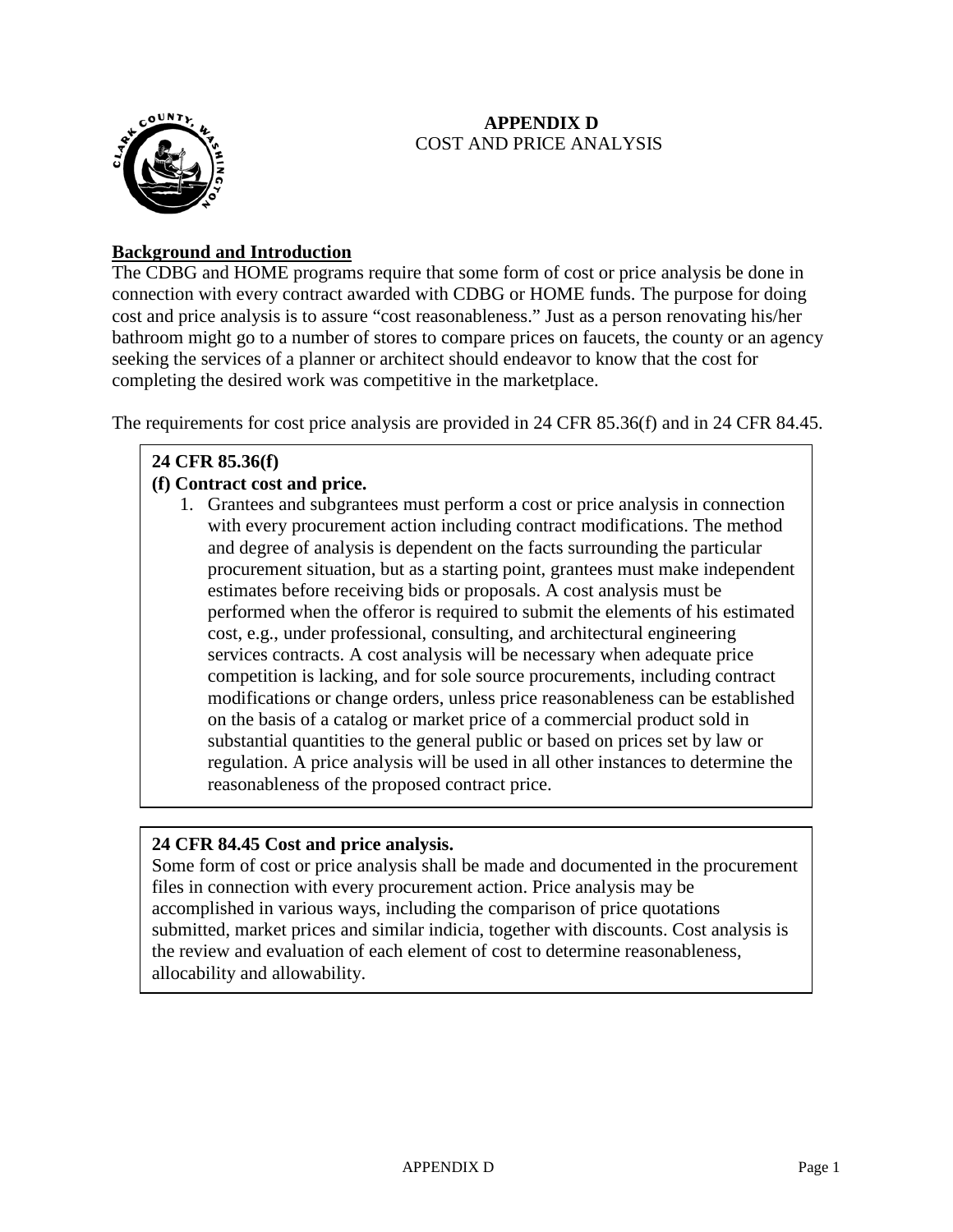For competitive bidding, the process is easy – detailed plans and specifications are provided to the marketplace of contractors who respond to the city with the cost for accomplishing that work. Conducting cost and price analysis for professional services is different. The industry standard within the engineering/architectural professions is to provide a detailed scope of work *and* a matrix that illustrates the cost of accomplishing that scope of work. Details would include:

- the professional classification of personnel working on the job,
- the hourly rate charged for each professional classification
- estimated number of hours worked by each professional classification, and
- The total estimated cost

The bottom line is that sufficient detail must be provided to allow for a reliable analysis be done to determine whether costs are reasonable.

As is the case with many CDBG and HOME regulations, the tools and methods for accomplishing the analysis are left to the grantee. One way of accomplishing this is completing the Cost Price Detail Sheet following this introduction. The worksheet is intended to be filled out by the consultant doing the work and certified by the grantee (County staff). Ideally, this work is completed before a contract is signed by the consultant.

For further background, please see the attached document, "Quick Guide to Cost and Price Analysis for HUD Grantees and Funding Recipients".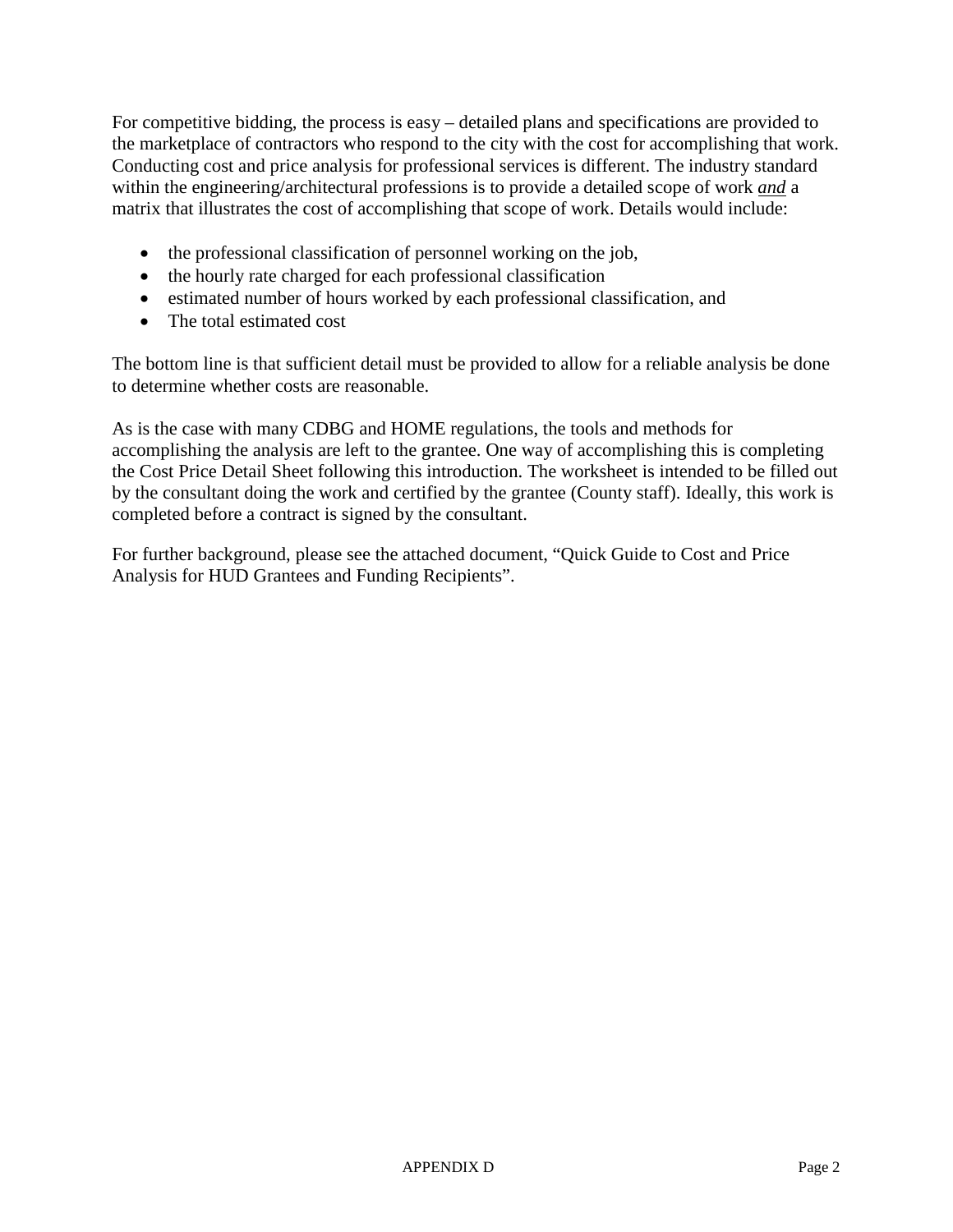|                                                                                                                                                                                                                                                                                                                                                      | <b>Cost Price Detail Sheet</b> |    |                          |                 |  |  |
|------------------------------------------------------------------------------------------------------------------------------------------------------------------------------------------------------------------------------------------------------------------------------------------------------------------------------------------------------|--------------------------------|----|--------------------------|-----------------|--|--|
| Name of Consultant                                                                                                                                                                                                                                                                                                                                   |                                |    | Date of Proposal         |                 |  |  |
| <b>Street Address</b>                                                                                                                                                                                                                                                                                                                                |                                |    | <b>Federal ID Number</b> |                 |  |  |
| City, State, Zip                                                                                                                                                                                                                                                                                                                                     |                                | \$ | <b>Total Price</b>       |                 |  |  |
| A. Direct Labor (specify personnel by name)<br>Attach a copy of the scope of services identified in the contract. Each task identified in the scope of services<br>should be assigned an estimated amount of time for completion. The total amount of time identified on the<br>scope of services should correspond to the estimate in this section. |                                |    |                          |                 |  |  |
| <b>Personnel Name</b>                                                                                                                                                                                                                                                                                                                                | Est. No. of Days               |    | Daily Rate               | Est. Cost       |  |  |
| 1.                                                                                                                                                                                                                                                                                                                                                   |                                |    |                          |                 |  |  |
| 2.                                                                                                                                                                                                                                                                                                                                                   |                                |    |                          |                 |  |  |
| 3.                                                                                                                                                                                                                                                                                                                                                   |                                |    |                          |                 |  |  |
| 4.                                                                                                                                                                                                                                                                                                                                                   |                                |    |                          |                 |  |  |
| 5.<br><b>Total Direct Labor</b>                                                                                                                                                                                                                                                                                                                      |                                |    |                          |                 |  |  |
|                                                                                                                                                                                                                                                                                                                                                      | Rate                           |    | Base                     | Est. Cost       |  |  |
| <b>B.</b> Overhead/Indirect Costs                                                                                                                                                                                                                                                                                                                    |                                |    |                          |                 |  |  |
| <b>Other Direct Costs</b><br>C.                                                                                                                                                                                                                                                                                                                      |                                |    |                          |                 |  |  |
| Est. # of site visits<br>Transportation                                                                                                                                                                                                                                                                                                              |                                |    | Rate                     | Est. Cost       |  |  |
|                                                                                                                                                                                                                                                                                                                                                      |                                |    |                          |                 |  |  |
| Per Diem                                                                                                                                                                                                                                                                                                                                             | Est. No. of Days               |    | Daily Rate               | Est. Cost       |  |  |
| Reproduction                                                                                                                                                                                                                                                                                                                                         | Est. No. of Pages              |    | Page Rate                | Est. Cost       |  |  |
| Other (specify)                                                                                                                                                                                                                                                                                                                                      |                                |    |                          | \$              |  |  |
| 1.                                                                                                                                                                                                                                                                                                                                                   |                                |    |                          | \$              |  |  |
| 2.                                                                                                                                                                                                                                                                                                                                                   |                                |    |                          | \$              |  |  |
| 3.                                                                                                                                                                                                                                                                                                                                                   |                                |    |                          | $\overline{\$}$ |  |  |
| 4.                                                                                                                                                                                                                                                                                                                                                   |                                |    |                          | \$              |  |  |
| 5.<br><b>Total Other Direct Costs</b>                                                                                                                                                                                                                                                                                                                |                                |    |                          | \$              |  |  |
| D. Subcontracts                                                                                                                                                                                                                                                                                                                                      |                                |    |                          |                 |  |  |
| Name of Subconractor(s)                                                                                                                                                                                                                                                                                                                              | Est. No. of Days               |    | Daily Rate               | Est. Cost       |  |  |
| 1.                                                                                                                                                                                                                                                                                                                                                   |                                |    |                          |                 |  |  |
| 2.                                                                                                                                                                                                                                                                                                                                                   |                                |    |                          |                 |  |  |
| 3.<br><b>Total Subcontractor Costs</b>                                                                                                                                                                                                                                                                                                               |                                |    |                          |                 |  |  |
| Total Estimated Costs (Line A5+B+C5+D3)                                                                                                                                                                                                                                                                                                              | \$                             |    |                          |                 |  |  |
| Profit                                                                                                                                                                                                                                                                                                                                               |                                |    |                          | \$              |  |  |
| <b>TOTAL PRICE</b>                                                                                                                                                                                                                                                                                                                                   |                                |    |                          | \$              |  |  |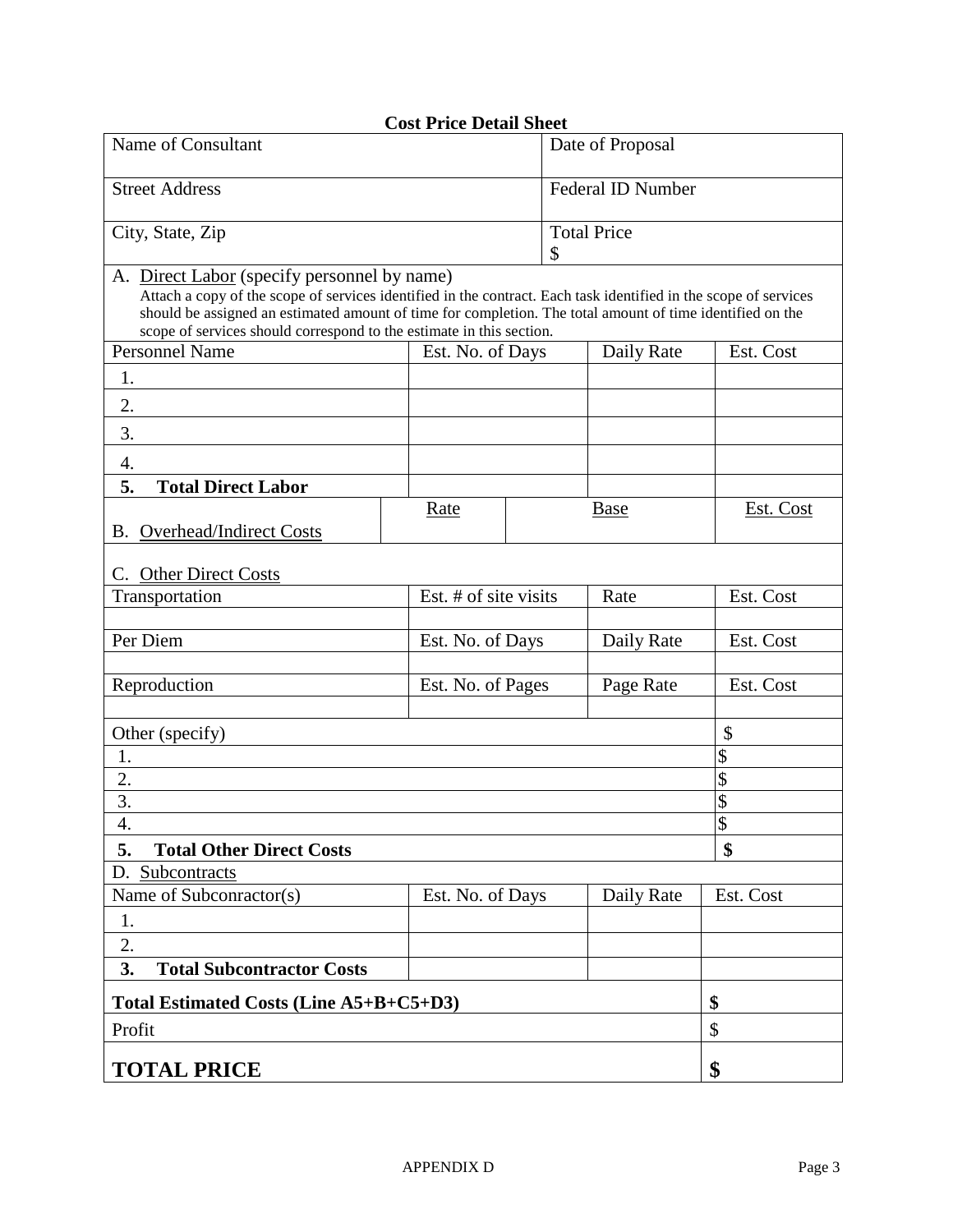|           | <b>CERTIFICATIONS</b>                                                                                                                                                                                                                                                                                                                                                                                                                                                                                                                                                                                                                                                             |                                 |  |  |  |  |  |  |
|-----------|-----------------------------------------------------------------------------------------------------------------------------------------------------------------------------------------------------------------------------------------------------------------------------------------------------------------------------------------------------------------------------------------------------------------------------------------------------------------------------------------------------------------------------------------------------------------------------------------------------------------------------------------------------------------------------------|---------------------------------|--|--|--|--|--|--|
|           | Contractor                                                                                                                                                                                                                                                                                                                                                                                                                                                                                                                                                                                                                                                                        |                                 |  |  |  |  |  |  |
| A.        | Has a federal agency or a federally certified state or local agency performed any review of<br>your accounts or records in connection with any other federal grant or contract within the<br>past 12 months?<br><b>INO</b><br><b>IYES</b><br>If yes, give name, address, and telephone number of the reviewing office:                                                                                                                                                                                                                                                                                                                                                            |                                 |  |  |  |  |  |  |
| <b>B.</b> | This summary conforms to the applicable cost principals.                                                                                                                                                                                                                                                                                                                                                                                                                                                                                                                                                                                                                          |                                 |  |  |  |  |  |  |
| C.        | This proposal is submitted for use in connection with, and in response to,<br>. This is to certify that to the best of my knowledge<br>and belief the cost and pricing data summarized herein are complete, current, and accurate<br>and that a financial management capability exists to fully and<br>as of<br>accurately account for the financial transactions under this project. I further certify that I<br>understand that the sub agreement price may be subject to downward renegotiation and/or<br>recoupment where the above costs and pricing data have been determined, as a result of<br>audit, not to have been current complete and accurate as of the day above. |                                 |  |  |  |  |  |  |
|           | Date of Execution                                                                                                                                                                                                                                                                                                                                                                                                                                                                                                                                                                                                                                                                 | Signature and Title of Proposer |  |  |  |  |  |  |
|           | <b>Grantee Reviewer</b>                                                                                                                                                                                                                                                                                                                                                                                                                                                                                                                                                                                                                                                           |                                 |  |  |  |  |  |  |
|           | I certify that I have reviewed the cost/price summary set forth herein and the proposed<br>costs/price appears acceptable for subagreement award.                                                                                                                                                                                                                                                                                                                                                                                                                                                                                                                                 |                                 |  |  |  |  |  |  |
|           | Date of Execution<br>Signature and Title of Proposer                                                                                                                                                                                                                                                                                                                                                                                                                                                                                                                                                                                                                              |                                 |  |  |  |  |  |  |
|           | Reviewer, if applicable                                                                                                                                                                                                                                                                                                                                                                                                                                                                                                                                                                                                                                                           |                                 |  |  |  |  |  |  |
|           | Date of Execution                                                                                                                                                                                                                                                                                                                                                                                                                                                                                                                                                                                                                                                                 | Signature and Title of Proposer |  |  |  |  |  |  |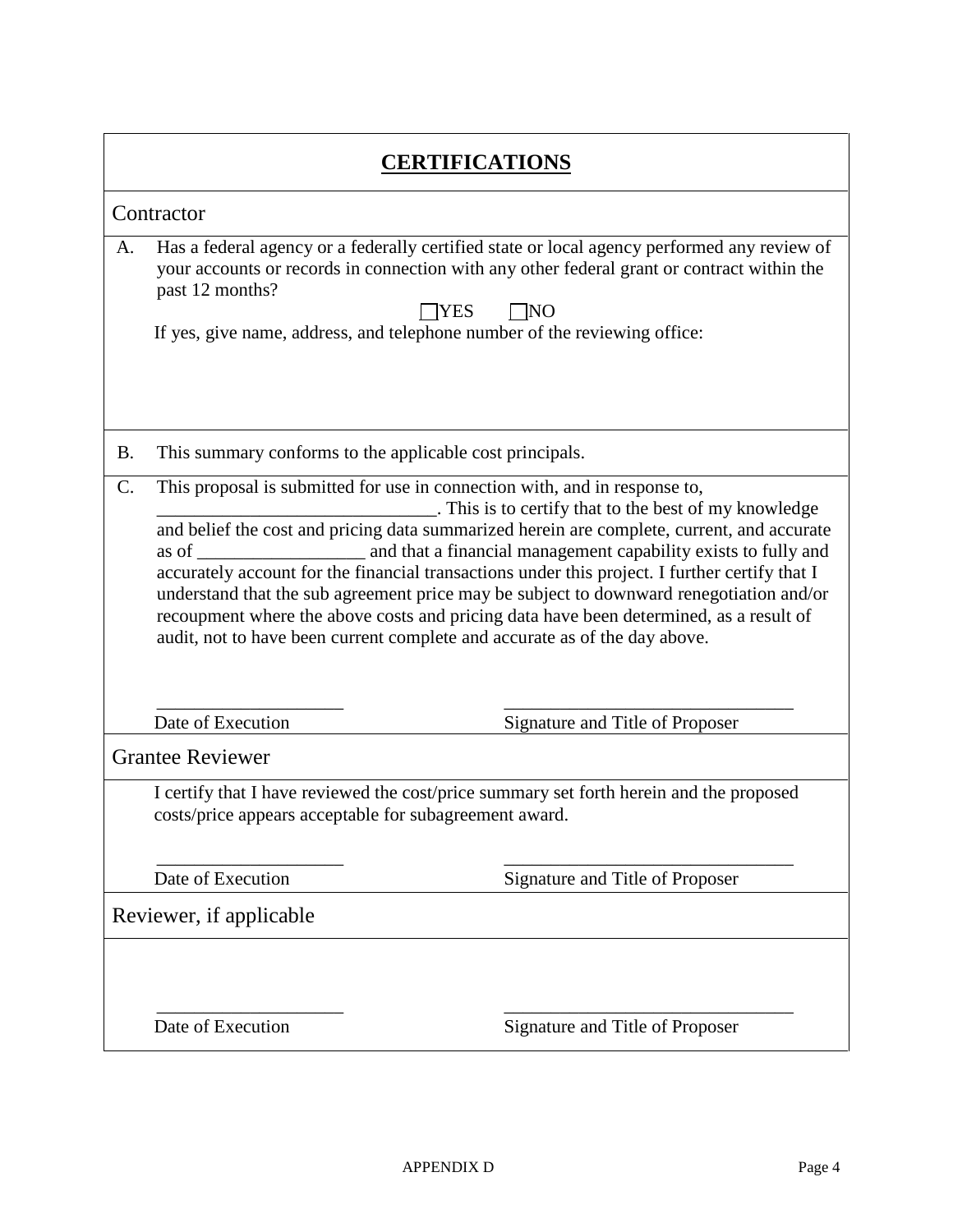# **Quick Guide to Cost and Price Analysis for HUD Grantees and Funding Recipients**

This HUD guide is provided here: <http://www.hud.gov/offices/cpo/grantees/cstprice.cfm>

#### **Who is this guide for?**

This guide is for all HUD grantees and funding recipients that contract for services and/or supplies using funds provided in whole or in part by HUD.

#### **What is price analysis?**

Price analysis is essentially price comparison. It is the evaluation of a proposed price (i.e., lump sum) without analyzing any of the separate cost elements that it is composed of.

#### **What is cost analysis?**

Cost analysis is the evaluation of the separate elements (e.g., labor, materials, etc.) that make up a contractor's total cost proposal or price (for both new contracts and modifications) to determine if they are allowable, directed related to the requirement and ultimately, reasonable.

#### **Is cost or price analysis always required?**

Yes. HUD's regulations at 24 Code of Federal Regulations (CFR) Part 84, "Uniform Administrative Requirements for Grants and Agreements with Institutions of Higher Education, Hospitals, and Other Non-Profit Organizations," and 24 CFR Part 85, "Administrative Requirements for Grants and Cooperative Agreements to State, Local and Federally Recognized Indian Tribal Governments," require grantees to perform a cost or price analysis for *every* procurement action, including contract modifications (e.g., "change orders"), using HUD grant funds.

# **When do I perform a price analysis?**

You use price analysis whenever you are comparing lump sum prices – not cost estimates received from contractors in a competitive pricing situation (e.g., when sealed bids are obtained).

#### **What qualifies as competition?**

Generally, competition means two or more responsible (e.g., not debarred or suspended, etc.) offerors ("bidders"), competing independently, submit priced offers that satisfy the grantee's contract requirement. Obviously, the greater the number of offers received, the greater the competition and ideally, the better the pricing.

# **When do I perform a cost analysis?**

Cost analysis is used whenever you do not have price competition. A cost analysis is required when:

 Using the *competitive proposal* (or "negotiated") method of contracting (see 24 CFR 85.36(d)(3) for a definition), e.g., for acquiring professional, consulting or architect/engineering (A/E) services. Under the competitive proposal method, offerors are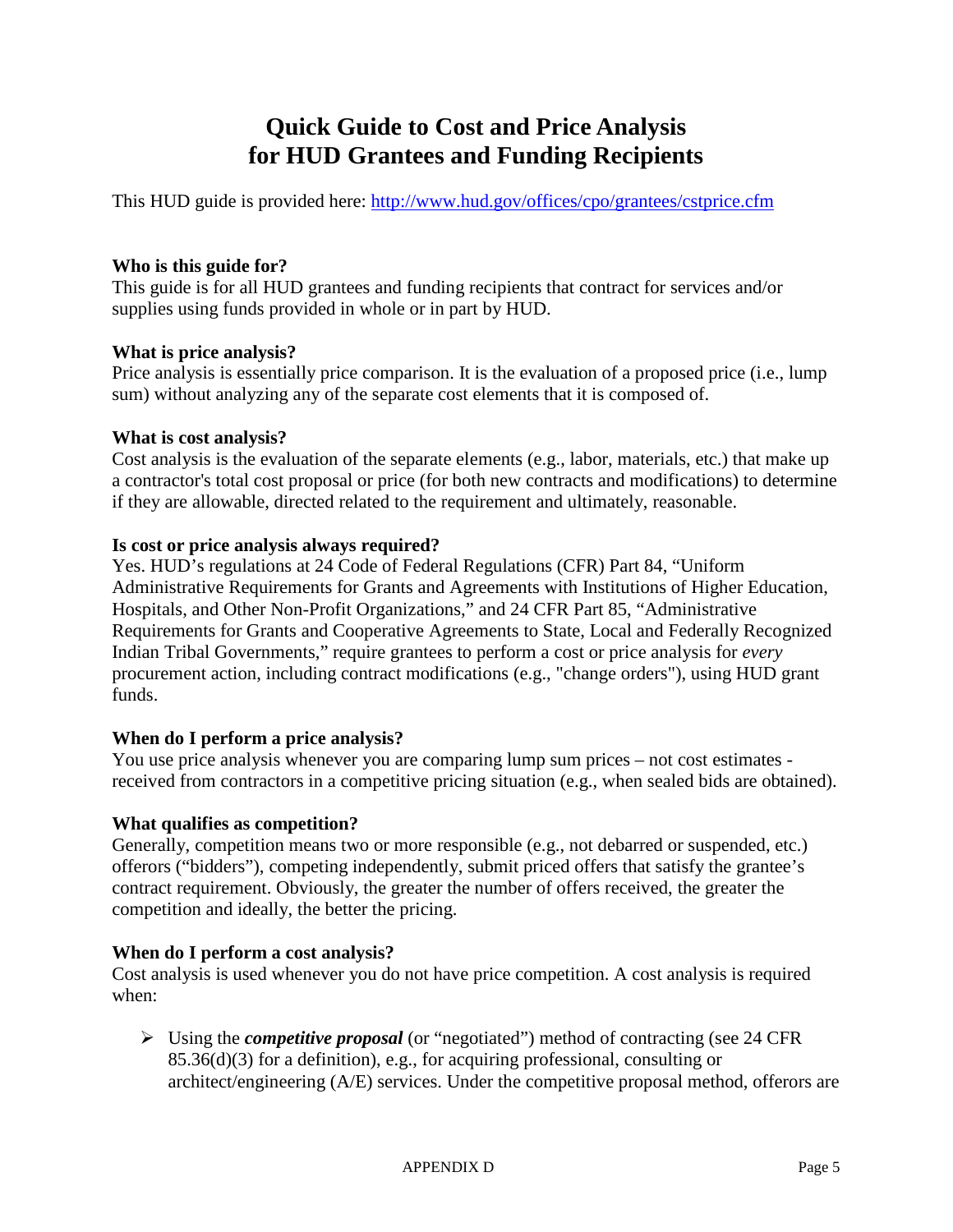required to submit cost proposals that show the elements (e.g., labor, materials, overhead, profit) of their proposed costs or price.

- Negotiating a contract with a *sole source*, i.e., not soliciting competitive bids or offers. When a sole source is appropriate and justified (see 24 CFR 85.36(d)(4)), you must obtain a complete cost breakdown from the sole source contractor and perform an analysis using the cost principles to establish a fair and reasonable price or estimated cost.
- After soliciting competitive sealed bids, you receive *only one bid*, and it differs substantially from your independent estimate of the contract price. If you determine that the bid is unreasonable and decide to not recompete (e.g., market survey tells you that you wouldn't get competition), then you may formally cancel the solicitation and negotiate a contract price with the single bidder. In that case, you must obtain a cost breakdown of the single bid price and use cost principles to determine if that price is reasonable.
- Negotiating a *modification* (including change orders) to *any* type of contract, if the modification changes the work authorized under the contract, and changes the price or total estimated cost, either upwards *or* downwards. You must obtain a detailed breakdown of the contractor's proposed cost - not a lump sum proposal - before negotiating the change in contract price.

*CAUTION: Modifications that change the work beyond the scope of the contract must be justified in accordance with the conditions set forth in 24 CFR 85.36(d)(4) or 24 CFR 84.43. If the out-of-scope change cannot be justified, you must procure the work competitively.*

# **Could there ever be a situation where I don't have price competition, and I don't have to perform a cost analysis?**

Yes. There are two situations:

 $\triangleright$  The price can be established on the basis of catalog or market prices of commercial products or services sold in substantial quantities to the general public. A product is considered to be "sold in substantial quantity" when the regular sales volume is large enough to constitute a real commercial market. Services are considered to be "sold in substantial quantity" when the contractor/vendor customarily provides them, using his/her regularly employed personnel and using equipment (if any is needed) regularly maintained solely to provide the services.

or

 $\triangleright$  The price is set by law or regulation.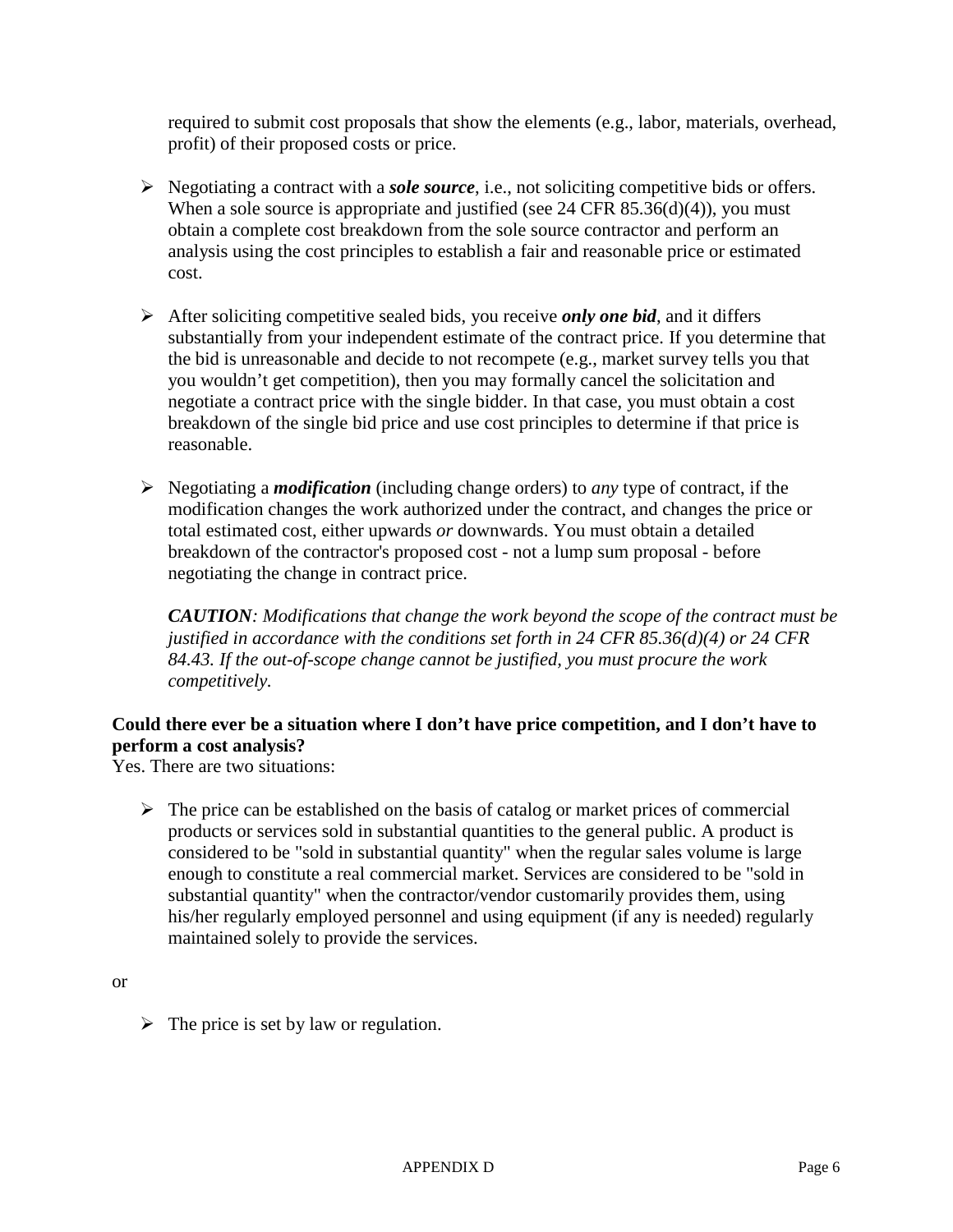### **Do I need to analyze and negotiate profit separately?**

Whenever you are required to perform a cost analysis, and you are negotiating a contract action that provides for a profit or fee, you must negotiate profit separately. When negotiating profit, you should consider *all* of the following:

- $\triangleright$  The complexity of the work to be performed. The more difficult the work, the more profit a contractor may be entitled to.
- $\triangleright$  Contractor's risk. How much risk either performance or cost to the contractor will the contract create? The higher the risk, the higher the reward, i.e., profit.
- $\triangleright$  Contractor's investment (labor, oversight, etc.). How much and what type of resources will the contractor have to dedicate to performing the contract? The greater the investment of resources the more profit.
- $\triangleright$  Subcontracting. The amount of profit depends upon the size, nature and oversight needs of the subcontracts the contractor will use. Will the contractor perform most of the work, or will he/she sub out some of it, and if so, how much? Will subcontracted work be routine or complex? What amount and level of oversight and management will subcontracted work require of the contractor? Simple subcontracts for routine supplies of services should not be worth as much profit as complex subcontracts that require a lot oversight by your own highly skilled staff or management.
- $\triangleright$  Quality of the contractor's past performance. Profit should reward the contractor for a proven record of high quality performance. A consistent record of delivering quality goods or services on time within cost, indicates that the contractor will likely "deliver the goods" to you, too. (Note: You probably won't be considering a poor performer for a new contract award.) Performance under the current contract must be considered when negotiating a modification.
- $\triangleright$  Industry profit rates in the surrounding geographical areas for similar work. What's the "going rate," especially for standard, more commercial types of work? *CAUTION:* Be careful to not pay going rates when the work required is not really covered by those rates, e.g., paying specialty rates for routine work.

*CAUTION! The "cost-plus-a-percentage-of-cost" and "percentage-of-construction-cost" contract types are prohibited. (See also 24 CFR 85.36(f)(4), and 24 CFR 84.44(c).) These types of contracts reward contractors for incurring greater costs, which is just the opposite of what is in your, the buyer's, best interest.*

#### **How do cost analysis and price analysis apply to the different contracting methods?**

 *Small Purchases*. For routine, commercial type purchases, comparing price or rate quotes obtained from an adequate number of qualified vendors is sufficient price analysis. If the small purchase is for professional or technical services, or the HA needs to evaluate other factors than price, then at least a limited cost analysis is appropriate. In either case, the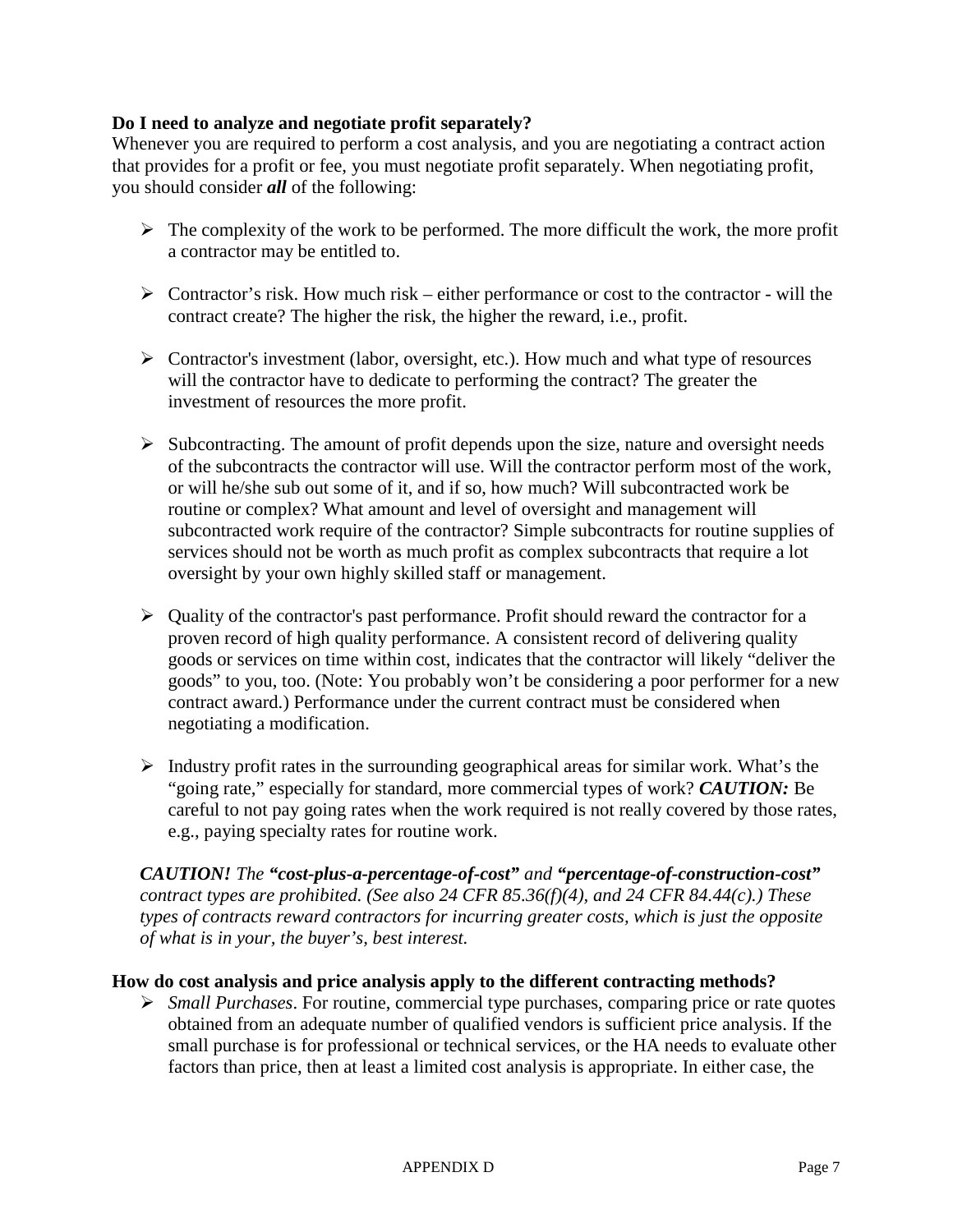HA's analysis should include comparing the proposed prices to past prices it has paid for the same or similar items or services.

 *Sealed Bidding*. This is the preferred method for contracting for supplies, equipment and construction. (See 24 CFR  $85.36(d)(2)$  for a definition.) Normally, the competitive pricing forces of the marketplace determine the reasonableness of the low price obtained through sealed bidding. Nevertheless, the HA should always compare its own independent cost estimate to the low competitive bid received. In the event they are significantly different, the HA will need to examine each to verify that either its own estimate or the market price is valid. Otherwise, no further price or cost analysis is required under sealed bidding.

*CAUTION! When only one bid is received in response to a competitive bid solicitation, you do not have price competition. If you decide to award on the basis of a single submitted bid price, i.e., without negotiation, you must justify that the price is fair and reasonable. At a minimum, you should compare the bid price to your own in-house estimate and past prices paid for the same or substantially similar item(s) in the past. You should also try to obtain information from the marketplace, if you have not already done so in developing your own estimate. If you decide to cancel the sealed bid and negotiate a contract price with the single bidder, you must obtain a complete cost breakdown and perform a cost analysis of the proposed price. If the bidder refuses to provide a breakdown of his/her costs, you may have no other choice than to resolicit bids. In any case, you must document the rationale for your award decision.*

 *Competitive Proposals*. This method is most often used to contract for professional, consulting, and architect/engineering (A/E) services. (See 24 CFR 85.36(d)(3) for a definition.) To determine the reasonableness of proposed costs, you must obtain cost breakdowns from the offerors showing all the elements of their proposed total costs and perform a cost analysis of each proposal using the appropriate set of cost principles (discussed below).

*NOTE! When awarding a contract using the competitive proposal method, the type of contract (e.g., firm fixed-price or cost-reimbursement) you propose to award does not affect the requirement for a cost analysis. For example, if you intend to award a firm fixed-price contract via the competitive proposal method, you still must analyze all of the proposed costs contained in each offeror's price. However, you are not required to negotiate each individual cost element in arriving at an agreement on total price. The final price you negotiate with the contractor on a fixed-price contract normally reflects agreement only on the total price. Therefore, the overall objective should be to negotiate total prices that are fair and reasonable.*

*NOTE! In certain cases, the contract may specify separately priced items. This is commonly done in indefinite- delivery (e.g., indefinite-quantity, sometimes called job order, or "open ended") contracts. Under these contracts, the HA orders pre-priced items on an as-needed basis, up to a stated maximum quantity. For these contracts,*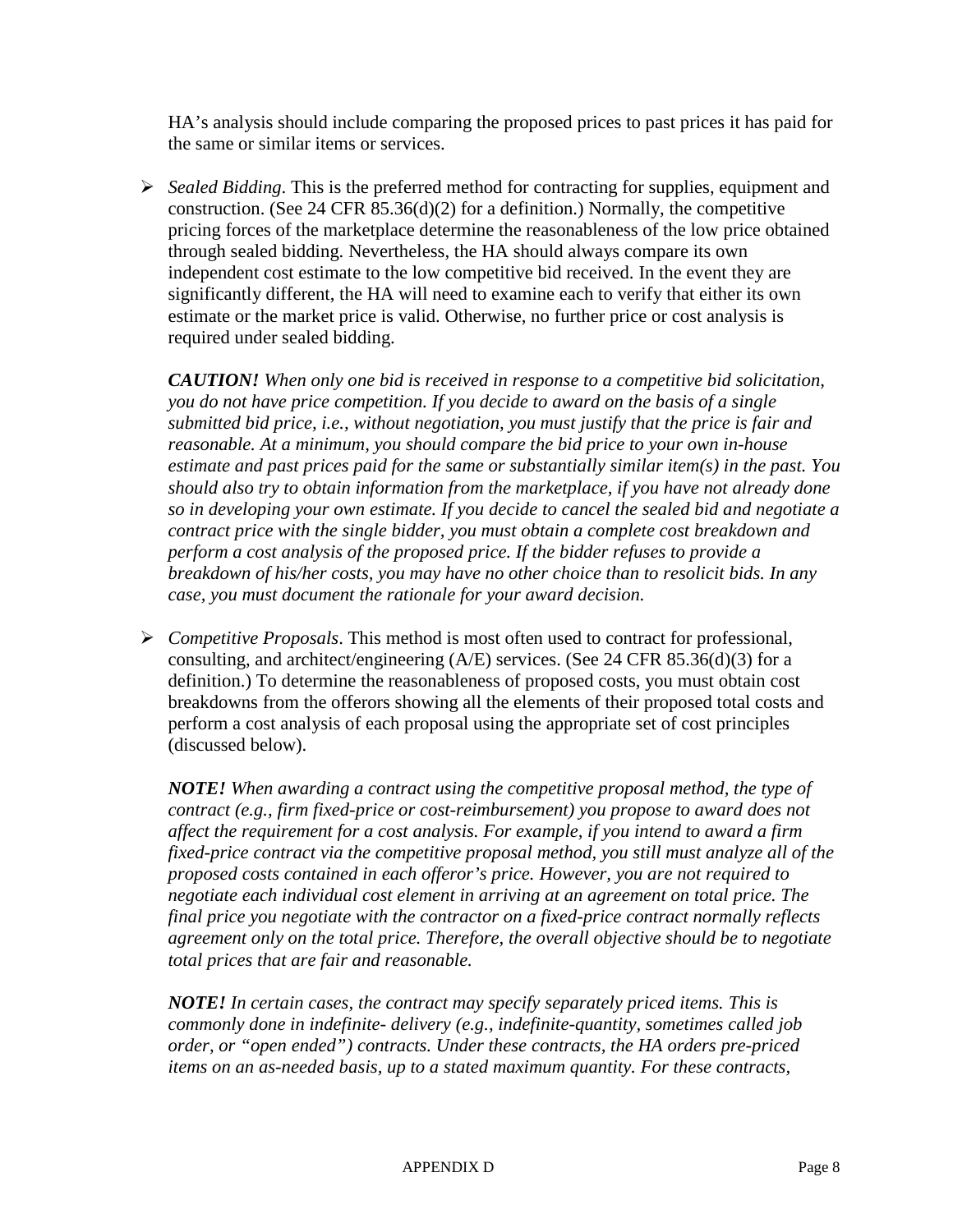*agreement must be reached on each item's price before award and the prices included in the final contract document.*

 *Noncompetitive Proposals*. These are sometimes called sole source contracts and are different from single bids. No competition is intended, and usually, there is no market to help set the price or estimated cost. Since there is no price competition to tell you if the price or estimated cost is reasonable, you must obtain a breakdown of the proposed costs and perform a cost analysis.

#### **What other contract actions or types require cost analysis?**

- *Contract Modifications*. If you are negotiating a modification (including change orders) to any contract (even if the basic contract was awarded competitively through sealed bidding) that changes the scope of work previously authorized and impacts the price or estimated cost, you must use cost analysis to arrive at a reasonable cost. The only exception to this rule is a contract modification based on pricing terms already established in the contract document. Keep in mind that changes in scope do not always result in increased costs. Elimination or reduction of contract work may result in a decrease in the contract price. Regardless of the direction of the price change, these modifications require cost analysis using the cost principles to determine that the price change is fair and reasonable.
- *Contract Terminations*. Terminating a contract means unilaterally ending it before its stated end. Contracts can be terminated for the convenience of the grantee or for cause (also called default). Contracts are usually terminated for convenience when the buyer no longer has a need for the service or products as they are specified in the contract, or when it is not possible to substantiate that the contractor's performance is poor enough to terminate him/her for cause. Contracts may be terminated for cause when the contractor fails to perform the contract as written. If you are terminating a contract of any type (fixed-price or cost-reimbursement) for convenience, or a cost-reimbursement contract for cause, you must use cost analysis - and the appropriate cost principles - to negotiate the final amount of the termination settlement.

*NOTE! For contracts with for-profit entities and nonprofits listed in Attachment C to OMB Circular A-122, the cost principle at FAR 31.205-42 specifically addresses termination costs.*

- *Cost-reimbursement Contracts*. In determining reasonable costs under any costreimbursement contract, a cost analysis using the cost principles is required.
- *Architect/Engineer Contracts*. Cost analysis is required in determining if the cost portion of an A/E contract is fair and reasonable.
- *Construction Contracts*. This includes all contracts and contract modifications negotiated on the basis of cost for construction management or construction, alteration or repair of buildings, bridges, roads, or other kinds of real property. It does not include contracts for equipment, or other kinds of personal property. Construction contracts awarded using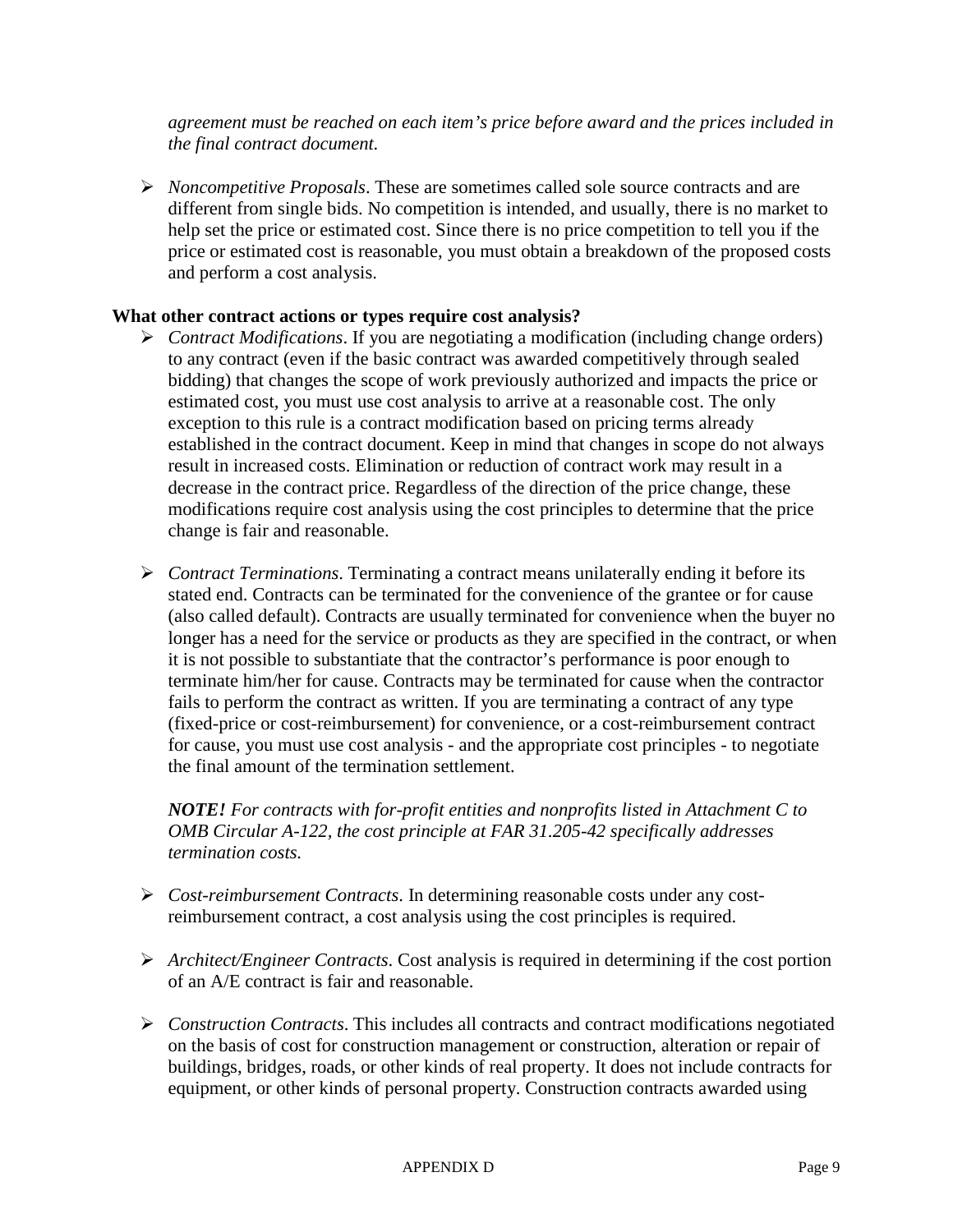sealed bidding *do not* require cost analysis (see *Sealed Bidding* above), but construction contracts awarded using any method other than sealed bidding, and modifications to construction contracts do require cost analysis (see *Modifications* above).

*NOTE! Because of widely varying factors in construction work such as the nature, size, duration, and location of the construction project, advance agreements for such items as home office overhead, partners' compensation, employment of consultants, and equipment usage costs, etc., can be particularly important in construction and A/E contracts. When appropriate, they serve to express the parties' understanding regarding work starts and any costs are incurred. This helps to avoid possible disputes or disallowances later. Guidance on the use of advance agreements is found at FAR 31.109.*

# **How do I perform an analysis?**

Here are some basic techniques.

*Price analysis*. Use as many of the following techniques as applicable and appropriate:

- $\triangleright$  Compare competitive prices received in response to the solicitation to one another. This assumes you receive a large enough number of competitively priced offers from the current marketplace.
- $\triangleright$  Compare proposed prices with prices under existing contracts and with prices proposed in the past for the same or similar items/services. Be sure to factor in any market changes (e.g., commodity price changes) or other influences (e.g., inflation).
- $\triangleright$  Apply rough yardsticks (e.g., dollars per pound, per square foot, per hour, etc.) to compare prices and highlight significant inconsistencies that warrant additional pricing inquiry.
- $\triangleright$  Compare competitive price lists, published catalog or market prices of commodities and products, similar indices and discount or rebate arrangements.
- $\triangleright$  Compare proposed prices with your independent (i.e., in-house) cost estimates.

#### *Cost Analysis*

 $\triangleright$  Verify the accuracy of the cost and pricing information submitted, and evaluate:

- The reasonableness of the proposed costs, including allowances for contingencies. To be considered reasonable, proposed costs must meet three critical tests. The costs must be:
	- ⇒ *Allowable*. The applicable cost principles (see section below) will usually state whether a type of cost is allowable or not.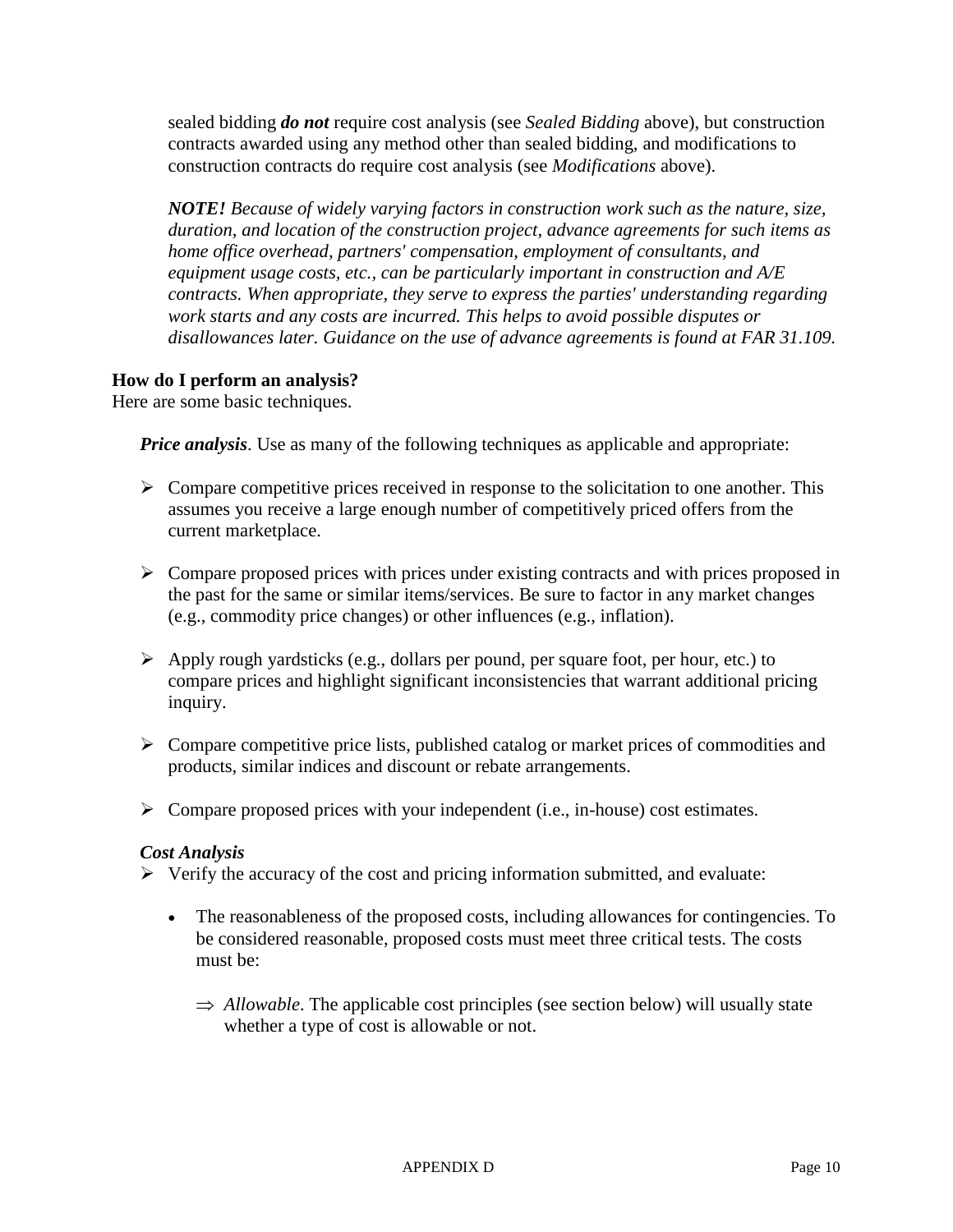- ⇒ *Allocable*. This means that the costs are logically related to, or required in the performance of the contract. Many costs may be allowable but not related to the work required under the contract.
- ⇒ *Reasonable*. This term is generally defined as what a prudent business would pay in a competitive marketplace. A cost can be allowable and allocable, and still not be what a prudent businessperson would pay (e.g., first class airfare for a proposed subcontractor).
- The necessity for proposed cost items. Technical personnel (e.g., engineer, architect, information systems specialist, etc.) should review the proposed direct cost elements to determine their necessity to perform the contract and reasonableness (e.g., in comparison to market rates). A cost may be allowable under the cost principles and even allocable to the type of work to be performed, *but* still not be necessary for the specific contract.
- Application of audited or pre-negotiated (e.g., by the Federal Government) indirect cost (e.g., overhead) rates, labor and fringe benefit rates, or other factors.
- Effect of the offeror's current practices on future costs. Does the offeror have a track record of containing costs (completing contracts at or "under cost")? Does he/she overrun costs?
- The projection of the offeror's cost trends. Is there any indication that his/her costs are likely to increase or decrease over the life of the contract?
- $\triangleright$  Compare costs proposed by the offeror with:
	- Actual costs previously incurred by the same contractor for the same or similar work. If it is a repetitive type of work or service, how much has it cost in the past. Apply any appropriate inflation factors for past work.
	- Actual costs of previous the same or similar work performed by other contractors.
	- Previous cost estimates from the offeror or other offerors for the same or similar items.
	- The methods proposed by the offeror with the requirements of the solicitation (i.e., do the costs reflect the technical approach proposed and the work required?).
	- The HA's independent cost estimate, either created by HA staff or for the HA by an independent architect, engineer, appraiser, etc.
- $\triangleright$  Verify that the offeror's cost submissions comply with the appropriate set of cost principles.